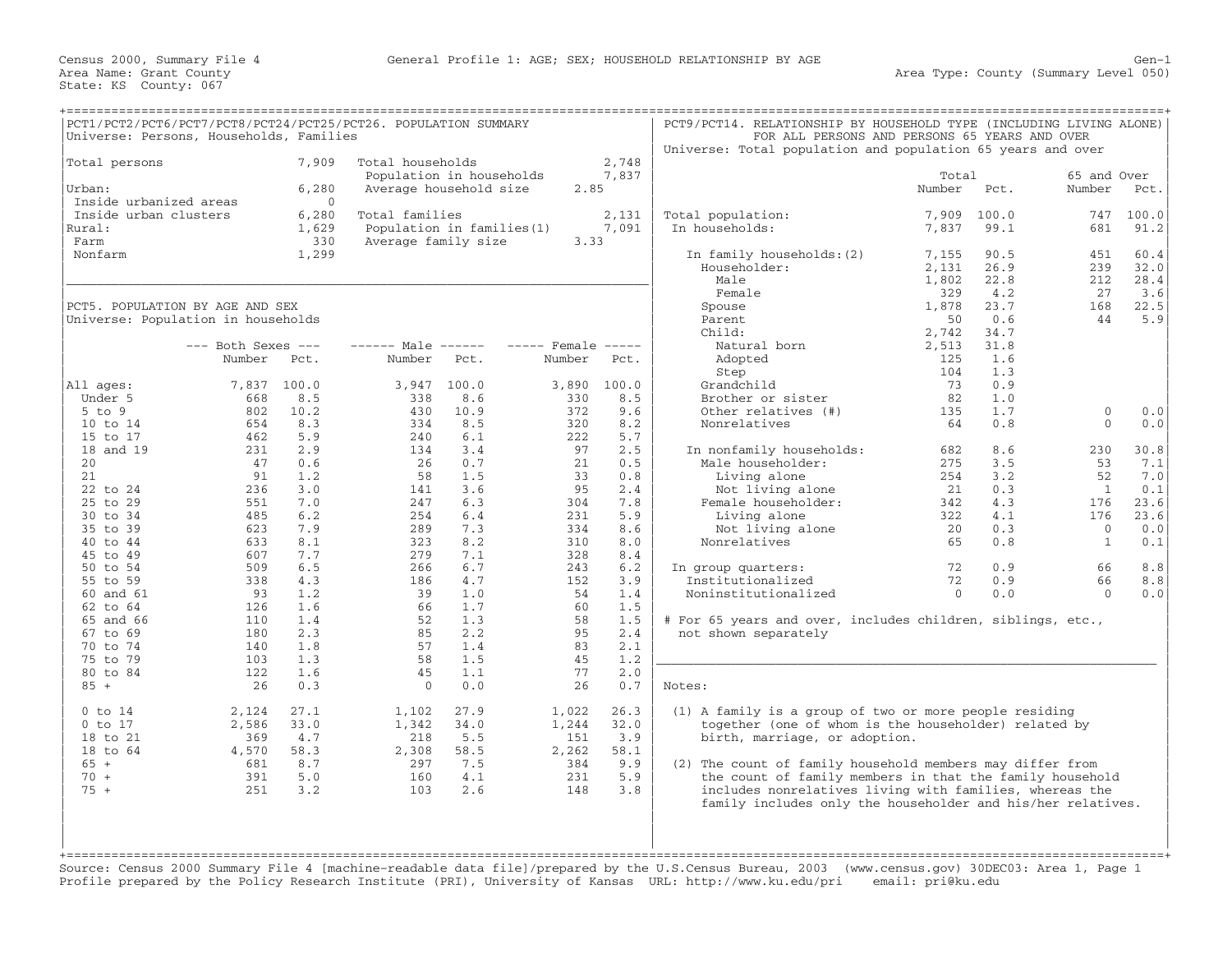State: KS County: 067

| Universe: Total Population |            |            |           |           |                |            |            |                                |                    |                        |                              |              |                      |                              |
|----------------------------|------------|------------|-----------|-----------|----------------|------------|------------|--------------------------------|--------------------|------------------------|------------------------------|--------------|----------------------|------------------------------|
|                            | Total      | Pct.       | Male      | Female    |                | Total Pct. |            | Male                           | Female             |                        | Total                        | Pct.         | Male                 | Female                       |
| $0$ to $4$                 | 668        | 8.4        | 338       | 330       | 40 to 44       | 633        | 8.0        | 323                            | 310                | 80 to 84               | 140                          | 1.8          | 63                   | 77                           |
| $\mathbf{0}$               | 89         | 1.1        | 57        | 32        | 40             | 101        | 1.3        | 48                             | 53                 | 80                     | 51                           | 0.6          | 10                   | 41                           |
| 1                          | 143        | 1.8        | 69        | 74        | 41             | 149        | 1.9        | 105                            | 44                 | 81                     | 10                           | 0.1          | 10                   | $\mathbf 0$                  |
| 2<br>3                     | 102<br>164 | 1.3<br>2.1 | 52<br>71  | 50<br>93  | 42<br>43       | 67<br>176  | 0.8<br>2.2 | 8<br>90                        | 59<br>86           | 82<br>83               | 50<br>19                     | 0.6<br>0.2   | 36<br>7              | 14<br>12                     |
| 4                          | 170        | 2.1        | 89        | 81        | 44             | 140        | 1.8        | 72                             | 68                 | 84                     | 10                           | 0.1          | $\Omega$             | 10                           |
| $5$ to<br>-9               | 802        | 10.1       | 430       | 372       | 45 to 49       | 607        | 7.7        | 279                            | 328                | 85 to 89               | 50                           | 0.6          | $\Omega$             | 50                           |
| 5                          | 112        | 1.4        | 75        | 37        | 45             | 151        | 1.9        | 81                             | 70                 | 85                     | $\overline{0}$               | 0.0          | $\Omega$             | $\mathbf 0$                  |
| 6                          | 180        | 2.3        | 109       | 71        | 46             | 136        | 1.7        | 69                             | 67                 | 86                     | 12                           | 0.2          | $\Omega$             | 12                           |
| 7                          | 124        | 1.6        | 92        | 32        | 47             | 150        | 1.9        | 60                             | 90                 | 87                     | 38                           | 0.5          | $\Omega$             | 38                           |
| 8                          | 145        | 1.8        | 68        | 77        | 48             | 99         | 1.3        | 38                             | 61                 | 88                     | $\mathbf{0}$                 | 0.0          | $\Omega$             | $\mathbf 0$                  |
| 9                          | 241        | 3.0        | 86        | 155       | 49             | 71         | 0.9        | 31                             | 40                 | 89                     | $\mathbf{0}$                 | 0.0          | $\Omega$<br>$\Omega$ | $\mathbf 0$                  |
| 10 to 14<br>10             | 654<br>102 | 8.3<br>1.3 | 334<br>65 | 320<br>37 | 50 to 54<br>50 | 509<br>138 | 6.4<br>1.7 | 266<br>87                      | 243<br>51          | 90 to 94<br>90         | 24<br>$\overline{0}$         | 0.3<br>0.0   | $\Omega$             | 24<br>$\mathbf 0$            |
| 11                         | 97         | 1.2        | 27        | 70        | 51             | 88         | 1.1        | 34                             | 54                 | 91                     | $\mathbf{0}$                 | 0.0          | $\Omega$             | $\mathbf 0$                  |
| 12                         | 110        | 1.4        | 73        | 37        | 52             | 81         | 1.0        | 39                             | 42                 | 92                     | 24                           | 0.3          | $\Omega$             | 24                           |
| 13                         | 143        | 1.8        | 105       | 38        | 53             | 111        | 1.4        | 71                             | 40                 | 93                     | $\mathbf{0}$                 | 0.0          | $\Omega$             | $\mathbf 0$                  |
| 14                         | 202        | 2.6        | 64        | 138       | 54             | 91         | 1.2        | 35                             | 56                 | 94                     | 0                            | 0.0          | $\Omega$             | $\mathbf 0$                  |
| 15 to 19                   | 693        | 8.8        | 374       | 319       | 55 to 59       | 338        | 4.3        | 186                            | 152                | 95 to 99               | 0                            | 0.0          | $\Omega$             | $\mathbf{0}$                 |
| 15                         | 183        | 2.3        | 111       | 72        | 55             | 64         | 0.8        | 41                             | 23                 | 95                     | 0                            | 0.0          | $\Omega$             | $\mathbf{0}$                 |
| 16                         | 185<br>94  | 2.3<br>1.2 | 82<br>47  | 103       | 56<br>57       | 63         | 0.8        | 16<br>39                       | 47<br>27           | 96<br>97               | $\mathbf{0}$<br>$\mathbf{0}$ | 0.0          | $\Omega$<br>$\Omega$ | $\mathbf{0}$<br>$\mathbf{0}$ |
| 17<br>18                   | 125        | 1.6        | 53        | 47<br>72  | 58             | 66<br>53   | 0.8<br>0.7 | 28                             | 25                 | 98                     | $\mathbf{0}$                 | 0.0<br>0.0   | $\Omega$             | $\mathbf{0}$                 |
| 19                         | 106        | 1.3        | 81        | 25        | 59             | 92         | 1.2        | 62                             | 30                 | 99                     | $\mathbf{0}$                 | 0.0          | $\Omega$             | $\mathbf{0}$                 |
| 20 to 24                   | 380        | 4.8        | 231       | 149       | 60 to 64       | 219        | 2.8        | 105                            | 114                | $100 - 104$            | $\Omega$                     | 0.0          | $\Omega$             | $\Omega$                     |
| 20                         | 47         | 0.6        | 26        | 21        | 60             | 31         | 0.4        | 24                             | 7                  | $105 - 109$            | $\mathbf{0}$                 | 0.0          | $\Omega$             | $\Omega$                     |
| 21                         | 91         | 1.2        | 58        | 33        | 61             | 62         | 0.8        | 15                             | 47                 | $110 +$                | $\Omega$                     | 0.0          | $\mathbf{0}$         | $\Omega$                     |
| 22                         | 58         | 0.7        | 38        | 20        | 62             | 70         | 0.9        | 38                             | 32                 |                        |                              |              |                      |                              |
| 23                         | 117        | 1.5        | 83        | 34        | 63             | 41         | 0.5        | 13                             | 28                 |                        |                              |              |                      |                              |
| 24<br>25 to 29             | 67<br>551  | 0.8<br>7.0 | 26<br>247 | 41<br>304 | 64<br>65 to 69 | 15<br>290  | 0.2<br>3.7 | 15<br>137                      | $\mathbf 0$<br>153 | $0$ to $17$<br>5 to 17 | 2,586<br>1,918               | 32.7<br>24.3 | 1,342<br>1,004       | 1,244<br>914                 |
| 25                         | 115        | 1.5        | 85        | 30        | 65             | 31         | 0.4        | 13                             | 18                 | 18 to 21               | 369                          | 4.7          | 218                  | 151                          |
| 26                         | 147        | 1.9        | 60        | 87        | 66             | 79         | 1.0        | 39                             | 40                 | 18 to 24               | 611                          | 7.7          | 365                  | 246                          |
| 27                         | 109        | 1.4        | 19        | 90        | 67             | 67         | 0.8        | 28                             | 39                 | 18 to 64               | 4,576                        | 57.9         | 2,314                | 2,262                        |
| 28                         | 120        | 1.5        | 68        | 52        | 68             | 66         | 0.8        | 32                             | 34                 | 25 to 64               | 3,965                        | 50.1         | 1,949                | 2,016                        |
| 29                         | 60         | 0.8        | 15        | 45        | 69             | 47         | 0.6        | 25                             | 22                 | $60 +$                 | 966                          | 12.2         | 420                  | 546                          |
| 30 to 34                   | 485        | 6.1        | 254       | 231       | 0 to 74        | 140        | 1.8        | 57                             | 83                 | $65 +$                 | 747                          | 9.4          | 315                  | 432                          |
| 30<br>31                   | 130<br>41  | 1.6<br>0.5 | 75<br>20  | 55<br>21  | 70<br>71       | 16<br>53   | 0.2<br>0.7 | $7\phantom{.0}$<br>$\mathbf 0$ | 9<br>53            | $70 +$<br>$75 +$       | 457<br>317                   | 5.8<br>4.0   | 178<br>121           | 279<br>196                   |
| 32                         | 105        | 1.3        | 39        | 66        | 72             | 45         | 0.6        | 24                             | 21                 | $80 +$                 | 214                          | 2.7          | 63                   | 151                          |
| 33                         | 103        | 1.3        | 58        | 45        | 73             | 9          | 0.1        | 9                              | $\mathbf 0$        | $85 +$                 | 74                           | 0.9          | $\mathbf 0$          | 74                           |
| 34                         | 106        | 1.3        | 62        | 44        | 74             | 17         | 0.2        | 17                             | $\mathbf{0}$       | $90 +$                 | 24                           | 0.3          | $\Omega$             | 24                           |
| 35 to 39                   | 623        | 7.9        | 289       | 334       | 75 to 79       | 103        | 1.3        | 58                             | 45                 |                        |                              |              |                      |                              |
| 35                         | 88         | 1.1        | 49        | 39        | 75             | 26         | 0.3        | 26                             | $\mathbf 0$        |                        |                              |              |                      |                              |
| 36                         | 143        | 1.8        | 73        | 70        | 76             | 12         | 0.2        | 12                             | $\mathbf{0}$       | All ages               | 7,909 100.0                  |              | 3,971                | 3,938                        |
| 37                         | 112        | 1.4        | 47        | 65        | 77             | 22         | 0.3        | $\overline{0}$                 | 22                 |                        |                              |              |                      |                              |
| 38<br>39                   | 95<br>185  | 1.2<br>2.3 | 36<br>84  | 59<br>101 | 78<br>79       | 30<br>13   | 0.4<br>0.2 | 20<br>$\mathbf 0$              | 10<br>13           | Median age<br>By Sex   | Both sexes<br>32.3           |              | Male<br>30.4         | Female<br>33.7               |
|                            |            |            |           |           |                |            |            |                                |                    |                        |                              |              |                      |                              |
|                            |            |            |           |           |                |            |            |                                |                    |                        |                              |              |                      |                              |
|                            |            |            |           |           |                |            |            |                                |                    |                        |                              |              |                      |                              |
|                            |            |            |           |           |                |            |            |                                |                    |                        |                              |              |                      |                              |

Source: Census 2000 Summary File 4 [machine−readable data file]/prepared by the U.S.Census Bureau, 2003 (www.census.gov) 30DEC03: Area 1, Page 2 Profile prepared by the Policy Research Institute (PRI), University of Kansas URL: http://www.ku.edu/pri email: pri@ku.edu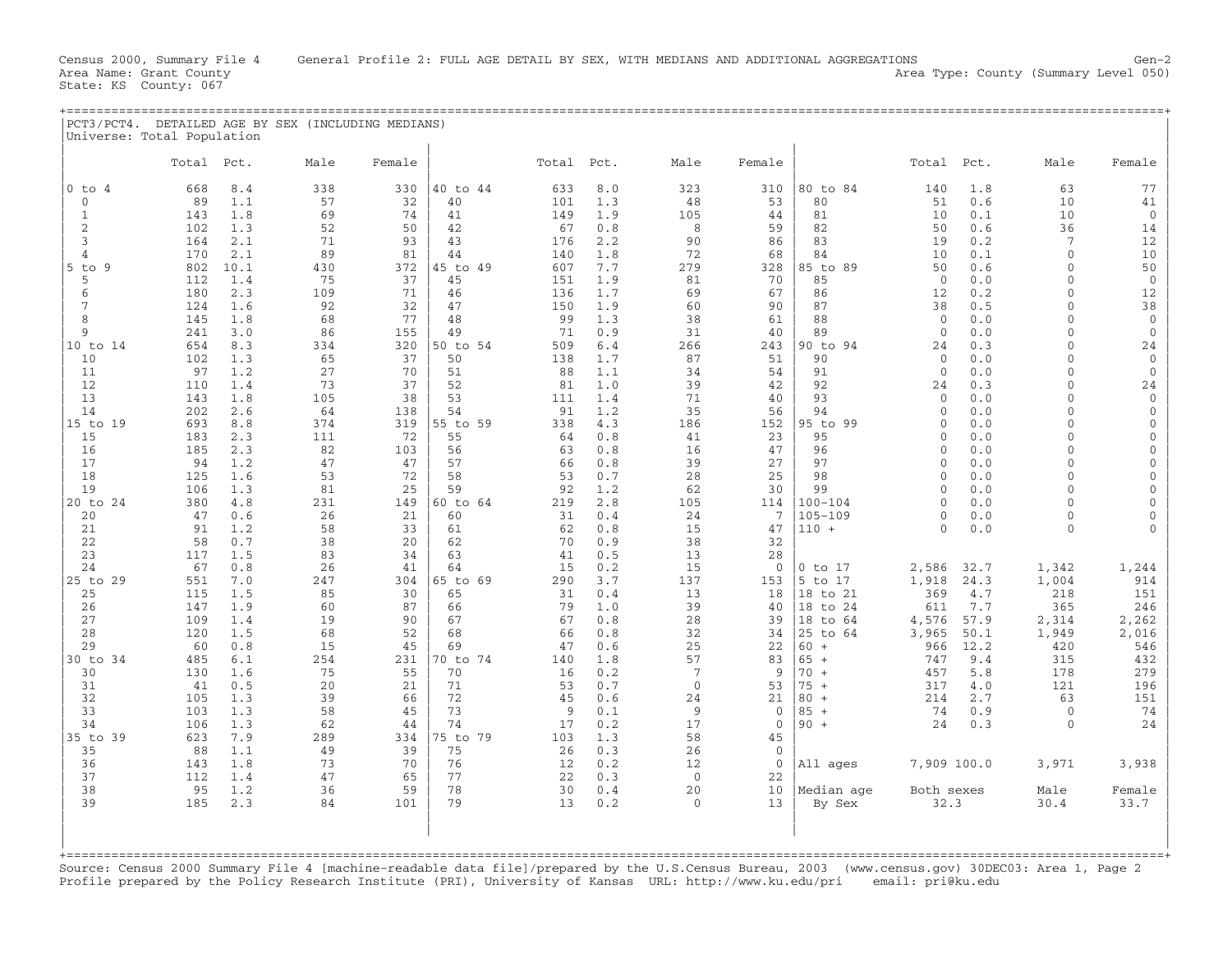Census 2000, Summary File 4 General Profile 3: RELATIONSHIP BY AGE BY HOUSEHOLD TYPE (UNDER 18); UNMARRIED PARTNERS Gen-3<br>Area Name: Grant County Level 050) Area Type: County (Summary Level 050) State: KS County: 067

| PCT13. RELATIONSHIP BY AGE FOR THE POPULATION UNDER 18 YEARS<br>Universe: Population under 18 years                                                                                                                                                              |       |                      |                |     |                                                          |                               |                                                                                                                                                                                                                                                                                                                                                                                                                                               |                |                                                                             |                                             |
|------------------------------------------------------------------------------------------------------------------------------------------------------------------------------------------------------------------------------------------------------------------|-------|----------------------|----------------|-----|----------------------------------------------------------|-------------------------------|-----------------------------------------------------------------------------------------------------------------------------------------------------------------------------------------------------------------------------------------------------------------------------------------------------------------------------------------------------------------------------------------------------------------------------------------------|----------------|-----------------------------------------------------------------------------|---------------------------------------------|
|                                                                                                                                                                                                                                                                  |       |                      |                |     | 1 Households -------<br>---- Related Child ----<br>Other |                               |                                                                                                                                                                                                                                                                                                                                                                                                                                               |                |                                                                             |                                             |
|                                                                                                                                                                                                                                                                  |       |                      |                |     |                                                          |                               |                                                                                                                                                                                                                                                                                                                                                                                                                                               |                |                                                                             |                                             |
|                                                                                                                                                                                                                                                                  | Total | Total in Householder |                |     |                                                          |                               | Households or Spouse Own Child Relatives Nonrelatives Total alized Pop.                                                                                                                                                                                                                                                                                                                                                                       |                |                                                                             | Institution- Noninstitution-<br>alized Pop. |
| Under 18 years:                                                                                                                                                                                                                                                  |       |                      |                |     |                                                          |                               |                                                                                                                                                                                                                                                                                                                                                                                                                                               | $\mathbf{0}$   | $\Omega$                                                                    | $\mathbf{0}$                                |
|                                                                                                                                                                                                                                                                  |       |                      |                |     |                                                          |                               |                                                                                                                                                                                                                                                                                                                                                                                                                                               | $\circ$        | $\Omega$<br>$\mathbf{0}$                                                    | $\mathbf{0}$<br>$\mathbf{0}$                |
|                                                                                                                                                                                                                                                                  |       |                      |                |     |                                                          |                               |                                                                                                                                                                                                                                                                                                                                                                                                                                               |                | $\mathbf{0}$                                                                | $\mathbf 0$                                 |
|                                                                                                                                                                                                                                                                  |       |                      |                |     |                                                          |                               |                                                                                                                                                                                                                                                                                                                                                                                                                                               |                | $\Omega$                                                                    | $\mathbf{0}$                                |
|                                                                                                                                                                                                                                                                  |       |                      |                |     |                                                          |                               |                                                                                                                                                                                                                                                                                                                                                                                                                                               |                | $\Omega$                                                                    | $\mathbf 0$                                 |
|                                                                                                                                                                                                                                                                  |       |                      |                |     |                                                          |                               |                                                                                                                                                                                                                                                                                                                                                                                                                                               |                | $\Omega$                                                                    | $\mathsf{O}\xspace$                         |
|                                                                                                                                                                                                                                                                  |       |                      |                |     |                                                          |                               |                                                                                                                                                                                                                                                                                                                                                                                                                                               |                | $\begin{bmatrix} 0 \\ 0 \\ 0 \\ 0 \\ 0 \\ 0 \\ 0 \end{bmatrix}$<br>$\Omega$ | $\mathbf 0$                                 |
| % Under 3 years<br>% 3 and 4 years<br>% 5 years<br>% 5 years<br>% 6 to 11 years<br>% 12 and 13 years<br>% 12 and 13 years<br>% 14 years<br>% 14 years<br>% 15 to 17 years<br>% 15 to 17 years<br>% 17.9%<br>% 7.8%<br>% 17.9%<br>17.9%<br>17.9%<br>17.9%<br>17.9 |       |                      |                |     |                                                          |                               | $\begin{array}{cccccccc} 12.7\% & 21.0\% & 0.0\% & . & \text{\$} & & \text{\$} & & \text{\$} & & \text{\$} & & \text{\$} & & \text{\$} & & \text{\$} & \text{\$} & \text{\$} & \text{\$} & \text{\$} & \text{\$} & \text{\$} & \text{\$} & \text{\$} & \text{\$} & \text{\$} & \text{\$} & \text{\$} & \text{\$} & \text{\$} & \text{\$} & \text{\$} & \text{\$} & \text{\$} & \text{\$} & \text{\$} & \text{\$} & \text{\$} & \text{\$} & \$ |                |                                                                             | . %                                         |
|                                                                                                                                                                                                                                                                  |       |                      |                |     |                                                          |                               |                                                                                                                                                                                                                                                                                                                                                                                                                                               |                |                                                                             | . $\frac{8}{3}$                             |
|                                                                                                                                                                                                                                                                  |       |                      |                |     |                                                          |                               |                                                                                                                                                                                                                                                                                                                                                                                                                                               |                |                                                                             | . %                                         |
|                                                                                                                                                                                                                                                                  |       |                      |                |     |                                                          |                               |                                                                                                                                                                                                                                                                                                                                                                                                                                               |                |                                                                             | . $\frac{6}{6}$                             |
|                                                                                                                                                                                                                                                                  |       |                      |                |     |                                                          |                               |                                                                                                                                                                                                                                                                                                                                                                                                                                               |                |                                                                             | . %                                         |
|                                                                                                                                                                                                                                                                  |       |                      |                |     |                                                          |                               |                                                                                                                                                                                                                                                                                                                                                                                                                                               |                |                                                                             | . %                                         |
|                                                                                                                                                                                                                                                                  |       |                      |                |     |                                                          |                               |                                                                                                                                                                                                                                                                                                                                                                                                                                               |                |                                                                             | . %                                         |
| PCT12. RELATIONSHIP BY HOUSEHOLD TYPE FOR THE POPULATION<br>UNDER 18 YEARS<br>Universe: Population under 18 years                                                                                                                                                |       | Number               | Pct.           |     | Universe: Households                                     |                               | PCT11. HOUSEHOLDS BY TYPE AND PRESENCE OF PERSONS UNDER 18 YEARS                                                                                                                                                                                                                                                                                                                                                                              | Total          | People<br>Under 18                                                          | Households With<br>No People<br>Under 18    |
|                                                                                                                                                                                                                                                                  |       |                      |                |     |                                                          |                               |                                                                                                                                                                                                                                                                                                                                                                                                                                               |                |                                                                             |                                             |
| Total population under 18 years:                                                                                                                                                                                                                                 |       | 2,586 100.0          |                |     | Total households:<br>Family households:                  |                               |                                                                                                                                                                                                                                                                                                                                                                                                                                               | 2,748<br>2,131 | 1,249<br>$1,242$<br>$1,028$                                                 | 1,499<br>889                                |
| In households:                                                                                                                                                                                                                                                   |       | 2,586                | 100.0          |     |                                                          | Married-couple families       | Married-couple families 1,859 1,028<br>Other families: 272 214<br>Male householder, no wife present 82 59<br>Female householder, no husband present 190 155                                                                                                                                                                                                                                                                                   |                |                                                                             | 831                                         |
| Householder or spouse                                                                                                                                                                                                                                            |       |                      | $\overline{2}$ | 0.1 | Other families:                                          |                               |                                                                                                                                                                                                                                                                                                                                                                                                                                               |                |                                                                             | 58                                          |
| Related child:                                                                                                                                                                                                                                                   |       | 2,544                | 98.4           |     |                                                          |                               |                                                                                                                                                                                                                                                                                                                                                                                                                                               |                |                                                                             | 23                                          |
| Own child:                                                                                                                                                                                                                                                       |       | 2,420                | 93.6           |     |                                                          |                               |                                                                                                                                                                                                                                                                                                                                                                                                                                               |                |                                                                             | 35                                          |
| In married-couple family 1,973<br>Tn other family: 447                                                                                                                                                                                                           |       |                      | 76.3<br>17.3   |     |                                                          |                               |                                                                                                                                                                                                                                                                                                                                                                                                                                               |                | $\overline{7}$                                                              |                                             |
| In other family:<br>Male householder, no wife                                                                                                                                                                                                                    |       | $\frac{447}{122}$    | 4.7            |     | Nonfamily households:<br>Male householder                |                               |                                                                                                                                                                                                                                                                                                                                                                                                                                               |                | 617<br>$-5$                                                                 | 610<br>270                                  |
| Female householder, no husband                                                                                                                                                                                                                                   |       |                      | 325<br>12.6    |     | Female householder                                       |                               |                                                                                                                                                                                                                                                                                                                                                                                                                                               | 342            |                                                                             | 2<br>340                                    |
| Other relatives:                                                                                                                                                                                                                                                 |       |                      | 124            | 4.8 |                                                          |                               |                                                                                                                                                                                                                                                                                                                                                                                                                                               |                |                                                                             |                                             |
| Grandchild                                                                                                                                                                                                                                                       |       |                      | 46             | 1.8 |                                                          |                               |                                                                                                                                                                                                                                                                                                                                                                                                                                               |                |                                                                             |                                             |
| Other relatives                                                                                                                                                                                                                                                  |       |                      | 78             | 3.0 |                                                          |                               | PCT21. HOUSEHOLDS BY SEX OF UNMARRIED PARTNERS                                                                                                                                                                                                                                                                                                                                                                                                |                |                                                                             |                                             |
| Nonrelatives                                                                                                                                                                                                                                                     |       |                      | 40             | 1.5 | Universe: Households                                     |                               |                                                                                                                                                                                                                                                                                                                                                                                                                                               |                |                                                                             |                                             |
| In group quarters:                                                                                                                                                                                                                                               |       |                      | $\overline{0}$ | 0.0 |                                                          |                               |                                                                                                                                                                                                                                                                                                                                                                                                                                               |                | Number                                                                      | Pct.                                        |
| Institutionalized                                                                                                                                                                                                                                                |       |                      | $\overline{0}$ | 0.0 | Total households:                                        |                               |                                                                                                                                                                                                                                                                                                                                                                                                                                               |                | 2,748                                                                       | 100.0                                       |
| Noninstitutionalized                                                                                                                                                                                                                                             |       |                      | $\Omega$       | 0.0 |                                                          | Unmarried-partner households: |                                                                                                                                                                                                                                                                                                                                                                                                                                               |                |                                                                             | 1.5<br>41                                   |
|                                                                                                                                                                                                                                                                  |       |                      |                |     |                                                          |                               | Male householder and male partner                                                                                                                                                                                                                                                                                                                                                                                                             |                |                                                                             | $\overline{7}$<br>0.3                       |
|                                                                                                                                                                                                                                                                  |       |                      |                |     |                                                          |                               | Male householder and female partner                                                                                                                                                                                                                                                                                                                                                                                                           |                |                                                                             | 22<br>0.8                                   |
|                                                                                                                                                                                                                                                                  |       |                      |                |     |                                                          |                               | Female householder and female partner                                                                                                                                                                                                                                                                                                                                                                                                         |                | 12                                                                          | 0.4                                         |
|                                                                                                                                                                                                                                                                  |       |                      |                |     |                                                          |                               | Female householder and male partner                                                                                                                                                                                                                                                                                                                                                                                                           |                |                                                                             | 0.0<br>$\bigcirc$                           |
|                                                                                                                                                                                                                                                                  |       |                      |                |     | All other households                                     |                               |                                                                                                                                                                                                                                                                                                                                                                                                                                               |                | 2,707                                                                       | 98.5                                        |
|                                                                                                                                                                                                                                                                  |       |                      |                |     |                                                          |                               |                                                                                                                                                                                                                                                                                                                                                                                                                                               |                |                                                                             |                                             |

Source: Census 2000 Summary File 4 [machine−readable data file]/prepared by the U.S.Census Bureau, 2003 (www.census.gov) 30DEC03: Area 1, Page 3 Profile prepared by the Policy Research Institute (PRI), University of Kansas URL: http://www.ku.edu/pri email: pri@ku.edu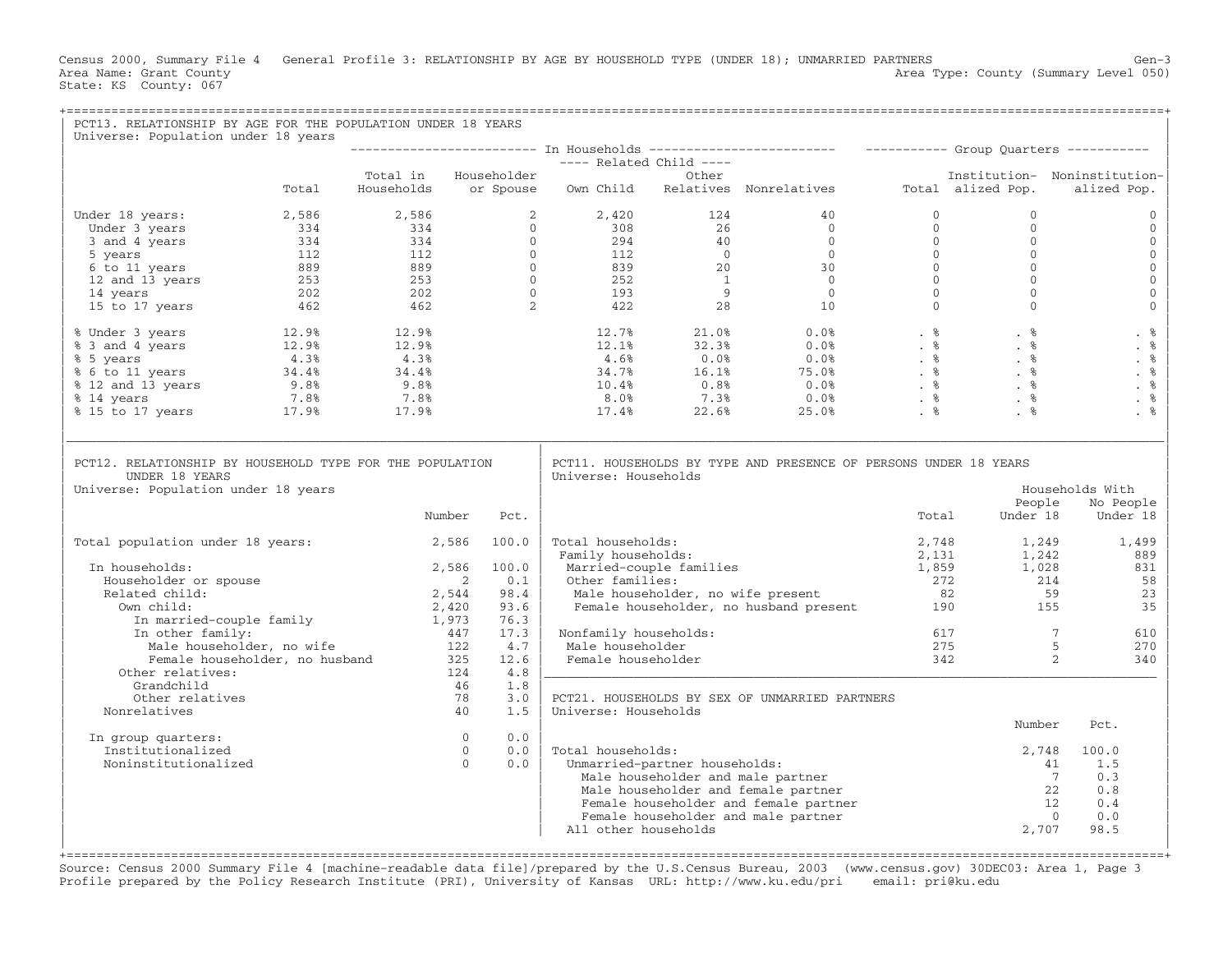Census 2000, Summary File 4 General Profile 4: HOUSEHOLD TYPE BY PRESENCE OF OWN CHILDREN; HOUSEHOLD SIZE; NONRELATIVES Gen−4 Area Name: Grant County 1999 (Summary Level 050) Area Type: County (Summary Level 050) State: KS County: 067

| PCT10/PCT15. HOUSEHOLDS BY AGE OF HOUSEHOLDER BY HOUSEHOLD TYPE (INCLUDING LIVING ALONE)<br>BY PRESENCE OF OWN CHILDREN UNDER 18 YEARS<br>Universe: Households |            |              |                                        |                                     |              |                                     |                         |                              | PCT10. HOUSEHOLD SIZE BY TYPE BY PRESENCE OF OWN CHILDREN<br>UNDER 18 YEARS<br>Universe: Households (Total households: 2,748) |                                                                  |              |                                         |                         |                   |
|----------------------------------------------------------------------------------------------------------------------------------------------------------------|------------|--------------|----------------------------------------|-------------------------------------|--------------|-------------------------------------|-------------------------|------------------------------|-------------------------------------------------------------------------------------------------------------------------------|------------------------------------------------------------------|--------------|-----------------------------------------|-------------------------|-------------------|
|                                                                                                                                                                |            |              | Total Households Householder<br>Number | Pct.                                |              | 15 to 64                            |                         | Householder<br>65 and Over   | 1-person households:<br>Male householder<br>Female householder                                                                |                                                                  |              |                                         |                         | 576<br>254<br>322 |
| All types of households:                                                                                                                                       |            |              |                                        | 2,748 100.0                         |              | 2,280                               |                         | 468                          | 2-or-more-person households:                                                                                                  |                                                                  |              |                                         | 2,172                   |                   |
| Family households:<br>Married-couple families:<br>With own children under 18 years<br>No own children under 18 years<br>Other families:                        |            |              | 2,131<br>1,859<br>974<br>885<br>272    | 77.5<br>67.6<br>35.4<br>32.2<br>9.9 |              | 1,892<br>1,633<br>966<br>667<br>259 |                         | 239<br>226<br>8<br>218<br>13 | Family households:<br>Married-couple family:<br>Other families:                                                               | With own children under 18<br>No own children under 18           |              |                                         | 2,131<br>1,859          | 974<br>885<br>272 |
| Male householder, no wife present:<br>With own children under 18 years                                                                                         |            |              | 82<br>59                               | 3.0<br>2.1                          |              | 82<br>59                            |                         | $\mathbf{0}$<br>$\Omega$     |                                                                                                                               | Male householder, no wife present:<br>With own children under 18 |              |                                         |                         | 82<br>59          |
| No own children under 18 years                                                                                                                                 |            |              | 23                                     | 0.8                                 |              | 23                                  |                         | $\mathbf{0}$                 |                                                                                                                               | No own children under 18                                         |              |                                         |                         | 23                |
| Female householder, no husband:                                                                                                                                |            |              | 190                                    | 6.9                                 |              | 177                                 |                         | 13                           |                                                                                                                               |                                                                  |              | Female householder, no husband present: |                         | 190               |
| With own children under 18 years                                                                                                                               |            |              | 155                                    | 5.6                                 |              | 155                                 |                         | $\overline{0}$               |                                                                                                                               | With own children under 18                                       |              |                                         |                         | 155               |
| No own children under 18 years                                                                                                                                 |            |              | 35                                     | 1.3                                 |              | 22                                  |                         | 13                           |                                                                                                                               | No own children under 18                                         |              |                                         |                         | 35                |
| Nonfamily households:                                                                                                                                          |            |              | 617                                    | 22.5                                |              | 388                                 |                         | 229                          | Nonfamily households:                                                                                                         |                                                                  |              |                                         |                         | 41                |
| Householder living alone<br>Householder not living alone                                                                                                       |            |              | 576<br>41                              | 21.0<br>1.5                         |              | 348<br>40                           |                         | 228<br>1                     | Male Householder<br>Female Householder                                                                                        |                                                                  |              |                                         |                         | 21<br>20          |
| PCT17. HOUSEHOLDS BY TYPE BY HOUSEHOLD SIZE<br>Universe: Households                                                                                            |            |              |                                        |                                     |              |                                     |                         |                              | PCT16. HOUSEHOLD TYPE BY AGE OF HOUSEHOLDER<br>Universe: Households                                                           |                                                                  |              |                                         |                         |                   |
|                                                                                                                                                                | Total      | Pct.         |                                        | Family<br>Households                | Pct.         |                                     | Nonfamily<br>Households | Pct.                         | Age of<br>Householder                                                                                                         | Total                                                            | Pct.         | Family<br>Households                    | Nonfamily<br>Households |                   |
| All households:                                                                                                                                                |            | 2,748 100.0  |                                        | 2,131                               | 77.5         |                                     | 617                     | 22.5                         | All ages:                                                                                                                     | 2,748 100.0                                                      |              | 2,131                                   |                         | 617               |
| 1-person households                                                                                                                                            | 576        | 21.0         |                                        |                                     |              |                                     | 576                     | 21.0                         | 15 to 24                                                                                                                      | 157                                                              | 5.7          | 127                                     |                         | 30                |
| 2-person households<br>3-person households                                                                                                                     | 852<br>402 | 31.0<br>14.6 |                                        | 817<br>402                          | 29.7<br>14.6 |                                     | 35<br>$\Omega$          | 1.3<br>0.0                   | 25 to 34<br>35 to 44                                                                                                          | 491<br>676                                                       | 17.9<br>24.6 | 432<br>603                              |                         | 59<br>73          |
| 4-person households                                                                                                                                            | 496        | 18.0         |                                        | 496                                 | 18.0         |                                     | $\Omega$                | 0.0                          | 45 to 54                                                                                                                      | 606                                                              | 22.1         | 491                                     |                         | 115               |
| 5-person households                                                                                                                                            | 268        | 9.8          |                                        | 263                                 | 9.6          |                                     | -5                      | 0.2                          | 55 to 64                                                                                                                      |                                                                  | 350 12.7     | 239                                     |                         | 111               |
| 6-person households                                                                                                                                            | 88         | 3.2          |                                        | 88                                  | 3.2          |                                     | $\mathbf{0}$            | 0.0                          | 65 to 74                                                                                                                      | 273                                                              | 9.9          | 156                                     |                         | 117               |
| 7-or-more person<br>households                                                                                                                                 | 66         | 2.4          |                                        | 65                                  | 2.4          |                                     | $\mathbf{1}$            | 0.0                          | 75 to 84<br>85 & over                                                                                                         | 183<br>12                                                        | 6.7<br>0.4   | 83<br>$\mathbf{0}$                      |                         | 100<br>12         |
|                                                                                                                                                                |            |              |                                        |                                     |              |                                     |                         |                              |                                                                                                                               |                                                                  |              |                                         |                         |                   |
| PCT23. NONRELATIVES BY HOUSEHOLD TYPE<br>Universe: Nonrelatives                                                                                                |            |              |                                        |                                     |              |                                     |                         |                              | PCT22. HOUSEHOLDS BY PRESENCE OF NONRELATIVES<br>Universe: Households                                                         |                                                                  |              |                                         |                         |                   |
|                                                                                                                                                                | Total      | Pct.         |                                        | Family<br>Households                | Pct.         |                                     | Nonfamily<br>Households | Pct.                         |                                                                                                                               |                                                                  |              |                                         | Number<br>Pct.          |                   |
| Total nonrelatives:                                                                                                                                            |            | 129 100.0    |                                        | 64                                  | 49.6         |                                     | 65                      | 50.4                         | Total households:                                                                                                             |                                                                  |              |                                         | 100.0<br>2,748          |                   |
| Roomer or boarder                                                                                                                                              |            | 16 12.4      |                                        |                                     | $16 \t 12.4$ |                                     | $\overline{0}$          | 0.0                          | Households with one or more                                                                                                   |                                                                  |              |                                         |                         |                   |
| Housemate or roommate                                                                                                                                          | 45         | 34.9         |                                        | 16                                  | 12.4         |                                     | 29                      | 22.5                         | nonrelatives                                                                                                                  |                                                                  |              |                                         | 2.9<br>81               |                   |
| Unmarried partner                                                                                                                                              |            | 32 24.8      |                                        | 21                                  | 16.3         |                                     | 11                      | 8.5                          | Households with no nonrelatives                                                                                               |                                                                  |              |                                         | 2,667<br>97.1           |                   |
| Foster child<br>Other nonrelatives                                                                                                                             | 30<br>6    | 23.3<br>4.7  |                                        | 8<br>3                              | 6.2<br>2.3   |                                     | 22<br>3                 | 17.1<br>2.3                  |                                                                                                                               |                                                                  |              |                                         |                         |                   |
|                                                                                                                                                                |            |              |                                        |                                     |              |                                     |                         |                              |                                                                                                                               |                                                                  |              |                                         |                         |                   |

Source: Census 2000 Summary File 4 [machine−readable data file]/prepared by the U.S.Census Bureau, 2003 (www.census.gov) 30DEC03: Area 1, Page 4 Profile prepared by the Policy Research Institute (PRI), University of Kansas URL: http://www.ku.edu/pri email: pri@ku.edu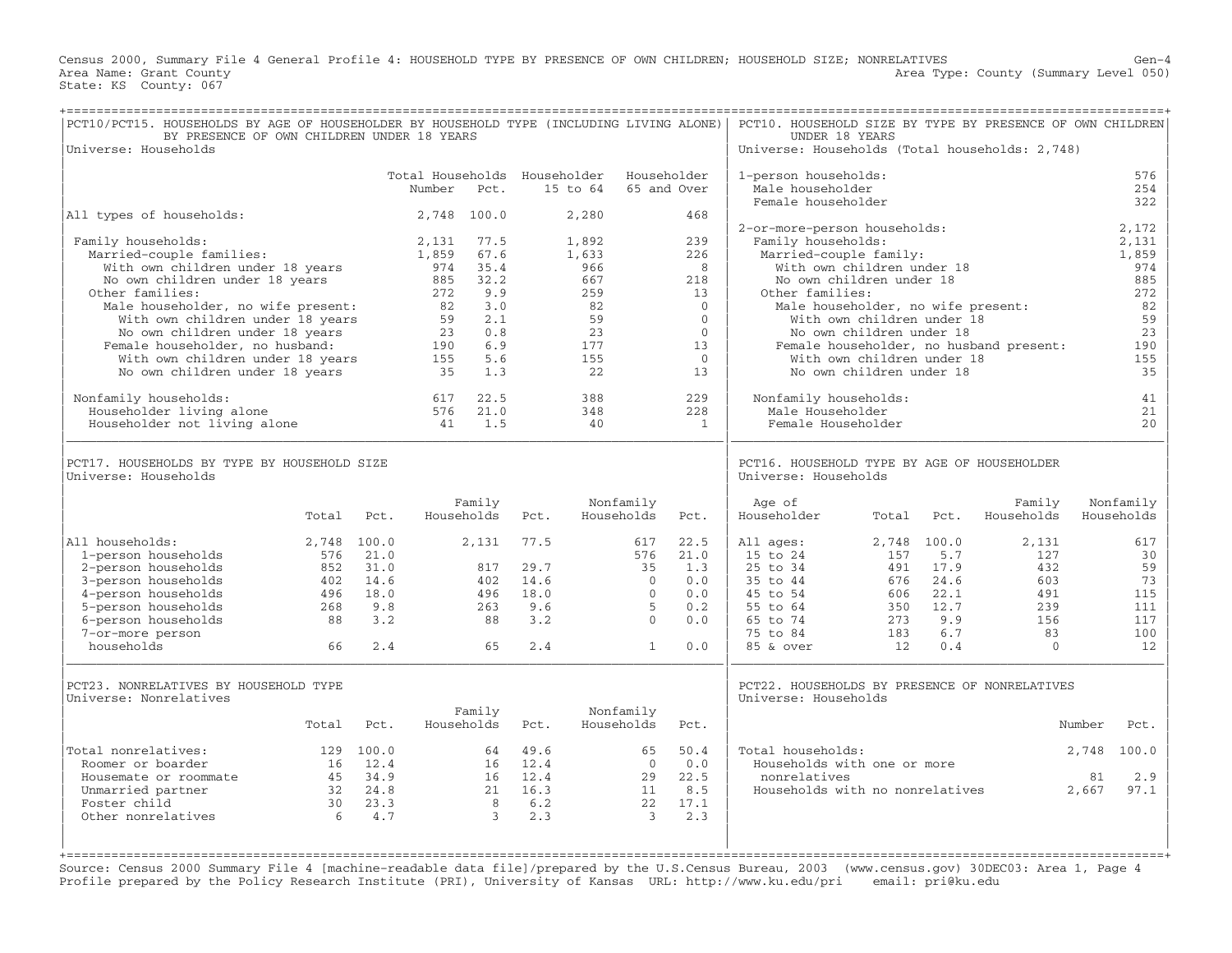| PCT27/PCT29. FAMILY TYPE BY PRESENCE AND AGE OF OWN OR RELATED CHILDREN<br>Universe: Families                                                                                                                                    |                             |                               |                                                                                 |                                           |                                                                    |                                                      | PCT18/PCT19. HOUSEHOLDS BY PRESENCE OF PEOPLE (60/65) YEARS                                                                                       |                                                                                         |                           | AND OVER, HOUSEHOLD SIZE AND HOUSEHOLD TYPE                          |                                                          |
|----------------------------------------------------------------------------------------------------------------------------------------------------------------------------------------------------------------------------------|-----------------------------|-------------------------------|---------------------------------------------------------------------------------|-------------------------------------------|--------------------------------------------------------------------|------------------------------------------------------|---------------------------------------------------------------------------------------------------------------------------------------------------|-----------------------------------------------------------------------------------------|---------------------------|----------------------------------------------------------------------|----------------------------------------------------------|
|                                                                                                                                                                                                                                  |                             |                               |                                                                                 |                                           |                                                                    |                                                      | Universe: Households (Total households:                                                                                                           |                                                                                         |                           | 2,748)                                                               |                                                          |
| By Presence of:                                                                                                                                                                                                                  |                             | Own Children<br>Families      | Pct.                                                                            |                                           | Related Children<br>Families                                       | Pct.                                                 |                                                                                                                                                   |                                                                                         |                           | 60+ Years                                                            | 65+ Years                                                |
| All families:<br>Married-couple families:<br>With own/related children < 18:<br>Under 6 years only<br>Under 6 and 6 to 17 years<br>6 to 17 years only<br>No own/related children under 18<br>Other families (No spouse present): |                             | 1,859<br>974<br>241<br>501    | 2,131 100.0<br>87.2<br>45.7<br>11.3<br>232 10.9<br>23.5<br>885 41.5<br>272 12.8 |                                           | $2.131$ 100.0<br>1,859<br>1,028<br>264<br>247<br>517<br>831<br>272 | 87.2<br>48.2<br>12.4<br>11.6<br>24.3<br>39.0<br>12.8 | Households w/ one or more over 60/65:<br>1-person households<br>Family households<br>Households with no people over 60/65:<br>1-person households | 2-or-more person households:<br>Nonfamily households                                    |                           | 660<br>281<br>379<br>378<br>1<br>2,088<br>295                        | 517<br>228<br>289<br>288<br>$\mathbf{1}$<br>2,231<br>348 |
| Male householder, no wife:<br>With own/related children < 18:<br>Under 6 years only<br>Under 6 and 6 to 17 years                                                                                                                 |                             | 82<br>59<br>$7^{\circ}$<br>10 | 3.8<br>2.8<br>0.3<br>0.5                                                        |                                           | 82<br>59<br>$7^{\circ}$<br>21                                      | 3.8<br>2.8<br>0.3<br>1.0                             | Family households                                                                                                                                 | 2-or-more person households:<br>Nonfamily households                                    |                           | 1,793<br>1,753<br>40                                                 | 1,883<br>1,843<br>40                                     |
| 6 to 17 years only<br>No own/related children under 18<br>Female householder, no husband:<br>With own/related children < 18:                                                                                                     |                             | 42<br>23<br>190<br>155        | 2.0<br>1.1<br>8.9<br>7.3                                                        |                                           | 31<br>23<br>190<br>155                                             | 1.5<br>1.1<br>8.9<br>7.3                             | PCT28. OWN CHILDREN UNDER 18 YEARS BY FAMILY TYPE AND AGE<br>Universe: Own children under 18 years                                                |                                                                                         |                           |                                                                      |                                                          |
| Under 6 years only<br>Under 6 and 6 to 17 years<br>6 to 17 years only<br>No own/related children under 18                                                                                                                        |                             | 36<br>25<br>94<br>35          | 1.7<br>1.2<br>4.4<br>1.6                                                        |                                           | 36<br>33<br>86<br>35                                               | 1.7<br>1.5<br>4.0<br>1.6                             | Own Children<br>Age $--$                                                                                                                          | Total                                                                                   | Couple<br>Families        | In Male<br>In Married Householder Householder<br>No Wife<br>Families | In Female<br>No Husband<br>Families                      |
| PCT30. FAMILY TYPE BY AGE OF HOUSEHOLDER<br>Universe: Families                                                                                                                                                                   |                             |                               |                                                                                 | Male                                      |                                                                    | Female                                               | Under 18:<br>Under 3<br>$3$ and $4$<br>5                                                                                                          | 2,420<br>308<br>294<br>112                                                              | 1,973<br>254<br>257<br>97 | 122<br>17<br>$\overline{0}$<br>$\Omega$                              | 325<br>37<br>37<br>15                                    |
| Age of<br>Householder<br>Total                                                                                                                                                                                                   |                             | Married<br>Couple<br>Families |                                                                                 | Householder<br>No Wife<br>Families        |                                                                    | Householder<br>No Husband<br>Families                | 6 to 11<br>12 and 13<br>14                                                                                                                        | 839<br>252<br>193                                                                       | 679<br>173<br>153         | 36<br>29<br>10                                                       | 124<br>50<br>30                                          |
| All ages:                                                                                                                                                                                                                        | Pct.<br>2,131 100.0         | 1,859                         |                                                                                 | 82                                        |                                                                    | 190                                                  | 15 to 17                                                                                                                                          | 422                                                                                     | 360                       | 30                                                                   | 32                                                       |
| 15 to 24<br>127<br>25 to 34<br>432<br>35 to 44<br>603<br>45 to 54<br>491                                                                                                                                                         | 6.0<br>20.3<br>28.3<br>23.0 | 119<br>322<br>489<br>464      |                                                                                 | $\Omega$<br>34<br>32<br>16                |                                                                    | 8<br>76<br>82<br>11                                  | PCT31. NONFAMILY HOUSEHOLDS BY HOUSEHOLDER'S SEX AND AGE<br>Universe: Nonfamily households                                                        |                                                                                         |                           |                                                                      |                                                          |
| 55 to 59<br>157                                                                                                                                                                                                                  | 7.4                         | 157                           |                                                                                 | $\overline{0}$                            |                                                                    | $\circ$                                              |                                                                                                                                                   |                                                                                         |                           |                                                                      | ---- Householder ----                                    |
| 82<br>$60$ to $64$                                                                                                                                                                                                               | 3.8                         | 82                            |                                                                                 | $\Omega$                                  |                                                                    | $\Omega$                                             |                                                                                                                                                   |                                                                                         | Total                     | Male                                                                 | Female                                                   |
| 65 to 74<br>156<br>75 and over<br>83                                                                                                                                                                                             | 7.3<br>3.9                  | 156<br>70                     |                                                                                 | $\mathbf{0}$<br>$\Omega$                  |                                                                    | $\Omega$<br>13                                       | Total nonfamily households:                                                                                                                       |                                                                                         |                           | 275<br>617                                                           | 342                                                      |
| PCT34. HOUSEHOLDS BY NUMBER OF SUBFAMILIES<br>Universe: Households                                                                                                                                                               |                             |                               | Number                                                                          | Pct.                                      |                                                                    |                                                      | Living alone:<br>Not living alone:                                                                                                                | Householder 15 to 64 years<br>Householder 65 years & over<br>Householder 15 to 64 years |                           | 576<br>254<br>348<br>202<br>228<br>41<br>40                          | 322<br>146<br>52<br>176<br>20<br>21<br>20<br>20          |
| Total:<br>No subfamilies<br>1 subfamily<br>2 subfamilies<br>3 subfamilies<br>4 or more subfamilies                                                                                                                               |                             |                               | 2,748<br>2,708<br>38<br>$\Omega$<br>2<br>$\Omega$                               | 100.0<br>98.5<br>1.4<br>0.0<br>0.1<br>0.0 |                                                                    |                                                      |                                                                                                                                                   | Householder 65 years & over                                                             |                           | 1                                                                    | $\mathbf{1}$<br>$\Omega$                                 |

Source: Census 2000 Summary File 4 [machine−readable data file]/prepared by the U.S.Census Bureau, 2003 (www.census.gov) 30DEC03: Area 1, Page 5 Profile prepared by the Policy Research Institute (PRI), University of Kansas URL: http://www.ku.edu/pri email: pri@ku.edu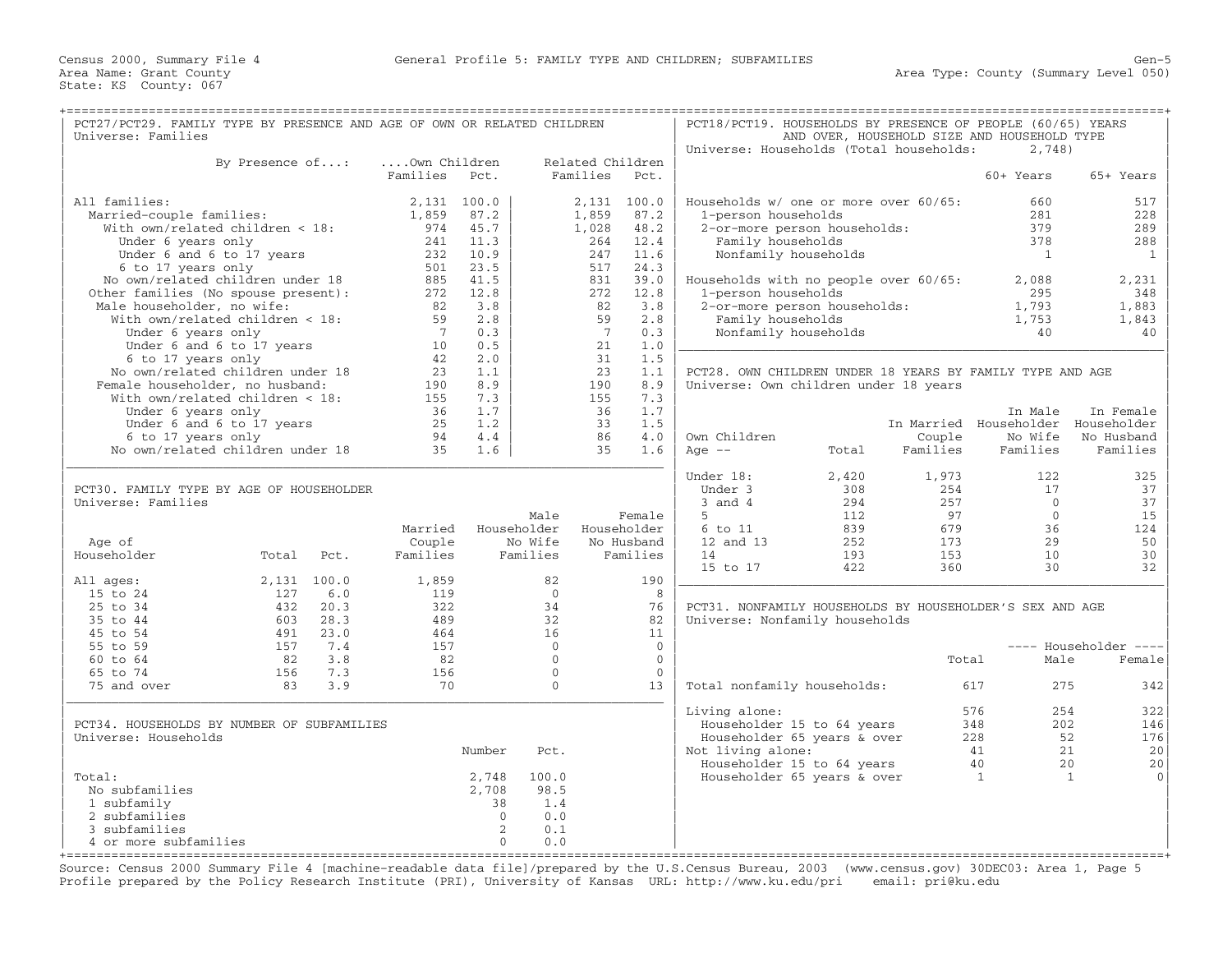| PCT35. MARITAL STATUS BY SEX BY AGE                                                |                |                        |                                 |                 |                      |                      | PCT32. SUBFAMILY TYPE BY PRESENCE OF OWN CHILDREN    |                |
|------------------------------------------------------------------------------------|----------------|------------------------|---------------------------------|-----------------|----------------------|----------------------|------------------------------------------------------|----------------|
| Universe: Population 15 years and over                                             |                |                        |                                 |                 |                      |                      | UNDER 18 YEARS                                       |                |
|                                                                                    |                |                        |                                 |                 |                      |                      | Universe: Subfamilies                                |                |
|                                                                                    |                |                        | --------- Now Married --------- |                 |                      |                      |                                                      |                |
|                                                                                    | Never          | Spouse                 | --- Spouse Absent ---           |                 |                      |                      | Total subfamilies:                                   | 35             |
|                                                                                    | Married        | Present                | Separated                       | Other           | Widowed              | Divorced             | Married-couple subfamilies:                          | $\mathbf{1}$   |
|                                                                                    |                |                        |                                 |                 |                      |                      | With own children under 18 years                     | $\mathbf{0}$   |
| Total pop. $15+:$                                                                  | 1,035          | 3,740                  | 84                              | 184             | 329                  | 413                  | No own children under 18 years                       | $\mathbf{1}$   |
|                                                                                    |                |                        |                                 |                 |                      |                      | Mother-child subfamilies                             | 23             |
| Male:                                                                              | 644            | 1,852                  | 64                              | 104             | 68                   | 137                  | Father-child subfamilies                             | 11             |
| 15 to 17 years                                                                     | 240            | $\bigcirc$<br>$\Omega$ | $\Omega$<br>$\Omega$            | $\overline{0}$  | $\Omega$<br>$\Omega$ | $\Omega$<br>$\Omega$ |                                                      |                |
| 18 and 19 years                                                                    | 120<br>88      | 125                    | $\overline{0}$                  | 14<br>18        | $\Omega$             | $\Omega$             | PCT33. POPULATION IN SUBFAMILIES BY SUBFAMILY TYPE   |                |
| 20 to 24 years<br>25 to 29 years                                                   | 73             | 137                    | 27                              | $\bigcirc$      | $\overline{0}$       | 10                   | Universe: Population in subfamilies                  |                |
| 30 to 34 years                                                                     | 44             | 177                    | 16                              | 17              | $\overline{0}$       | $\Omega$             |                                                      |                |
| 35 to 44 years                                                                     | 31             | 484                    | $-5$                            | 25              | 11                   | 56                   | Total population in subfamilies:                     | 85             |
| 45 to 54 years                                                                     | 18             | 469                    | 16                              | $\overline{0}$  | 5                    | 37                   |                                                      |                |
| 55 to 59 years                                                                     | 25             | 147                    | $\bigcirc$                      | $\Omega$        | 8                    | - 6                  | In Married-couple subfamilies:                       | 3              |
| 60 to 64 years                                                                     | $\overline{0}$ | 81                     | $\overline{0}$                  | $\Omega$        | 7                    | 17                   | Husband/wife in a childless subfamily                | 3              |
| 65 to 74 years                                                                     | 5              | 156                    | $\Omega$                        | $\Omega$        | 22                   | 11                   | Husband/wife in a subfamily with children            | $\mathbb O$    |
| 75 to 84 years                                                                     | $\mathbf{0}$   | 76                     | $\overline{0}$                  | 30              | 15                   | $\Omega$             | Child                                                | $\mathbb O$    |
| 85 years & over                                                                    | $\mathbf{0}$   | $\overline{0}$         | $\overline{0}$                  | $\overline{0}$  | $\overline{0}$       | $\overline{0}$       | In mother-child subfamilies:                         | 52             |
|                                                                                    |                |                        |                                 |                 |                      |                      | Parent.                                              | 23             |
| Female:                                                                            | 391            | 1,888                  | 20                              | 80              | 261                  | 276                  | Child                                                | 29             |
| 15 to 17 years                                                                     | 220            | $\bigcirc$             | $\Omega$                        | 2               | $\overline{0}$       | $\Omega$             | In father-child subfamilies:                         | 30             |
| 18 and 19 years                                                                    | 73             | 24                     | $\overline{0}$                  | $\overline{0}$  | $\mathbf{0}$         | $\overline{0}$       | Parent                                               | 11             |
| 20 to 24 years                                                                     | 20             | 110                    | $\overline{0}$                  | 11              | $\mathbf{0}$         | 8                    | Child                                                | 19             |
| 25 to 29 years                                                                     | 40             | 202                    | $\Omega$                        | $\Omega$        | $7\overline{ }$      | 55                   |                                                      |                |
| 30 to 34 years                                                                     | $\Omega$       | 200                    | $\Omega$                        | $\overline{0}$  | 9                    | 22                   |                                                      |                |
| 35 to 44 years                                                                     | 38             | 502                    | 12                              | 19              | $\Omega$             | 73                   | PCT37. HOUSEHOLD RELATIONSHIP BY GRANDPARENTS LIVING |                |
| 45 to 54 years                                                                     | $\mathbf{0}$   | 470                    | 8                               | $7\overline{ }$ | 18                   | 68                   | WITH OWN GRANDCHILDREN UNDER 18 YEARS BY             |                |
| 55 to 59 years                                                                     | $\overline{0}$ | 133                    | $\overline{0}$                  | $7^{\circ}$     | $\overline{0}$       | 12                   | RESPONSIBILITY FOR OWN GRANDCHILDREN                 |                |
| 60 to 64 years                                                                     | $\mathbf{0}$   | 85                     | $\overline{0}$                  | $\overline{0}$  | 14                   | 15                   | Universe: Population 30 years and over in            |                |
| 65 to 74 years                                                                     | $\Omega$       | 124                    | $\Omega$                        | 1               | 88                   | 23                   | households                                           |                |
| 75 to 84 years                                                                     | $\Omega$       | 24                     | $\Omega$                        | 9               | 89                   | $\Omega$             |                                                      |                |
| 85 years & over                                                                    | $\Omega$       | 14                     | $\Omega$                        | 24              | 36                   | $\Omega$             | Total pop. 30 years & over in households:            | 4,095          |
|                                                                                    |                |                        |                                 |                 |                      |                      | Householder or spouse:                               | 3,890          |
| PCT36. GRANDPARENTS BY LENGTH OF TIME RESPONSIBLE FOR GRANDCHILDREN UNDER 18 YEARS |                |                        |                                 |                 |                      |                      | Living with own grandchild under 18:                 | 85             |
| Universe: Population 30 years and over in households                               |                |                        |                                 |                 |                      |                      | Responsible for own grandchild                       | 77             |
|                                                                                    |                |                        |                                 |                 |                      |                      | Not responsible for own grandchild                   | 8              |
| Total Population 30 years and over in households:                                  |                |                        |                                 |                 |                      | 4,095                | Not living with own grandchild under 18              | 3,805          |
| Living with own grandchildren under 18 years                                       |                |                        |                                 |                 |                      | 103                  | Parent or parent-in-law of householder:              | 50             |
| Grandparents responsible for own grandchildren under 18 years:                     |                |                        |                                 |                 |                      | 77                   | Living with own grandchild under 18:                 | 18             |
| Length of time --                                                                  |                |                        |                                 |                 |                      |                      | Responsible for own grandchild                       | $\overline{0}$ |
| Less than 6 months                                                                 |                |                        |                                 |                 |                      | $\Omega$             | Not responsible for own grandchild                   | 18             |
| 6 to 11 months                                                                     |                |                        |                                 |                 |                      | $\Omega$             | Not living with own grandchild under 18              | 32             |
| 1 to 2 years                                                                       |                |                        |                                 |                 |                      | 18                   |                                                      |                |
| 3 to 4 years                                                                       |                |                        |                                 |                 |                      | 53                   | Other relatives or nonrelatives of                   |                |
| 5 years or more                                                                    |                |                        |                                 |                 |                      | - 6                  | householder:                                         | 155            |
| Grandparents not responsible for own grandchildren under 18 years                  |                |                        |                                 |                 |                      | 26                   | Living with own grandchild under 18:                 | $\mathbf{0}$   |
|                                                                                    |                |                        |                                 |                 |                      |                      | Responsible for own grandchild                       | $\overline{0}$ |
| Not living with own grandchildren under 18 years                                   |                |                        |                                 |                 |                      | 3,992                | Not responsible for own grandchild                   | $\mathbf{0}$   |
|                                                                                    |                |                        |                                 |                 |                      |                      | Not living with own grandchild under 18              | 155            |
|                                                                                    |                |                        |                                 |                 |                      |                      |                                                      |                |
|                                                                                    |                |                        |                                 |                 |                      |                      |                                                      |                |

Source: Census 2000 Summary File 4 [machine−readable data file]/prepared by the U.S.Census Bureau, 2003 (www.census.gov) 30DEC03: Area 1, Page 6 Profile prepared by the Policy Research Institute (PRI), University of Kansas URL: http://www.ku.edu/pri email: pri@ku.edu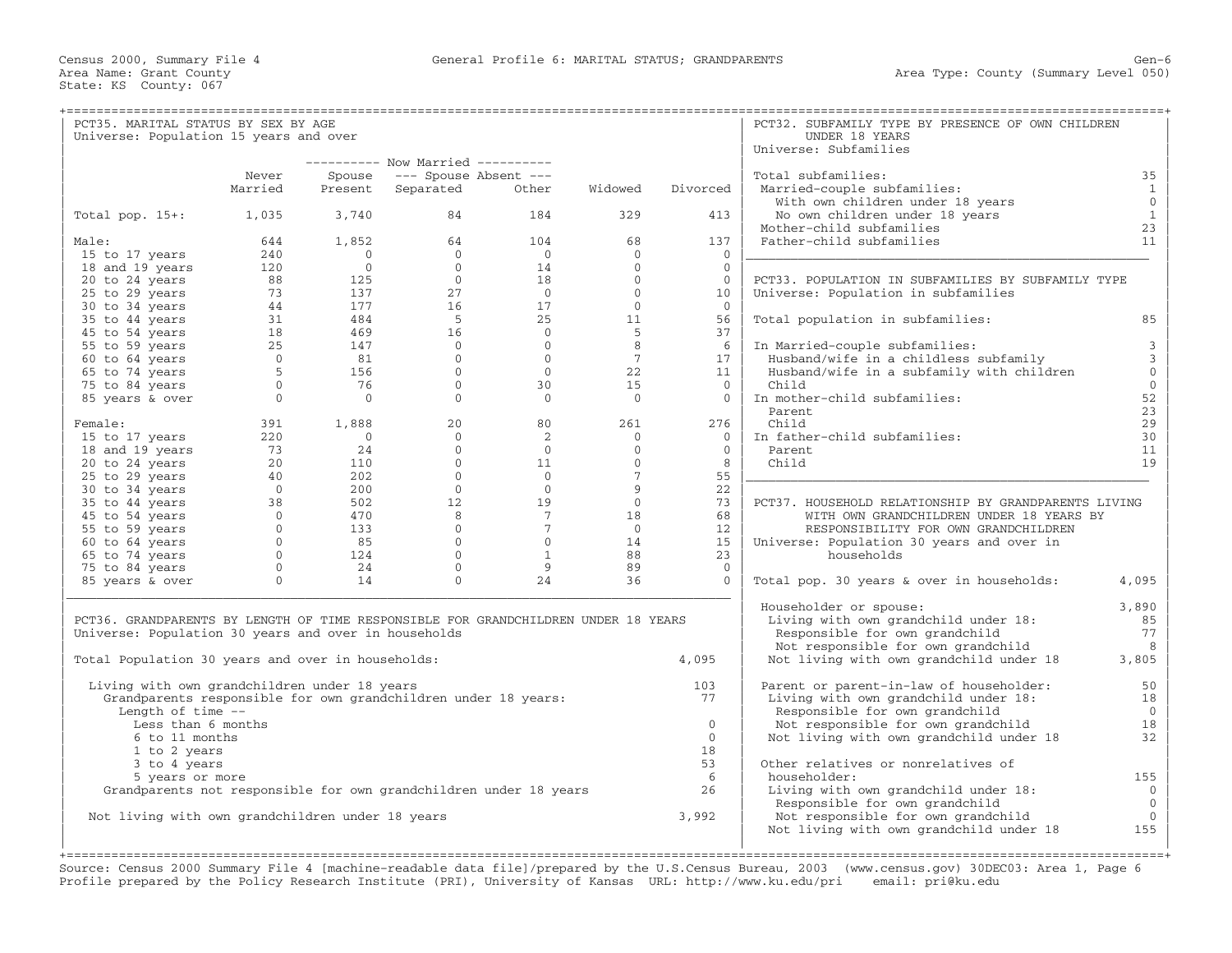State: KS County: 067

| PCT38/PCT39. LANGUAGE SPOKEN AT HOME AND ABILITY TO SPEAK ENGLISH BY AGE AND NATIVITY<br>Universe: Population 5 years old and over                                                                                                                                                                            |                                                                                            |                                                                                                                             |                                                                                                                                                     |                                                                                                                                                          |                                                         |                                                                                                                                                                            |                                                                      |                                                                                  |                                                                                                               |                                                                                                         |                                                                                                                        |
|---------------------------------------------------------------------------------------------------------------------------------------------------------------------------------------------------------------------------------------------------------------------------------------------------------------|--------------------------------------------------------------------------------------------|-----------------------------------------------------------------------------------------------------------------------------|-----------------------------------------------------------------------------------------------------------------------------------------------------|----------------------------------------------------------------------------------------------------------------------------------------------------------|---------------------------------------------------------|----------------------------------------------------------------------------------------------------------------------------------------------------------------------------|----------------------------------------------------------------------|----------------------------------------------------------------------------------|---------------------------------------------------------------------------------------------------------------|---------------------------------------------------------------------------------------------------------|------------------------------------------------------------------------------------------------------------------------|
|                                                                                                                                                                                                                                                                                                               |                                                                                            |                                                                                                                             | ---- All Ages ---- ---- 5 to 17 ---- ---- 18 to 64 ---- --- 65 & Over ---                                                                           |                                                                                                                                                          |                                                         |                                                                                                                                                                            |                                                                      |                                                                                  |                                                                                                               | -- Foreign born --                                                                                      |                                                                                                                        |
|                                                                                                                                                                                                                                                                                                               | Number Pct.                                                                                |                                                                                                                             | Number Pct.                                                                                                                                         |                                                                                                                                                          | Number Pct.                                             |                                                                                                                                                                            | Number Pct.                                                          |                                                                                  | Native                                                                                                        | Number                                                                                                  | Pct.                                                                                                                   |
| Total population 5 and over:<br>Speak only English                                                                                                                                                                                                                                                            | 7,241 100.0<br>5,077 70.1                                                                  |                                                                                                                             | 1,272                                                                                                                                               | 1,918 100.0<br>66.3                                                                                                                                      | 3,125                                                   | 4,576 100.0<br>68.3                                                                                                                                                        | 680                                                                  | 747 100.0<br>91.0                                                                | 6,277<br>4,996                                                                                                | 81                                                                                                      | 964 100.0<br>8.4                                                                                                       |
| Speak Spanish:<br>Speak English "very well"<br>Speak English "well"<br>Speak English "not well"<br>Speak English "not at all"                                                                                                                                                                                 | 2,087<br>1,277<br>426<br>284<br>100                                                        | 28.8<br>17.6<br>5.9<br>3.9<br>1.4                                                                                           | 615<br>487<br>81<br>47<br>$\bigcirc$                                                                                                                | 32.1<br>25.4<br>4.2<br>2.5<br>0.0                                                                                                                        | 1,409<br>767<br>321<br>237<br>- 84                      | 30.8<br>16.8<br>7.0<br>5.2<br>1.8                                                                                                                                          | 63<br>23<br>24<br>$\bigcirc$<br>16                                   | 8.4<br>3.1<br>3.2<br>0.0<br>2.1                                                  | 1,230<br>1,040<br>126<br>64<br>$\Omega$                                                                       | 857<br>237<br>300<br>220<br>100                                                                         | 88.9<br>24.6<br>31.1<br>22.8<br>10.4                                                                                   |
| Speak other Indo-European lang.:<br>Speak English "very well"<br>Speak English "well"<br>Speak English "not well"<br>O Speak English "not at all"<br>0                                                                                                                                                        | 10                                                                                         | 1.0<br>0.9<br>0.1<br>0.0<br>0.0                                                                                             | 26<br>2.6<br>$\bigcirc$<br>$\overline{0}$<br>$\Omega$                                                                                               | 1.4<br>1.4<br>0.0<br>0.0<br>0.0                                                                                                                          | 42<br>32<br>10<br>$\bigcirc$<br>$\Omega$                | 0.9<br>0.7<br>0.2<br>0.0<br>0.0                                                                                                                                            | $\overline{4}$<br>$\overline{4}$<br>$\Omega$<br>$\Omega$<br>$\Omega$ | 0.5<br>0.5<br>0.0<br>0.0<br>0.0                                                  | 46<br>41<br>$5^{\circ}$<br>$\mathbf{0}$<br>$\mathbf{0}$                                                       | 26<br>21<br>$-5$<br>$\Omega$<br>$\mathbf{0}$                                                            | 2.7<br>2.2<br>0.5<br>0.0<br>0.0                                                                                        |
| Speak Asian/Pacific Island lang.:<br>Speak English "very well"<br>Speak English "well"<br>O Speak English "not well"<br>Speak English "not at all"<br>O                                                                                                                                                       |                                                                                            | 0.1<br>0.1<br>0.0<br>0.0<br>0.0                                                                                             | - 5<br>5<br>$\Omega$<br>$\circ$<br>$\Omega$                                                                                                         | 0.3<br>0.3<br>0.0<br>0.0<br>0.0                                                                                                                          | $\Omega$<br>$\Omega$<br>$\Omega$<br>$\circ$<br>$\Omega$ | 0.0<br>0.0<br>0.0<br>0.0<br>0.0                                                                                                                                            | $\Omega$<br>$\Omega$<br>$\Omega$<br>$\circ$<br>$\Omega$              | 0.0<br>0.0<br>0.0<br>0.0<br>0.0                                                  | 5<br>5<br>$\Omega$<br>$\circ$<br>$\Omega$                                                                     | $\Omega$<br>$\Omega$<br>$\Omega$<br>$\Omega$<br>$\Omega$                                                | 0.0<br>0.0<br>0.0<br>0.0<br>0.0                                                                                        |
| Speak other language:<br>Speak English "very well"<br>Speak English "well"<br>Speak English "not well"<br>Speak English "not at all"                                                                                                                                                                          | $\begin{matrix} 0 \\ 0 \end{matrix}$<br>$\overline{0}$<br>$\overline{0}$<br>$\overline{0}$ | 0.0<br>0.0<br>0.0<br>0.0<br>0.0                                                                                             | $\Omega$<br>$\overline{0}$<br>$\Omega$<br>$\Omega$<br>$\Omega$                                                                                      | 0.0<br>0.0<br>0.0<br>0.0<br>0.0                                                                                                                          | $\Omega$<br>$\circ$<br>$\Omega$<br>$\Omega$<br>$\Omega$ | 0.0<br>0.0<br>0.0<br>0.0<br>0.0                                                                                                                                            | $\Omega$<br>$\circ$<br>$\Omega$<br>$\Omega$<br>$\Omega$              | 0.0<br>0.0<br>0.0<br>0.0<br>0.0                                                  | $\Omega$<br>$\Omega$<br>$\Omega$<br>$\Omega$<br>$\Omega$                                                      | $\Omega$<br>$\Omega$<br>$\Omega$<br>$\Omega$<br>$\Omega$                                                | 0.0<br>0.0<br>0.0<br>0.0<br>0.0                                                                                        |
| PCT43. PLACE OF BIRTH BY CITIZENSHIP STATUS AND SEX<br>Universe: Total Population                                                                                                                                                                                                                             |                                                                                            | Total                                                                                                                       | Male                                                                                                                                                | Female                                                                                                                                                   |                                                         | Universe: Total Population                                                                                                                                                 | P44. CITIZENSHIP STATUS BY SEX BY AGE                                |                                                                                  |                                                                                                               |                                                                                                         |                                                                                                                        |
| Total population:<br>Native:<br>Born in state of residence<br>Born in other state in the U.S.:<br>Northeast<br>Midwest<br>South<br>West<br>Born outside the United States:<br>Puerto Rico<br>U.S. Island Areas<br>Born abroad of American parent (s)<br>Foreign born:<br>Naturalized citizen<br>Not a citizen | 4,397<br>2,533                                                                             | 7,909<br>6,939<br>46<br>588<br>1,311<br>588<br>$\overline{9}$<br>$\overline{0}$<br>$\overline{0}$<br>9<br>970<br>328<br>642 | 3,971<br>3,416<br>2,255<br>1,161<br>17<br>206<br>650<br>288<br>$\bigcap$<br>$\overline{0}$<br>$\overline{0}$<br>$\overline{0}$<br>555<br>187<br>368 | 3,938<br>3,523<br>2,142<br>1,372<br>29<br>382<br>661<br>300<br>$\overline{9}$<br>$\overline{0}$<br>$\overline{0}$<br>$\overline{9}$<br>415<br>141<br>274 | Native<br>Native<br>Native                              | Total Population:<br>Foreign born:<br>Naturalized citizen<br>Not a citizen<br>Foreign born:<br>Naturalized citizen<br>Not a citizen<br>18 years and over:<br>Foreign born: | Under 18 years: 2,586                                                | Total<br>7,909 100.0<br>642<br>2,461<br>125<br>9<br>116<br>5,323<br>4,478<br>845 | Pct.<br>6,939 87.7<br>970 12.3<br>328 4.1<br>8.1<br>32.7<br>31.1<br>1.6<br>0.1<br>1.5<br>67.3<br>56.6<br>10.7 | Male<br>3,971<br>3,416<br>555<br>187<br>368<br>1,342<br>1,273<br>69<br>9<br>60<br>2,629<br>2,143<br>486 | Female<br>3,938<br>3,523<br>415<br>141<br>274<br>1,244<br>1,188<br>56<br>$\overline{0}$<br>56<br>2,694<br>2,335<br>359 |

+===================================================================================================================================================+Source: Census 2000 Summary File 4 [machine−readable data file]/prepared by the U.S.Census Bureau, 2003 (www.census.gov) 30DEC03: Area 1, Page 7 Profile prepared by the Policy Research Institute (PRI), University of Kansas URL: http://www.ku.edu/pri email: pri@ku.edu

| | |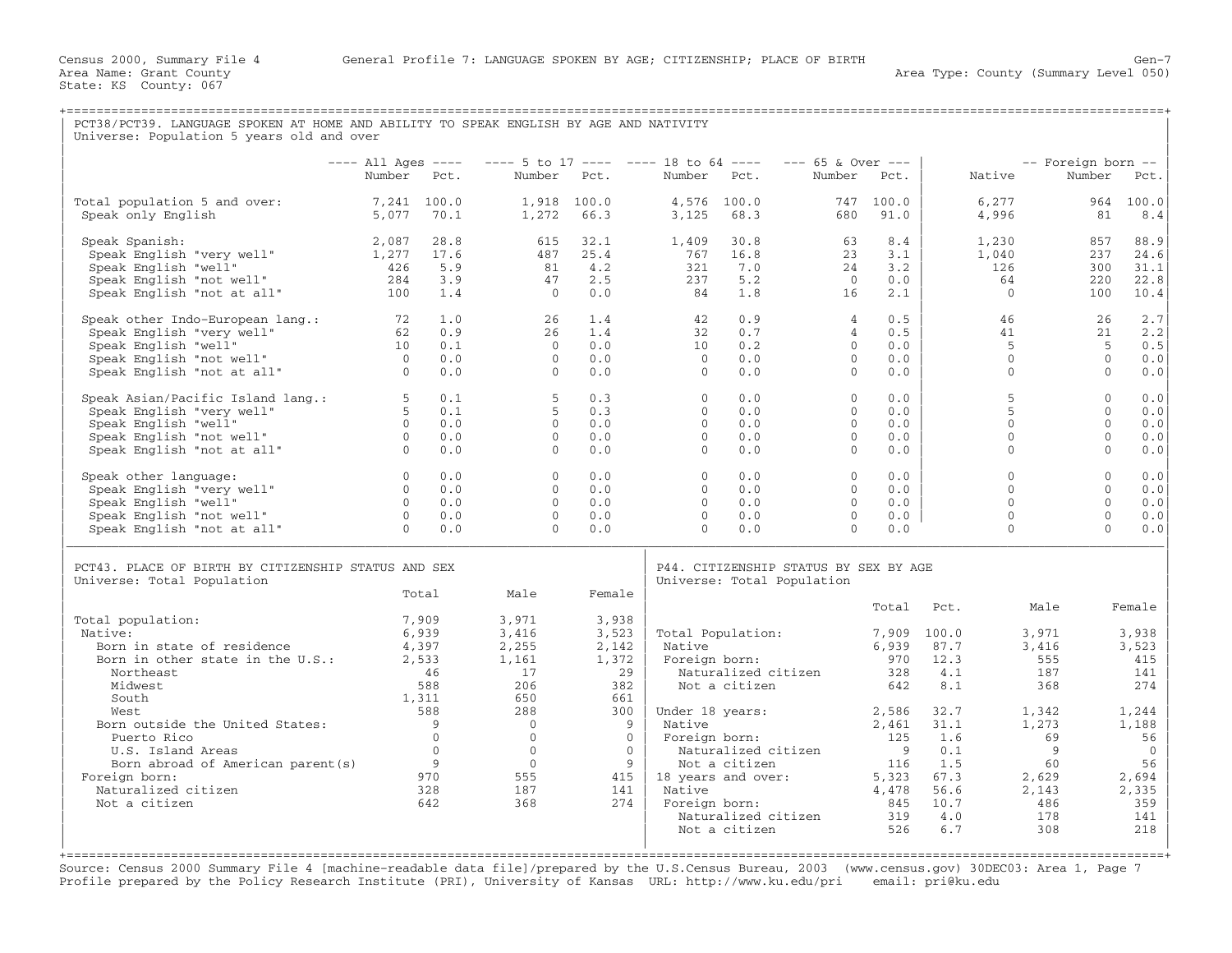Census 2000, Summary File 4 General Profile 8: ENTRY YEAR; PLACE OF WORK Gen−8

| PCT45. YEAR OF ENTRY BY SEX<br>Universe: Foreign-born Population                                                                                                        |       |                                                                                                  |                                                               |                                                        | Universe: Foreign-born population                                                                                                                                                                                   |                                                       | PCT46. YEAR OF ENTRY BY CITIZENSHIP STATUS BY SEX |                                                    |                                                                                     |                                                               |                                                              |
|-------------------------------------------------------------------------------------------------------------------------------------------------------------------------|-------|--------------------------------------------------------------------------------------------------|---------------------------------------------------------------|--------------------------------------------------------|---------------------------------------------------------------------------------------------------------------------------------------------------------------------------------------------------------------------|-------------------------------------------------------|---------------------------------------------------|----------------------------------------------------|-------------------------------------------------------------------------------------|---------------------------------------------------------------|--------------------------------------------------------------|
|                                                                                                                                                                         | Total | Pct.                                                                                             | Male                                                          | Female                                                 |                                                                                                                                                                                                                     |                                                       |                                                   | Total                                              | Pct.                                                                                | Male                                                          | Female                                                       |
| Total foreign-born pop.:<br>1995 to March 2000<br>1990 to 1994<br>1985 to 1989<br>1980 to 1984<br>1975 to 1979<br>1970 to 1974<br>1965 to 1969<br>Before 1965           |       | 970 100.0<br>259 26.7<br>232 23.9<br>143 14.7<br>99 10.2<br>84 8.7<br>46 4.7<br>27 2.8<br>80 8.2 | 555<br>149<br>127<br>88<br>68<br>44<br>23<br>$\bigcirc$<br>56 | 415<br>110<br>105<br>55<br>31<br>40<br>23<br>27<br>2.4 | Total foreign-born population:<br>Naturalized citizen<br>Not a citizen<br>Year of entry 1980 to 1989:<br>Naturalized citizen<br>Not a citizen<br>Year of entry before 1980:<br>Naturalized citizen<br>Not a citizen |                                                       | Year of entry 1990 to March 2000:                 | 491<br>58<br>433<br>242<br>123<br>119<br>237<br>90 | 970 100.0<br>50.6<br>6.0<br>44.6<br>24.9<br>12.7<br>12.3<br>24.4<br>147 15.2<br>9.3 | 555<br>276<br>26<br>250<br>156<br>81<br>75<br>123<br>80<br>43 | 415<br>215<br>32<br>183<br>86<br>42<br>44<br>114<br>67<br>47 |
| PCT48. PLACE OF BIRTH BY YEAR OF ENTRY BY CITIZENSHIP STATUS<br>Universe: Foreign-born population                                                                       |       |                                                                                                  |                                                               |                                                        |                                                                                                                                                                                                                     |                                                       |                                                   |                                                    |                                                                                     |                                                               |                                                              |
|                                                                                                                                                                         |       |                                                                                                  |                                                               |                                                        |                                                                                                                                                                                                                     |                                                       |                                                   |                                                    |                                                                                     |                                                               |                                                              |
|                                                                                                                                                                         |       | Total                                                                                            | Naturalized<br>Citizen                                        | Citizen                                                | $--$ 1990 to March 2000 -- $---$ 1980 to 1989 ----- Year of Entry Before 1980<br>Not a Naturalized<br>Citizen                                                                                                       |                                                       | Not a Naturalized<br>Citizen Citizen              | Citizen                                            |                                                                                     | Not a Naturalized<br>Citizen                                  | Not a<br>Citizen                                             |
| Total foreign-born pop.:                                                                                                                                                |       | 970                                                                                              | 328                                                           | 642                                                    | 58                                                                                                                                                                                                                  | 433                                                   | 123                                               |                                                    | 119                                                                                 | 147                                                           | 90                                                           |
| Europe                                                                                                                                                                  |       | 6                                                                                                | 6                                                             | $\overline{0}$                                         | $\overline{0}$                                                                                                                                                                                                      | $\Omega$                                              | $\bigcirc$                                        |                                                    | $\overline{0}$                                                                      | 6                                                             | $\mathbf{0}$                                                 |
| Asia                                                                                                                                                                    |       | $\Omega$                                                                                         | $\Omega$                                                      | $\Omega$                                               | $\Omega$                                                                                                                                                                                                            | $\Omega$                                              | $\Omega$                                          |                                                    | $\Omega$                                                                            | $\Omega$                                                      | $\mathbf{0}$                                                 |
| Africa                                                                                                                                                                  |       | $\Omega$                                                                                         | $\Omega$                                                      | $\Omega$                                               | $\Omega$                                                                                                                                                                                                            | $\bigcirc$                                            | $\bigcirc$                                        |                                                    | $\Omega$                                                                            | $\Omega$                                                      | $\mathbf{0}$                                                 |
| Oceania                                                                                                                                                                 |       | 10<br>954                                                                                        | 10<br>312                                                     | $\circ$                                                | $\overline{0}$                                                                                                                                                                                                      | $\overline{0}$                                        | $\overline{0}$                                    |                                                    | $\overline{0}$                                                                      | 10                                                            | $\mathbf{0}$<br>90                                           |
| Americas:<br>Latin America:                                                                                                                                             |       | 948                                                                                              | 312                                                           | 642<br>636                                             | 58<br>58                                                                                                                                                                                                            | 433<br>427                                            | 123<br>123                                        |                                                    | 119<br>119                                                                          | 131<br>131                                                    | 90                                                           |
| Caribbean                                                                                                                                                               |       | $\overline{0}$                                                                                   | $\overline{0}$                                                | $\overline{0}$                                         | $\Omega$                                                                                                                                                                                                            | $\bigcirc$                                            | $\overline{0}$                                    |                                                    | $\overline{0}$                                                                      | $\overline{0}$                                                | $\mathbf{0}$                                                 |
| Central America:                                                                                                                                                        |       | 935                                                                                              | 312                                                           | 623                                                    | 58                                                                                                                                                                                                                  | 414                                                   | 123                                               |                                                    | 119                                                                                 | 131                                                           | 90                                                           |
| Mexico                                                                                                                                                                  |       | 931                                                                                              | 312                                                           | 619                                                    | 58                                                                                                                                                                                                                  | 410                                                   | 123                                               |                                                    | 119                                                                                 | 131                                                           | 90                                                           |
| Other Central America                                                                                                                                                   |       | $\overline{4}$                                                                                   | $\overline{0}$                                                | $\overline{4}$                                         | $\Omega$                                                                                                                                                                                                            | $\overline{4}$                                        | $\overline{0}$                                    |                                                    | $\bigcirc$                                                                          | $\bigcirc$                                                    | $\mathbf{0}$                                                 |
| South America                                                                                                                                                           |       | 13                                                                                               | $\bigcap$                                                     | 13                                                     | $\Omega$                                                                                                                                                                                                            | 13                                                    | $\Omega$                                          |                                                    | $\Omega$                                                                            | $\Omega$                                                      | $\mathbf{0}$                                                 |
| Northern America                                                                                                                                                        |       | 6                                                                                                | $\Omega$                                                      | 6                                                      | $\Omega$                                                                                                                                                                                                            | 6                                                     | $\Omega$                                          |                                                    | $\overline{0}$                                                                      | $\mathbf{0}$                                                  | $\mathbf{0}$                                                 |
| Born at sea                                                                                                                                                             |       | $\cap$                                                                                           | $\cap$                                                        | $\cap$                                                 | $\Omega$                                                                                                                                                                                                            | $\cap$                                                | $\cap$                                            |                                                    | $\Omega$                                                                            | $\cap$                                                        | $\Omega$                                                     |
| PCT51. PLACE OF WORK - STATE AND COUNTY LEVEL<br>Universe: Workers 16 years and over                                                                                    |       |                                                                                                  |                                                               |                                                        | PCT52. PLACE OF WORK - PLACE LEVEL<br>Universe: Workers 16 years and over                                                                                                                                           |                                                       |                                                   |                                                    |                                                                                     |                                                               |                                                              |
|                                                                                                                                                                         |       |                                                                                                  | Number                                                        | Pct.                                                   |                                                                                                                                                                                                                     |                                                       |                                                   |                                                    |                                                                                     | Number                                                        | Pct.                                                         |
| Total workers 16 and over:<br>Worked in state of residence:<br>Worked in county of residence<br>Worked outside county of residence<br>Worked outside state of residence |       |                                                                                                  | 3,448<br>3,399<br>3,029<br>370<br>49                          | 100.0<br>98.6<br>87.8<br>10.7<br>1.4                   | Total workers 16 and over:<br>Living in a Place:                                                                                                                                                                    | Worked in Place of Residence<br>Not Living in a Place | Worked Outside Place of Residence                 |                                                    |                                                                                     | 3,448<br>2,535<br>1,623<br>912<br>913                         | 100.0<br>73.5<br>47.1<br>26.5<br>26.5                        |

+===================================================================================================================================================+ Source: Census 2000 Summary File 4 [machine−readable data file]/prepared by the U.S.Census Bureau, 2003 (www.census.gov) 30DEC03: Area 1, Page 8 Profile prepared by the Policy Research Institute (PRI), University of Kansas URL: http://www.ku.edu/pri email: pri@ku.edu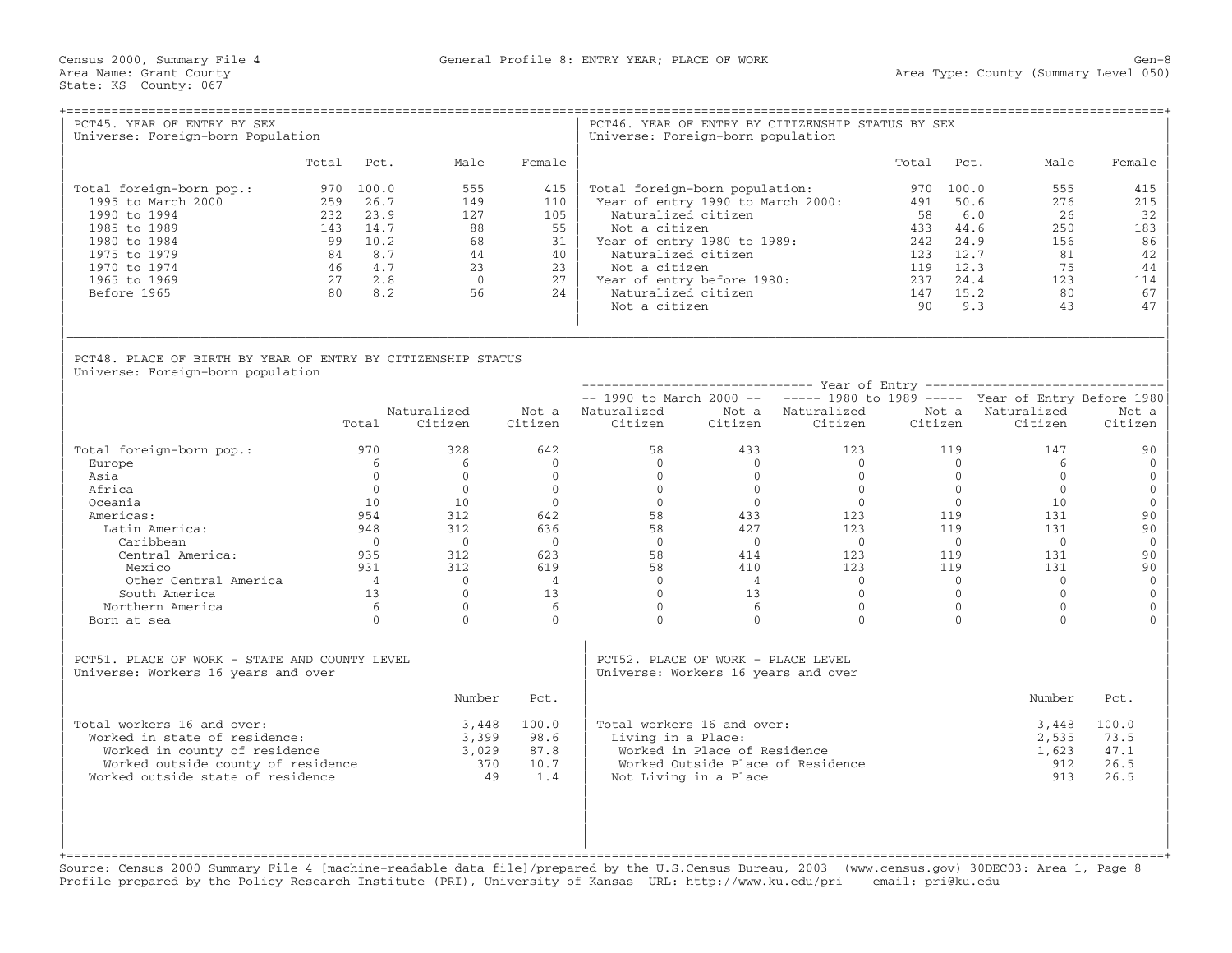Census 2000, Summary File 4 General Profile 9: RESIDENCE IN 1995; MEANS OF TRANS.; VEHICLE OCCUPANCY; COMMUTE TIME Gen−9 Area Type: County (Summary Level 050) Area Name: Grant County<br>State: KS County: 067

+===================================================================================================================================================+

| PCT49. RESIDENCE IN 1995 - STATE AND COUNTY LEVEL<br>Universe: Population 5 years old and over |                 |              | PCT55. MEANS OF TRANSPORTATION TO WORK<br>Universe: Workers 16 years and over |                |              | PCT60. PRIVATE VEHICLE OCCUPANCY<br>Universe: Workers 16 years old and over                                                             |                       |                       |
|------------------------------------------------------------------------------------------------|-----------------|--------------|-------------------------------------------------------------------------------|----------------|--------------|-----------------------------------------------------------------------------------------------------------------------------------------|-----------------------|-----------------------|
|                                                                                                | Total           | Pct.         |                                                                               | Total          | Pct.         |                                                                                                                                         | Total                 | Pct.                  |
| Total population 5 and over:                                                                   |                 | 7,241 100.0  | Total workers 16 and over:                                                    |                | 3,448 100.0  | Total workers 16 and over:                                                                                                              | 3,448                 | 100.0                 |
| Same house in 1995<br>Different house in 1995:                                                 | 3,985<br>3,256  | 55.0<br>45.0 | Car, truck, or van:<br>Drove alone                                            | 3,178<br>2,675 | 92.2<br>77.6 | Car, truck, or van:<br>Drove alone                                                                                                      | 3,178<br>2,675        | 92.2<br>77.6          |
| In United States in 1995:                                                                      | 3,143           | 43.4         | Carpooled                                                                     | 503            | 14.6         | Carpooled:                                                                                                                              | 503                   | 14.6                  |
| Same county                                                                                    | 1,699           | 23.5         |                                                                               |                |              | 2-person carpool                                                                                                                        | 273                   | 7.9                   |
| Different county:                                                                              | 1,444           | 19.9         | Public transportation:                                                        | $\overline{0}$ | 0.0          | 3-person carpool                                                                                                                        | 151                   | 4.4                   |
| Same state                                                                                     | 687             | 9.5          | Bus or trolley bus                                                            | $\overline{0}$ | 0.0          | 4-person carpool                                                                                                                        | 79                    | 2.3                   |
| Different state:                                                                               | 757             | 10.5         | Streetcar or trolley car                                                      | $\overline{0}$ | 0.0          | 5- or 6-person carpool                                                                                                                  | $\overline{0}$        | 0.0                   |
| Northeast                                                                                      | $\bigcirc$      | 0.0          | Subway or elevated                                                            | $\Omega$       | 0.0          | 7- or more person carpool                                                                                                               | $\Omega$              | ${\bf 0}$ . ${\bf 0}$ |
| Midwest                                                                                        | 165             | 2.3          | Railroad                                                                      | $\Omega$       | 0.0          |                                                                                                                                         |                       |                       |
| South                                                                                          | 459             | 6.3          | Ferryboat                                                                     | $\overline{0}$ | 0.0          | Other means (including                                                                                                                  |                       |                       |
| West                                                                                           | 133             | 1.8          | Taxicab                                                                       | $\Omega$       | 0.0          | those who worked at home)                                                                                                               | 270                   | 7.8                   |
| In Puerto Rico in 1995:                                                                        | $\Omega$        | 0.0          | Motorcycle                                                                    | $\Omega$       | 0.0          |                                                                                                                                         |                       |                       |
| Same municipio                                                                                 | $\overline{0}$  | 0.0          | Bicycle                                                                       | 13             | 0.4          |                                                                                                                                         |                       |                       |
| Different municipio                                                                            | $\Omega$        | 0.0          | Walked                                                                        | 48             | 1.4          |                                                                                                                                         |                       |                       |
|                                                                                                |                 |              | Other means                                                                   | 16             | 0.5          |                                                                                                                                         |                       |                       |
| Elsewhere in 1995:                                                                             | 113             | 1.6          |                                                                               |                |              |                                                                                                                                         |                       |                       |
| U.S. Island Areas                                                                              | $\circ$         | 0.0          | Worked at home                                                                | 193            | 5.6          |                                                                                                                                         |                       |                       |
| Foreign country or at sea                                                                      | 113             | 1.6          |                                                                               |                |              |                                                                                                                                         |                       |                       |
| PCT59. TIME LEAVING HOME TO GO TO WORK<br>Universe: Workers 16 years old and over              | Total           | Pct.         | PCT56. TRAVEL TIME TO WORK<br>Universe: Workers 16 years and over             | Total          | Pct.         | PCT57. TRAVEL TIME TO WORK BY MEANS OF<br>TRANSPORTATION TO WORK<br>Universe: Workers 16 years old and over who<br>did not work at home |                       |                       |
| Total workers 16 and over:                                                                     |                 | 3,448 100.0  | Total workers 16 and over:                                                    |                | 3,448 100.0  |                                                                                                                                         | Total                 | Pct.                  |
| Did not work at home:                                                                          | 3,255           | 94.4         | Did not work at home:                                                         | 3,255          | 94.4         | Total workers 16 and over                                                                                                               |                       |                       |
| $12:00$ a.m. to $4:59$ a.m.                                                                    | 54              | 1.6          | Less than 5 minutes                                                           | 427            | 12.4         | who did not work at home:                                                                                                               |                       | 3,255 100.0           |
| 5:00 a.m. to 5:29 a.m.                                                                         | 54              | 1.6          | 5 to 9 minutes                                                                | 1,135          | 32.9         |                                                                                                                                         |                       |                       |
| 5:30 a.m. to 5:59 a.m.                                                                         | 80              | 2.3          | 10 to 14 minutes                                                              | 721            | 20.9         | Less than 30 minutes:                                                                                                                   | 2,902                 | 89.2                  |
| $6:00$ a.m. to $6:29$ a.m.                                                                     | 210             | 6.1          | 15 to 19 minutes                                                              | 354            | 10.3         | Public transportation                                                                                                                   | $\overline{0}$        | 0.0                   |
| $6:30$ a.m. to $6:59$ a.m.                                                                     | 356             | 10.3         | 20 to 24 minutes                                                              | 183            | 5.3          | Other means                                                                                                                             | 2,902                 | 89.2                  |
| 7:00 a.m. to 7:29 a.m.                                                                         | 570<br>989      | 16.5<br>28.7 | 25 to 29 minutes                                                              | 82             | 2.4          |                                                                                                                                         |                       | 4.5                   |
| 7:30 a.m. to 7:59 a.m.<br>8:00 a.m. to 8:29 a.m.                                               |                 | 11.7         |                                                                               |                | 3.4          | 30 to 44 minutes:                                                                                                                       | 146<br>$\overline{0}$ | 0.0                   |
| 8:30 a.m. to 8:59 a.m.                                                                         | 403<br>129      | 3.7          | 30 to 34 minutes<br>35 to 39 minutes                                          | 117<br>15      | 0.4          | Public transportation<br>Other means                                                                                                    | 146                   | 4.5                   |
| $9:00$ a.m. to $9:59$ a.m.                                                                     | 102             | 3.0          | 40 to 44 minutes                                                              | 14             | 0.4          |                                                                                                                                         |                       |                       |
| 10:00 a.m. to 10:59 a.m.                                                                       | 62              | 1.8          | 45 to 59 minutes                                                              | 52             | 1.5          | 45 to 59 minutes:                                                                                                                       | 52                    | 1.6                   |
| 11:00 a.m. to 11:59 a.m.                                                                       | $7\overline{ }$ | 0.2          | 60 to 89 minutes                                                              | 82             | 2.4          | Public transportation                                                                                                                   | $\overline{0}$        | 0.0                   |
| $12:00$ p.m. to $3:59$ p.m.                                                                    | 91              | 2.6          | 90 minutes or more                                                            | 73             | 2.1          | Other means                                                                                                                             | 52                    | 1.6                   |
| $4:00$ p.m. to $11:59$ p.m.                                                                    | 148             | 4.3          |                                                                               |                |              |                                                                                                                                         |                       |                       |
|                                                                                                |                 |              | Mean travel time: 15.3 minutes                                                |                |              | 60 or more minutes:                                                                                                                     | 155                   | 4.8                   |
| Worked at home                                                                                 | 193             | 5.6          |                                                                               |                |              | Public transportation                                                                                                                   | $\overline{0}$        | 0.0                   |
|                                                                                                |                 |              |                                                                               |                |              |                                                                                                                                         |                       |                       |
|                                                                                                |                 |              | Worked at home                                                                | 193            | 5.6          | Other means                                                                                                                             | 155                   | 4.8                   |
|                                                                                                |                 |              |                                                                               |                |              |                                                                                                                                         |                       |                       |

Source: Census 2000 Summary File 4 [machine−readable data file]/prepared by the U.S.Census Bureau, 2003 (www.census.gov) 30DEC03: Area 1, Page 9 Profile prepared by the Policy Research Institute (PRI), University of Kansas URL: http://www.ku.edu/pri email: pri@ku.edu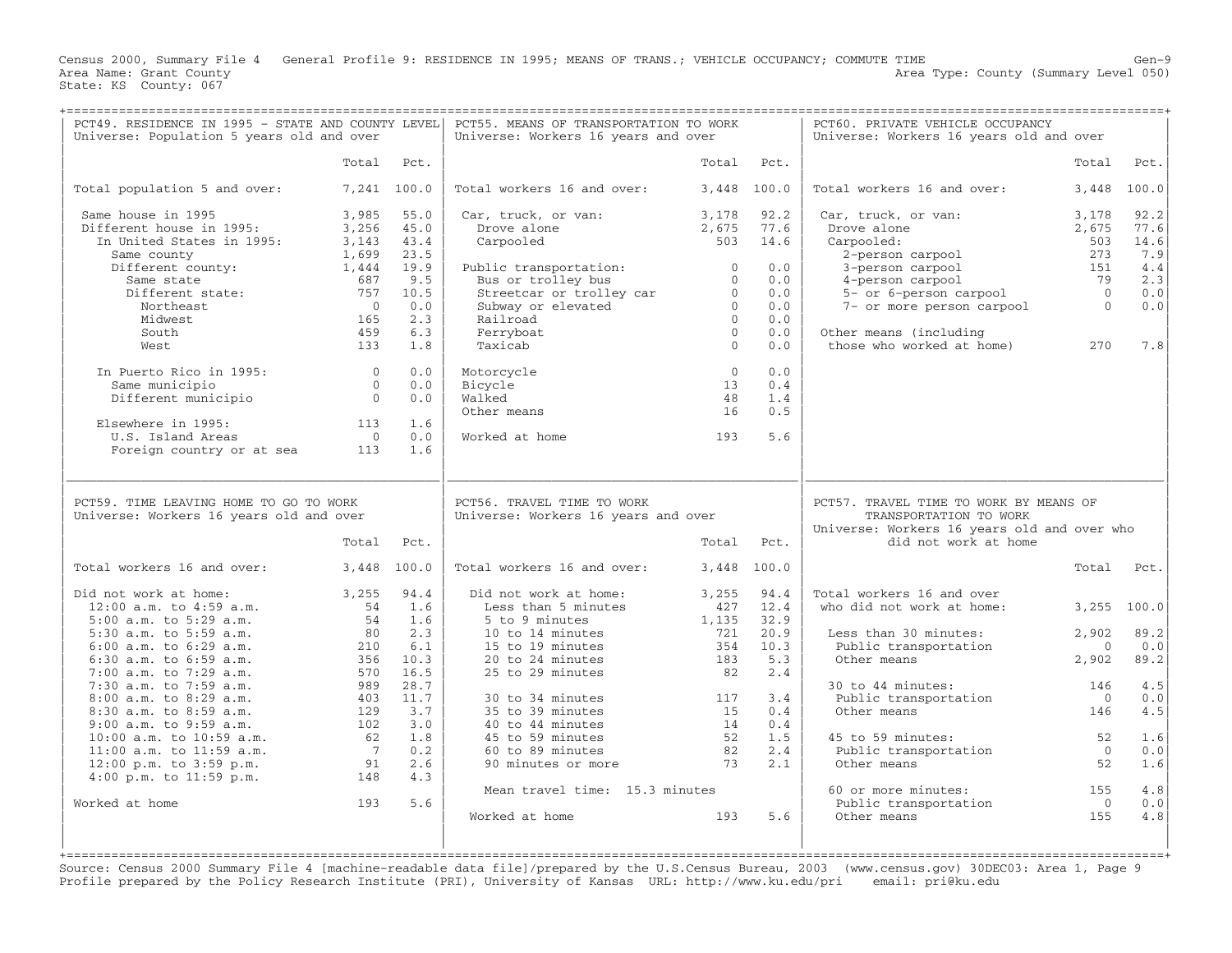| PCT61. SCHOOL ENROLLMENT BY SEX BY LEVEL AND SCHOOL TYPE                                                 |                                          |                   |                                       |                |                         |                                                                                                                                                                                                                                                                                        |                         |                |                               |
|----------------------------------------------------------------------------------------------------------|------------------------------------------|-------------------|---------------------------------------|----------------|-------------------------|----------------------------------------------------------------------------------------------------------------------------------------------------------------------------------------------------------------------------------------------------------------------------------------|-------------------------|----------------|-------------------------------|
| Universe: Population 3 years old and over                                                                |                                          |                   |                                       |                |                         |                                                                                                                                                                                                                                                                                        |                         |                |                               |
|                                                                                                          | Total                                    | Public            | Private                               | Total          |                         | -------------- Total --------------- --------------- Male ---------------- --------------- Female ----------------<br>Public Private                                                                                                                                                   | Total                   | Public Private |                               |
|                                                                                                          |                                          |                   |                                       |                |                         |                                                                                                                                                                                                                                                                                        |                         |                |                               |
| Total pop. 3 and over<br>enrolled in school:                                                             |                                          |                   | $2,281$ $2,127$ $154$ $1,138$ $1,082$ |                |                         | 56 7                                                                                                                                                                                                                                                                                   |                         | 1,143 1,045    | 98                            |
| In nursery/preschool                                                                                     | 128                                      | 118               | 10                                    | 61             | 61                      | $\overline{0}$                                                                                                                                                                                                                                                                         | 67                      | 57             | 10 <sub>1</sub>               |
| In kindergarten<br>In grade 1 to grade 4                                                                 | 153<br>$-577$<br>556<br>568<br>165<br>34 | 137               | 16                                    | 80             |                         | 12<br>$\begin{array}{ccccc} & 68 & & & 12 \\ 354 & & & 9 \\ 293 & & & 22 \\ 265 & & & 0 \\ 41 & & & 13 \\ 0 & & & & 0 \end{array}$                                                                                                                                                     | 73                      | 69<br>282      | $\overline{4}$<br>32          |
| In grade 5 to grade 8                                                                                    |                                          |                   |                                       | 363<br>315     |                         |                                                                                                                                                                                                                                                                                        |                         | 232            | 9                             |
| In grade 9 to grade 12                                                                                   |                                          |                   | $\frac{1}{31}$                        | 265            |                         |                                                                                                                                                                                                                                                                                        | $314$<br>$241$<br>$303$ | 296            | $7\overline{ }$               |
| College: undergraduate                                                                                   |                                          |                   |                                       | 54             |                         |                                                                                                                                                                                                                                                                                        | 111                     | 82             | 29                            |
| Graduate/professional                                                                                    |                                          |                   |                                       | $\overline{0}$ |                         |                                                                                                                                                                                                                                                                                        | 34                      | 27             |                               |
| Not enrolled in school                                                                                   | 5,294                                    |                   |                                       | 2,655          |                         |                                                                                                                                                                                                                                                                                        | 2,639                   |                |                               |
| PCT62. SCHOOL ENROLLMENT BY SEX BY AGE<br>Universe: Population 3 years old and over                      |                                          |                   |                                       |                |                         |                                                                                                                                                                                                                                                                                        |                         |                |                               |
|                                                                                                          |                                          |                   | Not                                   |                |                         | -------------- Total -------------- --------------- Male ---------------- -------------- Female ---------------<br>Not                                                                                                                                                                 |                         |                | Not                           |
|                                                                                                          | Total                                    | Enrolled          | Enrolled                              | Total          | Enrolled                | Enrolled                                                                                                                                                                                                                                                                               | Total                   | Enrolled       | Enrolled                      |
| Total pop. 3 and over:                                                                                   | 7,575                                    | 2,281             | 5,294                                 | 3,793          | 1,138                   | 2,655                                                                                                                                                                                                                                                                                  | 3,782                   | 1,143          | 2,639                         |
| 3 and 4 years                                                                                            |                                          |                   |                                       |                |                         |                                                                                                                                                                                                                                                                                        |                         | 60             | 114                           |
| 5 to 9 years                                                                                             |                                          |                   |                                       |                |                         |                                                                                                                                                                                                                                                                                        |                         | 369<br>310     | $\overline{\mathbf{3}}$<br>10 |
| 10 to 14 years<br>15 to 17 years                                                                         |                                          |                   |                                       |                |                         |                                                                                                                                                                                                                                                                                        |                         | 202            | 20                            |
| 18 and 19 years                                                                                          |                                          |                   |                                       |                |                         |                                                                                                                                                                                                                                                                                        |                         | 46             | 51                            |
| 20 to 24 years                                                                                           |                                          |                   |                                       |                |                         |                                                                                                                                                                                                                                                                                        |                         | 29             | 120                           |
| 20 to 24 years<br>25 to 34 years<br>35 years and over<br>36 3676 90 3,586                                |                                          |                   |                                       |                |                         |                                                                                                                                                                                                                                                                                        |                         | 37             | 498                           |
|                                                                                                          |                                          |                   |                                       |                |                         | $\begin{array}{cccccccc} 1,373 & 2,204 & 5,294 & 5,795 & 1,136 & 2,055 & 3,782 & 1,102 & 232 & 160 & 42 & 118 & 174 & 174 \ 802 & 782 & 20 & 430 & 413 & 17 & 372 \ 654 & 639 & 15 & 334 & 329 & 5 & 320 \ 462 & 442 & 20 & 240 & 240 & 0 & 222 \ 231 & 99 & 132 & 134 & 53 & 81 & 97$ |                         | 90             | 1,823                         |
| PCT63. COLLEGE OR GRADUATE SCHOOL ENROLLMENT BY SEX BY AGE<br>Universe: Population 15 years old and over |                                          |                   |                                       |                |                         |                                                                                                                                                                                                                                                                                        |                         |                |                               |
|                                                                                                          |                                          |                   |                                       |                |                         | --------------- Total --------------- ---------------- Male ---------------- --------------- Female ---------------                                                                                                                                                                    |                         |                |                               |
|                                                                                                          | Total                                    | Enrolled Enrolled | Not                                   |                | Total Enrolled Enrolled | Not                                                                                                                                                                                                                                                                                    |                         | Total Enrolled | Not<br>Enrolled               |
| Total pop. 15 and over:                                                                                  |                                          | $5,785$ 199       | 5,586                                 | 2,869          | 54                      | 2,815                                                                                                                                                                                                                                                                                  | 2,916                   | 145            | 2,771                         |
|                                                                                                          |                                          | $\overline{0}$    |                                       | 240            |                         |                                                                                                                                                                                                                                                                                        | 222                     | $\overline{0}$ | 222                           |
|                                                                                                          |                                          |                   | 534<br>996                            |                |                         |                                                                                                                                                                                                                                                                                        | 246<br>535              | 39<br>24       | 207<br>511                    |
|                                                                                                          |                                          |                   |                                       | 1,763          |                         | $\begin{array}{cccc} 240 & 0 & 240 \ 365 & 38 & 327 \ 501 & 16 & 485 \ 1,763 & 0 & 1,763 \end{array}$                                                                                                                                                                                  | 1,913                   | 82             | 1,831                         |
|                                                                                                          |                                          |                   |                                       |                |                         |                                                                                                                                                                                                                                                                                        |                         |                |                               |

Source: Census 2000 Summary File 4 [machine−readable data file]/prepared by the U.S.Census Bureau, 2003 (www.census.gov) 30DEC03: Area 1, Page 10 Profile prepared by the Policy Research Institute (PRI), University of Kansas URL: http://www.ku.edu/pri email: pri@ku.edu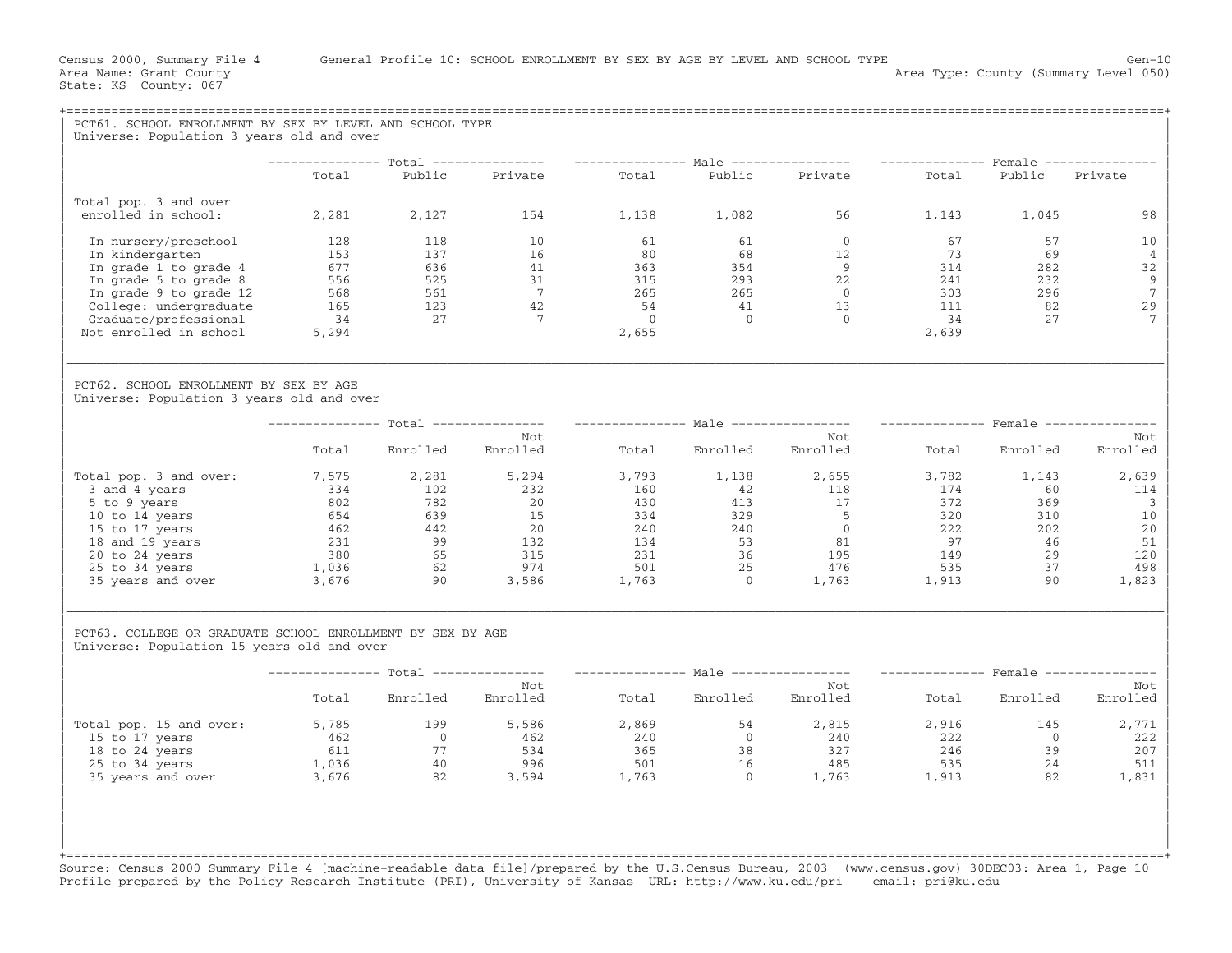| PCT65. EDUCATIONAL ATTAINMENT BY SEX BY AGE<br>Universe: Population 18 years and over |  |                                                            |  |               |
|---------------------------------------------------------------------------------------|--|------------------------------------------------------------|--|---------------|
|                                                                                       |  |                                                            |  |               |
|                                                                                       |  | Total Pct. 18 to 24 25 to 34 35 to 44 45 to 64 65 and Over |  |               |
|                                                                                       |  |                                                            |  | 747           |
|                                                                                       |  |                                                            |  | 114           |
|                                                                                       |  |                                                            |  | 116           |
|                                                                                       |  |                                                            |  | 268<br>161    |
|                                                                                       |  |                                                            |  | 13            |
|                                                                                       |  |                                                            |  | 40            |
|                                                                                       |  |                                                            |  | 35            |
|                                                                                       |  |                                                            |  |               |
|                                                                                       |  | Total Pct. 18 to 24 25 to 34 35 to 44 45 to 64 65 and Over |  |               |
| Total males 18 and over:                                                              |  |                                                            |  | 836 83<br>315 |
|                                                                                       |  |                                                            |  | 145<br>63     |
|                                                                                       |  |                                                            |  | 57            |
|                                                                                       |  |                                                            |  | 84            |
|                                                                                       |  |                                                            |  | 75            |
|                                                                                       |  |                                                            |  | $\Omega$<br>6 |
|                                                                                       |  |                                                            |  | 30            |
|                                                                                       |  |                                                            |  |               |
|                                                                                       |  |                                                            |  |               |
|                                                                                       |  | Total Pct. 18 to 24 25 to 34 35 to 44 45 to 64 65 and Over |  |               |
| Total females 18 and over:                                                            |  |                                                            |  | 432           |
|                                                                                       |  |                                                            |  | 51            |
|                                                                                       |  |                                                            |  | 59            |
|                                                                                       |  |                                                            |  | 184           |
|                                                                                       |  |                                                            |  | 86            |
|                                                                                       |  |                                                            |  | 13<br>34      |
|                                                                                       |  |                                                            |  | 5             |
|                                                                                       |  |                                                            |  |               |

+===================================================================================================================================================+Source: Census 2000 Summary File 4 [machine−readable data file]/prepared by the U.S.Census Bureau, 2003 (www.census.gov) 30DEC03: Area 1, Page 11 Profile prepared by the Policy Research Institute (PRI), University of Kansas URL: http://www.ku.edu/pri email: pri@ku.edu

| | | | | | | | | | | |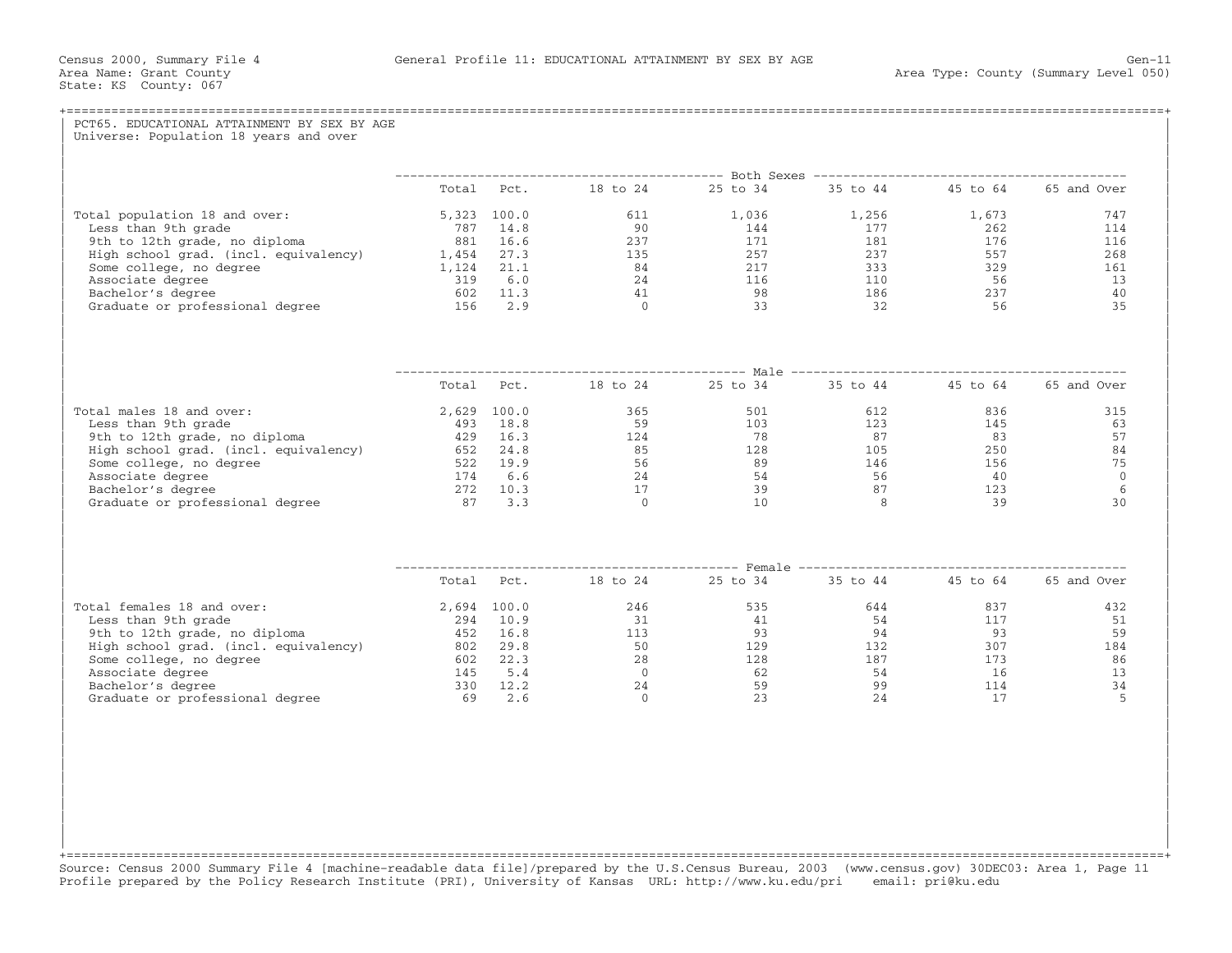| PCT64. EDUCATIONAL ATTAINMENT BY SEX<br>Universe: Population 25 years and over |                                     |               |                |                |                                                           |             |                |                 | PCT68. PERIOD OF MILITARY SERVICE<br>Universe: Civilian veterans 18 years and over |                |
|--------------------------------------------------------------------------------|-------------------------------------|---------------|----------------|----------------|-----------------------------------------------------------|-------------|----------------|-----------------|------------------------------------------------------------------------------------|----------------|
|                                                                                |                                     |               | Total          | Pct.           | Male                                                      | Pct.        |                | Female Pct.     | Total civilian veterans 18 & over:<br>437                                          |                |
| Total population 25 and over:                                                  |                                     |               |                | 4,712 100.0    |                                                           | 2,264 100.0 |                | 2,448 100.0     | August 1990 or later<br>(including Persian Gulf War):<br>51                        |                |
| No schooling completed                                                         |                                     |               | 92             | 2.0            | 62                                                        | 2.7         |                | 30<br>1.2       | Served in Vietnam era                                                              | $\Omega$       |
| Nursery to 4th grade                                                           |                                     |               | 55             | 1.2            | 27                                                        | 1.2         |                | 28<br>1.1       | 51<br>No Vietnam era service:                                                      |                |
| 5th and 6th grade                                                              |                                     |               | 225            | 4.8            | 144                                                       | 6.4         |                | 3.3<br>81       | 51<br>Served September 1980 or later:                                              |                |
| 7th and 8th grade                                                              |                                     |               | 325            | 6.9            | 201                                                       | 8.9         |                | 124<br>5.1      | Served under 2 years                                                               | 6              |
| 9th grade                                                                      |                                     |               | 205            | 4.4            | 82                                                        | 3.6         |                | 123<br>5.0      | Served 2 or more years<br>45                                                       |                |
| 10th grade                                                                     |                                     |               | 171            | 3.6            | 97                                                        | 4.3         |                | 74<br>3.0       | Served prior to September 1980                                                     | $\overline{0}$ |
| 1th grade                                                                      |                                     |               | 106            | 2.2            | 24                                                        | 1.1         |                | 82<br>3.3       |                                                                                    |                |
| 12th grade, no diploma                                                         |                                     |               | 162            | 3.4            | 102                                                       | 4.5         |                | 2.5<br>60       | 12<br>May 1975-July 1990 only:                                                     |                |
| High school graduate                                                           |                                     |               |                |                |                                                           |             |                |                 | September 1980-July 1990 only:                                                     | 6              |
| (includes equivalency)                                                         |                                     |               | 1,319          | 28.0           | 567                                                       | 25.0        |                | 752<br>30.7     | Served under 2 years                                                               | $\mathbf{0}$   |
| Some college, less than 1 year                                                 |                                     |               | 354            | 7.5            | 180                                                       | 8.0         |                | 174<br>7.1      | Served 2 or more years                                                             | 6              |
| Some college, 1 or more years                                                  |                                     |               |                |                |                                                           |             |                |                 | Other May 1975-July 1990 service                                                   |                |
| no degree                                                                      |                                     |               | 686            | 14.6           |                                                           | 286 12.6    |                | 400 16.3        |                                                                                    |                |
| Associate degree                                                               |                                     |               | 295            | 6.3            | 150                                                       | 6.6         |                | 5.9<br>145      | Vietnam era, no Korean War,                                                        |                |
| Bachelor's degree                                                              |                                     |               | 561            | 11.9           |                                                           | 255 11.3    |                | 306<br>12.5     | no World War II,                                                                   |                |
| Master's degree                                                                |                                     |               | 100            | 2.1            |                                                           | 50 2.2      |                | 2.0<br>50       | no August 1990 or later<br>158                                                     |                |
| Professional school degree                                                     |                                     |               | 49             | 1.0            | 30                                                        | 1.3         |                | 19<br>0.8       | Vietnam era and Korean War,                                                        |                |
| Doctorate degree                                                               |                                     |               | $\overline{7}$ | 0.1            | 7                                                         | 0.3         |                | $\Omega$<br>0.0 | no World War II,                                                                   |                |
|                                                                                |                                     |               |                |                |                                                           |             |                |                 | no August 1990 or later                                                            | $\mathbf{0}$   |
|                                                                                |                                     |               |                |                |                                                           |             |                |                 | Vietnam era, Korean War,                                                           |                |
| PCT67. ARMED FORCES STATUS BY VETERAN STATUS BY SEX BY AGE                     |                                     |               |                |                |                                                           |             |                |                 | and World War II,                                                                  | $\Omega$       |
| Universe: Population 18 years and over                                         |                                     |               |                |                |                                                           |             |                |                 | no August 1990 or later                                                            |                |
|                                                                                |                                     |               |                |                |                                                           |             |                |                 | February 1955-July 1964 only<br>35                                                 |                |
|                                                                                |                                     |               |                |                | --------------- Total 18 Years and Over ----------------- |             |                |                 |                                                                                    |                |
|                                                                                |                                     |               |                |                | ----- Total ----- ------ Male------ ----- Female -----    |             |                |                 | Korean War, no Vietnam era,                                                        |                |
|                                                                                |                                     | Number Pct.   |                | Number         | Pct.                                                      |             | Number Pct.    |                 | 74<br>no World War II                                                              |                |
|                                                                                |                                     |               |                |                |                                                           |             |                |                 | Korean War and World War II,                                                       |                |
| Total pop. $18+:$                                                              |                                     | $5,323$ 100.0 |                | 2,629          | 49.4                                                      | 2,694       | 50.6           |                 | no Vietnam era<br>10 <sup>°</sup>                                                  |                |
| In armed forces                                                                |                                     | $\Omega$      | 0.0            | $\bigcirc$     | 0.0                                                       | $\Omega$    | 0.0            |                 |                                                                                    |                |
| Civilian:                                                                      |                                     | $5,323$ 100.0 |                |                | $2,629$ $49.4$                                            | 2,694       | 50.6           |                 | World War II, no Korean War,                                                       |                |
| Veteran                                                                        |                                     | 437           | 8.2            | 429            | 8.1                                                       | 8           | 0.2            |                 | no Vietnam era<br>97                                                               |                |
| Nonveteran                                                                     |                                     | 4,886 91.8    |                |                | $2,200$ $41.3$                                            |             | 2,686 50.5     |                 |                                                                                    |                |
|                                                                                |                                     |               |                |                |                                                           |             |                |                 | Other service only                                                                 | $\cap$         |
|                                                                                |                                     |               |                |                |                                                           |             |                |                 |                                                                                    |                |
|                                                                                | $------ - 18$ to 64 Years --------- |               |                |                | $------ 65$ Years and over $------$                       |             |                |                 |                                                                                    |                |
|                                                                                | Total                               |               | Male           | Female         | Total                                                     |             | Male           | Female          |                                                                                    |                |
|                                                                                |                                     |               |                |                |                                                           |             |                |                 |                                                                                    |                |
| Total pop. $18+:$                                                              | 4,576                               |               | 2,314          | 2,262          | 747                                                       |             | 315            | 432             |                                                                                    |                |
| In armed force                                                                 | $\Omega$                            |               | $\bigcirc$     | $\overline{0}$ | $\overline{0}$                                            |             | $\overline{0}$ | $\Omega$        |                                                                                    |                |
| Civilian:                                                                      | 4,576                               |               | 2,314          | 2,262          | 747                                                       |             | 315            | 432             |                                                                                    |                |
| Veteran                                                                        | 250                                 |               | 242            | $\overline{8}$ | 187                                                       |             | 187            | $\Omega$        |                                                                                    |                |
| Nonveteran                                                                     | 4,326                               |               | 2,072          | 2,254          | 560                                                       |             | 128            | 432             |                                                                                    |                |
|                                                                                |                                     |               |                |                |                                                           |             |                |                 |                                                                                    |                |
|                                                                                |                                     |               |                |                |                                                           |             |                |                 |                                                                                    |                |
|                                                                                |                                     |               |                |                |                                                           |             |                |                 |                                                                                    |                |
|                                                                                |                                     |               |                |                |                                                           |             |                |                 |                                                                                    |                |
|                                                                                |                                     |               |                |                |                                                           |             |                |                 |                                                                                    |                |
|                                                                                |                                     |               |                |                |                                                           |             |                |                 |                                                                                    |                |

Source: Census 2000 Summary File 4 [machine−readable data file]/prepared by the U.S.Census Bureau, 2003 (www.census.gov) 30DEC03: Area 1, Page 12 Profile prepared by the Policy Research Institute (PRI), University of Kansas URL: http://www.ku.edu/pri email: pri@ku.edu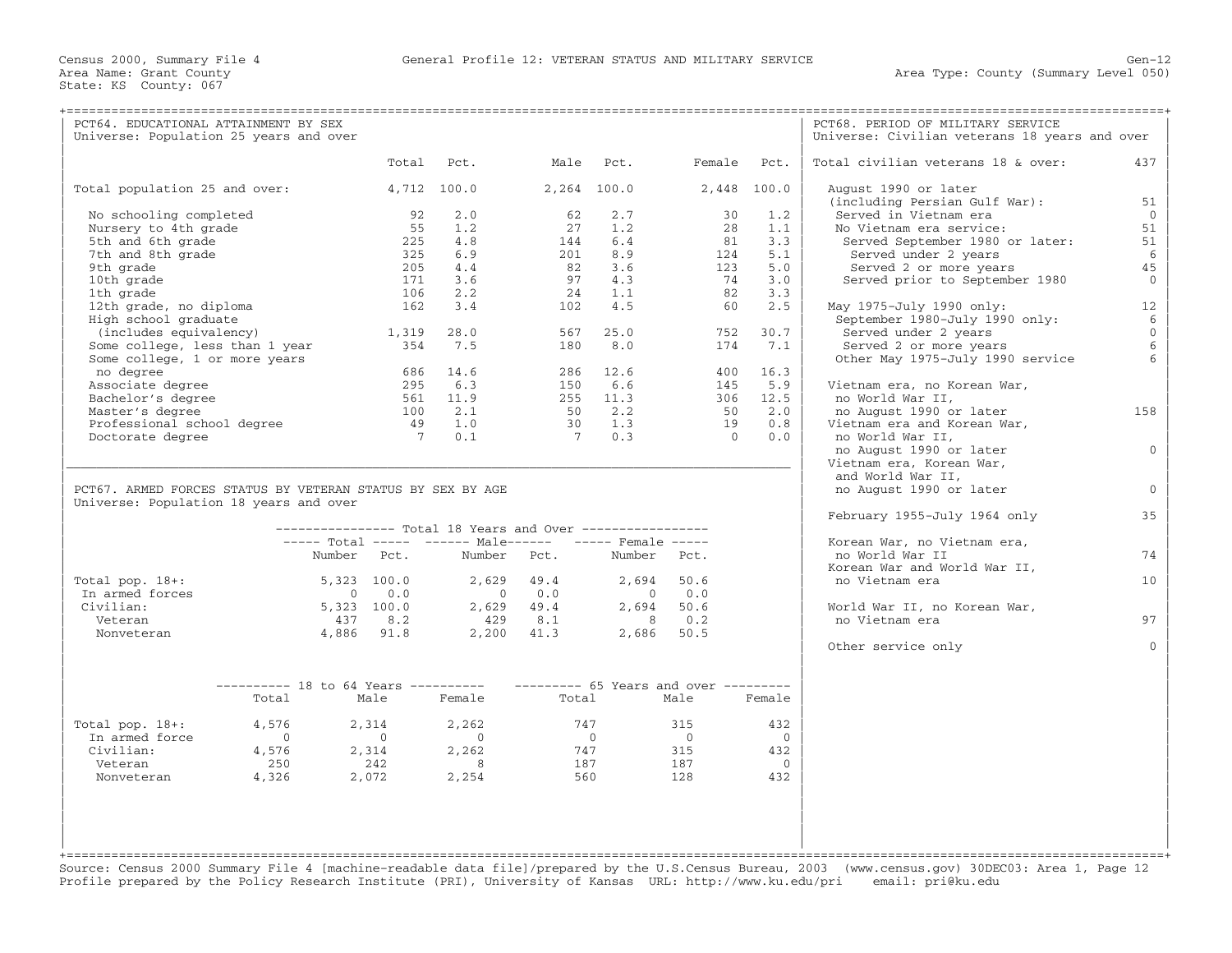| PCT70. DISABILITY STATUS BY EMPLOYMENT STATUS (*) BY AGE BY SEX   |                                          |                            |                | PCT69. TYPES OF DISABILITY BY SEX BY AGE                            |                |                |                 |
|-------------------------------------------------------------------|------------------------------------------|----------------------------|----------------|---------------------------------------------------------------------|----------------|----------------|-----------------|
| Universe: Civilian noninstitutionalized population 5 years & over |                                          |                            |                | Universe: Civilian noninstitutionalized population 5 years and over |                |                |                 |
|                                                                   | Total                                    | Male                       | Female         |                                                                     | Total          | Male           | Female          |
| Age 5 years and over:                                             | 7,169                                    | 3,609                      | 3,560          | Age 5 to 15 years:                                                  | 1,639          | 875            | 764             |
| With a disability                                                 | 1,018                                    | 518                        | 500            | With one type of disability:                                        | 86             | 43             | 43              |
| No disability                                                     | 6,151                                    | 3,091                      | 3,060          | Sensory disability                                                  | 19             | 9              | 10              |
|                                                                   |                                          |                            |                | Physical disability                                                 | 16             | 9              | 7               |
| Age 16 to 64 years:                                               | $4,849$<br>717                           | 2,437                      | 2,412          | Mental disability                                                   | 37             | 25             | 12              |
| With a disability:                                                |                                          | 394                        | 323            | Self-care disability                                                | 14             | $\Omega$       | 14              |
| Employed                                                          | 316                                      | 222                        | 94             | With two or more types of disability:                               | $\overline{0}$ | $\mathbf 0$    | $\mathbf 0$     |
| Not employed                                                      | 401                                      | 172                        | 229            | Includes self-care disability                                       | $\overline{0}$ | $\circ$        | $\mathbf 0$     |
| No disability:                                                    | $401$<br>$4,132$                         | 2,043                      | 2,089          | Does not include self-care dis.                                     | $\overline{0}$ | $\overline{0}$ | $\mathbf 0$     |
|                                                                   |                                          |                            |                |                                                                     | 1,553          |                |                 |
| Employed                                                          | 2,987<br>1,145                           | 1,651                      | 1,336          | No disability                                                       |                | 832            | 721             |
| Not employed                                                      |                                          | 392                        | 753            |                                                                     |                |                |                 |
|                                                                   |                                          |                            |                | Age 16 to 20 years:                                                 | 557            | 289            | 268             |
| Age 65 years and over: $681$<br>With a disability 215             |                                          | 297                        | 384            | With one type of disability:                                        | 28             | 18             | 10              |
|                                                                   |                                          | 81                         | 134            | Sensory disability                                                  | $\overline{0}$ | $\overline{0}$ | $\mathbf 0$     |
| No disability                                                     | 466                                      | 216                        | 250            | Physical disability                                                 | $\Omega$       | $\mathbf{0}$   | $\mathbf{0}$    |
|                                                                   |                                          |                            | -------------- | Mental disability                                                   | 5              | 5              | $\mathbf{0}$    |
|                                                                   |                                          |                            |                | Self-care disability                                                | $\overline{0}$ | $\mathbf{0}$   | $\mathbf{0}$    |
| Age 5 to 15 years:                                                | 1,639                                    | 875                        | 764            | Go-outside-home disability**                                        | 19             | 9              | 10              |
| With a disability                                                 | $86$<br>1,553                            | 43                         | 43             | Employment disability*                                              | $\overline{4}$ | $\overline{4}$ | $\mathbf 0$     |
| No disability                                                     |                                          | 832                        | 721            | With two or more types of disability:                               | $\overline{0}$ | $\Omega$       | $\mathbf{0}$    |
|                                                                   |                                          |                            |                | Includes self-care disability                                       | $\overline{0}$ | $\Omega$       | $\mathbf{0}$    |
| Age 16 to 20 years:                                               |                                          | 289                        | 268            | Does not include self-care dis.                                     | $\Omega$       | $\Omega$       | $\Omega$        |
| With a disability:                                                | $\begin{array}{c} 557 \\ 28 \end{array}$ | 18                         | 10             | No disability                                                       | 529            | 271            | 258             |
|                                                                   | 9                                        | $\overline{9}$             | $\Omega$       |                                                                     |                |                |                 |
| Employed                                                          |                                          | $\overline{9}$             | 10             |                                                                     | 4,292          | 2,148          | 2,144           |
| Not employed                                                      | $\frac{19}{529}$                         |                            |                | Age 21 to 64 years:                                                 |                |                |                 |
| No disability:                                                    |                                          | 271                        | 258            | With one type of disability:                                        | 374            | 188            | 186             |
| Employed                                                          | 278                                      | 141                        | 137            | Sensory disability                                                  | 50             | 37             | 13              |
| Not employed                                                      | 251                                      | 130                        | 121            | Physical disability                                                 | 75             | 28             | 47              |
|                                                                   |                                          |                            |                | Mental disability                                                   | 21             | $\Omega$       | 21              |
| Age 21 to 64 years:                                               | 4,292                                    | 2,148                      | 2,144          | Self-care disability<br>Go-outside-home disability**                | $\bigcirc$     | $\overline{0}$ | $\mathbf{0}$    |
| With a disability:                                                | 689<br>307                               | 376                        | 313            |                                                                     | 82             | 38             | 44              |
| Employed                                                          |                                          | 213                        | 94             | Employment disability*                                              | 146            | 85             | 61              |
| Not employed                                                      | 382                                      | 163                        | 219            | With two or more types of disability: 315                           |                | 188            | 127             |
| No disability:                                                    |                                          |                            | 1,831          | Includes self-care disability                                       | 25             | 25             | $\mathbf 0$     |
| Employed                                                          |                                          | $\frac{1}{1,772}$<br>1,510 | 1,199          | Does not include self-care dis.:                                    | 290            | 163            | 127             |
| Not employed                                                      | $382$<br>3,603<br>2,709<br>894<br>894    | 262                        | 632            | Go-outside home & employment only                                   | 182            | 129            | 53              |
|                                                                   |                                          |                            |                | Other combination                                                   | 108            | 34             | 74              |
| Age 65 to 74 years:                                               | 430                                      | 194                        | 236            | No disability                                                       | 3,603          | 1,772          | 1,831           |
| With a disability                                                 | 93                                       | 37                         | 56             |                                                                     |                |                |                 |
| No disability                                                     | 337                                      | 157                        | 180            | Age 65 years and over:                                              | 681            | 297            | 384             |
|                                                                   |                                          |                            |                | With one type of disability:                                        | 132            | 40             | 92              |
| Age 75 years and over:                                            |                                          | 103                        | 148            | Sensory disability                                                  | 34             | 16             | 18              |
| With a disability                                                 | 251<br>122                               | 44                         | 78             | Physical disability                                                 | 70             | 16             | 54              |
|                                                                   | 129                                      | 59                         | 70             |                                                                     | 8 <sup>8</sup> | 8              | $\mathbf{0}$    |
| No disability                                                     |                                          |                            |                | Mental disability                                                   |                |                |                 |
|                                                                   |                                          |                            |                | Self-care disability                                                | $\overline{7}$ | $\circ$        | $7\overline{ }$ |
|                                                                   |                                          |                            |                | Go-outside-home disability**                                        | 13             | $\overline{0}$ | 13              |
| * Employment status by disability status was determined only      |                                          |                            |                | With two or more types of disability:                               | 83             | 41             | 42              |
| for the 16 to 64 year old population.                             |                                          |                            |                | Includes self-care disability                                       | 14             | $\overline{1}$ | 13              |
| ** Go-outside-home disability status was determined for the       |                                          |                            |                | Does not include self-care dis.                                     | 69             | 40             | 29              |
| 16 year old and over population.                                  |                                          |                            |                | No disability                                                       | 466            | 216            | 250             |
|                                                                   |                                          |                            |                |                                                                     |                |                |                 |
|                                                                   |                                          |                            |                |                                                                     |                |                |                 |

Source: Census 2000 Summary File 4 [machine−readable data file]/prepared by the U.S.Census Bureau, 2003 (www.census.gov) 30DEC03: Area 1, Page 13 Profile prepared by the Policy Research Institute (PRI), University of Kansas URL: http://www.ku.edu/pri email: pri@ku.edu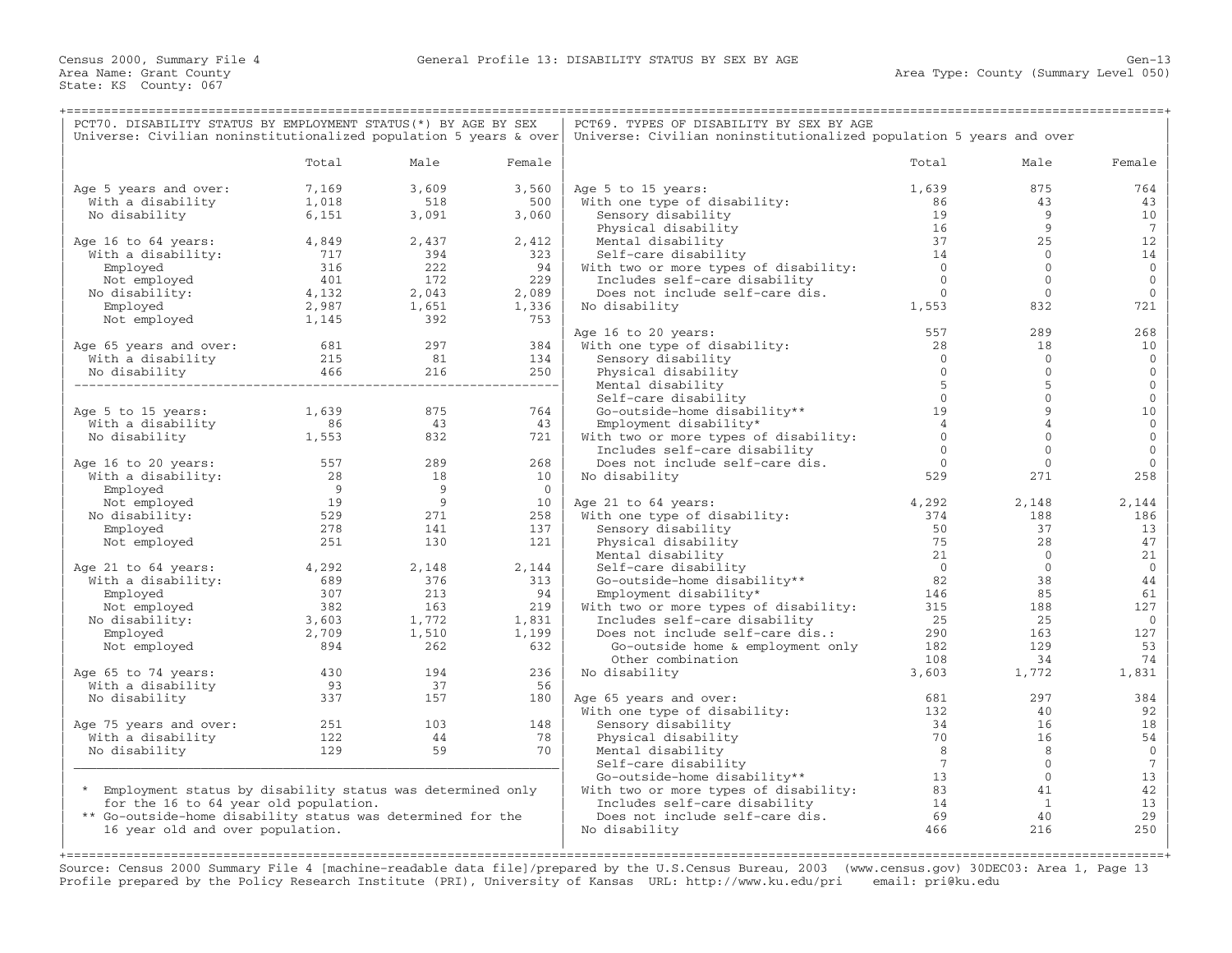| P79. EMPLOYMENT STATUS BY SEX BY AGE                                      |                |      |            |                |            |                    |                          |                                                           |                 |                |                |
|---------------------------------------------------------------------------|----------------|------|------------|----------------|------------|--------------------|--------------------------|-----------------------------------------------------------|-----------------|----------------|----------------|
| Universe: Population 16 years and over                                    |                |      |            |                |            |                    |                          |                                                           |                 |                |                |
|                                                                           |                |      |            |                |            |                    |                          |                                                           |                 |                |                |
|                                                                           | Total Pct.     |      | 16 to 21   | 22 to 24       | 25 to 34   | 35 to 44           | 45 to 54                 | 55 to 61                                                  | 62 to 64        | 65 to 69       | 70 & Over      |
|                                                                           |                |      |            |                |            |                    |                          |                                                           |                 |                |                |
| Total 16 and over:                                                        | 5,602 100.0    |      | 648        | 242            | 1,036      | 1,256              | 1,116                    | 431                                                       | 126             | 290            | 457            |
| In labor force:                                                           | 3,674 65.6     |      | 363        | 116            | 736        | 1,035              | 862                      | 300                                                       | 65              | 146            | 51             |
| In armed forces                                                           | $\mathbf{0}$   | 0.0  | $\Omega$   | $\overline{0}$ | $\bigcirc$ | $\Omega$           | $\overline{0}$           | $\bigcirc$                                                | $\Omega$        | $\bigcirc$     | $\mathbf{0}$   |
| Civilian:                                                                 | 3,674          | 65.6 | 363        | 116            | 736        | 1,035              | 862                      | 300                                                       | 65              | 146            | 51             |
| Employed                                                                  | 3,500          | 62.5 | 335        | 116            | 651        | 1,005              | 862                      | 276                                                       | 58              | 146            | 51             |
| Unemployed                                                                | 174            | 3.1  | 28         | $\overline{0}$ | 85         | 30                 | $\overline{0}$           | 24                                                        | 7               | $\overline{0}$ | $\Omega$       |
| Not in labor force                                                        | 1,928 34.4     |      | 285        | 126            | 300        | 221                | 254                      | 131                                                       | 61              | 144            | 406            |
| Male:                                                                     | 2,758          | 49.2 | 347        | 147            | 501        | 612                | 545                      | 225                                                       | 66              | 137            | 178            |
| In labor force:                                                           | 2,093 37.4     |      | 198        | 94             | 440        | 547                | 478                      | 179                                                       | 41              | 92             | 24             |
| In armed forces                                                           | $\mathbf{0}$   | 0.0  | $\bigcirc$ | $\overline{0}$ | $\bigcirc$ | $\bigcirc$         | $\Omega$                 | $\bigcirc$                                                | $\Omega$        | $\Omega$       | $\overline{0}$ |
| Civilian:                                                                 | 2,093 37.4     |      | 198        | 94             | 440        | 547                | 478                      | 179                                                       | 41              | 92             | 24             |
| Employed                                                                  | 1,989          | 35.5 | 198        | 94             | 383        | 531                | 478                      | 155                                                       | 34              | 92             | 24             |
| Unemployed                                                                | 104            | 1.9  | $\bigcirc$ | $\overline{0}$ | 57         | 16                 | $\Omega$                 | 24                                                        | $7\phantom{.0}$ | $\Omega$       | $\Omega$       |
| Not in labor force                                                        | 665            | 11.9 | 149        | 53             | 61         | 65                 | 67                       | 46                                                        | 25              | 45             | 154            |
|                                                                           |                |      |            |                |            |                    |                          |                                                           |                 |                |                |
| Female:                                                                   | 2,844 50.8     |      | 301        | 95             | 535        | 644                | 571                      | 206                                                       | 60              | 153            | 279            |
| In labor force:                                                           | 1,581 28.2     |      | 165        | 22             | 296        | 488                | 384                      | 121                                                       | 24              | 54             | 27             |
| In armed forces                                                           | $\overline{0}$ | 0.0  | $\bigcirc$ | $\overline{0}$ | $\bigcirc$ | $\Omega$           | $\Omega$                 | $\bigcirc$                                                | $\Omega$        | $\Omega$       | $\mathbf{0}$   |
| Civilian:                                                                 | 1,581          | 28.2 | 165        | 22             | 296        | 488                | 384                      | 121                                                       | 24              | 54             | 27             |
| Employed                                                                  | 1,511          | 27.0 | 137        | 22             | 268        | 474                | 384                      | 121                                                       | 24              | 54             | 27             |
| Unemployed                                                                | 70             | 1.2  | 28         | $\overline{0}$ | 28         | 14                 | $\overline{0}$           | $\overline{0}$                                            | $\overline{0}$  | $\mathbf{0}$   | $\mathbf{0}$   |
| Not in labor force                                                        | 1,263 22.5     |      | 136        | 73             | 239        | 156                | 187                      | 85                                                        | 36              | 99             | 252            |
|                                                                           |                |      |            |                |            |                    |                          |                                                           |                 |                |                |
|                                                                           |                |      |            |                |            |                    |                          |                                                           |                 |                |                |
| PCT81. LIVING ARRANGEMENTS OF OWN CHILDREN UNDER 18 YEARS IN FAMILIES AND |                |      |            |                |            |                    |                          | PCT84. FAMILY TYPE BY NUMBER OF WORKERS IN FAMILY IN 1999 |                 |                |                |
| SUBFAMILIES BY EMPLOYMENT STATUS OF PARENTS                               |                |      |            |                |            | Universe: Families |                          |                                                           |                 |                |                |
| Universe: Own children under 18 years in families and subfamilies         |                |      |            |                |            |                    |                          |                                                           |                 | Number         | Pct.           |
|                                                                           |                |      |            |                |            |                    |                          |                                                           |                 |                |                |
|                                                                           |                |      | Total      | Under 6        | 6 to 17    | Total families:    |                          |                                                           |                 | 2,131          | 100.0          |
|                                                                           |                |      |            |                |            |                    | Married-couple families: |                                                           |                 | 1,859          | 87.2           |
| Total children in universe:                                               |                |      | 2,468      | 737            | 1,731      | No workers         |                          |                                                           |                 | 166            | 7.8            |
|                                                                           |                |      |            |                |            | 1 worker           |                          |                                                           |                 | 452            | 21.2           |
| Living with two parents:                                                  |                |      | 1,973      | 608            | 1,365      | 2 workers:         |                          |                                                           |                 | 987            | 46.3           |
| Both parents in labor force                                               |                |      | 1,064      | 236            | 828        |                    | Husband and wife worked  |                                                           |                 | 871            | 40.9           |
| Father only in labor force                                                |                |      | 686        | 291            | 395        | Other              |                          |                                                           |                 | 116            | 5.4            |
| Mother only in labor force                                                |                |      | 38         | 14             | 24         |                    | 3 or more workers:       |                                                           |                 | 254            | 11.9           |
| Neither parent in labor force                                             |                |      | 185        | 67             | 118        |                    | Husband and wife worked  |                                                           |                 | 238            | 11.2           |
|                                                                           |                |      |            |                |            | Other              |                          |                                                           |                 | 16             | 0.8            |
| Living with one parent:                                                   |                |      | 495        | 129            | 366        |                    |                          |                                                           |                 |                |                |
| Living with father:                                                       |                |      | 141        | 17             | 124        | Other families:    |                          |                                                           |                 | 272            | 12.8           |
| In labor force                                                            |                |      | 141        | 17             | 124        |                    |                          | Male householder, no wife present:                        |                 | 82             | 3.8            |
| Not in labor force                                                        |                |      | $\bigcirc$ | $\bigcirc$     | $\Omega$   | No workers         |                          |                                                           |                 | $\Omega$       | 0.0            |
| Living with mother:                                                       |                |      | 354        | 112            | 242        | 1 worker           |                          |                                                           |                 | 55             | 2.6            |
| In labor force                                                            |                |      | 272        | 72             | 200        | 2 workers          |                          |                                                           |                 | $\Omega$       | 0.0            |
| Not in labor force                                                        |                |      | 82         | 40             | 42         |                    | 3 or more workers        |                                                           |                 | 27             | 1.3            |
|                                                                           |                |      |            |                |            |                    |                          | Female householder, no husband present:                   |                 | 190            | 8.9            |
|                                                                           |                |      |            |                |            | No workers         |                          |                                                           |                 | - 7            | 0.3            |
|                                                                           |                |      |            |                |            | 1 worker           |                          |                                                           |                 | 104            | 4.9            |
|                                                                           |                |      |            |                |            | 2 workers          |                          |                                                           |                 | 72             | 3.4            |
|                                                                           |                |      |            |                |            |                    |                          |                                                           |                 |                |                |
|                                                                           |                |      |            |                |            |                    | 3 or more workers        |                                                           |                 | 7              | 0.3            |

+===================================================================================================================================================+ Source: Census 2000 Summary File 4 [machine−readable data file]/prepared by the U.S.Census Bureau, 2003 (www.census.gov) 30DEC03: Area 1, Page 14 Profile prepared by the Policy Research Institute (PRI), University of Kansas URL: http://www.ku.edu/pri email: pri@ku.edu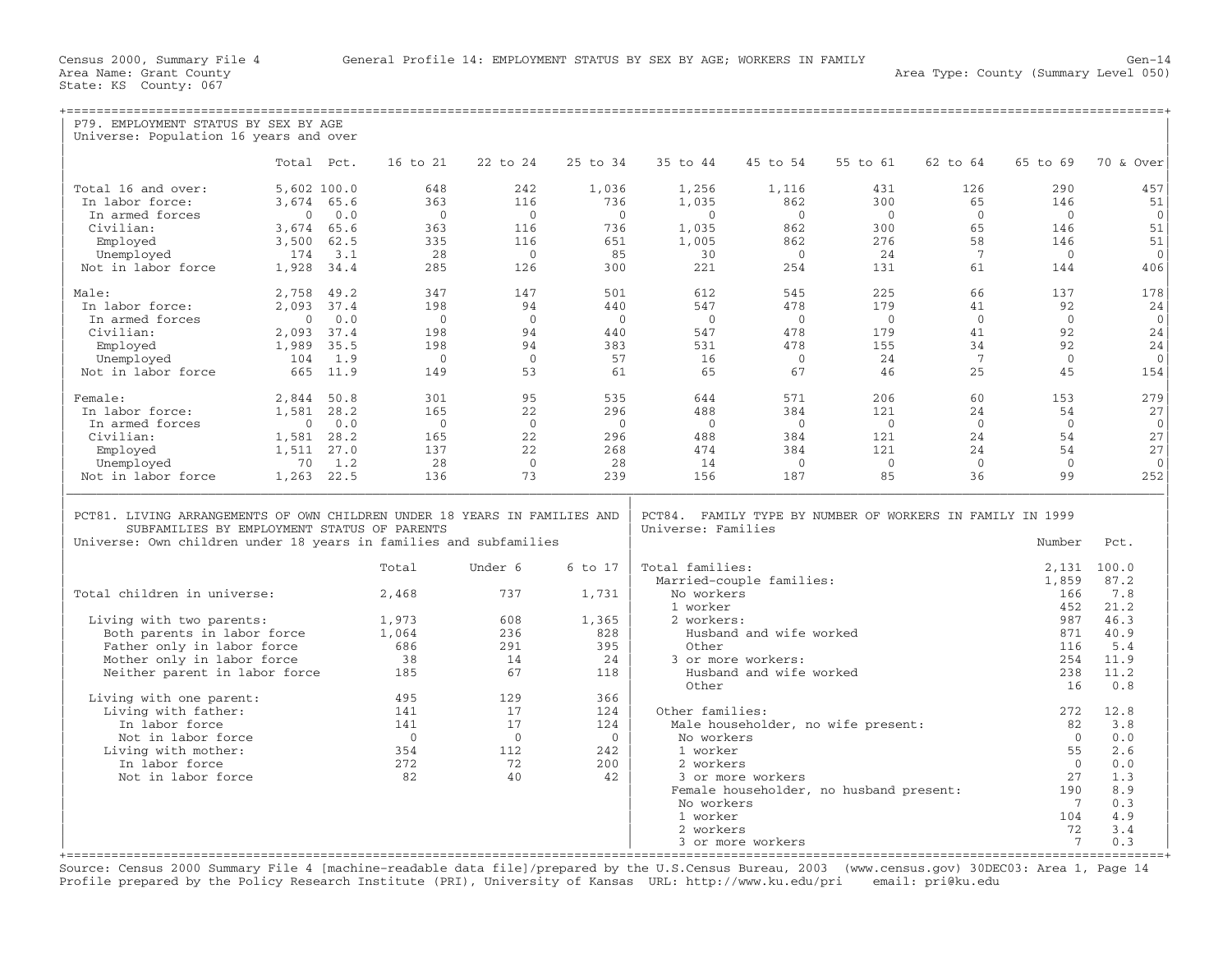| PCT80. EMPLOYMENT STATUS OF WOMEN BY PRESENCE<br>OF OWN CHILDREN UNDER 18 YEARS BY AGE<br>OF OWN CHILDREN |                | PCT82. WORK STATUS IN 1999 BY USUAL HOURS WORKED<br>Universe: Population 16 years and over | PER WEEK BY WEEKS WORKED BY SEX |                      | PCT83. FAMILY TYPE BY EMPLOYMENT STATUS<br>Universe: Families |              |                                             |                      |
|-----------------------------------------------------------------------------------------------------------|----------------|--------------------------------------------------------------------------------------------|---------------------------------|----------------------|---------------------------------------------------------------|--------------|---------------------------------------------|----------------------|
| Universe: Females 16 years and over                                                                       |                |                                                                                            |                                 |                      |                                                               |              | Total families:                             | 2,131                |
|                                                                                                           |                |                                                                                            |                                 | Total                | Male                                                          | Female       |                                             |                      |
| Total females 16 and over:                                                                                | 2,844          |                                                                                            |                                 |                      |                                                               |              | Married-couple families:                    | 1,859                |
|                                                                                                           |                | Total pop. $16+:$                                                                          |                                 | 5,602                | 2,758                                                         | 2,844        |                                             |                      |
| With own children under 18 years:                                                                         | 1,167          |                                                                                            |                                 |                      |                                                               |              | Husband in labor force:                     | 1,496                |
| Under 6 years only:                                                                                       | 276            | Worked in 1999:                                                                            |                                 | 4,159                | 2,336                                                         | 1,823        | Husband employed or                         |                      |
| In labor lorce:                                                                                           | 114<br>109     | 35+ hours/week<br>50-52 weeks                                                              |                                 | 3,401                | 2,134                                                         | 1,267<br>826 | in armed forces:<br>Wife in labor force:    | 1,464<br>929         |
| Employed or in armed forces                                                                               |                |                                                                                            |                                 | 2,440                | 1,614                                                         | 58           |                                             |                      |
| Unemployed                                                                                                | $5^{\circ}$    | 48-49 weeks                                                                                |                                 | 212                  | 154                                                           |              | Wife employed or in                         | 887                  |
| Not in labor force<br>Under 6 and 6 to 17 years:                                                          | 162<br>261     | $40-47$ weeks<br>$27-39$ weeks                                                             |                                 | 222<br>207           | 100<br>65                                                     | 122<br>142   | armed forces<br>Wife unemployed             | 42                   |
| In labor force:                                                                                           | 122            | $14-26$ weeks                                                                              |                                 | 106                  | 67                                                            | 39           | Wife not in labor force                     | 535                  |
| Employed or in armed forces                                                                               | 101            | 1-13 weeks                                                                                 |                                 | 214                  | 134                                                           | 80           |                                             |                      |
|                                                                                                           | 21             |                                                                                            |                                 |                      |                                                               |              |                                             | 32                   |
| Unemployed                                                                                                | 139            | 15-34 hours/week                                                                           |                                 | 585                  | 181                                                           | 404          | Husband unemployed:<br>Wife in labor force: | 24                   |
| Not in labor force                                                                                        |                |                                                                                            |                                 |                      |                                                               |              |                                             |                      |
| 6 to 17 years only:                                                                                       | 630            | 50-52 weeks                                                                                |                                 | 165                  | 51<br>$\overline{0}$                                          | 114          | Wife employed or in                         |                      |
| In labor force:                                                                                           | 430<br>430     | $48-49$ weeks<br>$40-47$ weeks                                                             |                                 | 8 <sup>8</sup><br>52 | 2.4                                                           | 8<br>28      | armed forces                                | 24<br>$\overline{0}$ |
| Employed or in armed forces                                                                               |                |                                                                                            |                                 |                      |                                                               |              | Wife unemployed                             |                      |
| Unemployed                                                                                                | $\overline{0}$ | $27-39$ weeks                                                                              |                                 | 118                  | 36                                                            | 82           | Wife not in labor force                     | 8                    |
| Not in labor force                                                                                        | 200            | $14-26$ weeks                                                                              |                                 | 121                  | 35                                                            | 86           |                                             |                      |
|                                                                                                           |                | 1-13 weeks                                                                                 |                                 | 121                  | 35                                                            | 86           | Husband not in labor force:                 | 363                  |
| No own children under 18 years:                                                                           | 1,677          |                                                                                            |                                 |                      |                                                               |              | Wife in labor force:                        | 70                   |
| In labor force:                                                                                           | 915            | 1-14 hours/week                                                                            |                                 | 173                  | 21                                                            | 152          | Wife employed or in                         |                      |
| Employed or in armed forces                                                                               | 871            | 50-52 weeks                                                                                |                                 | 42                   | $\mathbf{0}$                                                  | 42           | armed forces                                | 70                   |
| Unemployed                                                                                                | 44             | $48-49$ weeks                                                                              |                                 | 17                   | $\Omega$                                                      | 17           | Wife unemployed                             | $\Omega$             |
| Not in labor force                                                                                        | 762            | $40-47$ weeks                                                                              |                                 | 42                   | 2                                                             | 40           | Wife not in labor force                     | 293                  |
|                                                                                                           |                | $27-39$ weeks                                                                              |                                 | 14                   | $5^{\circ}$                                                   | - 9          |                                             |                      |
|                                                                                                           |                | $14-26$ weeks                                                                              |                                 | 25                   | $\Omega$                                                      | 25           | Other families:                             | 272                  |
|                                                                                                           |                | 1-13 weeks                                                                                 |                                 | 33                   | 14                                                            | 19           | Male householder,                           |                      |
|                                                                                                           |                |                                                                                            |                                 |                      |                                                               |              | no wife present:                            | 82                   |
|                                                                                                           |                | Did not work                                                                               |                                 |                      |                                                               |              | In labor force:                             | 82                   |
|                                                                                                           |                | in 1999                                                                                    |                                 | 1,443                | 422                                                           | 1,021        | Employed or in                              |                      |
|                                                                                                           |                |                                                                                            |                                 |                      |                                                               |              | armed forces                                | 82                   |
|                                                                                                           |                |                                                                                            |                                 |                      |                                                               |              | Unemployed                                  | $\mathbf 0$          |
| PCT76. EMPLOYMENT DISABILITY BY EMPLOYMENT STATUS* BY SEX BY AGE                                          |                |                                                                                            |                                 |                      |                                                               |              | Not in labor force                          | $\mathbf 0$          |
| Universe: Civilian noninstitutionalized population 16 to 64 Years                                         |                |                                                                                            |                                 |                      |                                                               |              |                                             |                      |
|                                                                                                           |                | $------$ Male $------$                                                                     |                                 |                      | -------- Female --------                                      |              | Female householder,<br>no husband present:  | 190                  |
|                                                                                                           | Total          | 16 to 20                                                                                   | 21 to 64                        |                      | 16 to 20                                                      | 21 to 64     | In labor force:                             | 154                  |
|                                                                                                           |                |                                                                                            |                                 |                      |                                                               |              | Employed or in                              |                      |
| Total universe:                                                                                           | 4,849          | 289                                                                                        | 2,148                           |                      | 268                                                           | 2,144        | armed forces                                | 154                  |
|                                                                                                           |                |                                                                                            |                                 |                      |                                                               |              | Unemployed                                  | $\Omega$             |
| With an employment disability:                                                                            | 419            | $\overline{4}$                                                                             | 253                             |                      | $\Omega$                                                      | 162          | Not in labor force                          | 36                   |
| Employed                                                                                                  | 208            | $\overline{4}$                                                                             | 150                             |                      | $\mathbf{0}$                                                  | 54           |                                             |                      |
| Unemployed                                                                                                | 211            | $\overline{0}$                                                                             | 103                             |                      | $\overline{0}$                                                | 108          |                                             |                      |
|                                                                                                           |                |                                                                                            |                                 |                      |                                                               |              |                                             |                      |
| No employment disability:                                                                                 | 4,430          | 285                                                                                        | 1,895                           |                      | 268                                                           | 1,982        |                                             |                      |
| Employed                                                                                                  | 3,095          | 146                                                                                        | 1,573                           |                      | 137                                                           | 1,239        |                                             |                      |
| Unemployed                                                                                                | 1,335          | 139                                                                                        | 322                             |                      | 131                                                           | 743          |                                             |                      |
|                                                                                                           |                |                                                                                            |                                 |                      |                                                               |              |                                             |                      |
|                                                                                                           |                |                                                                                            |                                 |                      |                                                               |              |                                             |                      |
|                                                                                                           |                |                                                                                            |                                 |                      |                                                               |              |                                             |                      |
| * Employment status by disability status was determined only for the 16 to 64 year old population.        |                |                                                                                            |                                 |                      |                                                               |              |                                             |                      |
|                                                                                                           |                |                                                                                            |                                 |                      |                                                               |              |                                             |                      |

Source: Census 2000 Summary File 4 [machine−readable data file]/prepared by the U.S.Census Bureau, 2003 (www.census.gov) 30DEC03: Area 1, Page 15 Profile prepared by the Policy Research Institute (PRI), University of Kansas URL: http://www.ku.edu/pri email: pri@ku.edu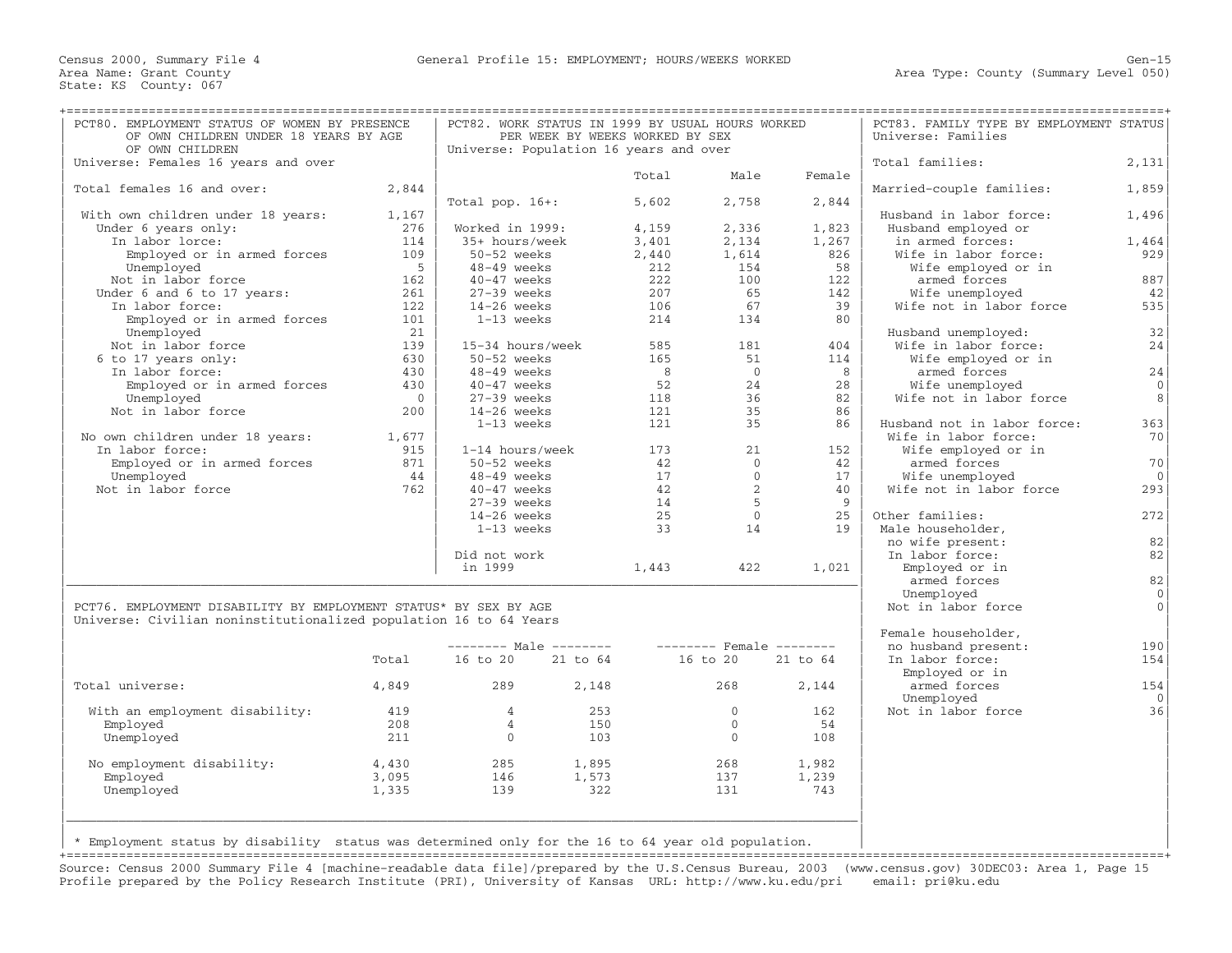Census 2000, Summary File 4 General Profile 16: EMPLOYMENT BY INDUSTRY − TOTAL Gen−16

+===================================================================================================================================================+

State: KS County: 067

| PCT85. INDUSTRY (PART 1 OF 3 - TOTAL)                    |                 |                                                              |                     |
|----------------------------------------------------------|-----------------|--------------------------------------------------------------|---------------------|
| Universe: Employed civilian population 16 years and over |                 | Pharmacies and drug stores                                   | 6                   |
|                                                          |                 | Other health and personal care stores                        | $\overline{0}$      |
| Total employed civilians 16 years and over:              | 3,500           | Gasoline stations                                            | 14                  |
| Agriculture, forestry, fishing and hunting, & mining:    | 698             | Clothing and apparel including shoes                         | $\overline{0}$      |
| Agriculture, forestry, fishing and hunting               | 432             | Jewelry, luggage and leather goods                           | $\mathsf{O}^-$      |
| Mining                                                   | 266             | Sporting goods, cameras, and hobby and toy stores            | $\mathsf{O}\xspace$ |
| Construction                                             | 304             | Sewing, needlework, and piece goods                          | $\overline{0}$      |
| Manufacturing:                                           | 213             | Music stores                                                 | $\mathsf{O}\xspace$ |
| Food                                                     | 50              | Book stores and news dealers                                 | $\overline{0}$      |
| Beverage and tobacco products                            | $\Omega$        | Department and other general stores                          | 20 <sub>o</sub>     |
| Textile mills and textile products                       | $\mathbf{0}$    | Florists                                                     | 14                  |
| Apparel                                                  | $\Omega$        | Office supplies and stationery                               | $\overline{0}$      |
| Leather and allied products                              | $\Omega$        | Used merchandise, gift, novelty, souvenir, & miscellaneous   | 52                  |
|                                                          | $\mathbf{0}$    | Electronic shopping and mail order houses                    | $\mathbf{0}$        |
| Wood products                                            | $\Omega$        |                                                              | $\overline{0}$      |
| Paper                                                    |                 | Vending machine operators                                    |                     |
| Printing and related support activities                  | 8               | Fuel dealers                                                 | $\mathsf{O}\xspace$ |
| Petroleum and coal products                              | 28              | Other direct selling establishments                          | $7\phantom{.0}$     |
| Chemical                                                 | 36              | Transportation and warehousing, and utilities:               | 415                 |
| Plastics and rubber products                             | 69              | Transportation and warehousing:                              | 255                 |
| Nonmetallic mineral products                             | $\mathbf{0}$    | Air transportation                                           | $\mathbf{0}$        |
| Metal                                                    | 10              | Rail transportation                                          | $\overline{0}$      |
| Machinery                                                | $\Omega$        | Water transportation                                         | $\mathsf{O}\xspace$ |
| Computer and electronic products                         | $\mathbf{0}$    | Truck transportation                                         | 83                  |
| Electrical equipment, appliances, and components         | $\Omega$        | U.S. Postal Service                                          | 62                  |
| Transportation equipment                                 | 5               | Other transportation                                         | 37                  |
| Furniture and related products                           | $\mathbf{0}$    | Warehousing and storage                                      | 73                  |
| Miscellaneous manufacturing                              | $7^{\circ}$     | Utilities                                                    | 160                 |
| Wholesale trade:                                         | 100             | Information:                                                 | 138                 |
| Motor vehicles, parts and supplies                       | $\mathbf{0}$    | Publishing, and motion picture & sound recording industries  | 11                  |
| Furniture and home furnishings                           | $\Omega$        | Broadcasting and telecommunications                          | 126                 |
| Lumber and construction materials                        | $\Omega$        | Information services and data processing services            | 1                   |
| Professional and commercial equipment and supplies       | $\mathbf{0}$    | Finance, insurance, real estate and rental leasing:          | 158                 |
| Metals and minerals, except petroleum                    | $\Omega$        | Finance and insurance                                        | 126                 |
| Electrical goods                                         | $\Omega$        | Real estate and rental and leasing                           | 32                  |
| Hardware, plumbing and heating equipment, & supplies     | $\mathbf{0}$    | Professional, scientific, management, administrative,        |                     |
| Machinery, equipment, and supplies                       | 57              | and waste management services:                               | 111                 |
| Recyclable materials                                     | $\Omega$        | Professional, scientific, and technical services             | 40                  |
| Miscellaneous durable goods                              | $\mathbf{0}$    | Management of companies and enterprises                      | $\overline{0}$      |
| Paper and paper products                                 | $\Omega$        | Administrative and support and waste management services     | 71                  |
| Drugs, druggist sundries, chemicals & allied products    | $\mathbf{0}$    | Educational, health, and social services:                    | 585                 |
| Apparel, piece goods and notions                         | $\Omega$        | Educational services                                         | 318                 |
| Groceries and related products                           | $\Omega$        | Health care and social assistance:                           | 267                 |
| Farm product raw materials                               | 9               | Health care                                                  | 194                 |
| Petroleum and petroleum products                         | 24              | Social assistance                                            | 73                  |
| Alcoholic beverages                                      | $\Omega$        | Arts, entertainment, recreation, accommodation & food serv.: | 186                 |
|                                                          | 10 <sup>°</sup> | Arts, entertainment, and recreation                          | 59                  |
| Farm supplies                                            | $\Omega$        |                                                              | 127                 |
| Miscellaneous nondurable goods<br>Retail trade:          |                 | Accommodation and food services                              |                     |
|                                                          | 281             | Other services (except public administration):               | 229                 |
| Motor vehicle and parts dealers                          | 48              | Repair and maintenance                                       | 104                 |
| Furniture & home furnishings & household appliances      | 5               | Personal and laundry services                                | 31                  |
| Radio, TV and computer stores                            | $\Omega$        | Religious, grantmaking, civic, professional, & similar org.  | 74                  |
| Building materials, hardware, lawn & garden equipment    | 57              | Private households                                           | 20                  |
| Food and beverage stores                                 | 58              | Public administration                                        | 82                  |
|                                                          |                 |                                                              |                     |

+===================================================================================================================================================+Source: Census 2000 Summary File 4 [machine−readable data file]/prepared by the U.S.Census Bureau, 2003 (www.census.gov) 30DEC03: Area 1, Page 16 Profile prepared by the Policy Research Institute (PRI), University of Kansas URL: http://www.ku.edu/pri email: pri@ku.edu

| | |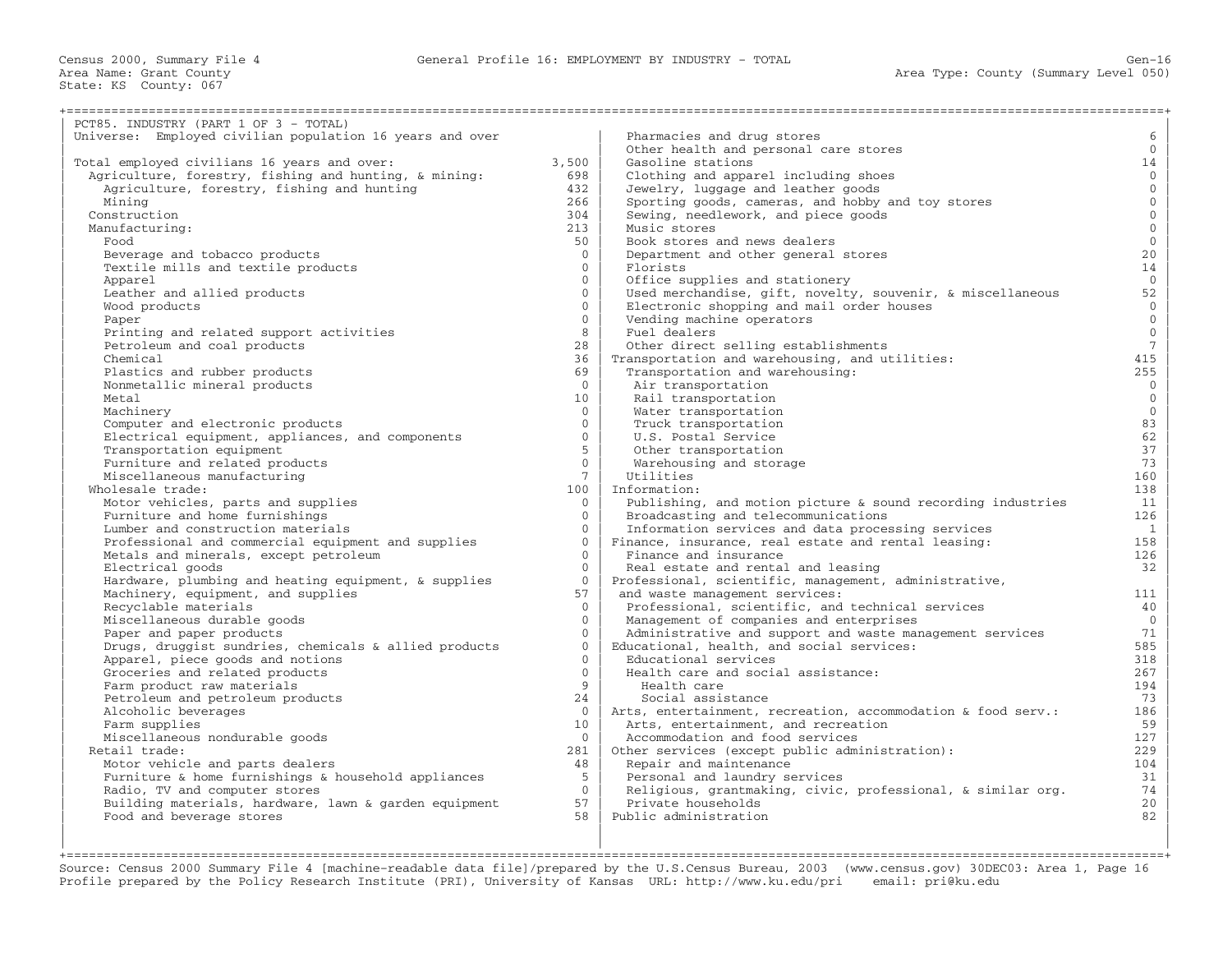| PCT85. INDUSTRY BY SEX (PART 2 OF 3 - MALES)                           |                 |                                                                              |                       |
|------------------------------------------------------------------------|-----------------|------------------------------------------------------------------------------|-----------------------|
| Universe: Employed civilian population 16 years and over               |                 | Pharmacies and drug stores                                                   | 6                     |
|                                                                        |                 | Other health and personal care stores                                        | $\mathbf{0}$          |
| Males:                                                                 | 1,989           | Gasoline stations                                                            | $7\overline{ }$       |
| Agriculture, forestry, fishing and hunting, & mining:                  | 590             | Clothing and apparel including shoes                                         | $\mathbf{0}$          |
| Agriculture, forestry, fishing and hunting                             | 354             | Jewelry, luggage and leather goods                                           | $\mathbf{0}$          |
| Mining                                                                 | 236             | Sporting goods, cameras, and hobby and toy stores                            | $\mathbf{0}$          |
| Construction                                                           | 232             | Sewing, needlework, and piece goods                                          | $\mathbf 0$           |
| Manufacturing:                                                         | 177             | Music stores                                                                 | $\mathbf{0}$          |
| Food                                                                   | 35              | Book stores and news dealers                                                 | $\mathbf 0$           |
| Beverage and tobacco products                                          | $\Omega$        | Department and other general stores                                          | $\sqrt{4}$            |
| Textile mills and textile products                                     | $\Omega$        | Florists                                                                     | $\mathbf{0}$          |
| Apparel                                                                | $\Omega$        | Office supplies and stationery                                               | $\overline{0}$        |
| Leather and allied products                                            | $\Omega$        | Used merchandise, gift, novelty, souvenir, & miscellaneous                   | $\mathbf 0$           |
| Wood products                                                          | $\Omega$        | Electronic shopping and mail order houses                                    | $\mathbf{0}$          |
| Paper                                                                  | $\Omega$        | Vending machine operators                                                    | $\mathbf 0$           |
|                                                                        | 8               | Fuel dealers                                                                 | $\mathbb O$           |
| Printing and related support activities<br>Petroleum and coal products | 28              | Other direct selling establishments                                          | $\overline{0}$        |
| Chemical                                                               | 36              | Transportation and warehousing, and utilities:                               | 328                   |
|                                                                        | 55              | Transportation and warehousing:                                              | 203                   |
| Plastics and rubber products<br>Nonmetallic mineral products           | $\overline{0}$  | Air transportation                                                           | $\mathbf{0}$          |
| Metal                                                                  | 10 <sup>1</sup> | Rail transportation                                                          | $\mathbf{0}$          |
| Machinery                                                              | $\Omega$        | Water transportation                                                         | $\mathbf{0}$          |
|                                                                        | $\Omega$        | Truck transportation                                                         | 78                    |
| Computer and electronic products                                       | $\Omega$        |                                                                              | $4\,8$                |
| Electrical equipment, appliances, and components                       | 5               | U.S. Postal Service                                                          | 25                    |
| Transportation equipment                                               | $\Omega$        | Other transportation                                                         |                       |
| Furniture and related products                                         | $\Omega$        | Warehousing and storage                                                      | 52                    |
| Miscellaneous manufacturing<br>Wholesale trade:                        | 81              | Utilities<br>Information:                                                    | 125<br>102            |
|                                                                        | $\Omega$        |                                                                              | $\overline{0}$        |
| Motor vehicles, parts and supplies<br>Furniture and home furnishings   | $\Omega$        | Publishing, and motion picture & sound recording industries                  |                       |
|                                                                        | $\Omega$        | Broadcasting and telecommunications                                          | 102<br>$\overline{0}$ |
| Lumber and construction materials                                      | $\Omega$        | Information services and data processing services                            | 36                    |
| Professional and commercial equipment and supplies                     | $\Omega$        | Finance, insurance, real estate and rental leasing:<br>Finance and insurance | 28                    |
| Metals and minerals, except petroleum                                  | $\Omega$        |                                                                              |                       |
| Electrical goods                                                       | $\Omega$        | Real estate and rental and leasing                                           | 8                     |
| Hardware, plumbing and heating equipment, & supplies                   |                 | Professional, scientific, management, administrative,                        |                       |
| Machinery, equipment, and supplies                                     | 56              | and waste management services:                                               | 67                    |
| Recyclable materials                                                   | $\Omega$        | Professional, scientific, and technical services                             | 19                    |
| Miscellaneous durable goods                                            | $\Omega$        | Management of companies and enterprises                                      | $\mathbf{0}$          |
| Paper and paper products                                               | $\Omega$        | Administrative and support and waste management services                     | 48                    |
| Drugs, druggist sundries, chemicals & allied products                  | $\Omega$        | Educational, health, and social services:                                    | 129                   |
| Apparel, piece goods and notions                                       | $\cap$          | Educational services                                                         | 97                    |
| Groceries and related products                                         | $\Omega$        | Health care and social assistance:                                           | 32                    |
| Farm product raw materials                                             | 9               | Health care                                                                  | 22                    |
| Petroleum and petroleum products                                       | 16              | Social assistance                                                            | 10                    |
| Alcoholic beverages                                                    | $\mathbf{0}$    | Arts, entertainment, recreation, accommodation & food serv.:                 | 13                    |
| Farm supplies                                                          | $\Omega$        | Arts, entertainment, and recreation                                          | $\mathbf 0$           |
| Miscellaneous nondurable goods                                         | $\Omega$        | Accommodation and food services                                              | 13                    |
| Retail trade:                                                          | 74              | Other services (except public administration):                               | 129                   |
| Motor vehicle and parts dealers                                        | 27              | Repair and maintenance                                                       | 83                    |
| Furniture & home furnishings & household appliances                    | 5               | Personal and laundry services                                                | $5^{\circ}$           |
| Radio, TV and computer stores                                          | $\Omega$        | Religious, grantmaking, civic, professional, & similar org.                  | 35                    |
| Building materials, hardware, lawn & garden equipment                  | 14              | Private households                                                           | 6                     |
| Food and beverage stores                                               | 11              | Public administration                                                        | 31                    |
|                                                                        |                 |                                                                              |                       |

| | | +===================================================================================================================================================+ Source: Census 2000 Summary File 4 [machine−readable data file]/prepared by the U.S.Census Bureau, 2003 (www.census.gov) 30DEC03: Area 1, Page 17 Profile prepared by the Policy Research Institute (PRI), University of Kansas URL: http://www.ku.edu/pri email: pri@ku.edu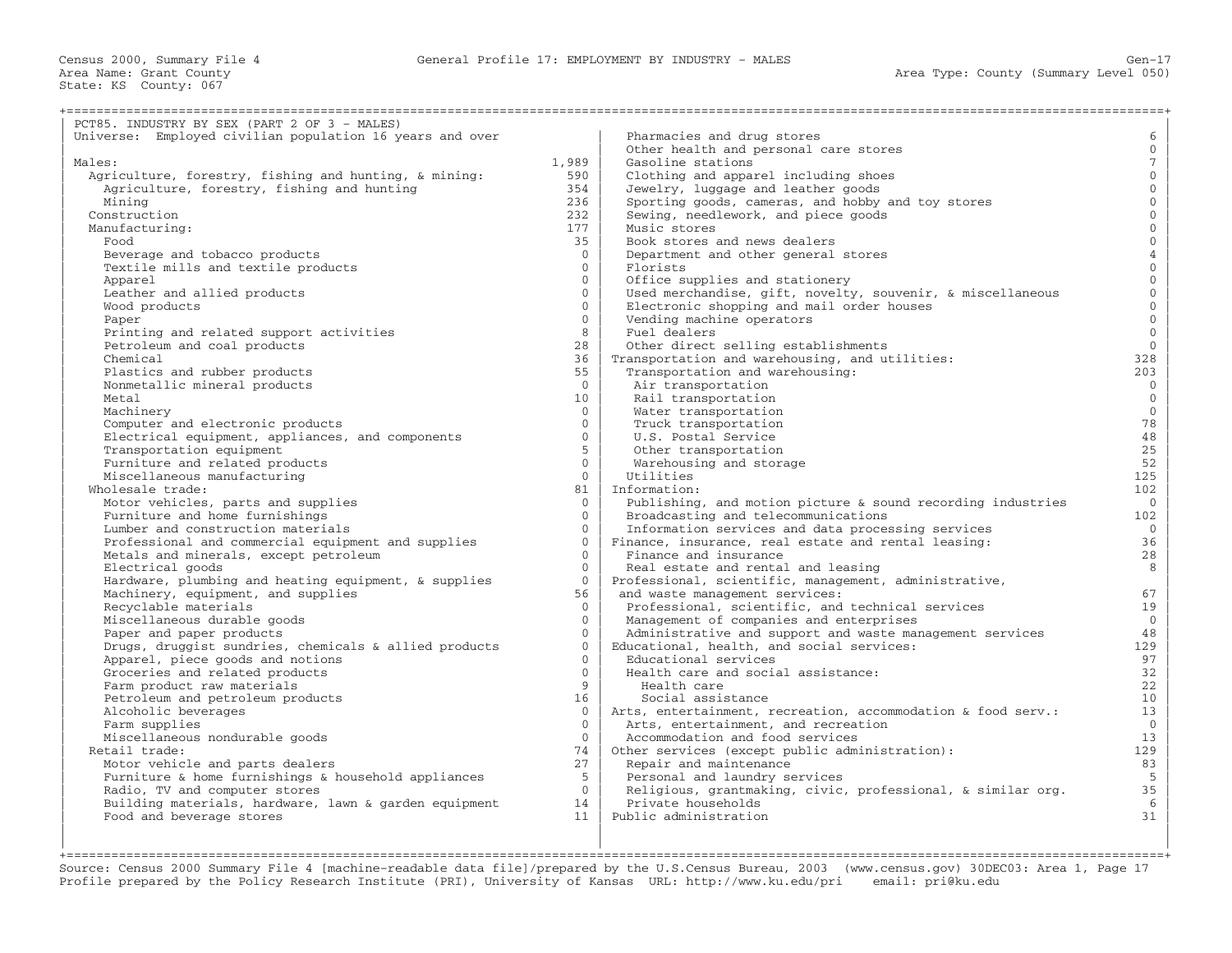| PCT85. INDUSTRY BY SEX (PART 3 OF 3 - FEMALES)           |                 |                                                              |                 |
|----------------------------------------------------------|-----------------|--------------------------------------------------------------|-----------------|
| Universe: Employed civilian population 16 years and over |                 | Pharmacies and drug stores                                   | $\mathbf 0$     |
|                                                          |                 | Other health and personal care stores                        | $\mathbf{0}$    |
| Females:                                                 | 1,511           | Gasoline stations                                            | $7\overline{ }$ |
| Agriculture, forestry, fishing and hunting, & mining:    | 108             | Clothing and apparel including shoes                         | $\mathbf{0}$    |
| Agriculture, forestry, fishing and hunting               | 78              | Jewelry, luggage and leather goods                           | $\mathbf{0}$    |
| Mining                                                   | 30              | Sporting goods, cameras, and hobby and toy stores            | $\mathbf 0$     |
| Construction                                             | 72              | Sewing, needlework, and piece goods                          | $\overline{0}$  |
| Manufacturing:                                           | 36              | Music stores                                                 | $\mathbf{0}$    |
| Food                                                     | 15              | Book stores and news dealers                                 | $\mathbf{0}$    |
| Beverage and tobacco products                            | $\Omega$        | Department and other general stores                          | 16              |
| Textile mills and textile products                       | $\Omega$        | Florists                                                     | 14              |
| Apparel                                                  | $\Omega$        | Office supplies and stationery                               | $\mathbf{0}$    |
| Leather and allied products                              | $\Omega$        | Used merchandise, gift, novelty, souvenir, & miscellaneous   | 52              |
| Wood products                                            | $\Omega$        | Electronic shopping and mail order houses                    | $\overline{0}$  |
| Paper                                                    | $\Omega$        | Vending machine operators                                    | $\overline{0}$  |
| Printing and related support activities                  | $\Omega$        | Fuel dealers                                                 | $\mathbb O$     |
| Petroleum and coal products                              | $\Omega$        | Other direct selling establishments                          | $\overline{7}$  |
| Chemical                                                 | $\Omega$        | Transportation and warehousing, and utilities:               | 87              |
| Plastics and rubber products                             | 14              | Transportation and warehousing:                              | 52              |
| Nonmetallic mineral products                             | $\overline{0}$  | Air transportation                                           | $\overline{0}$  |
| Metal                                                    | $\Omega$        | Rail transportation                                          | $\overline{0}$  |
| Machinery                                                | $\Omega$        | Water transportation                                         | $\overline{0}$  |
| Computer and electronic products                         | $\Omega$        | Truck transportation                                         | $\overline{5}$  |
| Electrical equipment, appliances, and components         | $\Omega$        | U.S. Postal Service                                          | 14              |
| Transportation equipment                                 | $\Omega$        | Other transportation                                         | 12              |
| Furniture and related products                           | $\Omega$        | Warehousing and storage                                      | 21              |
| Miscellaneous manufacturing                              | $7\overline{ }$ | Utilities                                                    | 35              |
| Wholesale trade:                                         | 19              | Information:                                                 | 36              |
| Motor vehicles, parts and supplies                       | $\Omega$        | Publishing, and motion picture & sound recording industries  | 11              |
| Furniture and home furnishings                           | $\Omega$        | Broadcasting and telecommunications                          | 24              |
| Lumber and construction materials                        | $\Omega$        | Information services and data processing services            | $\mathbf{1}$    |
| Professional and commercial equipment and supplies       | $\Omega$        | Finance, insurance, real estate and rental leasing:          | 122             |
| Metals and minerals, except petroleum                    | $\Omega$        | Finance and insurance                                        | 98              |
| Electrical goods                                         | $\Omega$        | Real estate and rental and leasing                           | 24              |
| Hardware, plumbing and heating equipment, & supplies     | $\Omega$        | Professional, scientific, management, administrative,        |                 |
| Machinery, equipment, and supplies                       | $\mathbf{1}$    | and waste management services:                               | 44              |
| Recyclable materials                                     | $\Omega$        | Professional, scientific, and technical services             | 21              |
| Miscellaneous durable goods                              | $\Omega$        | Management of companies and enterprises                      | $\overline{0}$  |
| Paper and paper products                                 | $\Omega$        | Administrative and support and waste management services     | 23              |
| Drugs, druggist sundries, chemicals & allied products    | $\Omega$        | Educational, health, and social services:                    | 456             |
| Apparel, piece goods and notions                         | $\Omega$        | Educational services                                         | 221             |
| Groceries and related products                           | $\Omega$        | Health care and social assistance:                           | 235             |
| Farm product raw materials                               | $\Omega$        | Health care                                                  | 172             |
| Petroleum and petroleum products                         | 8               | Social assistance                                            | 63              |
| Alcoholic beverages                                      | $\overline{0}$  | Arts, entertainment, recreation, accommodation & food serv.: | 173             |
| Farm supplies                                            | 10              | Arts, entertainment, and recreation                          | 59              |
| Miscellaneous nondurable goods                           | $\Omega$        | Accommodation and food services                              | 114             |
| Retail trade:                                            | 207             | Other services (except public administration):               | 100             |
| Motor vehicle and parts dealers                          | 21              | Repair and maintenance                                       | 21              |
| Furniture & home furnishings & household appliances      | $\Omega$        | Personal and laundry services                                | 26              |
| Radio, TV and computer stores                            | $\Omega$        | Religious, grantmaking, civic, professional, & similar org.  | 39              |
| Building materials, hardware, lawn & garden equipment    | 43              | Private households                                           | 14              |
| Food and beverage stores                                 | 47              | Public administration                                        | 51              |
|                                                          |                 |                                                              |                 |

| | | +===================================================================================================================================================+ Source: Census 2000 Summary File 4 [machine−readable data file]/prepared by the U.S.Census Bureau, 2003 (www.census.gov) 30DEC03: Area 1, Page 18 Profile prepared by the Policy Research Institute (PRI), University of Kansas URL: http://www.ku.edu/pri email: pri@ku.edu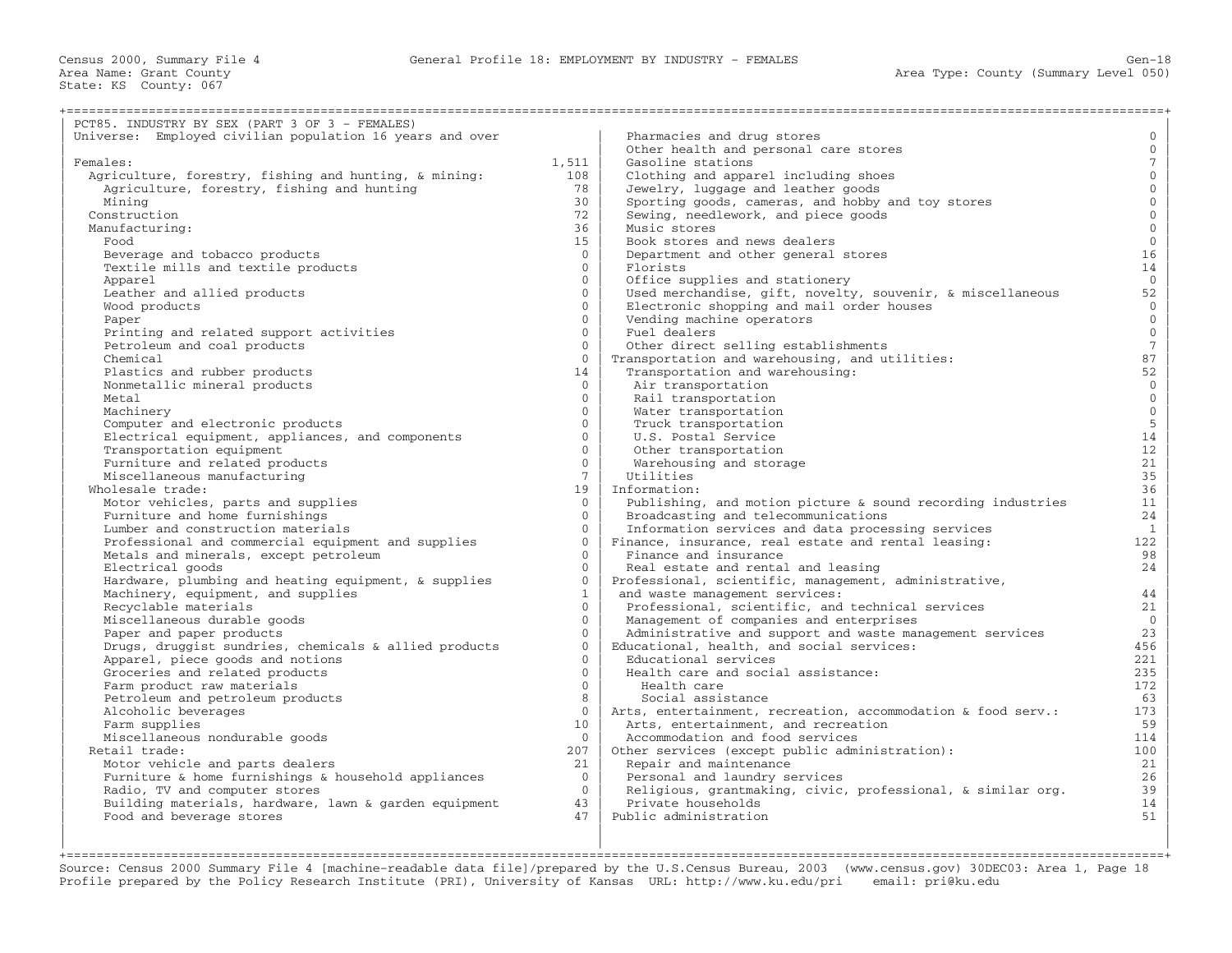| Universe: Employed civilian population 16 years and over<br>Total<br>Pct.<br>Males<br>Pct.<br>Females<br>Pct.<br>Total employed civilians 16 years and over:<br>3,500<br>100.0<br>1,989<br>100.0<br>1,511<br>100.0<br>903<br>25.8<br>525<br>26.4<br>378<br>25.0<br>Management, professional, and related occupations:<br>Management, business, and financial operations occupations:<br>470<br>13.4<br>359<br>18.0<br>111<br>7.3<br>318<br>16.0<br>Management occupations:<br>384<br>11.0<br>66<br>4.4<br>36<br>Top executives<br>47<br>1.3<br>1.8<br>11<br>0.7<br>Advertising, marketing, promotions, public relations,<br>$\overline{9}$<br>25<br>0.7<br>16<br>1.1<br>and sales managers<br>0.5<br>Financial managers<br>34<br>1.0<br>32<br>1.6<br>2<br>0.1<br>$\frac{16}{160}$<br>Operations specialties managers, except financial managers<br>21<br>0.6<br>0.8<br>$5^{\circ}$<br>0.3<br>4.7<br>0.3<br>Farmers and farm managers<br>164<br>$\begin{array}{ccc} 8.0 & & 4 \\ 3.3 & & 28 \\ 2.1 & & 45 \\ 9 & & 9 \end{array}$<br>Other management occupations, except farmers and farm managers<br>2.7<br>1.9<br>93<br>$\frac{41}{15}$<br>26<br>Business and financial operations occupations:<br>86<br>2.5<br>3.0<br>Business operations specialists<br>24<br>0.7<br>0.8<br>$\overline{9}$<br>0.6<br>$1.\overline{3}$<br>0.6<br>0.7<br>Financial specialists:<br>1.8<br>$26$<br>12<br>14<br>166<br>36<br>2.4<br>62<br>1.2<br>2.0<br>Accountants and auditors<br>42<br>30<br>$6\overline{6}$<br>0.4<br>Other financial specialists<br>20<br>0.6<br>166<br>$8.3$<br>1.7<br>17.7<br>Professional and related occupations:<br>433<br>$12.4$<br>1.2<br>267<br>Computer and mathematical occupations:<br>41<br>$\frac{33}{33}$<br>8 <sup>8</sup><br>0.5<br>1.7<br>8 <sup>8</sup><br>0.5<br>Computer specialists<br>41<br>0.0<br>Mathematical science occupations<br>$\Omega$<br>0.0<br>$\overline{0}$<br>Architecture and engineering occupations:<br>0.5<br>$\bigcirc$<br>0.0<br>9<br>$\Omega$<br>0.0<br>$\Omega$<br>0.0<br>Architects, surveyors, and cartographers<br>Engineers<br>$\Omega$<br>0.0<br>$\Omega$<br>0.0<br>Drafters, engineering, and mapping technicians<br>9<br>0.5<br>$\bigcirc$<br>0.0<br>$0.4$<br>$0.4$<br>7 <sup>7</sup><br>$0.2$<br>$0.2$<br>0.0<br>Life, physical, and social science occupations:<br>$\Omega$<br>$\frac{7}{7}$<br>Life and physical scientists<br>$7^{\circ}$<br>$\Omega$<br>0.0<br>$\overline{0}$<br>Social scientists and related workers<br>$\Omega$<br>0.0<br>0.0<br>$\bigcirc$<br>0.0<br>Life, physical, and social science technicians<br>$\overline{0}$<br>0.0<br>$\overline{0}$<br>0.0<br>$\overline{0}$<br>0.0<br>62<br>1.8<br>35<br>1.8<br>27<br>1.8<br>Community and social services occupations:<br>Counselors, social workers, and other<br>$\begin{array}{c} 13 \\ 22 \end{array}$<br>27<br>1.8<br>community and social service specialists<br>40<br>1.1<br>0.7<br>22<br>22<br>$\Omega$<br>0.0<br>Religious workers<br>0.6<br>1.1<br>Legal occupations:<br>$\Omega$<br>0.0<br>$\begin{matrix} 0 \\ 0 \end{matrix}$<br>0.0<br>$\bigcirc$<br>0.0<br>0.0<br>$\bigcirc$<br>0.0<br>Lawyers<br>$\Omega$<br>0.0<br>$\begin{matrix} 0 \\ 0 \end{matrix}$<br>0.0<br>Judges, magistrates, and other judicial workers<br>$\Omega$<br>0.0<br>0.0<br>$\bigcirc$<br>0.0<br>Legal support workers<br>$\Omega$<br>0.0<br>0.0<br>$\bigcirc$<br>Education, training, and library occupations:<br>5.9<br>54<br>2.7<br>10.1<br>206<br>152<br>Postsecondary teachers<br>0.2<br>$\overline{0}$<br>0.0<br>$\overline{7}$<br>0.5<br>$\overline{7}$<br>Teachers, primary, secondary, and special education:<br>54<br>2.7<br>99<br>6.6<br>153<br>4.4<br>Teachers, preschool, kindergarten,<br>5.5<br>elementary, and middle school<br>21<br>1.1<br>83<br>104<br>3.0<br>40<br>1.1<br>33<br>1.7<br>0.5<br>Teachers, secondary school<br>7<br>Teachers, special education<br>9<br>0.3<br>$\overline{0}$<br>0.0<br>9<br>0.6<br>0.0<br>0.0<br>$\bigcirc$<br>0.0<br>Librarians, curators, and archivists<br>$\Omega$<br>$\overline{0}$<br>Other teachers, instructors, education,<br>$\begin{bmatrix} 0 \\ 5 \\ 0 \\ 0 \\ 5 \end{bmatrix}$<br>46<br>1.3<br>$0.0$ 46<br>3.0<br>training, and library occupations<br>Arts, design, entertainment, sports, and media occupations:<br>0.7<br>0.3<br>1.4<br>26<br>21<br>$0.0$<br>0.0<br>Art and design workers<br>14<br>0.4<br>14<br>0.9<br>$\begin{matrix} 1 \\ 0 \\ 7 \end{matrix}$<br>Entertainers and performers, sports, and related workers<br>0.0<br>0.0<br>$\overline{0}$<br>Media and communications workers<br>0.3<br>0.3<br>0.5<br>12 | PCT86. OCCUPATION BY SEX (PART 1 OF 3) |  |  |  |
|-------------------------------------------------------------------------------------------------------------------------------------------------------------------------------------------------------------------------------------------------------------------------------------------------------------------------------------------------------------------------------------------------------------------------------------------------------------------------------------------------------------------------------------------------------------------------------------------------------------------------------------------------------------------------------------------------------------------------------------------------------------------------------------------------------------------------------------------------------------------------------------------------------------------------------------------------------------------------------------------------------------------------------------------------------------------------------------------------------------------------------------------------------------------------------------------------------------------------------------------------------------------------------------------------------------------------------------------------------------------------------------------------------------------------------------------------------------------------------------------------------------------------------------------------------------------------------------------------------------------------------------------------------------------------------------------------------------------------------------------------------------------------------------------------------------------------------------------------------------------------------------------------------------------------------------------------------------------------------------------------------------------------------------------------------------------------------------------------------------------------------------------------------------------------------------------------------------------------------------------------------------------------------------------------------------------------------------------------------------------------------------------------------------------------------------------------------------------------------------------------------------------------------------------------------------------------------------------------------------------------------------------------------------------------------------------------------------------------------------------------------------------------------------------------------------------------------------------------------------------------------------------------------------------------------------------------------------------------------------------------------------------------------------------------------------------------------------------------------------------------------------------------------------------------------------------------------------------------------------------------------------------------------------------------------------------------------------------------------------------------------------------------------------------------------------------------------------------------------------------------------------------------------------------------------------------------------------------------------------------------------------------------------------------------------------------------------------------------------------------------------------------------------------------------------------------------------------------------------------------------------------------------------------------------------------------------------------------------------------------------------------------------------------------------------------------------------------------------------------------------------------------------------------------------------------------------------------------------------------------------------------------------------------------------------------------------------------------------------------------------------------------------------------------------------------------------------------------------------------------------------------------------------------------------------------------------------------------------------------------|----------------------------------------|--|--|--|
|                                                                                                                                                                                                                                                                                                                                                                                                                                                                                                                                                                                                                                                                                                                                                                                                                                                                                                                                                                                                                                                                                                                                                                                                                                                                                                                                                                                                                                                                                                                                                                                                                                                                                                                                                                                                                                                                                                                                                                                                                                                                                                                                                                                                                                                                                                                                                                                                                                                                                                                                                                                                                                                                                                                                                                                                                                                                                                                                                                                                                                                                                                                                                                                                                                                                                                                                                                                                                                                                                                                                                                                                                                                                                                                                                                                                                                                                                                                                                                                                                                                                                                                                                                                                                                                                                                                                                                                                                                                                                                                                                                                                                   |                                        |  |  |  |
|                                                                                                                                                                                                                                                                                                                                                                                                                                                                                                                                                                                                                                                                                                                                                                                                                                                                                                                                                                                                                                                                                                                                                                                                                                                                                                                                                                                                                                                                                                                                                                                                                                                                                                                                                                                                                                                                                                                                                                                                                                                                                                                                                                                                                                                                                                                                                                                                                                                                                                                                                                                                                                                                                                                                                                                                                                                                                                                                                                                                                                                                                                                                                                                                                                                                                                                                                                                                                                                                                                                                                                                                                                                                                                                                                                                                                                                                                                                                                                                                                                                                                                                                                                                                                                                                                                                                                                                                                                                                                                                                                                                                                   |                                        |  |  |  |
|                                                                                                                                                                                                                                                                                                                                                                                                                                                                                                                                                                                                                                                                                                                                                                                                                                                                                                                                                                                                                                                                                                                                                                                                                                                                                                                                                                                                                                                                                                                                                                                                                                                                                                                                                                                                                                                                                                                                                                                                                                                                                                                                                                                                                                                                                                                                                                                                                                                                                                                                                                                                                                                                                                                                                                                                                                                                                                                                                                                                                                                                                                                                                                                                                                                                                                                                                                                                                                                                                                                                                                                                                                                                                                                                                                                                                                                                                                                                                                                                                                                                                                                                                                                                                                                                                                                                                                                                                                                                                                                                                                                                                   |                                        |  |  |  |
|                                                                                                                                                                                                                                                                                                                                                                                                                                                                                                                                                                                                                                                                                                                                                                                                                                                                                                                                                                                                                                                                                                                                                                                                                                                                                                                                                                                                                                                                                                                                                                                                                                                                                                                                                                                                                                                                                                                                                                                                                                                                                                                                                                                                                                                                                                                                                                                                                                                                                                                                                                                                                                                                                                                                                                                                                                                                                                                                                                                                                                                                                                                                                                                                                                                                                                                                                                                                                                                                                                                                                                                                                                                                                                                                                                                                                                                                                                                                                                                                                                                                                                                                                                                                                                                                                                                                                                                                                                                                                                                                                                                                                   |                                        |  |  |  |
|                                                                                                                                                                                                                                                                                                                                                                                                                                                                                                                                                                                                                                                                                                                                                                                                                                                                                                                                                                                                                                                                                                                                                                                                                                                                                                                                                                                                                                                                                                                                                                                                                                                                                                                                                                                                                                                                                                                                                                                                                                                                                                                                                                                                                                                                                                                                                                                                                                                                                                                                                                                                                                                                                                                                                                                                                                                                                                                                                                                                                                                                                                                                                                                                                                                                                                                                                                                                                                                                                                                                                                                                                                                                                                                                                                                                                                                                                                                                                                                                                                                                                                                                                                                                                                                                                                                                                                                                                                                                                                                                                                                                                   |                                        |  |  |  |
|                                                                                                                                                                                                                                                                                                                                                                                                                                                                                                                                                                                                                                                                                                                                                                                                                                                                                                                                                                                                                                                                                                                                                                                                                                                                                                                                                                                                                                                                                                                                                                                                                                                                                                                                                                                                                                                                                                                                                                                                                                                                                                                                                                                                                                                                                                                                                                                                                                                                                                                                                                                                                                                                                                                                                                                                                                                                                                                                                                                                                                                                                                                                                                                                                                                                                                                                                                                                                                                                                                                                                                                                                                                                                                                                                                                                                                                                                                                                                                                                                                                                                                                                                                                                                                                                                                                                                                                                                                                                                                                                                                                                                   |                                        |  |  |  |
|                                                                                                                                                                                                                                                                                                                                                                                                                                                                                                                                                                                                                                                                                                                                                                                                                                                                                                                                                                                                                                                                                                                                                                                                                                                                                                                                                                                                                                                                                                                                                                                                                                                                                                                                                                                                                                                                                                                                                                                                                                                                                                                                                                                                                                                                                                                                                                                                                                                                                                                                                                                                                                                                                                                                                                                                                                                                                                                                                                                                                                                                                                                                                                                                                                                                                                                                                                                                                                                                                                                                                                                                                                                                                                                                                                                                                                                                                                                                                                                                                                                                                                                                                                                                                                                                                                                                                                                                                                                                                                                                                                                                                   |                                        |  |  |  |
|                                                                                                                                                                                                                                                                                                                                                                                                                                                                                                                                                                                                                                                                                                                                                                                                                                                                                                                                                                                                                                                                                                                                                                                                                                                                                                                                                                                                                                                                                                                                                                                                                                                                                                                                                                                                                                                                                                                                                                                                                                                                                                                                                                                                                                                                                                                                                                                                                                                                                                                                                                                                                                                                                                                                                                                                                                                                                                                                                                                                                                                                                                                                                                                                                                                                                                                                                                                                                                                                                                                                                                                                                                                                                                                                                                                                                                                                                                                                                                                                                                                                                                                                                                                                                                                                                                                                                                                                                                                                                                                                                                                                                   |                                        |  |  |  |
|                                                                                                                                                                                                                                                                                                                                                                                                                                                                                                                                                                                                                                                                                                                                                                                                                                                                                                                                                                                                                                                                                                                                                                                                                                                                                                                                                                                                                                                                                                                                                                                                                                                                                                                                                                                                                                                                                                                                                                                                                                                                                                                                                                                                                                                                                                                                                                                                                                                                                                                                                                                                                                                                                                                                                                                                                                                                                                                                                                                                                                                                                                                                                                                                                                                                                                                                                                                                                                                                                                                                                                                                                                                                                                                                                                                                                                                                                                                                                                                                                                                                                                                                                                                                                                                                                                                                                                                                                                                                                                                                                                                                                   |                                        |  |  |  |
|                                                                                                                                                                                                                                                                                                                                                                                                                                                                                                                                                                                                                                                                                                                                                                                                                                                                                                                                                                                                                                                                                                                                                                                                                                                                                                                                                                                                                                                                                                                                                                                                                                                                                                                                                                                                                                                                                                                                                                                                                                                                                                                                                                                                                                                                                                                                                                                                                                                                                                                                                                                                                                                                                                                                                                                                                                                                                                                                                                                                                                                                                                                                                                                                                                                                                                                                                                                                                                                                                                                                                                                                                                                                                                                                                                                                                                                                                                                                                                                                                                                                                                                                                                                                                                                                                                                                                                                                                                                                                                                                                                                                                   |                                        |  |  |  |
|                                                                                                                                                                                                                                                                                                                                                                                                                                                                                                                                                                                                                                                                                                                                                                                                                                                                                                                                                                                                                                                                                                                                                                                                                                                                                                                                                                                                                                                                                                                                                                                                                                                                                                                                                                                                                                                                                                                                                                                                                                                                                                                                                                                                                                                                                                                                                                                                                                                                                                                                                                                                                                                                                                                                                                                                                                                                                                                                                                                                                                                                                                                                                                                                                                                                                                                                                                                                                                                                                                                                                                                                                                                                                                                                                                                                                                                                                                                                                                                                                                                                                                                                                                                                                                                                                                                                                                                                                                                                                                                                                                                                                   |                                        |  |  |  |
|                                                                                                                                                                                                                                                                                                                                                                                                                                                                                                                                                                                                                                                                                                                                                                                                                                                                                                                                                                                                                                                                                                                                                                                                                                                                                                                                                                                                                                                                                                                                                                                                                                                                                                                                                                                                                                                                                                                                                                                                                                                                                                                                                                                                                                                                                                                                                                                                                                                                                                                                                                                                                                                                                                                                                                                                                                                                                                                                                                                                                                                                                                                                                                                                                                                                                                                                                                                                                                                                                                                                                                                                                                                                                                                                                                                                                                                                                                                                                                                                                                                                                                                                                                                                                                                                                                                                                                                                                                                                                                                                                                                                                   |                                        |  |  |  |
|                                                                                                                                                                                                                                                                                                                                                                                                                                                                                                                                                                                                                                                                                                                                                                                                                                                                                                                                                                                                                                                                                                                                                                                                                                                                                                                                                                                                                                                                                                                                                                                                                                                                                                                                                                                                                                                                                                                                                                                                                                                                                                                                                                                                                                                                                                                                                                                                                                                                                                                                                                                                                                                                                                                                                                                                                                                                                                                                                                                                                                                                                                                                                                                                                                                                                                                                                                                                                                                                                                                                                                                                                                                                                                                                                                                                                                                                                                                                                                                                                                                                                                                                                                                                                                                                                                                                                                                                                                                                                                                                                                                                                   |                                        |  |  |  |
|                                                                                                                                                                                                                                                                                                                                                                                                                                                                                                                                                                                                                                                                                                                                                                                                                                                                                                                                                                                                                                                                                                                                                                                                                                                                                                                                                                                                                                                                                                                                                                                                                                                                                                                                                                                                                                                                                                                                                                                                                                                                                                                                                                                                                                                                                                                                                                                                                                                                                                                                                                                                                                                                                                                                                                                                                                                                                                                                                                                                                                                                                                                                                                                                                                                                                                                                                                                                                                                                                                                                                                                                                                                                                                                                                                                                                                                                                                                                                                                                                                                                                                                                                                                                                                                                                                                                                                                                                                                                                                                                                                                                                   |                                        |  |  |  |
|                                                                                                                                                                                                                                                                                                                                                                                                                                                                                                                                                                                                                                                                                                                                                                                                                                                                                                                                                                                                                                                                                                                                                                                                                                                                                                                                                                                                                                                                                                                                                                                                                                                                                                                                                                                                                                                                                                                                                                                                                                                                                                                                                                                                                                                                                                                                                                                                                                                                                                                                                                                                                                                                                                                                                                                                                                                                                                                                                                                                                                                                                                                                                                                                                                                                                                                                                                                                                                                                                                                                                                                                                                                                                                                                                                                                                                                                                                                                                                                                                                                                                                                                                                                                                                                                                                                                                                                                                                                                                                                                                                                                                   |                                        |  |  |  |
|                                                                                                                                                                                                                                                                                                                                                                                                                                                                                                                                                                                                                                                                                                                                                                                                                                                                                                                                                                                                                                                                                                                                                                                                                                                                                                                                                                                                                                                                                                                                                                                                                                                                                                                                                                                                                                                                                                                                                                                                                                                                                                                                                                                                                                                                                                                                                                                                                                                                                                                                                                                                                                                                                                                                                                                                                                                                                                                                                                                                                                                                                                                                                                                                                                                                                                                                                                                                                                                                                                                                                                                                                                                                                                                                                                                                                                                                                                                                                                                                                                                                                                                                                                                                                                                                                                                                                                                                                                                                                                                                                                                                                   |                                        |  |  |  |
|                                                                                                                                                                                                                                                                                                                                                                                                                                                                                                                                                                                                                                                                                                                                                                                                                                                                                                                                                                                                                                                                                                                                                                                                                                                                                                                                                                                                                                                                                                                                                                                                                                                                                                                                                                                                                                                                                                                                                                                                                                                                                                                                                                                                                                                                                                                                                                                                                                                                                                                                                                                                                                                                                                                                                                                                                                                                                                                                                                                                                                                                                                                                                                                                                                                                                                                                                                                                                                                                                                                                                                                                                                                                                                                                                                                                                                                                                                                                                                                                                                                                                                                                                                                                                                                                                                                                                                                                                                                                                                                                                                                                                   |                                        |  |  |  |
|                                                                                                                                                                                                                                                                                                                                                                                                                                                                                                                                                                                                                                                                                                                                                                                                                                                                                                                                                                                                                                                                                                                                                                                                                                                                                                                                                                                                                                                                                                                                                                                                                                                                                                                                                                                                                                                                                                                                                                                                                                                                                                                                                                                                                                                                                                                                                                                                                                                                                                                                                                                                                                                                                                                                                                                                                                                                                                                                                                                                                                                                                                                                                                                                                                                                                                                                                                                                                                                                                                                                                                                                                                                                                                                                                                                                                                                                                                                                                                                                                                                                                                                                                                                                                                                                                                                                                                                                                                                                                                                                                                                                                   |                                        |  |  |  |
|                                                                                                                                                                                                                                                                                                                                                                                                                                                                                                                                                                                                                                                                                                                                                                                                                                                                                                                                                                                                                                                                                                                                                                                                                                                                                                                                                                                                                                                                                                                                                                                                                                                                                                                                                                                                                                                                                                                                                                                                                                                                                                                                                                                                                                                                                                                                                                                                                                                                                                                                                                                                                                                                                                                                                                                                                                                                                                                                                                                                                                                                                                                                                                                                                                                                                                                                                                                                                                                                                                                                                                                                                                                                                                                                                                                                                                                                                                                                                                                                                                                                                                                                                                                                                                                                                                                                                                                                                                                                                                                                                                                                                   |                                        |  |  |  |
|                                                                                                                                                                                                                                                                                                                                                                                                                                                                                                                                                                                                                                                                                                                                                                                                                                                                                                                                                                                                                                                                                                                                                                                                                                                                                                                                                                                                                                                                                                                                                                                                                                                                                                                                                                                                                                                                                                                                                                                                                                                                                                                                                                                                                                                                                                                                                                                                                                                                                                                                                                                                                                                                                                                                                                                                                                                                                                                                                                                                                                                                                                                                                                                                                                                                                                                                                                                                                                                                                                                                                                                                                                                                                                                                                                                                                                                                                                                                                                                                                                                                                                                                                                                                                                                                                                                                                                                                                                                                                                                                                                                                                   |                                        |  |  |  |
|                                                                                                                                                                                                                                                                                                                                                                                                                                                                                                                                                                                                                                                                                                                                                                                                                                                                                                                                                                                                                                                                                                                                                                                                                                                                                                                                                                                                                                                                                                                                                                                                                                                                                                                                                                                                                                                                                                                                                                                                                                                                                                                                                                                                                                                                                                                                                                                                                                                                                                                                                                                                                                                                                                                                                                                                                                                                                                                                                                                                                                                                                                                                                                                                                                                                                                                                                                                                                                                                                                                                                                                                                                                                                                                                                                                                                                                                                                                                                                                                                                                                                                                                                                                                                                                                                                                                                                                                                                                                                                                                                                                                                   |                                        |  |  |  |
|                                                                                                                                                                                                                                                                                                                                                                                                                                                                                                                                                                                                                                                                                                                                                                                                                                                                                                                                                                                                                                                                                                                                                                                                                                                                                                                                                                                                                                                                                                                                                                                                                                                                                                                                                                                                                                                                                                                                                                                                                                                                                                                                                                                                                                                                                                                                                                                                                                                                                                                                                                                                                                                                                                                                                                                                                                                                                                                                                                                                                                                                                                                                                                                                                                                                                                                                                                                                                                                                                                                                                                                                                                                                                                                                                                                                                                                                                                                                                                                                                                                                                                                                                                                                                                                                                                                                                                                                                                                                                                                                                                                                                   |                                        |  |  |  |
|                                                                                                                                                                                                                                                                                                                                                                                                                                                                                                                                                                                                                                                                                                                                                                                                                                                                                                                                                                                                                                                                                                                                                                                                                                                                                                                                                                                                                                                                                                                                                                                                                                                                                                                                                                                                                                                                                                                                                                                                                                                                                                                                                                                                                                                                                                                                                                                                                                                                                                                                                                                                                                                                                                                                                                                                                                                                                                                                                                                                                                                                                                                                                                                                                                                                                                                                                                                                                                                                                                                                                                                                                                                                                                                                                                                                                                                                                                                                                                                                                                                                                                                                                                                                                                                                                                                                                                                                                                                                                                                                                                                                                   |                                        |  |  |  |
|                                                                                                                                                                                                                                                                                                                                                                                                                                                                                                                                                                                                                                                                                                                                                                                                                                                                                                                                                                                                                                                                                                                                                                                                                                                                                                                                                                                                                                                                                                                                                                                                                                                                                                                                                                                                                                                                                                                                                                                                                                                                                                                                                                                                                                                                                                                                                                                                                                                                                                                                                                                                                                                                                                                                                                                                                                                                                                                                                                                                                                                                                                                                                                                                                                                                                                                                                                                                                                                                                                                                                                                                                                                                                                                                                                                                                                                                                                                                                                                                                                                                                                                                                                                                                                                                                                                                                                                                                                                                                                                                                                                                                   |                                        |  |  |  |
|                                                                                                                                                                                                                                                                                                                                                                                                                                                                                                                                                                                                                                                                                                                                                                                                                                                                                                                                                                                                                                                                                                                                                                                                                                                                                                                                                                                                                                                                                                                                                                                                                                                                                                                                                                                                                                                                                                                                                                                                                                                                                                                                                                                                                                                                                                                                                                                                                                                                                                                                                                                                                                                                                                                                                                                                                                                                                                                                                                                                                                                                                                                                                                                                                                                                                                                                                                                                                                                                                                                                                                                                                                                                                                                                                                                                                                                                                                                                                                                                                                                                                                                                                                                                                                                                                                                                                                                                                                                                                                                                                                                                                   |                                        |  |  |  |
|                                                                                                                                                                                                                                                                                                                                                                                                                                                                                                                                                                                                                                                                                                                                                                                                                                                                                                                                                                                                                                                                                                                                                                                                                                                                                                                                                                                                                                                                                                                                                                                                                                                                                                                                                                                                                                                                                                                                                                                                                                                                                                                                                                                                                                                                                                                                                                                                                                                                                                                                                                                                                                                                                                                                                                                                                                                                                                                                                                                                                                                                                                                                                                                                                                                                                                                                                                                                                                                                                                                                                                                                                                                                                                                                                                                                                                                                                                                                                                                                                                                                                                                                                                                                                                                                                                                                                                                                                                                                                                                                                                                                                   |                                        |  |  |  |
|                                                                                                                                                                                                                                                                                                                                                                                                                                                                                                                                                                                                                                                                                                                                                                                                                                                                                                                                                                                                                                                                                                                                                                                                                                                                                                                                                                                                                                                                                                                                                                                                                                                                                                                                                                                                                                                                                                                                                                                                                                                                                                                                                                                                                                                                                                                                                                                                                                                                                                                                                                                                                                                                                                                                                                                                                                                                                                                                                                                                                                                                                                                                                                                                                                                                                                                                                                                                                                                                                                                                                                                                                                                                                                                                                                                                                                                                                                                                                                                                                                                                                                                                                                                                                                                                                                                                                                                                                                                                                                                                                                                                                   |                                        |  |  |  |
|                                                                                                                                                                                                                                                                                                                                                                                                                                                                                                                                                                                                                                                                                                                                                                                                                                                                                                                                                                                                                                                                                                                                                                                                                                                                                                                                                                                                                                                                                                                                                                                                                                                                                                                                                                                                                                                                                                                                                                                                                                                                                                                                                                                                                                                                                                                                                                                                                                                                                                                                                                                                                                                                                                                                                                                                                                                                                                                                                                                                                                                                                                                                                                                                                                                                                                                                                                                                                                                                                                                                                                                                                                                                                                                                                                                                                                                                                                                                                                                                                                                                                                                                                                                                                                                                                                                                                                                                                                                                                                                                                                                                                   |                                        |  |  |  |
|                                                                                                                                                                                                                                                                                                                                                                                                                                                                                                                                                                                                                                                                                                                                                                                                                                                                                                                                                                                                                                                                                                                                                                                                                                                                                                                                                                                                                                                                                                                                                                                                                                                                                                                                                                                                                                                                                                                                                                                                                                                                                                                                                                                                                                                                                                                                                                                                                                                                                                                                                                                                                                                                                                                                                                                                                                                                                                                                                                                                                                                                                                                                                                                                                                                                                                                                                                                                                                                                                                                                                                                                                                                                                                                                                                                                                                                                                                                                                                                                                                                                                                                                                                                                                                                                                                                                                                                                                                                                                                                                                                                                                   |                                        |  |  |  |
|                                                                                                                                                                                                                                                                                                                                                                                                                                                                                                                                                                                                                                                                                                                                                                                                                                                                                                                                                                                                                                                                                                                                                                                                                                                                                                                                                                                                                                                                                                                                                                                                                                                                                                                                                                                                                                                                                                                                                                                                                                                                                                                                                                                                                                                                                                                                                                                                                                                                                                                                                                                                                                                                                                                                                                                                                                                                                                                                                                                                                                                                                                                                                                                                                                                                                                                                                                                                                                                                                                                                                                                                                                                                                                                                                                                                                                                                                                                                                                                                                                                                                                                                                                                                                                                                                                                                                                                                                                                                                                                                                                                                                   |                                        |  |  |  |
|                                                                                                                                                                                                                                                                                                                                                                                                                                                                                                                                                                                                                                                                                                                                                                                                                                                                                                                                                                                                                                                                                                                                                                                                                                                                                                                                                                                                                                                                                                                                                                                                                                                                                                                                                                                                                                                                                                                                                                                                                                                                                                                                                                                                                                                                                                                                                                                                                                                                                                                                                                                                                                                                                                                                                                                                                                                                                                                                                                                                                                                                                                                                                                                                                                                                                                                                                                                                                                                                                                                                                                                                                                                                                                                                                                                                                                                                                                                                                                                                                                                                                                                                                                                                                                                                                                                                                                                                                                                                                                                                                                                                                   |                                        |  |  |  |
|                                                                                                                                                                                                                                                                                                                                                                                                                                                                                                                                                                                                                                                                                                                                                                                                                                                                                                                                                                                                                                                                                                                                                                                                                                                                                                                                                                                                                                                                                                                                                                                                                                                                                                                                                                                                                                                                                                                                                                                                                                                                                                                                                                                                                                                                                                                                                                                                                                                                                                                                                                                                                                                                                                                                                                                                                                                                                                                                                                                                                                                                                                                                                                                                                                                                                                                                                                                                                                                                                                                                                                                                                                                                                                                                                                                                                                                                                                                                                                                                                                                                                                                                                                                                                                                                                                                                                                                                                                                                                                                                                                                                                   |                                        |  |  |  |
|                                                                                                                                                                                                                                                                                                                                                                                                                                                                                                                                                                                                                                                                                                                                                                                                                                                                                                                                                                                                                                                                                                                                                                                                                                                                                                                                                                                                                                                                                                                                                                                                                                                                                                                                                                                                                                                                                                                                                                                                                                                                                                                                                                                                                                                                                                                                                                                                                                                                                                                                                                                                                                                                                                                                                                                                                                                                                                                                                                                                                                                                                                                                                                                                                                                                                                                                                                                                                                                                                                                                                                                                                                                                                                                                                                                                                                                                                                                                                                                                                                                                                                                                                                                                                                                                                                                                                                                                                                                                                                                                                                                                                   |                                        |  |  |  |
|                                                                                                                                                                                                                                                                                                                                                                                                                                                                                                                                                                                                                                                                                                                                                                                                                                                                                                                                                                                                                                                                                                                                                                                                                                                                                                                                                                                                                                                                                                                                                                                                                                                                                                                                                                                                                                                                                                                                                                                                                                                                                                                                                                                                                                                                                                                                                                                                                                                                                                                                                                                                                                                                                                                                                                                                                                                                                                                                                                                                                                                                                                                                                                                                                                                                                                                                                                                                                                                                                                                                                                                                                                                                                                                                                                                                                                                                                                                                                                                                                                                                                                                                                                                                                                                                                                                                                                                                                                                                                                                                                                                                                   |                                        |  |  |  |
|                                                                                                                                                                                                                                                                                                                                                                                                                                                                                                                                                                                                                                                                                                                                                                                                                                                                                                                                                                                                                                                                                                                                                                                                                                                                                                                                                                                                                                                                                                                                                                                                                                                                                                                                                                                                                                                                                                                                                                                                                                                                                                                                                                                                                                                                                                                                                                                                                                                                                                                                                                                                                                                                                                                                                                                                                                                                                                                                                                                                                                                                                                                                                                                                                                                                                                                                                                                                                                                                                                                                                                                                                                                                                                                                                                                                                                                                                                                                                                                                                                                                                                                                                                                                                                                                                                                                                                                                                                                                                                                                                                                                                   |                                        |  |  |  |
|                                                                                                                                                                                                                                                                                                                                                                                                                                                                                                                                                                                                                                                                                                                                                                                                                                                                                                                                                                                                                                                                                                                                                                                                                                                                                                                                                                                                                                                                                                                                                                                                                                                                                                                                                                                                                                                                                                                                                                                                                                                                                                                                                                                                                                                                                                                                                                                                                                                                                                                                                                                                                                                                                                                                                                                                                                                                                                                                                                                                                                                                                                                                                                                                                                                                                                                                                                                                                                                                                                                                                                                                                                                                                                                                                                                                                                                                                                                                                                                                                                                                                                                                                                                                                                                                                                                                                                                                                                                                                                                                                                                                                   |                                        |  |  |  |
|                                                                                                                                                                                                                                                                                                                                                                                                                                                                                                                                                                                                                                                                                                                                                                                                                                                                                                                                                                                                                                                                                                                                                                                                                                                                                                                                                                                                                                                                                                                                                                                                                                                                                                                                                                                                                                                                                                                                                                                                                                                                                                                                                                                                                                                                                                                                                                                                                                                                                                                                                                                                                                                                                                                                                                                                                                                                                                                                                                                                                                                                                                                                                                                                                                                                                                                                                                                                                                                                                                                                                                                                                                                                                                                                                                                                                                                                                                                                                                                                                                                                                                                                                                                                                                                                                                                                                                                                                                                                                                                                                                                                                   |                                        |  |  |  |
|                                                                                                                                                                                                                                                                                                                                                                                                                                                                                                                                                                                                                                                                                                                                                                                                                                                                                                                                                                                                                                                                                                                                                                                                                                                                                                                                                                                                                                                                                                                                                                                                                                                                                                                                                                                                                                                                                                                                                                                                                                                                                                                                                                                                                                                                                                                                                                                                                                                                                                                                                                                                                                                                                                                                                                                                                                                                                                                                                                                                                                                                                                                                                                                                                                                                                                                                                                                                                                                                                                                                                                                                                                                                                                                                                                                                                                                                                                                                                                                                                                                                                                                                                                                                                                                                                                                                                                                                                                                                                                                                                                                                                   |                                        |  |  |  |
|                                                                                                                                                                                                                                                                                                                                                                                                                                                                                                                                                                                                                                                                                                                                                                                                                                                                                                                                                                                                                                                                                                                                                                                                                                                                                                                                                                                                                                                                                                                                                                                                                                                                                                                                                                                                                                                                                                                                                                                                                                                                                                                                                                                                                                                                                                                                                                                                                                                                                                                                                                                                                                                                                                                                                                                                                                                                                                                                                                                                                                                                                                                                                                                                                                                                                                                                                                                                                                                                                                                                                                                                                                                                                                                                                                                                                                                                                                                                                                                                                                                                                                                                                                                                                                                                                                                                                                                                                                                                                                                                                                                                                   |                                        |  |  |  |
|                                                                                                                                                                                                                                                                                                                                                                                                                                                                                                                                                                                                                                                                                                                                                                                                                                                                                                                                                                                                                                                                                                                                                                                                                                                                                                                                                                                                                                                                                                                                                                                                                                                                                                                                                                                                                                                                                                                                                                                                                                                                                                                                                                                                                                                                                                                                                                                                                                                                                                                                                                                                                                                                                                                                                                                                                                                                                                                                                                                                                                                                                                                                                                                                                                                                                                                                                                                                                                                                                                                                                                                                                                                                                                                                                                                                                                                                                                                                                                                                                                                                                                                                                                                                                                                                                                                                                                                                                                                                                                                                                                                                                   |                                        |  |  |  |
|                                                                                                                                                                                                                                                                                                                                                                                                                                                                                                                                                                                                                                                                                                                                                                                                                                                                                                                                                                                                                                                                                                                                                                                                                                                                                                                                                                                                                                                                                                                                                                                                                                                                                                                                                                                                                                                                                                                                                                                                                                                                                                                                                                                                                                                                                                                                                                                                                                                                                                                                                                                                                                                                                                                                                                                                                                                                                                                                                                                                                                                                                                                                                                                                                                                                                                                                                                                                                                                                                                                                                                                                                                                                                                                                                                                                                                                                                                                                                                                                                                                                                                                                                                                                                                                                                                                                                                                                                                                                                                                                                                                                                   |                                        |  |  |  |
|                                                                                                                                                                                                                                                                                                                                                                                                                                                                                                                                                                                                                                                                                                                                                                                                                                                                                                                                                                                                                                                                                                                                                                                                                                                                                                                                                                                                                                                                                                                                                                                                                                                                                                                                                                                                                                                                                                                                                                                                                                                                                                                                                                                                                                                                                                                                                                                                                                                                                                                                                                                                                                                                                                                                                                                                                                                                                                                                                                                                                                                                                                                                                                                                                                                                                                                                                                                                                                                                                                                                                                                                                                                                                                                                                                                                                                                                                                                                                                                                                                                                                                                                                                                                                                                                                                                                                                                                                                                                                                                                                                                                                   |                                        |  |  |  |
|                                                                                                                                                                                                                                                                                                                                                                                                                                                                                                                                                                                                                                                                                                                                                                                                                                                                                                                                                                                                                                                                                                                                                                                                                                                                                                                                                                                                                                                                                                                                                                                                                                                                                                                                                                                                                                                                                                                                                                                                                                                                                                                                                                                                                                                                                                                                                                                                                                                                                                                                                                                                                                                                                                                                                                                                                                                                                                                                                                                                                                                                                                                                                                                                                                                                                                                                                                                                                                                                                                                                                                                                                                                                                                                                                                                                                                                                                                                                                                                                                                                                                                                                                                                                                                                                                                                                                                                                                                                                                                                                                                                                                   |                                        |  |  |  |
|                                                                                                                                                                                                                                                                                                                                                                                                                                                                                                                                                                                                                                                                                                                                                                                                                                                                                                                                                                                                                                                                                                                                                                                                                                                                                                                                                                                                                                                                                                                                                                                                                                                                                                                                                                                                                                                                                                                                                                                                                                                                                                                                                                                                                                                                                                                                                                                                                                                                                                                                                                                                                                                                                                                                                                                                                                                                                                                                                                                                                                                                                                                                                                                                                                                                                                                                                                                                                                                                                                                                                                                                                                                                                                                                                                                                                                                                                                                                                                                                                                                                                                                                                                                                                                                                                                                                                                                                                                                                                                                                                                                                                   |                                        |  |  |  |
|                                                                                                                                                                                                                                                                                                                                                                                                                                                                                                                                                                                                                                                                                                                                                                                                                                                                                                                                                                                                                                                                                                                                                                                                                                                                                                                                                                                                                                                                                                                                                                                                                                                                                                                                                                                                                                                                                                                                                                                                                                                                                                                                                                                                                                                                                                                                                                                                                                                                                                                                                                                                                                                                                                                                                                                                                                                                                                                                                                                                                                                                                                                                                                                                                                                                                                                                                                                                                                                                                                                                                                                                                                                                                                                                                                                                                                                                                                                                                                                                                                                                                                                                                                                                                                                                                                                                                                                                                                                                                                                                                                                                                   |                                        |  |  |  |
|                                                                                                                                                                                                                                                                                                                                                                                                                                                                                                                                                                                                                                                                                                                                                                                                                                                                                                                                                                                                                                                                                                                                                                                                                                                                                                                                                                                                                                                                                                                                                                                                                                                                                                                                                                                                                                                                                                                                                                                                                                                                                                                                                                                                                                                                                                                                                                                                                                                                                                                                                                                                                                                                                                                                                                                                                                                                                                                                                                                                                                                                                                                                                                                                                                                                                                                                                                                                                                                                                                                                                                                                                                                                                                                                                                                                                                                                                                                                                                                                                                                                                                                                                                                                                                                                                                                                                                                                                                                                                                                                                                                                                   |                                        |  |  |  |
|                                                                                                                                                                                                                                                                                                                                                                                                                                                                                                                                                                                                                                                                                                                                                                                                                                                                                                                                                                                                                                                                                                                                                                                                                                                                                                                                                                                                                                                                                                                                                                                                                                                                                                                                                                                                                                                                                                                                                                                                                                                                                                                                                                                                                                                                                                                                                                                                                                                                                                                                                                                                                                                                                                                                                                                                                                                                                                                                                                                                                                                                                                                                                                                                                                                                                                                                                                                                                                                                                                                                                                                                                                                                                                                                                                                                                                                                                                                                                                                                                                                                                                                                                                                                                                                                                                                                                                                                                                                                                                                                                                                                                   |                                        |  |  |  |
|                                                                                                                                                                                                                                                                                                                                                                                                                                                                                                                                                                                                                                                                                                                                                                                                                                                                                                                                                                                                                                                                                                                                                                                                                                                                                                                                                                                                                                                                                                                                                                                                                                                                                                                                                                                                                                                                                                                                                                                                                                                                                                                                                                                                                                                                                                                                                                                                                                                                                                                                                                                                                                                                                                                                                                                                                                                                                                                                                                                                                                                                                                                                                                                                                                                                                                                                                                                                                                                                                                                                                                                                                                                                                                                                                                                                                                                                                                                                                                                                                                                                                                                                                                                                                                                                                                                                                                                                                                                                                                                                                                                                                   |                                        |  |  |  |
|                                                                                                                                                                                                                                                                                                                                                                                                                                                                                                                                                                                                                                                                                                                                                                                                                                                                                                                                                                                                                                                                                                                                                                                                                                                                                                                                                                                                                                                                                                                                                                                                                                                                                                                                                                                                                                                                                                                                                                                                                                                                                                                                                                                                                                                                                                                                                                                                                                                                                                                                                                                                                                                                                                                                                                                                                                                                                                                                                                                                                                                                                                                                                                                                                                                                                                                                                                                                                                                                                                                                                                                                                                                                                                                                                                                                                                                                                                                                                                                                                                                                                                                                                                                                                                                                                                                                                                                                                                                                                                                                                                                                                   |                                        |  |  |  |
|                                                                                                                                                                                                                                                                                                                                                                                                                                                                                                                                                                                                                                                                                                                                                                                                                                                                                                                                                                                                                                                                                                                                                                                                                                                                                                                                                                                                                                                                                                                                                                                                                                                                                                                                                                                                                                                                                                                                                                                                                                                                                                                                                                                                                                                                                                                                                                                                                                                                                                                                                                                                                                                                                                                                                                                                                                                                                                                                                                                                                                                                                                                                                                                                                                                                                                                                                                                                                                                                                                                                                                                                                                                                                                                                                                                                                                                                                                                                                                                                                                                                                                                                                                                                                                                                                                                                                                                                                                                                                                                                                                                                                   |                                        |  |  |  |
|                                                                                                                                                                                                                                                                                                                                                                                                                                                                                                                                                                                                                                                                                                                                                                                                                                                                                                                                                                                                                                                                                                                                                                                                                                                                                                                                                                                                                                                                                                                                                                                                                                                                                                                                                                                                                                                                                                                                                                                                                                                                                                                                                                                                                                                                                                                                                                                                                                                                                                                                                                                                                                                                                                                                                                                                                                                                                                                                                                                                                                                                                                                                                                                                                                                                                                                                                                                                                                                                                                                                                                                                                                                                                                                                                                                                                                                                                                                                                                                                                                                                                                                                                                                                                                                                                                                                                                                                                                                                                                                                                                                                                   |                                        |  |  |  |
|                                                                                                                                                                                                                                                                                                                                                                                                                                                                                                                                                                                                                                                                                                                                                                                                                                                                                                                                                                                                                                                                                                                                                                                                                                                                                                                                                                                                                                                                                                                                                                                                                                                                                                                                                                                                                                                                                                                                                                                                                                                                                                                                                                                                                                                                                                                                                                                                                                                                                                                                                                                                                                                                                                                                                                                                                                                                                                                                                                                                                                                                                                                                                                                                                                                                                                                                                                                                                                                                                                                                                                                                                                                                                                                                                                                                                                                                                                                                                                                                                                                                                                                                                                                                                                                                                                                                                                                                                                                                                                                                                                                                                   |                                        |  |  |  |

Source: Census 2000 Summary File 4 [machine−readable data file]/prepared by the U.S.Census Bureau, 2003 (www.census.gov) 30DEC03: Area 1, Page 19 Profile prepared by the Policy Research Institute (PRI), University of Kansas URL: http://www.ku.edu/pri email: pri@ku.edu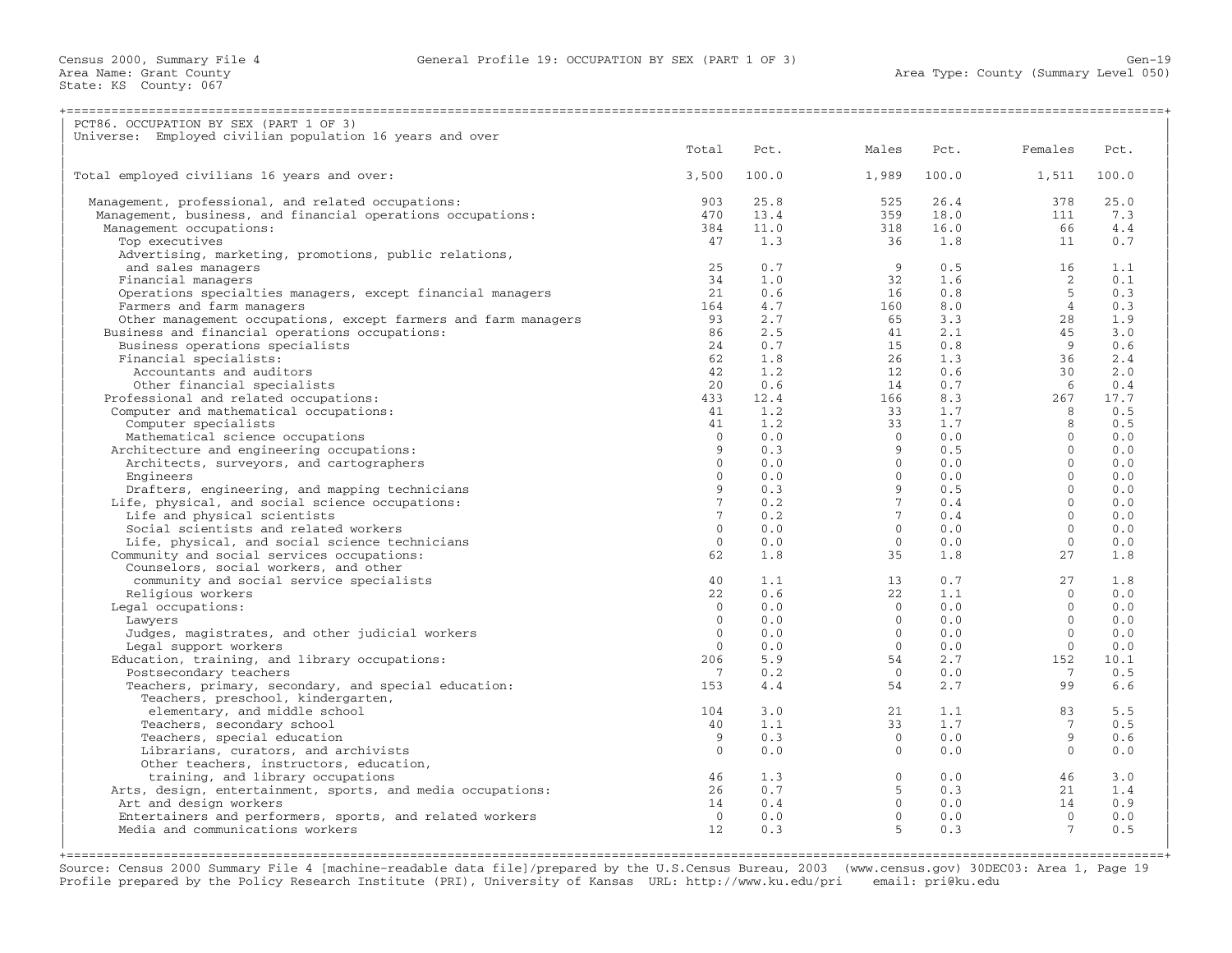State: KS County: 067

| PCT86. OCCUPATION BY SEX (PART 2 OF 3)                      |                 |      |                                            |      |                |      |
|-------------------------------------------------------------|-----------------|------|--------------------------------------------|------|----------------|------|
| Universe: Employed civilian population 16 years and over    |                 |      |                                            |      |                |      |
|                                                             | Total           | Pct. | Males                                      | Pct. | Females        | Pct. |
|                                                             |                 |      |                                            |      |                |      |
| Healthcare practitioners and technical occupations:         | 82              | 2.3  | 23                                         | 1.2  | 59             | 3.9  |
| Health diagnosing and treating practitioners                |                 |      |                                            |      |                |      |
| and technical occupations:                                  | 68              | 1.9  | 23                                         | 1.2  | 45             | 3.0  |
| Physicians and surgeons                                     | $7\overline{ }$ | 0.2  | $\Omega$                                   | 0.0  | $\overline{7}$ | 0.5  |
| Registered nurses                                           | 13              | 0.4  | $\overline{0}$                             | 0.0  | 13             | 0.9  |
| Therapists                                                  | 25              | 0.7  | $\overline{0}$                             | 0.0  | 25             | 1.7  |
| Other health diagnosing and treating                        |                 |      |                                            |      |                |      |
| practitioners and technical occupations                     | 23              | 0.7  | 23                                         | 1.2  | $\bigcirc$     | 0.0  |
| Health technologists and technicians                        | 14              | 0.4  | $\overline{0}$                             | 0.0  | 14             | 0.9  |
| Service occupations:                                        | 453             | 12.9 | 88                                         | 4.4  | 365            | 24.2 |
| Healthcare support occupations:                             | 42              | 1.2  | $\begin{array}{c} 9 \\ 0 \\ 0 \end{array}$ | 0.5  | 33             | 2.2  |
| Nursing, psychiatric, and home health aides                 | 26              | 0.7  |                                            | 0.0  | 26             | 1.7  |
| Occupational & physical therapist assistants & aides        | $\overline{0}$  | 0.0  |                                            | 0.0  | $\overline{0}$ | 0.0  |
| Other healthcare support occupations                        | 16              | 0.5  | 9                                          | 0.5  | $\overline{7}$ | 0.5  |
| Protective service occupations:                             | 38              | 1.1  | 13                                         | 0.7  | 25             | 1.7  |
| Fire fighting and prevention workers, including             |                 |      |                                            |      |                |      |
| supervisors                                                 | $\Omega$        | 0.0  | $\bigcirc$                                 | 0.0  | $\Omega$       | 0.0  |
| Law enforcement workers, including supervisors              | 13              | 0.4  | 13                                         | 0.7  | $\Omega$       | 0.0  |
| Other protective service workers, including                 |                 |      |                                            |      |                |      |
| supervisors                                                 | 25              | 0.7  | $\overline{0}$                             | 0.0  | 25             | 1.7  |
| Food preparation and serving related occupations:           | 154             | 4.4  | 13                                         | 0.7  | 141            | 9.3  |
| Cooks and food preparation workers                          | 81              | 2.3  | $-5$                                       | 0.3  | 76             | 5.0  |
| Waiters and waitresses                                      | 20              | 0.6  | $\overline{0}$                             | 0.0  | 20             | 1.3  |
| Food and beverage serving workers, except                   |                 |      |                                            |      |                |      |
| waiters and waitresses                                      | 21              | 0.6  | 8                                          | 0.4  | 13             | 0.9  |
| Other food preparation and serving workers,                 |                 |      |                                            |      |                |      |
| including supervisors                                       | 32              | 0.9  | $\overline{0}$                             | 0.0  | 32             | 2.1  |
| Building $\&$ grounds cleaning $\&$ maintenance occupations | 142             | 4.1  | 48                                         | 2.4  | 94             | 6.2  |
| Personal care and service occupations:                      | 77              | 2.2  | 5 <sup>5</sup>                             | 0.3  | 72             | 4.8  |
| Personal appearance workers                                 | 16              | 0.5  | $\overline{0}$                             | 0.0  | 16             | 1.1  |
| Transportation, tourism, and lodging attendants             | $\overline{0}$  | 0.0  | $\overline{0}$                             | 0.0  | $\bigcirc$     | 0.0  |
| Child care workers                                          | 40              | 1.1  | $\overline{0}$                             | 0.0  | 40             | 2.6  |
| Supervisors and other personal care and service             |                 |      |                                            |      |                |      |
| workers, except child care workers                          | 21              | 0.6  | $5^{\circ}$                                | 0.3  | 16             | 1.1  |
| Sales and office occupations:                               | 830             | 23.7 | 234                                        | 11.8 | 596            | 39.4 |
| Sales and related occupations:                              | 271             | 7.7  | 76                                         | 3.8  | 195            | 12.9 |
| Cashiers                                                    | 79              | 2.3  | $\bigcirc$                                 | 0.0  | 79             | 5.2  |
| Retail sales workers, except cashiers                       | 35              | 1.0  | 8 <sup>8</sup>                             | 0.4  | 27             | 1.8  |
| Sales representatives, services, wholesale and              |                 |      |                                            |      |                |      |
| manufacturing                                               | 70              | 2.0  | 36                                         | 1.8  | 34             | 2.3  |
| Other sales and related occupations, including              |                 |      |                                            |      |                |      |
| supervisors                                                 | 87              | 2.5  | 32                                         | 1.6  | 55             | 3.6  |
| Office and administrative support occupations:              | 559             | 16.0 | 158                                        | 7.9  | 401            | 26.5 |
| Communications equipment operators                          | $\Omega$        | 0.0  | $\overline{0}$                             | 0.0  | $\bigcirc$     | 0.0  |
| Financial clerks, except bookkeeping,                       |                 |      |                                            |      |                |      |
| accounting and auditing clerks                              | 28              | 0.8  | $\overline{0}$                             | 0.0  | 28             | 1.9  |
| Bookkeeping, accounting, and auditing clerks                | 79              | 2.3  | $\overline{7}$                             | 0.4  | 72             | 4.8  |
| Information and record clerks, except customer              |                 |      |                                            |      |                |      |
|                                                             | 64              | 1.8  | 8                                          | 0.4  | 56             | 3.7  |
| service representatives<br>Customer service representatives | 34              | 1.0  | 8                                          | 0.4  | 26             | 1.7  |
|                                                             |                 |      |                                            |      |                |      |
|                                                             |                 |      |                                            |      |                |      |
|                                                             |                 |      |                                            |      |                |      |

+===================================================================================================================================================+ Source: Census 2000 Summary File 4 [machine−readable data file]/prepared by the U.S.Census Bureau, 2003 (www.census.gov) 30DEC03: Area 1, Page 20 Profile prepared by the Policy Research Institute (PRI), University of Kansas URL: http://www.ku.edu/pri email: pri@ku.edu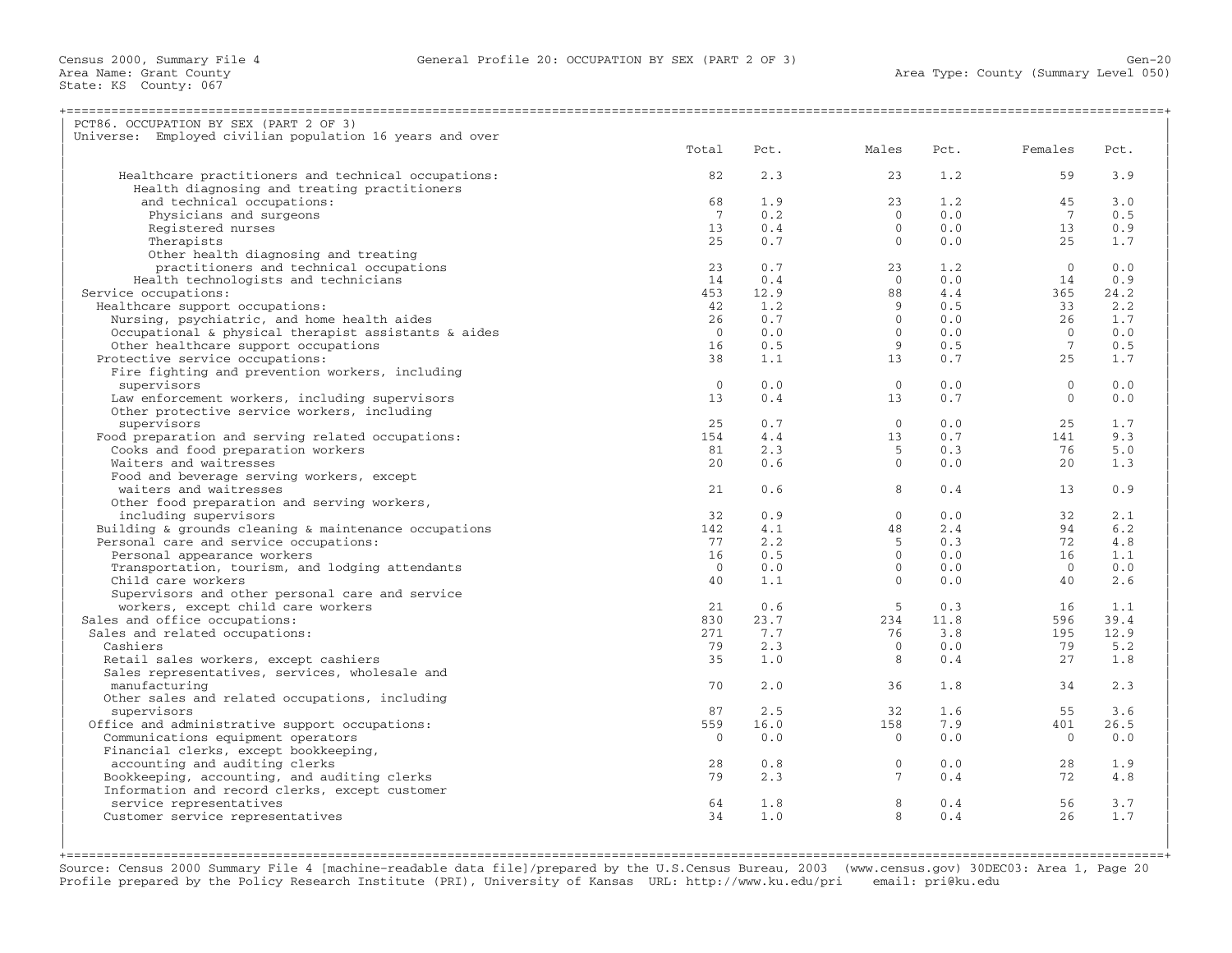| PCT86. OCCUPATION BY SEX (PART 3 OF 3)                                                        |                |      |                |      |                 |      |
|-----------------------------------------------------------------------------------------------|----------------|------|----------------|------|-----------------|------|
| Universe: Employed civilian population 16 years and over                                      |                |      |                |      |                 |      |
|                                                                                               | Total          | Pct. | Males          | Pct. | Females         | Pct. |
|                                                                                               |                |      |                |      |                 |      |
| Office and administrative support occupations (continued):                                    |                |      |                |      |                 |      |
| Material recording, scheduling, dispatching,                                                  |                |      |                |      |                 |      |
| and distributing workers                                                                      | 124            | 3.5  | 94             | 4.7  | 30              | 2.0  |
| Secretaries and administrative assistants                                                     | 135            | 3.9  | 14             | 0.7  | 121             | 8.0  |
| Other office and administrative support workers,                                              |                |      |                |      |                 |      |
| including supervisors                                                                         | 95             | 2.7  | 27             | 1.4  | 68              | 4.5  |
| Farming, fishing, and forestry occupations:                                                   | 177            | 5.1  | 138            | 6.9  | 39              | 2.6  |
| Agricultural workers, including supervisors                                                   | 177            | 5.1  | 138            | 6.9  | 39              | 2.6  |
| Fishing, hunting, and forestry occupations                                                    | $\overline{0}$ | 0.0  | $\overline{0}$ | 0.0  | $\bigcirc$      | 0.0  |
| Construction, extraction, and maintenance occupations:                                        | 600            | 17.1 | 547            | 27.5 | 53              | 3.5  |
| Construction and extraction occupations:                                                      | 337            | 9.6  | 298            | 15.0 | 39              | 2.6  |
| Supervisors, construction and extraction workers                                              | 89             | 2.5  | 89             | 4.5  | $\bigcirc$      | 0.0  |
| Carpenters                                                                                    | 2.2            | 0.6  | 14             | 0.7  | 8               | 0.5  |
| Construction laborers                                                                         | 34             | 1.0  | 24             | 1.2  | 10              | 0.7  |
| Electricians                                                                                  | 22             | 0.6  | 22             | 1.1  | $\overline{0}$  | 0.0  |
| Painters and paperhangers                                                                     | 20             | 0.6  | 6              | 0.3  | 14              | 0.9  |
| Pipelayers, plumbers, pipefitters, and steamfitters                                           | 22             | 0.6  | 15             | 0.8  | $7\overline{ }$ | 0.5  |
| Construction traders workers except carpenters,                                               |                |      |                |      |                 |      |
| electricians, painters, plumbers, and                                                         |                |      |                |      |                 |      |
| construction laborers                                                                         | 37             | 1.1  | 37             | 1.9  | $\mathbf{0}$    | 0.0  |
| Other construction workers and helpers                                                        | 18             | 0.5  | 18             | 0.9  | $\Omega$        | 0.0  |
| Extraction workers                                                                            | 73             | 2.1  | 73             | 3.7  | $\Omega$        | 0.0  |
|                                                                                               | 263            | 7.5  | 249            | 12.5 | 14              | 0.9  |
| Installation, maintenance, and repair occupations:<br>Vehicle and mobile equipment mechanics, |                |      |                |      |                 |      |
| installers, and repairers                                                                     | 132            | 3.8  | 132            | 6.6  | $\Omega$        | 0.0  |
|                                                                                               |                |      |                |      |                 |      |
| Electrical equipment mechanics and other installation,                                        |                | 3.7  |                |      |                 | 0.9  |
| maintenance, and repair workers, including supervisors                                        | 131            |      | 117            | 5.9  | 14              |      |
| Production, transportation, and material moving occupations:                                  | 537            | 15.3 | 457            | 23.0 | 80              | 5.3  |
| Production occupations:                                                                       | 263            | 7.5  | 217            | 10.9 | 46              | 3.0  |
| Assemblers and fabricators                                                                    | $\Omega$       | 0.0  | $\bigcirc$     | 0.0  | $\Omega$        | 0.0  |
| Food processing workers                                                                       | 23             | 0.7  | 15             | 0.8  | 8               | 0.5  |
| Metal workers and plastic workers                                                             | 76             | 2.2  | 71             | 3.6  | $\overline{5}$  | 0.3  |
| Printing workers                                                                              | 8              | 0.2  | 8              | 0.4  | $\Omega$        | 0.0  |
| Textile, apparel, and furnishings workers                                                     | 19             | 0.5  | $\Omega$       | 0.0  | 19              | 1.3  |
| Woodworkers                                                                                   | $\Omega$       | 0.0  | $\bigcirc$     | 0.0  | $\overline{0}$  | 0.0  |
| Plant and system operators                                                                    | 20             | 0.6  | 20             | 1.0  | $\overline{0}$  | 0.0  |
| Other production occupations, including supervisors                                           | 117            | 3.3  | 103            | 5.2  | 14              | 0.9  |
| Transportation and material moving occupations:                                               | 274            | 7.8  | 240            | 12.1 | 34              | 2.3  |
| Supervisors, transportation, and material                                                     |                |      |                |      |                 |      |
| moving workers                                                                                | 14             | 0.4  | 14             | 0.7  | $\Omega$        | 0.0  |
| Aircraft and traffic control occupations                                                      | 9              | 0.3  | 9              | 0.5  | $\Omega$        | 0.0  |
| Rail and water transportation workers                                                         | $\Omega$       | 0.0  | $\Omega$       | 0.0  | $\Omega$        | 0.0  |
| Bus drivers                                                                                   | 32             | 0.9  | 8              | 0.4  | 24              | 1.6  |
| Driver/sales workers and truck drivers                                                        | 104            | 3.0  | 99             | 5.0  | 5               | 0.3  |
| Motor vehicle operators, except bus and truck drivers                                         | $\overline{0}$ | 0.0  | $\circ$        | 0.0  | $\overline{0}$  | 0.0  |
| Other transportation occupations                                                              | $\Omega$       | 0.0  | $\bigcirc$     | 0.0  | $\Omega$        | 0.0  |
| Material moving workers:                                                                      | 115            | 3.3  | 110            | 5.5  | 5               | 0.3  |
| Laborers and material movers, hand                                                            | 78             | 2.2  | 73             | 3.7  | $5^{\circ}$     | 0.3  |
| Other material moving workers, except laborers                                                | 37             | 1.1  | 37             | 1.9  | $\Omega$        | 0.0  |
|                                                                                               |                |      |                |      |                 |      |
|                                                                                               |                |      |                |      |                 |      |

+===================================================================================================================================================+Source: Census 2000 Summary File 4 [machine−readable data file]/prepared by the U.S.Census Bureau, 2003 (www.census.gov) 30DEC03: Area 1, Page 21 Profile prepared by the Policy Research Institute (PRI), University of Kansas URL: http://www.ku.edu/pri email: pri@ku.edu

| |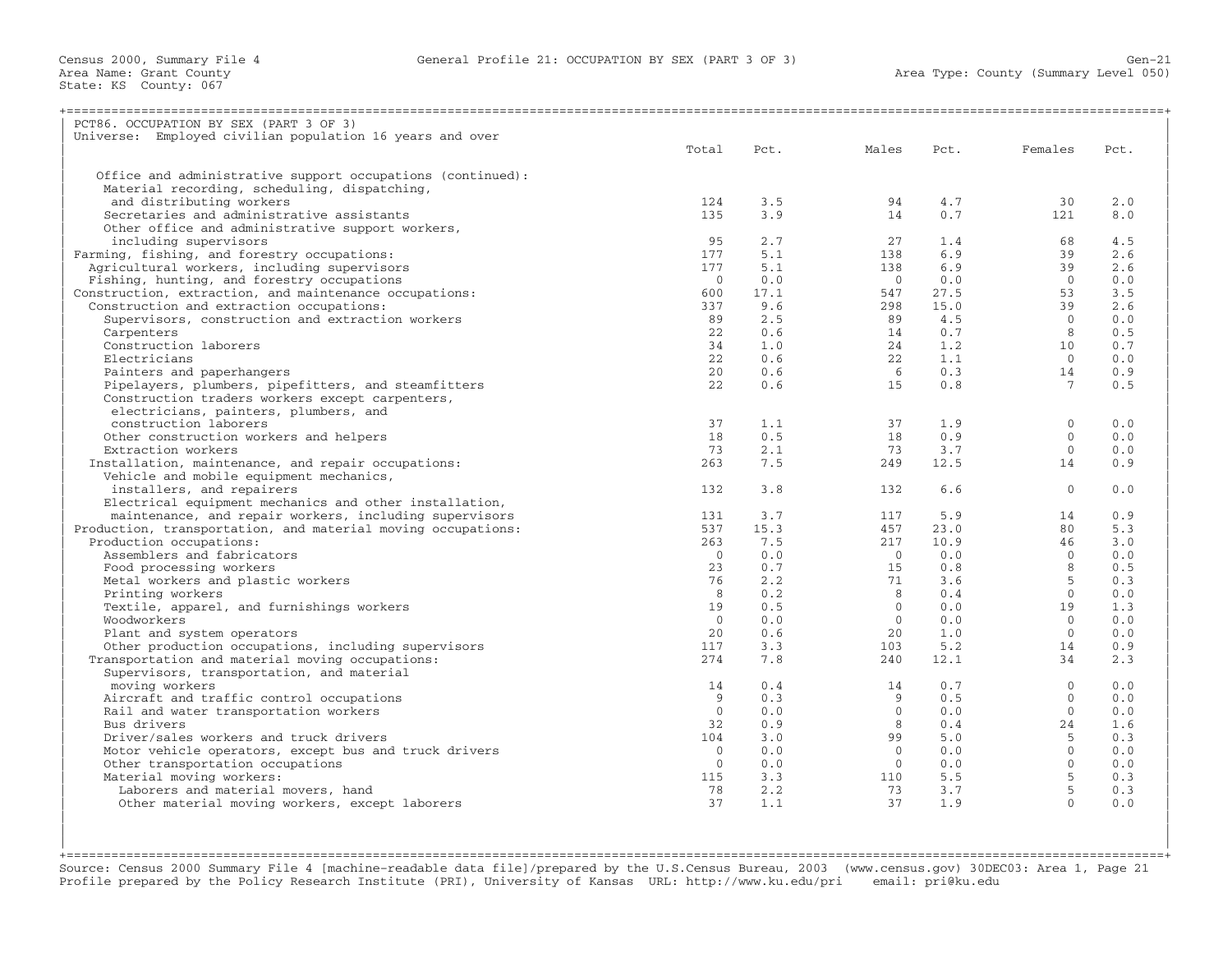| PCT87. CLASS OF WORKER BY SEX BY INDUSTRY                                     |                               |             |                                        |             |             |       |              |             |
|-------------------------------------------------------------------------------|-------------------------------|-------------|----------------------------------------|-------------|-------------|-------|--------------|-------------|
| Universe: Employed civilian population 16 years and over                      |                               |             |                                        |             |             |       |              |             |
|                                                                               |                               |             | Total                                  | Pct.        | Males       | Pct.  | Females      | Pct.        |
|                                                                               |                               |             |                                        |             |             |       |              |             |
| Total employed civilians 16 years and over:                                   |                               |             |                                        | 3,500 100.0 | 1,989       | 100.0 |              | 1,511 100.0 |
|                                                                               |                               |             |                                        |             |             |       |              |             |
| All industries except agriculture, forestry, fishing and hunting, and mining: |                               |             | 2,802                                  | 80.1        | 1,399       | 70.3  | 1,403        | 92.9        |
| Private for-profit wage and salary workers:                                   |                               |             | 1,801                                  | 51.5        | 957         | 48.1  | 844          | 55.9        |
| Employee of private company                                                   |                               |             | 1,762                                  | 50.3        | 930         | 46.8  | 832          | 55.1        |
| Self-employed in own incorporated business                                    |                               |             | 39                                     | 1.1         | 2.7         | 1.4   | 12.          | 0.8         |
| Private not-for-profit wage and salary workers                                |                               |             | 242                                    | 6.9         | 65          | 3.3   | 177          | 11.7        |
| Local government workers                                                      |                               |             | 268                                    | 7.7         | 122         | 6.1   | 146          | 9.7         |
| State government workers                                                      |                               |             | 79                                     | 2.3         | 44          | 2.2   | 35           | 2.3         |
| Federal government workers                                                    |                               |             | 112                                    | 3.2         | 62          | 3.1   | 50           | 3.3         |
| Self-employed workers in own not incorporated business                        |                               |             | 276                                    | 7.9         | 149         | 7.5   | 127          | 8.4         |
| Unpaid family workers                                                         |                               |             | 24                                     | 0.7         | $\Omega$    | 0.0   | 24           | 1.6         |
|                                                                               |                               |             |                                        |             |             |       |              |             |
| Agriculture, forestry, fishing and hunting, and mining:                       |                               |             | 698                                    | 19.9        | 590         | 29.7  | 108          | 7.1         |
| Agriculture, forestry, fishing and hunting:                                   |                               |             | 432                                    | 12.3        | 354         | 17.8  | 78           | 5.2         |
| Private for-profit wage and salary workers:                                   |                               |             | 203                                    | 5.8         | 182         | 9.2   | 2.1          | 1.4         |
| Employee of private company                                                   |                               |             | 203                                    | 5.8         | 182         | 9.2   | 21           | 1.4         |
| Self-employed in own incorporated business                                    |                               |             | $\Omega$                               | 0.0         | $\Omega$    | 0.0   | $\Omega$     | 0.0         |
| Private not-for-profit wage and salary workers                                |                               |             | $7\phantom{.0}$                        | 0.2         | $7^{\circ}$ | 0.4   | $\Omega$     | 0.0         |
| Local government workers                                                      |                               |             | $\Omega$                               | 0.0         | $\Omega$    | 0.0   | $\Omega$     | 0.0         |
| State government workers                                                      |                               |             | 10                                     | 0.3         | $\Omega$    | 0.0   | 10           | 0.7         |
| Federal government workers                                                    |                               |             | $\Omega$                               | 0.0         | $\Omega$    | 0.0   | $\Omega$     | 0.0         |
| Self-employed workers in own not incorporated business                        |                               |             | 182                                    | 5.2         | 160         | 8.0   | 22           | 1.5         |
| Unpaid family workers                                                         |                               |             | 30                                     | 0.9         | - 5         | 0.3   | 25           | 1.7         |
| Mining:                                                                       |                               |             | 266                                    | 7.6         | 236         | 11.9  | 30           | 2.0         |
| Private for-profit wage and salary workers:                                   |                               |             | 243                                    | 6.9         | 213         | 10.7  | 30           | 2.0         |
| Employee of private company                                                   |                               |             | 243                                    | 6.9         | 213         | 10.7  | 30           | 2.0         |
| Self-employed in own incorporated business                                    |                               |             | $\Omega$                               | 0.0         | $\Omega$    | 0.0   | $\Omega$     | 0.0         |
| Private not-for-profit wage and salary workers                                |                               |             | $\Omega$                               | 0.0         | $\Omega$    | 0.0   | $\Omega$     | 0.0         |
| Local government workers                                                      |                               |             | 9                                      | 0.3         | 9           | 0.5   | $\Omega$     | 0.0         |
| State government workers                                                      |                               |             | 14                                     | 0.4         | 14          | 0.7   | $\Omega$     | 0.0         |
| Federal government workers                                                    |                               |             | $\mathbf{0}$                           | 0.0         | $\circ$     | 0.0   | $\mathbf{0}$ | 0.0         |
| Self-employed workers in own not incorporated business                        |                               |             | $\Omega$                               | 0.0         | $\Omega$    | 0.0   | $\Omega$     | 0.0         |
| Unpaid family workers                                                         |                               |             | $\Omega$                               | 0.0         | $\Omega$    | 0.0   | $\Omega$     | 0.0         |
|                                                                               |                               |             |                                        |             |             |       |              |             |
|                                                                               |                               |             |                                        |             |             |       |              |             |
| PCT94 THROUGH PCT102. SOURCE OF HOUSEHOLD INCOME IN 1999                      |                               |             | PCT130. PER CAPITA INCOME IN 1999      |             |             |       |              |             |
| Universe: Households                                                          |                               |             | Universe: Total Population             |             |             |       |              |             |
|                                                                               |                               |             |                                        |             |             |       |              |             |
|                                                                               | Households                    | Mean        | Per capita income                      |             |             |       | \$17,072     |             |
|                                                                               | With Source                   | From Source |                                        |             |             |       |              |             |
| Earnings                                                                      | 2,367                         | \$46,776    |                                        |             |             |       |              |             |
| Wage or salary income                                                         | 2,212                         | \$42,733    | PCT35/PCT131. MEAN INCOME IN 1999      |             |             |       |              |             |
| Self-employment income                                                        | 555                           | \$29,179    | Universe: Population 15 years and over |             |             |       |              |             |
| Interest, dividends or net rental income                                      | 1,012                         | \$11,687    |                                        |             |             |       |              |             |
| Social Security income                                                        | 596                           | \$11,776    | Mean income                            |             |             |       | \$23,340     |             |
| Supplemental Security Income (SSI)                                            | 115                           | \$6,771     |                                        |             |             |       |              |             |
| Public assistance income                                                      | 77                            | \$2,191     |                                        |             |             |       |              |             |
| Retirement income                                                             | 279                           | \$12,038    |                                        |             |             |       |              |             |
| Other types of income                                                         | 263                           | \$6,157     |                                        |             |             |       |              |             |
|                                                                               |                               |             |                                        |             |             |       |              |             |
|                                                                               | ============================= |             |                                        |             |             |       |              |             |

Source: Census 2000 Summary File 4 [machine−readable data file]/prepared by the U.S.Census Bureau, 2003 (www.census.gov) 30DEC03: Area 1, Page 22 Profile prepared by the Policy Research Institute (PRI), University of Kansas URL: http://www.ku.edu/pri email: pri@ku.edu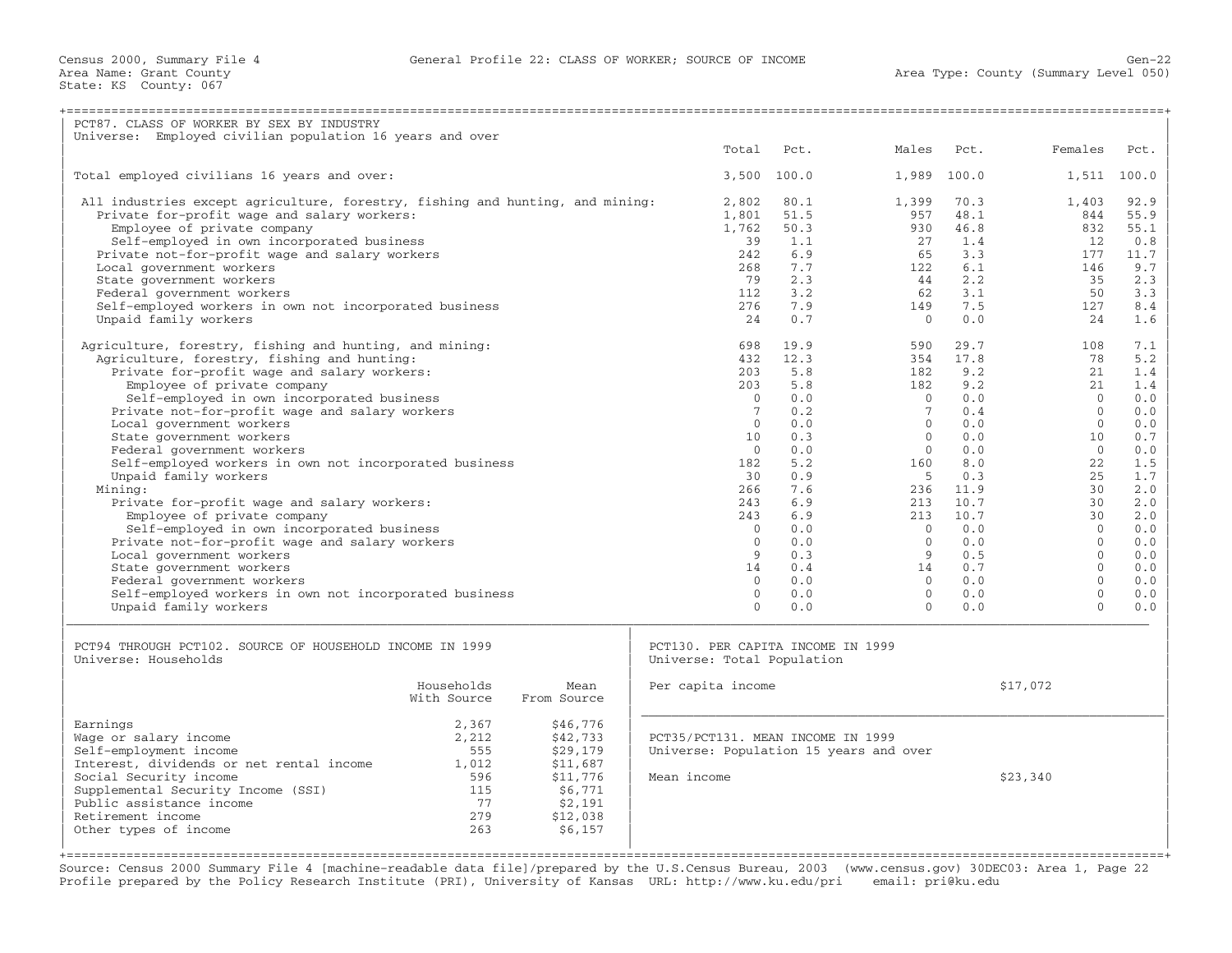Census 2000, Summary File 4 General Profile 23: HOUSEHOLD INCOME BY AGE OF HOUSEHOLDER; FAMILY INCOME BY FAMILY SIZE Gen-23<br>Area Name: Grant County Level 050) Area Type: County (Summary Level 050) State: KS County: 067

| PCT88/PCT91/PCT92/PCT93. HOUSEHOLD INCOME IN 1999 BY AGE OF HOUSEHOLDER<br>Universe: Households |          |          |          |          |          |          |          |           |
|-------------------------------------------------------------------------------------------------|----------|----------|----------|----------|----------|----------|----------|-----------|
|                                                                                                 |          |          |          |          | 45 to 54 |          |          |           |
|                                                                                                 | All Ages | Under 25 | 25 to 34 | 35 to 44 |          | 55 to 64 | 65 to 74 | 75 & Over |
| Total households:                                                                               | 2,748    | 157      | 491      | 676      | 606      | 350      | 273      | 195       |
| Less than $$10,000$                                                                             | 202      | 36       | 16       | 53       | 12       | 46       | 16       | 23        |
| \$10,000 to \$14,999                                                                            | 99       |          | 25       | 22       | 16       | 24       | 12       |           |
| \$15,000 to \$19,999                                                                            | 209      |          | 44       | 30       | 31       | 22       | 45       | 28        |
| \$20,000 to \$24,999                                                                            | 156      | 40       | 53       |          | 20       | 17       | 19       |           |
| \$25,000 to \$29,999                                                                            | 240      | 25       | 60       | 49       | 37       | 14       | 34       | 21        |
| \$30,000 to \$34,999                                                                            | 211      | 10       | 59       | 87       | 16       | 15       | 13       |           |
| \$35,000 to \$39,999                                                                            | 264      |          | 73       | 82       | 28       | 43       | 31       |           |
| \$40,000 to \$44,999                                                                            | 178      | 10       | 23       | 62       | 31       | 44       |          |           |
| \$45,000 to \$49,999                                                                            | 107      |          |          | 44       | 33       | 17       |          |           |
| \$50,000 to \$59,999                                                                            | 271      | 20       | 52       | 43       | 83       | 30       | 35       |           |
| \$60,000 to \$74,999                                                                            | 377      |          | 49       | 79       | 168      | 37       | 15       | 29        |
| \$75,000 to \$99,999                                                                            | 234      |          | 25       | 84       | 37       | 32       | 31       | 25        |
| \$100,000 to \$124,999                                                                          | 117      |          |          | 21       | 46       |          |          | 34        |
| \$125,000 to \$149,999                                                                          | 31       |          |          |          | 24       |          |          |           |
| \$150,000 to \$199,999                                                                          | 27       |          |          |          | 11       |          |          |           |
| \$200,000 and more                                                                              | 25       |          |          |          | 13       |          |          |           |
| Median                                                                                          | \$39,854 | \$23,194 | \$33,750 | \$41,053 | \$59,412 | \$39,516 | \$32,019 | \$54,531  |
| Mean                                                                                            | \$49,305 | \$25,345 | \$39,051 | \$48,029 | \$66,194 | \$41,245 | \$50,043 | \$59,788  |

| |

| PCT112/PCT113/PCT114/PCT117/PCT118/PCT125/PCT126/PCT127. FAMILY INCOME IN 1999 BY FAMILY SIZE | Two Universes: Families and nonfamily households

|                                        |                                  |          |          | FAMILY SIZE |             |              |                |                                  |
|----------------------------------------|----------------------------------|----------|----------|-------------|-------------|--------------|----------------|----------------------------------|
|                                        | Total                            |          |          |             |             |              | 7-or-more      | Nonfamily                        |
|                                        | Families                         | 2-person | 3-person | 4-person    | 5-person    | 6-person     | person         | Households                       |
| Total:                                 | 2,131                            | 824      | 420      | 493         | 241         | 88           | 65             | 617                              |
| Less than $$10,000$                    | 87                               |          |          | 54          |             |              | 11             | 115                              |
| \$10,000 to \$14,999                   | 60                               | 25       |          | 15          | 20          |              | $\Omega$       | 39                               |
| \$15,000 to \$19,999                   | 92                               | 26       | 39       | 10          | $\mathbf 0$ |              | 13             | 117                              |
| \$20,000 to \$24,999                   | 97                               | 23       | 43       | 16          | 15          |              | $\Omega$       | 59                               |
| \$25,000 to \$29,999                   | 183                              | 61       | 33       | 44          | 36          |              | $\mathbf{Q}$   | 61                               |
| \$30,000 to \$34,999                   | 168                              | 63       | 18       | 33          | 20          | 25           | $\mathbf{Q}$   | 39                               |
| \$35,000 to \$39,999                   | 215                              | 115      | 41       | 23          | 18          | 18           | $\mathbf 0$    | 49                               |
| \$40,000 to \$44,999                   | 167                              | 76       | 17       | 59          | 6           | $\mathsf{Q}$ | $\Omega$       | 21                               |
| \$45,000 to \$49,999                   | 92                               | 38       | 14       |             | 32          | $\Omega$     | $\Omega$       | 22                               |
| \$50,000 to \$59,999                   | 244                              | 83       | 46       | 70          | 22          | 23           | $\Omega$       | 24                               |
| \$60,000 to \$74,999                   | 347                              | 153      | 53       | 98          | 32          | 9            | $\overline{2}$ | 24                               |
| \$75,000 to \$99,999                   | 212                              | 76       | 79       | 18          | 18          |              | 21             | 14                               |
| \$100,000 to \$124,999                 | 96                               | 32       | 15       | 39          | 10          |              | $\Omega$       | 21                               |
| \$125,000 to \$149,999                 | 20                               | 15       |          |             |             |              | $\Omega$       | 11                               |
| \$150,000 to \$199,999                 | 26                               | 19       |          |             |             |              | $\Omega$       |                                  |
| \$200,000 and more                     | 25                               | 12       |          |             |             |              | $\Omega$       | $\Omega$                         |
| Median<br>Mean<br>Less than $$200,000$ | \$44,914<br>\$54,510<br>\$51,366 | \$46,818 | \$48,929 | \$44,574    | \$44,375    | \$39,167     | \$29,861       | \$22,467<br>\$30,447<br>\$30,447 |
| \$200,000 or more                      | \$319,316                        |          |          |             |             |              |                |                                  |

+===================================================================================================================================================+Source: Census 2000 Summary File 4 [machine−readable data file]/prepared by the U.S.Census Bureau, 2003 (www.census.gov) 30DEC03: Area 1, Page 23 Profile prepared by the Policy Research Institute (PRI), University of Kansas URL: http://www.ku.edu/pri email: pri@ku.edu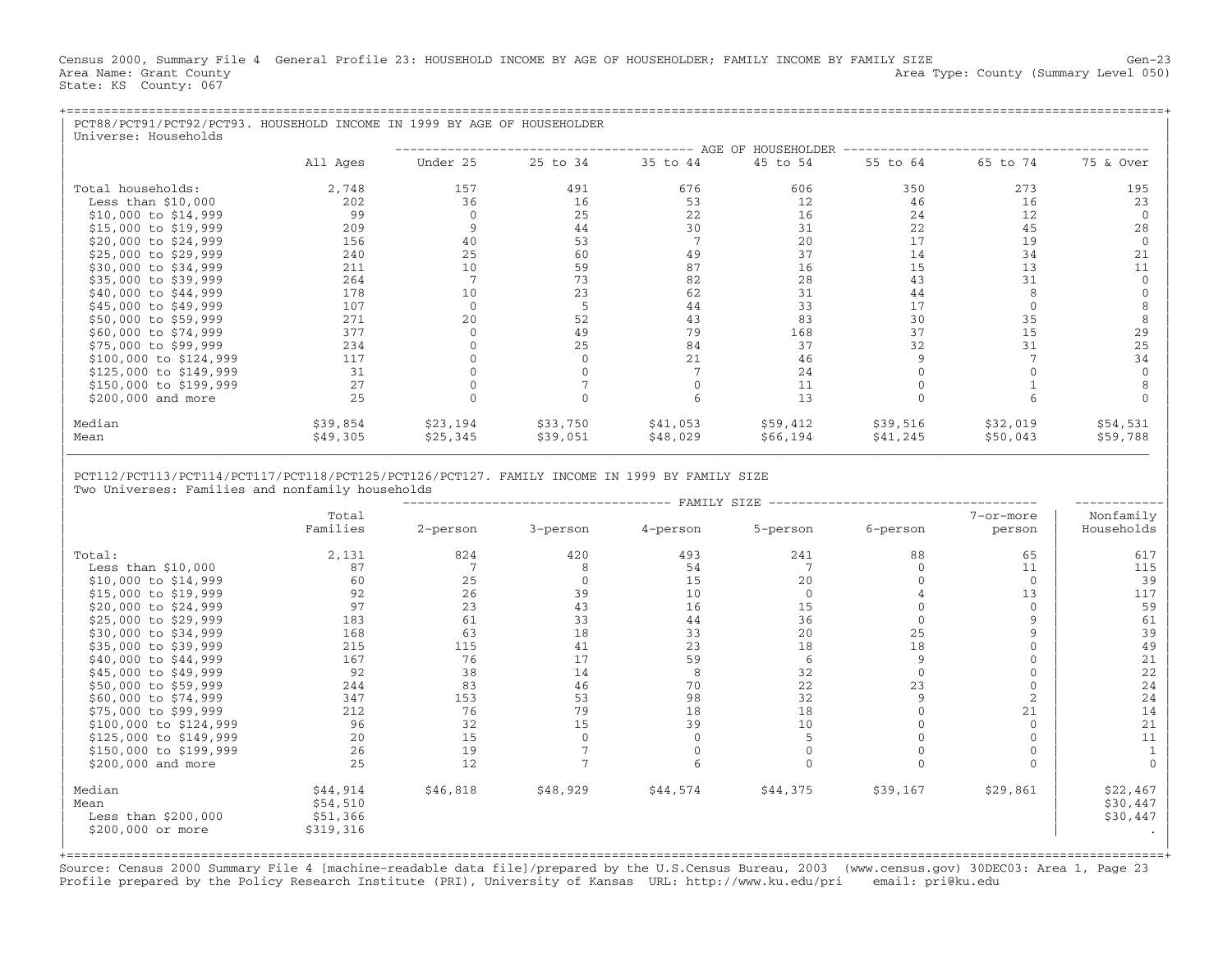State: KS County: 067

| PCT30/PCT119/PCT120. MEDIAN AND MEAN FAMILY INCOME IN 1999 BY FAMILY TYPE BY AGE OF HOUSEHOLDER<br>Families<br>Universe:                             |          |          |          |          |                  |          |                             |           |  |
|------------------------------------------------------------------------------------------------------------------------------------------------------|----------|----------|----------|----------|------------------|----------|-----------------------------|-----------|--|
|                                                                                                                                                      |          |          |          |          | ---------------- |          | -- Other Families --------- |           |  |
| $---$ All Family Types $---$<br>Married-couple Families<br>- Male Householder, -<br>- Female Householder, -<br>no Husband Present<br>no Wife Present |          |          |          |          |                  |          |                             |           |  |
|                                                                                                                                                      | Median   | Mean     | Median   | Mean     | Median           | Mean     | Median                      | Mean      |  |
| Total families:                                                                                                                                      | \$44,914 | \$54,510 | \$47,550 | \$56,587 | \$53,333         | \$58,399 | \$26,548                    | \$32,512  |  |
| Householder 15 to 24 years                                                                                                                           |          | \$27,428 | \$26,528 | \$27,902 | \$0              |          | \$21,250                    | \$20,388  |  |
| Householder 25 to 34 years                                                                                                                           |          | \$40,699 | \$35,915 | \$42,204 | \$42,250         | \$59,588 | \$23,438                    | \$25,870  |  |
| Householder 35 to 44 years                                                                                                                           |          | \$49,110 | \$44,612 | \$52,139 | \$49,107         | \$58,319 | \$28,750                    | \$27,449  |  |
| Householder 45 to 54 years                                                                                                                           |          | \$72,154 | \$64,024 | \$73,999 | \$55,500         | \$56,038 | \$18,750                    | \$17,782  |  |
| Householder 55 to 59 years                                                                                                                           |          | \$58,243 | \$54,821 | \$58,243 | \$0              |          | \$0                         |           |  |
| Householder 60 to 64 years                                                                                                                           |          | \$41,924 | \$39,583 | \$41,924 | \$0              |          | \$0                         |           |  |
| Householder 65 to 74 years                                                                                                                           |          | \$66,414 | \$41,250 | \$66,414 | \$0              | $\cdot$  | \$0                         |           |  |
| Householder 75 and over                                                                                                                              |          | \$85,687 | \$66,944 | \$78,720 | \$0              |          | \$102,264                   | \$123,200 |  |
|                                                                                                                                                      |          |          |          |          |                  |          |                             |           |  |

| |

| |

PCT121/PCT122/PCT123/PCT124. FAMILY INCOME IN 1999 BY FAMILY TYPE BY PRESENCE OF OWN CHILDREN UNDER 18 YEARS<br>Universe: Families | Universe: Families | Northern Communication | Northern Communication | Northern Communication | Northern Communication | Northern Communication | Northern Communication | Northern Communication | Northern Communication |

|                       |                              |          |                         |          |                         | Other Families |                         |          |
|-----------------------|------------------------------|----------|-------------------------|----------|-------------------------|----------------|-------------------------|----------|
|                       | $---$ All Family Types $---$ |          | Married-couple Families |          | -- Male Householder, -- |                | - Female Householder, - |          |
|                       |                              |          |                         |          | no Wife Present         |                | no Husband Present      |          |
|                       | With Own                     | No Own   | With Own                | No Own   | With Own                | No Own         | With Own                | No Own   |
|                       | Children                     | Children | Children                | Children | Children                | Children       | Children                | Children |
|                       | Under 18                     | Under 18 | Under 18                | Under 18 | Under 18                | Under 18       | Under 18                | Under 18 |
| Total families:       | 1,188                        | 943      | 974                     | 885      | 59                      | 23             | 155                     | 35       |
| Less than $$10,000$   | 72                           | 15       | 46                      | 15       |                         |                | 26                      |          |
| \$10,000 to \$14,999  | 35                           | 25       | 23                      | 25       |                         |                | 12                      |          |
| \$15,000 to \$19,999  | 58                           | 34       | 41                      | 23       |                         |                | 17                      | 11       |
| \$20,000 to \$24,999  | 74                           | 23       | 58                      | 23       |                         |                | 16                      | $\Omega$ |
| \$25,000 to \$29,999  | 118                          | 65       | 108                     | 54       |                         |                | 10                      | 11       |
| \$30,000 to \$34,999  | 115                          | 53       | 73                      | 53       |                         |                | 34                      | $\Omega$ |
| \$35,000 to \$39,999  | 108                          | 107      | 85                      | 100      |                         |                | 23                      |          |
| \$40,000 to \$44,999  | 91                           | 76       | 73                      | 76       | 10                      |                |                         |          |
| \$45,000 to \$49,999  | 63                           | 29       | 49                      | 29       | 14                      |                |                         |          |
| \$50,000 to \$59,999  | 132                          | 112      | 116                     | 112      | 16                      |                |                         |          |
| \$60,000 to \$74,999  | 161                          | 186      | 152                     | 186      | $\Omega$                |                |                         |          |
| \$75,000 to \$99,999  | 85                           | 127      | 74                      | 111      | 11                      | 16             |                         |          |
| \$100,000 to \$124,99 | 51                           | 45       | 51                      | 32       |                         |                |                         | 13       |
| \$125,000 to \$149,99 | 5                            | 15       | 5                       | 15       |                         |                |                         | $\Omega$ |
| \$150,000 to \$199,99 |                              | 19       |                         | 19       |                         |                |                         |          |
| \$200,000 and more    | 13                           | 12       | 13                      | 12       |                         |                |                         |          |
| Median                | \$41,094                     | \$54,353 | \$44,020                | \$54,353 | \$49,554                | \$80,245       | \$26,625                | \$26,477 |
| Mean                  | \$48,986                     | \$61,469 | \$52,295                | \$61,311 | \$53,861                | \$70,043       | \$26,342                | \$59,834 |

+===================================================================================================================================================+Source: Census 2000 Summary File 4 [machine−readable data file]/prepared by the U.S.Census Bureau, 2003 (www.census.gov) 30DEC03: Area 1, Page 24 Profile prepared by the Policy Research Institute (PRI), University of Kansas URL: http://www.ku.edu/pri email: pri@ku.edu

| | | | | | | |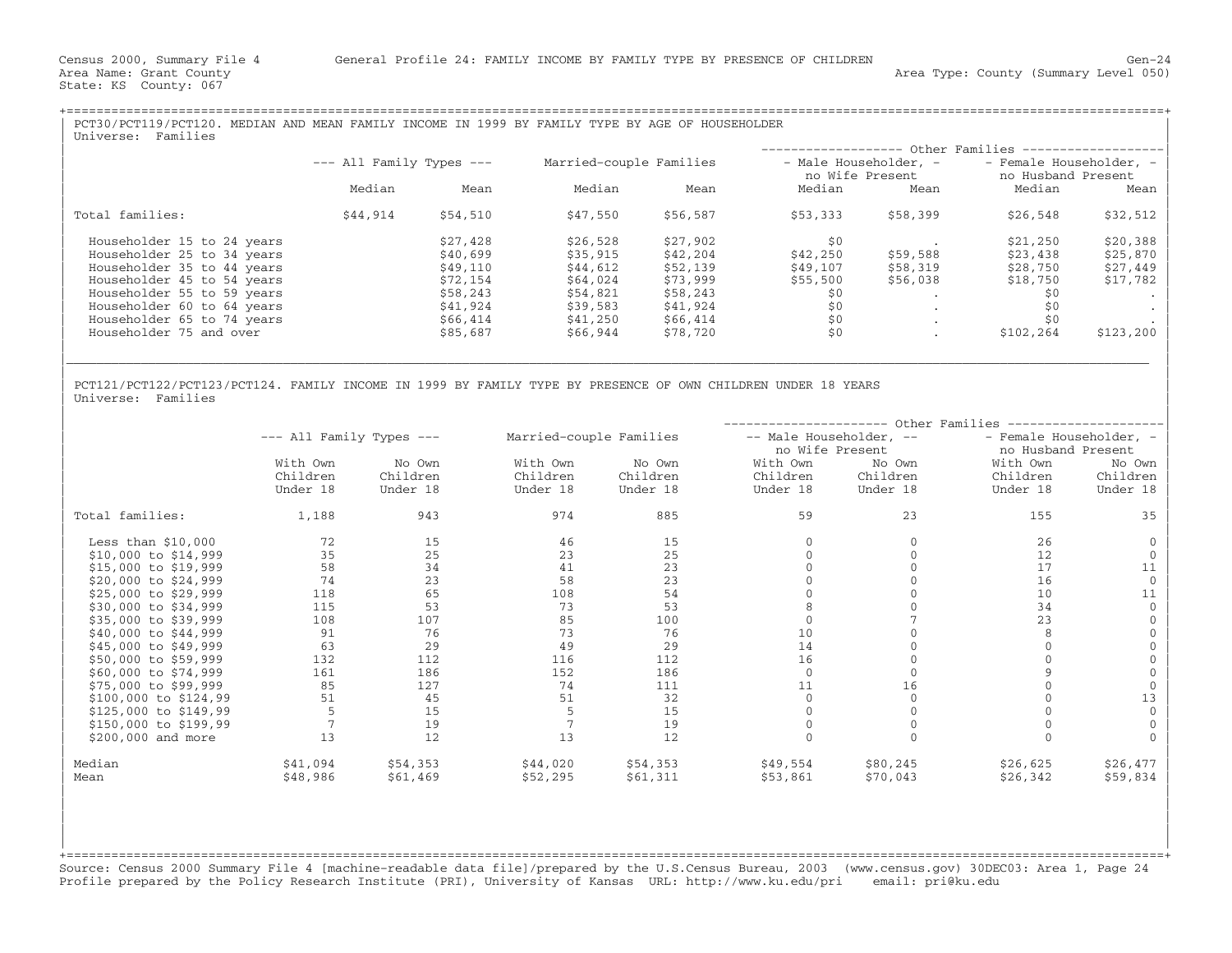Census 2000, Summary File 4 General Profile 25: FAMILY AND NONFAMILY HOUSEHOLD INCOME; EARNINGS BY WORK EXPERIENCE Gen−25 Area Name: Grant County 1999 (Summary Level 050) Area Type: County (Summary Level 050) State: KS County: 067

| PCT84/PCT115/PCT116. MEAN AND MEDIAN FAMILY INCOME IN 1999 | BY NUMBER OF WORKERS IN FAMILY IN 1999 |          |          | MEDIAN AND MEAN FAMILY INCOME IN 1999 BY FAMILY TYPE<br>PCT27/PCT123/PCT124.<br>Universe: Families |          |          |           |
|------------------------------------------------------------|----------------------------------------|----------|----------|----------------------------------------------------------------------------------------------------|----------|----------|-----------|
| Universe: Families                                         |                                        |          |          |                                                                                                    | Families | Median   | Mean      |
|                                                            | Families                               | Median   | Mean     |                                                                                                    |          |          |           |
|                                                            |                                        |          |          | Total families:                                                                                    | 2,131    | \$44,914 | $$54,510$ |
| Total families:                                            | 2,131                                  | \$44,914 | \$54,510 | Married-couple families                                                                            | 1,859    | \$47,550 | $$56,587$ |
| No workers                                                 | 173                                    | \$29,408 | \$36,598 | Other families:                                                                                    | 272      | \$33,816 | $$40,316$ |
| 1 worker                                                   | 611                                    | \$31,614 | \$42,100 | Male householder, no wife present                                                                  | 82       | \$53,333 | $$58,399$ |
| 2 or more workers,                                         |                                        |          |          | Female householder, no husband present                                                             | 190      | \$26,548 | $$32,512$ |
| husband & wife worked                                      | 1,109                                  | \$59,755 | \$65,983 |                                                                                                    |          |          |           |
| 2 or more workers, other                                   | 238                                    | \$35,167 | \$45,929 |                                                                                                    |          |          |           |

|\_\_\_\_\_\_\_\_\_\_\_\_\_\_\_\_\_\_\_\_\_\_\_\_\_\_\_\_\_\_\_\_\_\_\_\_\_\_\_\_\_\_\_\_\_\_\_\_\_\_\_\_\_\_\_\_\_\_\_\_\_\_\_\_\_\_\_\_\_\_\_\_\_\_\_\_\_\_\_\_\_\_\_\_\_\_\_\_\_\_\_\_\_\_\_\_\_\_\_\_\_\_\_\_\_\_\_\_\_\_\_\_\_\_\_\_\_\_\_\_\_\_\_\_\_\_\_\_\_\_\_\_\_\_\_\_\_\_\_\_\_\_\_\_\_ |

| PCT31/PCT128/PCT129. MEDIAN AND MEAN NONFAMILY HOUSEHOLD INCOME IN 1999 BY SEX OF HOUSEHOLDER BY AGE OF HOUSEHOLDER | Universe: Nonfamily households

|      |        |                      |           |          |                                                  | $Mean--$              |          |  |  |
|------|--------|----------------------|-----------|----------|--------------------------------------------------|-----------------------|----------|--|--|
|      |        |                      |           |          |                                                  | ---- Householder ---- |          |  |  |
| Male | Female | Both                 | Male      | Female   | Both                                             | Male                  | Female   |  |  |
| 275  | 342    | \$22,467             | \$26,058  | \$19,318 | \$30,447                                         | \$33,152              | \$28,273 |  |  |
| 254  | 322    |                      | \$24,107  | \$19,773 |                                                  | \$30,429              | \$28,920 |  |  |
| 202  | 146    |                      | \$25,000  | \$17,500 |                                                  | \$29,570              | \$23,319 |  |  |
| 52   | 176    |                      | \$18,958  | \$22,273 |                                                  | \$33,767              | \$33,567 |  |  |
| 21   | 20     |                      | \$68,750  | \$7,083  |                                                  | \$66,086              | \$17,840 |  |  |
| 20   | 20     |                      | \$68,500  | \$7,083  |                                                  | \$60,180              | \$17,840 |  |  |
|      |        |                      | \$177,361 | \$0      |                                                  | \$184,200             |          |  |  |
|      |        | Nonfamily Households |           |          | Median --------------<br>$---$ Householder $---$ |                       |          |  |  |

## | PCT135/PCT136/PCT137/PCT138/PCT139/PCT140. EARNINGS IN 1999 BY SEX BY WORK EXPERIENCE |

Universe: Population 16 years and over with earnings

| Total    | Pct.  | Male     | Female      | Total        | Pct.  | Male     | Female      |                                                  |
|----------|-------|----------|-------------|--------------|-------|----------|-------------|--------------------------------------------------|
|          | 100.0 | 2,336    | 1,815       | 2,432        | 100.0 | 1,614    | 818         |                                                  |
| 333      | 8.0   | 110      | 223         | 0            | 0.0   |          | 0           |                                                  |
| 295      | 7.1   | 99       | 196         | $\mathsf{Q}$ | 0.4   |          | 9           |                                                  |
| 182      | 4.4   | 69       | 113         | 35           | 1.4   | 17       | 18          |                                                  |
| 206      | 5.0   | 70       | 136         | 63           | 2.6   | 14       | 49          |                                                  |
| 229      | 5.5   | 41       | 188         | 123          | 5.1   | 23       | 100         |                                                  |
| 258      | 6.2   | 64       | 194         | 82           | 3.4   | 21       | 61          |                                                  |
| 170      | 4.1   | 75       | 95          | 96           | 3.9   | 36       | 60          |                                                  |
| 178      | 4.3   | 108      | 70          | 135          | 5.6   | 83       | 52          |                                                  |
| 300      | 7.2   | 209      | 91          | 252          | 10.4  | 177      | 75          |                                                  |
| 159      | 3.8   | 100      | 59          | 123          | 5.1   | 77       | 46          |                                                  |
| 414      | 10.0  | 260      | 154         | 337          | 13.9  | 212      | 125         |                                                  |
| 331      | 8.0   | 196      | 135         | 246          | 10.1  | 162      | 84          |                                                  |
| 217      | 5.2   | 148      | 69          | 171          | 7.0   | 124      | 47          |                                                  |
| 217      | 5.2   | 197      | 20          | 172          | 7.1   | 152      | 20          |                                                  |
| 155      | 3.7   | 147      | 8           | 155          | 6.4   | 147      | 8           |                                                  |
| 166      | 4.0   | 152      | 14          | 149          | 6.1   | 135      | 14          |                                                  |
| 151      | 3.6   | 124      |             | 125          | 5.1   | 98       | 27          |                                                  |
| 55       | 1.3   | 55       | $\mathbf 0$ | 47           | 1.9   | 47       | $\mathbf 0$ |                                                  |
| 58       | 1.4   | 47       | 11          | 50           | 2.1   | 39       | 11          |                                                  |
| 77       | 1.9   | 65       | 12          | 62           | 2.5   | 50       | 12          |                                                  |
| \$21,871 |       | \$29,339 | \$13,164    | \$29,398     |       | \$34,464 | \$22,000    |                                                  |
| \$26,553 |       | \$34,060 | \$16,891    | \$34,541     |       | \$38,988 | \$25,765    |                                                  |
|          |       | 4,151    |             | 27           |       |          |             | ----- Worked full-time, year-round in 1999 ----- |

+===================================================================================================================================================+Source: Census 2000 Summary File 4 [machine−readable data file]/prepared by the U.S.Census Bureau, 2003 (www.census.gov) 30DEC03: Area 1, Page 25 Profile prepared by the Policy Research Institute (PRI), University of Kansas URL: http://www.ku.edu/pri email: pri@ku.edu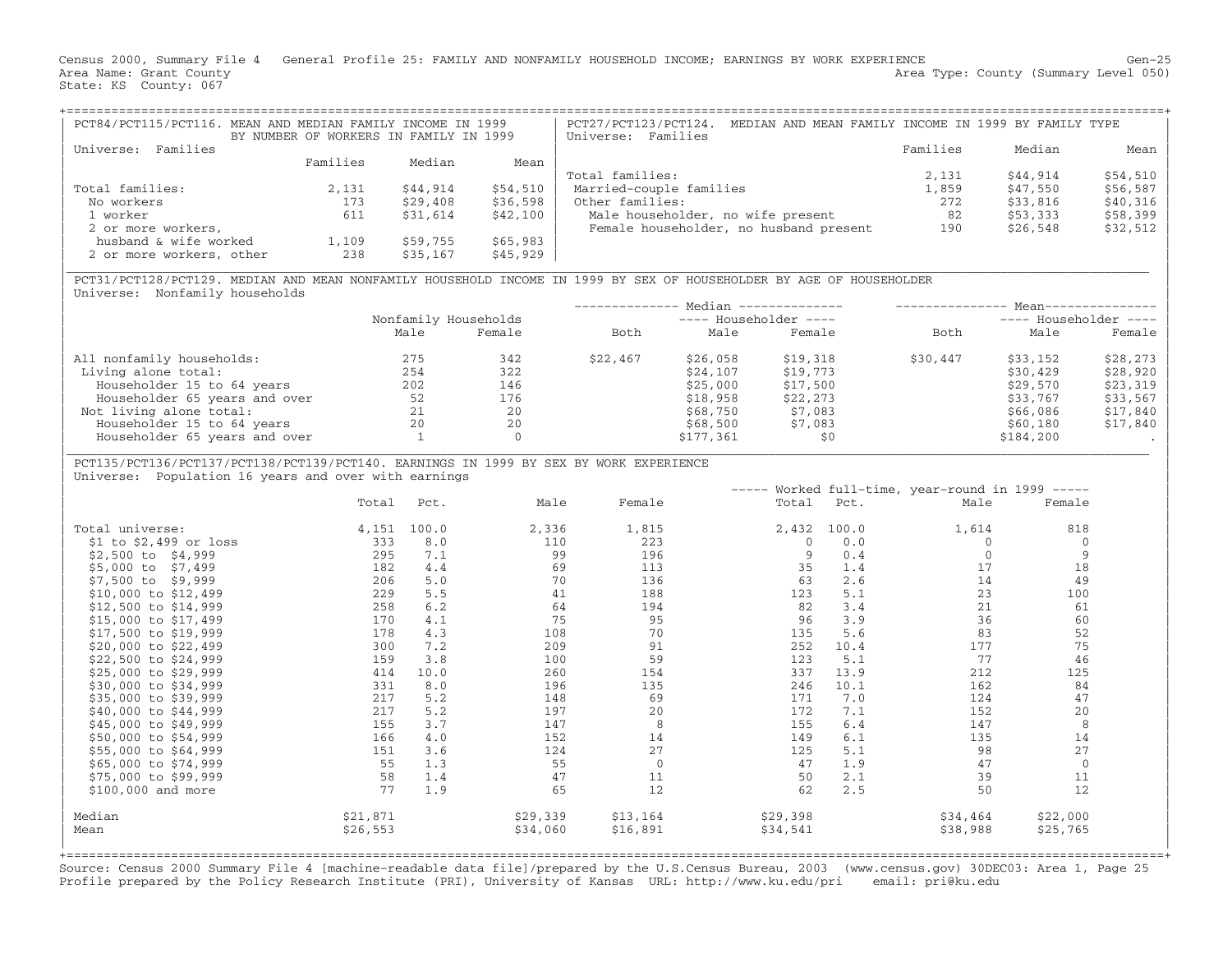State: KS County: 067

|                                                                                                                  |              |                      |                    |                                                                |                            |                          |                    |                    |                        | ------ At or Above Poverty Level ------ -------------------- Below Poverty Level ------------ |                                                                                    |
|------------------------------------------------------------------------------------------------------------------|--------------|----------------------|--------------------|----------------------------------------------------------------|----------------------------|--------------------------|--------------------|--------------------|------------------------|-----------------------------------------------------------------------------------------------|------------------------------------------------------------------------------------|
|                                                                                                                  |              |                      |                    |                                                                |                            |                          | Pov.               |                    | Pov.                   |                                                                                               | Pov.                                                                               |
|                                                                                                                  | Total        |                      | Total              | Male                                                           | Female                     | Total                    | Rate               | Male               | Rate                   | Female                                                                                        | Rate                                                                               |
| Total universe*:                                                                                                 | 7,807        |                      | 7,022              | 3,535                                                          | 3,487                      | 785                      | 10.1%              |                    | 395<br>10.1%           | 390                                                                                           | 10.1%                                                                              |
| Under 5 years                                                                                                    | 668          |                      | 587                | 297                                                            | 290                        | 81                       | 12.1%              |                    | 41<br>12.1%            | 40                                                                                            | 12.1%                                                                              |
| 5 years                                                                                                          | 112          |                      | 79                 | 42                                                             | 37                         | 33                       | 29.5%              |                    | 33<br>44.0%            | $\overline{0}$                                                                                | 0.0%                                                                               |
| 6 to 11 years                                                                                                    | 859          |                      | 770                | 373                                                            | 397                        | 89                       | 10.4%              |                    | 13.3%<br>57            | 32                                                                                            | 7.5%                                                                               |
| 12 to 14 years                                                                                                   | 455          |                      | 360                | 180                                                            | 180                        | 95                       | 20.9%              |                    | 62<br>25.6%            | 33                                                                                            | 15.5%                                                                              |
| 15 years                                                                                                         | 183          |                      | 158                | 100                                                            | 58                         | 25                       | 13.7%              |                    | 9.9%<br>11             | 14                                                                                            | 19.4%                                                                              |
| 16 and 17 years                                                                                                  | 279          |                      | 243                | 118                                                            | 125                        | 36                       | 12.9%              |                    | 11<br>8.5%             | 25                                                                                            | 16.7%                                                                              |
| 18 to 24 years                                                                                                   | 605          |                      | 505                | 286                                                            | 219                        | 100                      | 16.5%              |                    | 73<br>20.3%            | 27                                                                                            | 11.0%                                                                              |
| 25 to 34 years                                                                                                   | 1,036        |                      | 975                | 482                                                            | 493                        | 61                       | 5.9%               |                    | 3.8%<br>19             | 42                                                                                            | 7.9%                                                                               |
| 35 to 44 years                                                                                                   | 1,256        |                      | 1,120              | 557                                                            | 563                        | 136                      | 10.8%              |                    | 55<br>9.0%             | 81                                                                                            | 12.6%                                                                              |
| 45 to 54 years                                                                                                   | 1,116        |                      | 1,082              | 539                                                            | 543                        | 34                       | 3.0%               |                    | 1.1%<br>6              | 28                                                                                            | 4.9%                                                                               |
| 55 to 64 years                                                                                                   | 557          |                      | 513                | 276                                                            | 237                        | 44                       | 7.9%               |                    | 5.2%<br>15             | 29                                                                                            | 10.9%                                                                              |
|                                                                                                                  | 430          |                      | 414                | 194                                                            | 220                        | 16                       | 3.7%               |                    | $\overline{0}$<br>0.0% | 16                                                                                            | 6.8%                                                                               |
| 65 to 74 years                                                                                                   | 251          |                      | 216                | 91                                                             | 125                        | 35                       | 13.9%              |                    | 12<br>11.7%            | 23                                                                                            | 15.5%                                                                              |
| 75 years and over                                                                                                |              |                      |                    |                                                                |                            |                          |                    |                    |                        |                                                                                               |                                                                                    |
| Universe: Population for whom poverty status is determined (*)                                                   |              |                      |                    | PCT141/PCT144. AGE BY RATIO OF INCOME IN 1999 TO POVERTY LEVEL |                            |                          |                    |                    |                        |                                                                                               |                                                                                    |
|                                                                                                                  | Total        | Under<br>0.50        | 0.50<br>to<br>0.74 | 0.75<br>to<br>0.99                                             | 1.00<br>to<br>1.24         | 1.25<br>to<br>1.29       | 1.30<br>to<br>1.49 | 1.50<br>to<br>1.74 | 1.75<br>to<br>1.84     | 1.85<br>to<br>1.99                                                                            | 2.00<br>and<br>over                                                                |
|                                                                                                                  | 7,807        | 408                  | 275                | 102                                                            | 384                        | 48                       | 392                | 536                | 179                    | 235                                                                                           | 5,248                                                                              |
|                                                                                                                  | 100.0%       | 5.2%                 | 8.7%               | 10.1%                                                          | 15.0%                      | 15.6%                    | 20.6%              | 27.5%              | 29.8%                  | 32.8%                                                                                         |                                                                                    |
|                                                                                                                  | 668          | 63                   | 18                 | $\Omega$                                                       | 82                         | 6                        | 60                 | 67                 | 20                     | 22                                                                                            |                                                                                    |
| 5 years                                                                                                          | 112          | 9                    | 20                 | $\overline{4}$                                                 | $\overline{0}$             | $\mathbf{0}$             | 13                 | 16                 | $\overline{0}$         | $\Omega$                                                                                      |                                                                                    |
| 6 to 11 years                                                                                                    | 859          | 45                   | 29                 | 15                                                             | 47                         | 13                       | 54                 | 148                | 65                     | 29                                                                                            |                                                                                    |
| 12 to 14 years                                                                                                   | 455          | 26                   | 59                 | 10                                                             | 24                         | $\mathbf{0}$             | 19                 | 22                 | 10                     | 9                                                                                             |                                                                                    |
| Under 5 years<br>15 years                                                                                        | 183          | 14                   | 11                 | $\Omega$                                                       | $\Omega$                   | $\Omega$                 | $\Omega$           | $\Omega$           | $\mathbf{1}$           | 6                                                                                             |                                                                                    |
| 16 and 17 years                                                                                                  | 279          | 10                   | 20                 | 6                                                              | 20                         | $\mathbf{0}$             | 18                 | 6                  | 12                     | $\mathbf{0}$                                                                                  |                                                                                    |
| 18 to 24 years                                                                                                   | 605          | 91                   | 7                  | 2                                                              | 55                         | $\Omega$                 | 53                 | 46                 | 2                      | 17                                                                                            |                                                                                    |
| 25 to 34 years                                                                                                   | 1,036        | 27                   | 14                 | 20                                                             | 69                         | 16                       | 76                 | 126                | 23                     | 49                                                                                            |                                                                                    |
|                                                                                                                  |              | 55                   | 66                 | 15                                                             | 50                         | $\Omega$                 | 17                 | 40                 | 30                     | 29                                                                                            |                                                                                    |
| 35 to 44 years                                                                                                   | 1,256        | 28                   | 6                  | $\mathbf{0}$                                                   | 17                         | 6                        | 67                 | 35                 | $\mathbf{0}$           | 22                                                                                            |                                                                                    |
| 45 to 54 years                                                                                                   | 1,116<br>557 | 28                   | 9                  | $7\phantom{.0}$                                                | 20                         | $7\phantom{.0}$          | $\overline{0}$     | 14                 | $7\phantom{.0}$        | 26                                                                                            | 100.0%<br>330<br>50<br>414<br>276<br>151<br>187<br>332<br>616<br>954<br>935<br>439 |
| 55 to 64 years                                                                                                   |              |                      |                    |                                                                |                            |                          |                    |                    |                        |                                                                                               |                                                                                    |
| 65 to 74 years<br>75 years and over                                                                              | 430<br>251   | $\overline{0}$<br>12 | 16<br>$\Omega$     | $\mathbf{0}$<br>23                                             | $\overline{0}$<br>$\Omega$ | $\mathbf{0}$<br>$\Omega$ | 15<br>$\Omega$     | 16<br>$\Omega$     | 9<br>$\Omega$          | 15<br>11                                                                                      |                                                                                    |
|                                                                                                                  | 2,556        | 167                  | 157                | 35                                                             | 173                        | 19                       | 164                | 259                | 108                    | 66                                                                                            |                                                                                    |
|                                                                                                                  |              | 6.5%                 | 12.7%              | 14.0%                                                          | 20.8%                      | 21.6%                    | 28.0%              | 38.1%              | 42.3%                  | 44.9%                                                                                         |                                                                                    |
| Total universe*:<br>Cumulative percent:<br>Number under 18:<br>Cumulative percent under 18:<br>Number 65 & over: | 681          | 12                   | 16                 | 23                                                             | $\overline{0}$             | $\Omega$                 | 15                 | 16                 | 9                      | 26                                                                                            | 359<br>205<br>1,408<br>100.0%<br>564                                               |

| | | \* Poverty universe includes all people EXCEPT (1) those in institutions, military group quarters, and college dormitories and (2) unrelated | individuals under 15 years old (children who are not related family members).

+===================================================================================================================================================+Source: Census 2000 Summary File 4 [machine−readable data file]/prepared by the U.S.Census Bureau, 2003 (www.census.gov) 30DEC03: Area 1, Page 26 Profile prepared by the Policy Research Institute (PRI), University of Kansas URL: http://www.ku.edu/pri email: pri@ku.edu

|\_\_\_\_\_\_\_\_\_\_\_\_\_\_\_\_\_\_\_\_\_\_\_\_\_\_\_\_\_\_\_\_\_\_\_\_\_\_\_\_\_\_\_\_\_\_\_\_\_\_\_\_\_\_\_\_\_\_\_\_\_\_\_\_\_\_\_\_\_\_\_\_\_\_\_\_\_\_\_\_\_\_\_\_\_\_\_\_\_\_\_\_\_\_\_\_\_\_\_\_\_\_\_\_\_\_\_\_\_\_\_\_\_\_\_\_\_\_\_\_\_\_\_\_\_\_\_\_\_\_\_\_\_\_\_\_\_\_\_\_\_\_\_\_\_\_\_|

| |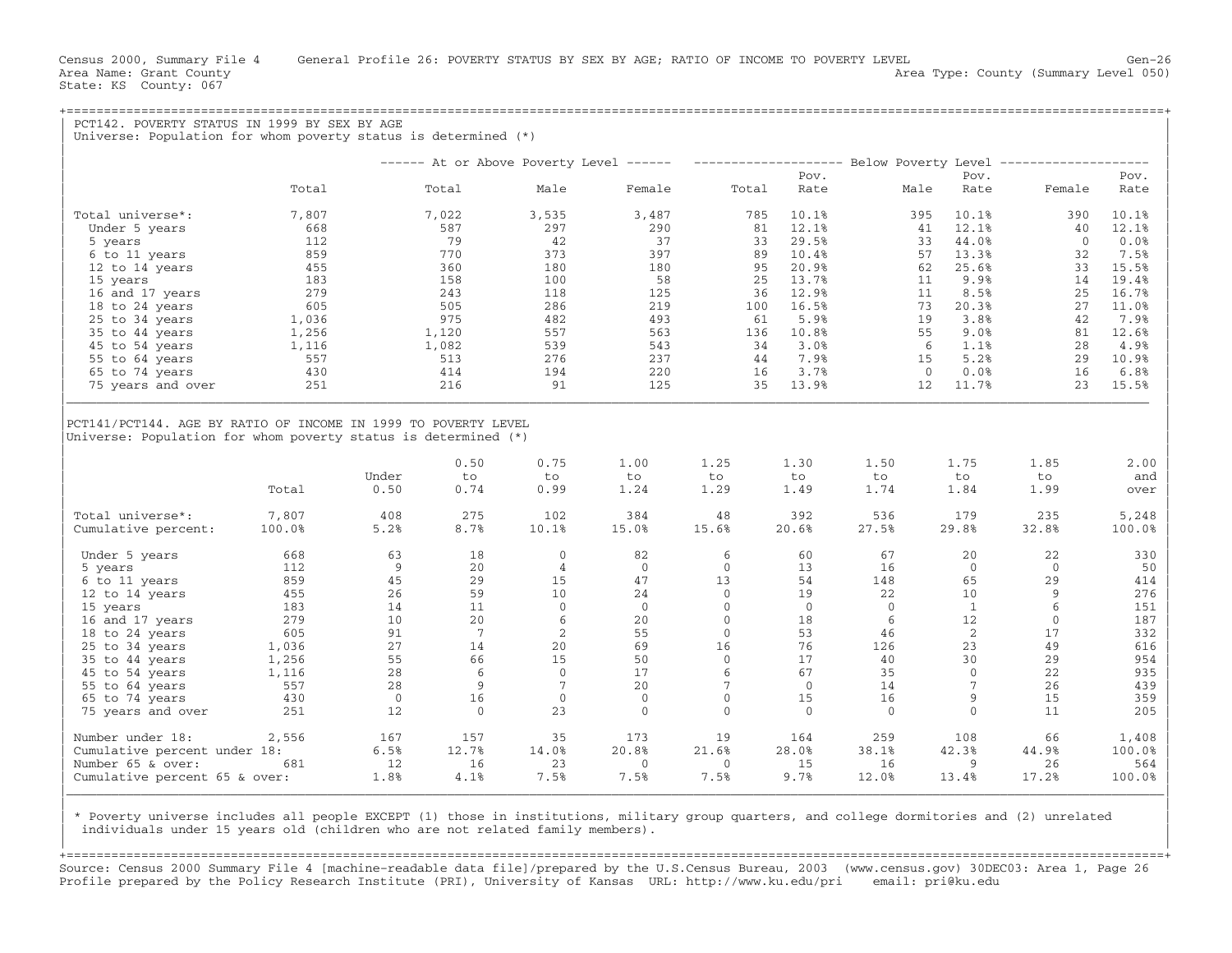Census 2000, Summary File 4 General Profile 27: ALTERNATIVE POVERTY LEVELS BY ED. ATTAINMENT/TYPE OF PUBLIC ASSISTANCE Gen−27 Area Name: Grant County 1999 (Summary Level 050) Area Type: County (Summary Level 050) State: KS County: 067

| PCT145. RATIO OF INCOME IN 1999 TO POVERTY LEVEL BY AGE BY EDUCATIONAL ATTAINMENT |          |                                 |                            |                       |                         |                                                                               |                 |       |                    |            |
|-----------------------------------------------------------------------------------|----------|---------------------------------|----------------------------|-----------------------|-------------------------|-------------------------------------------------------------------------------|-----------------|-------|--------------------|------------|
| Universe: Population 18 years and over for whom poverty status is determined      |          |                                 |                            |                       |                         |                                                                               |                 |       |                    |            |
|                                                                                   |          |                                 |                            |                       |                         | 1.00                                                                          | 1.25            |       | 1.85               | 2.00       |
|                                                                                   |          |                                 |                            | Under                 | Pov.                    | to                                                                            | t.o.            |       | to                 | and        |
|                                                                                   |          | Total                           |                            | 1.00                  | Rate                    | 1.24                                                                          | 1.84            |       | 1.99               | Over       |
| Total universe:                                                                   |          | 5,251                           |                            | 426                   | 8.1%                    | 2.11                                                                          | 605             |       | 169                | 3,840      |
| 18 to 24 years:                                                                   |          | 605                             |                            | 100                   | 16.5%                   | 55                                                                            | 101             |       | 17                 | 332        |
| Less than 9th grade                                                               |          |                                 | 90                         | 15                    | 16.7%                   | $\Omega$                                                                      | 24              |       | $\mathbf{0}$       | 51         |
| 9th to 12th grade, no diploma                                                     |          | 237                             |                            | 45                    | 19.0%                   | 32                                                                            | 28              |       | 17                 | 115        |
| High school graduate                                                              |          |                                 |                            |                       |                         |                                                                               |                 |       |                    |            |
| (includes equivalency)                                                            |          | 129                             |                            | 2.0                   | 15.5%                   | 14                                                                            | 38              |       | $\Omega$           | 57         |
| Some college, no degree                                                           |          |                                 | 84                         | $\Omega$              | 0.0%                    | 9                                                                             | 11              |       | $\Omega$           | 64         |
| Associate degree                                                                  |          |                                 | 24                         | 13                    | 54.2%                   | $\Omega$                                                                      | $\overline{0}$  |       | $\mathbf{0}$       | 11         |
| Bachelor's degree or higher                                                       |          |                                 | 41                         | $7^{\circ}$           | 17.1%                   | $\Omega$                                                                      | $\mathbf{0}$    |       | $\mathbf{0}$       | 34         |
| 25 to 64 years:                                                                   |          | 3.965                           |                            | 275                   | 6.9%                    | 156                                                                           | 464             |       | 126                | 2,944      |
| Less than 9th grade                                                               |          | 583                             |                            | 39                    | 6.7%                    | 76                                                                            | 128             |       | 21                 | 319        |
| 9th to 12th grade, no diploma                                                     |          | 528                             |                            | 110                   | 20.8%                   | 50                                                                            | 57              |       | 14                 | 297        |
| High school graduate                                                              |          |                                 |                            |                       |                         |                                                                               |                 |       |                    |            |
| (includes equivalency)                                                            |          | 1,051                           |                            | 57                    | 5.4%                    | $\overline{4}$                                                                | 131             |       | 38                 | 821        |
| Some college, no degree                                                           |          | 879<br>2.82                     |                            | 28                    | 3.2%<br>2.8%            | 26<br>$\Omega$                                                                | 98              |       | 27<br>17           | 700        |
| Associate degree                                                                  |          | 642                             |                            | 8<br>33               | 5.1%                    | $\Omega$                                                                      | $\Omega$<br>50  |       | 9                  | 257<br>550 |
| Bachelor's degree or higher                                                       |          |                                 |                            |                       | 7.5%                    | $\Omega$                                                                      |                 |       |                    |            |
| 65 years and over:<br>Less than 9th grade                                         |          | 681                             | 90                         | 51<br>12 <sup>°</sup> | 13.3%                   | $\Omega$                                                                      | 40<br>9         |       | 26<br>$\mathbf{0}$ | 564<br>69  |
| 9th to 12th grade, no diploma                                                     |          | 116                             |                            | 10 <sup>1</sup>       | 8.6%                    | $\Omega$                                                                      | $7\phantom{.0}$ |       | 6                  | 93         |
| High school graduate                                                              |          |                                 |                            |                       |                         |                                                                               |                 |       |                    |            |
| (includes equivalency)                                                            |          | 268                             |                            | 29                    | 10.8%                   | $\Omega$                                                                      | 16              |       | 20                 | 203        |
| Some college, no degree                                                           |          | 119                             |                            | $\Omega$              | 0.0%                    | $\Omega$                                                                      | 8               |       | $\Omega$           | 111        |
| Associate degree                                                                  |          |                                 | 13                         | $\Omega$              | 0.0%                    | $\Omega$                                                                      | $\Omega$        |       | $\Omega$           | 13         |
| Bachelor's degree or higher                                                       |          |                                 | 75                         | $\Omega$              | 0.0%                    | $\Omega$                                                                      | $\Omega$        |       | $\Omega$           | 75         |
|                                                                                   |          |                                 |                            |                       |                         |                                                                               |                 |       |                    |            |
|                                                                                   |          |                                 |                            |                       |                         |                                                                               |                 |       |                    |            |
|                                                                                   |          |                                 |                            |                       |                         |                                                                               |                 |       |                    |            |
|                                                                                   |          |                                 |                            |                       |                         |                                                                               |                 |       |                    |            |
| PCT147. POVERTY STATUS IN 1999 BY PLACE OF BIRTH BY CITIZENSHIP                   |          |                                 |                            |                       |                         | PCT146. RATIO OF INCOME IN 1999 TO POVERTY LEVEL BY TYPE OF PUBLIC ASSISTANCE |                 |       |                    |            |
| STATUS                                                                            |          |                                 |                            |                       | INCOME IN 1999          |                                                                               |                 |       |                    |            |
| Universe: Population for whom poverty status is determined                        |          |                                 |                            |                       |                         | Universe: Population for whom poverty status is determined                    |                 |       | 1.00               | 1.85       |
|                                                                                   |          |                                 | $---$ Income in 1999 $---$ |                       |                         |                                                                               |                 | Under | to                 | and        |
|                                                                                   |          |                                 | Below At or Above          |                       |                         |                                                                               | Total           | 1.00  | 1.84               | Over       |
|                                                                                   |          | Total Povety Level Povety Level |                            |                       |                         |                                                                               |                 |       |                    |            |
|                                                                                   |          |                                 |                            |                       | Total universe:         |                                                                               | 7,807           | 785   | 1,539              | 5,483      |
| Total universe:                                                                   | 7,807    | 785                             | 7,022                      |                       |                         | Supplemental Security Income                                                  | 108             | 26    | 17                 | 65         |
| Native:                                                                           | 6,837    | 658                             | 6,179                      |                       |                         | Other public assistance income                                                | 66              | 39    | 2.7                | $\Omega$   |
| Born in the U.S.                                                                  | 6,828    | 658                             | 6,170                      |                       |                         | Both Supplemental Security                                                    |                 |       |                    |            |
| Born outside the U.S.                                                             | 9        | $\Omega$                        | 9                          |                       | income and other public |                                                                               |                 |       |                    |            |
| In Puerto Rico                                                                    | $\Omega$ | $\Omega$                        | $\Omega$                   |                       | assistance income       |                                                                               | 16              | 16    | $\Omega$           |            |
| In U.S. Island Areas                                                              | $\Omega$ | $\Omega$                        | $\Omega$                   |                       |                         | No public assistance income                                                   | 7,617           | 704   | 1,495              | 5,418      |
| Abroad of American                                                                |          |                                 |                            |                       |                         |                                                                               |                 |       |                    |            |
| parent (s)                                                                        | 9        | $\Omega$                        | 9                          |                       |                         |                                                                               |                 |       |                    |            |
| Foreign born:                                                                     | 970      | 127                             | 843                        |                       |                         |                                                                               |                 |       |                    |            |
| Naturalized citizen                                                               | 328      | 45                              | 283                        |                       |                         |                                                                               |                 |       |                    |            |
| Not a citizen                                                                     | 642      | 82                              | 560                        |                       |                         |                                                                               |                 |       |                    |            |
|                                                                                   |          |                                 |                            |                       |                         |                                                                               |                 |       |                    |            |
|                                                                                   |          |                                 |                            |                       |                         |                                                                               |                 |       |                    |            |

Source: Census 2000 Summary File 4 [machine−readable data file]/prepared by the U.S.Census Bureau, 2003 (www.census.gov) 30DEC03: Area 1, Page 27 Profile prepared by the Policy Research Institute (PRI), University of Kansas URL: http://www.ku.edu/pri email: pri@ku.edu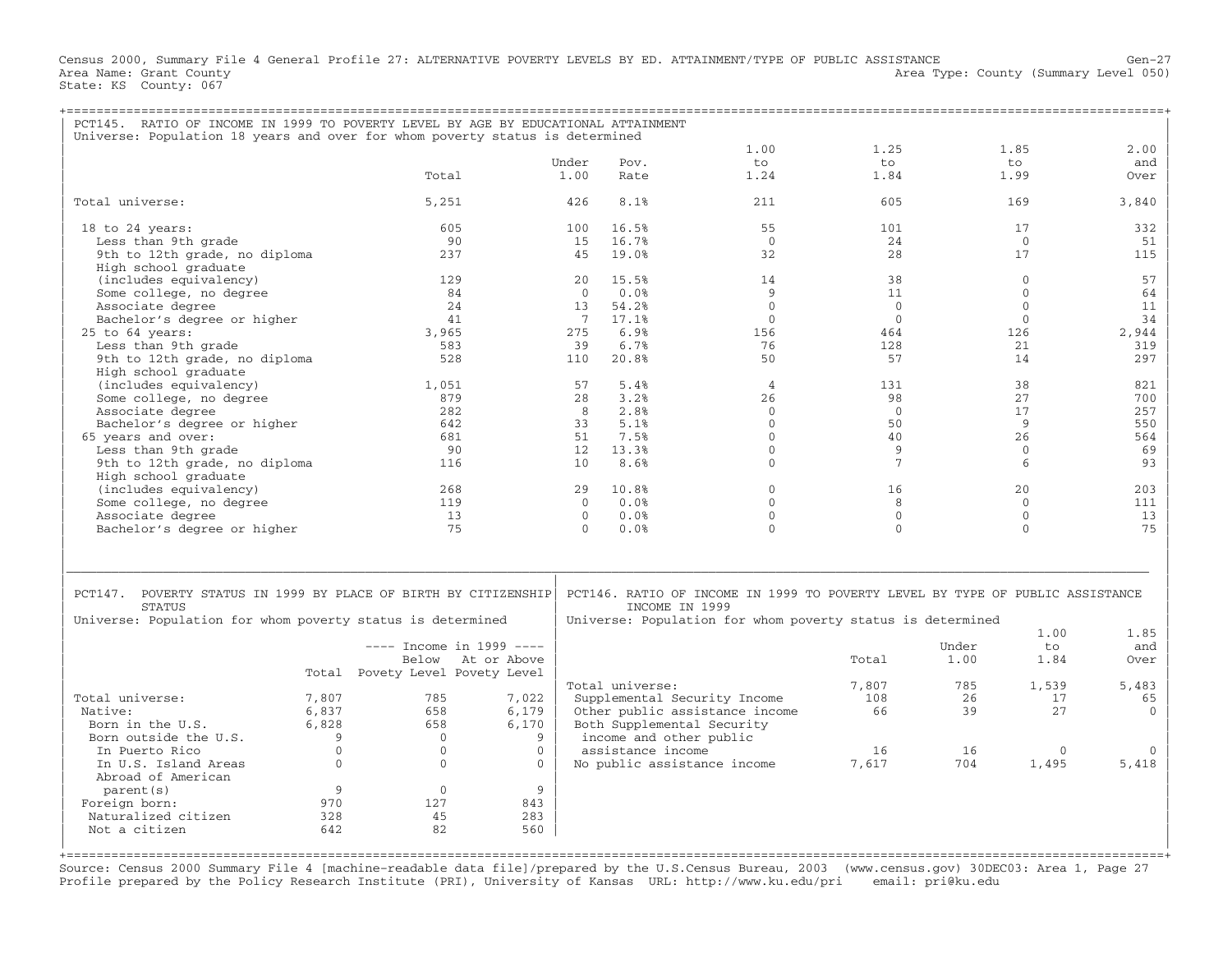Census 2000, Summary File 4 General Profile 28: POVERTY STATUS BY CITIZENSHIP STATUS, FAMILY TYPE & HOUSEHOLDER STATUS Gen−28 Area Name: Grant County 1999 (Summary Level 050) Area Type: County (Summary Level 050) State: KS County: 067

| PCT149. POVERTY STATUS IN 1999 BY CITIZENSHIP STATUS BY YEAR OF<br>ENTRY      |       |                               | PCT150. POVERTY STATUS IN 1999 OF RELATED CHILDREN UNDER 18 YEARS BY FAMILY<br>TYPE BY AGE |       |                     |                               |
|-------------------------------------------------------------------------------|-------|-------------------------------|--------------------------------------------------------------------------------------------|-------|---------------------|-------------------------------|
| Foreign-born population for whom poverty status is<br>Universe:<br>determined |       |                               | Universe: Related children under 18 years                                                  |       |                     | $-----$ Income in 1999 ------ |
|                                                                               |       | $-----$ Income in 1999 $----$ |                                                                                            |       | Below               | At or Above                   |
|                                                                               | Below | At or Above                   |                                                                                            |       | Total Poverty Level | Poverty Level                 |
|                                                                               |       | Poverty Level Poverty Level   |                                                                                            |       |                     |                               |
|                                                                               |       |                               | Total universe:                                                                            | 2,544 | 347                 | 2,197                         |
| Total universe:                                                               | 127   | 843                           | In married-couple families:                                                                | 2,052 | 251                 | 1,801                         |
| Naturalized citizen:                                                          |       | 283                           | Under 5 years                                                                              | 560   | 61                  | 499                           |
| Year of entry 1995 to March 2000                                              |       |                               | 5 years                                                                                    | 97    | 18                  | 79                            |
| Year of entry 1990 to 1994                                                    |       | 54                            | 6 to 17 years                                                                              | 1,395 | 172                 | 1,223                         |
| Year of entry 1985 to 1989                                                    |       | 46                            | In other families:                                                                         | 492   | 96                  | 396                           |
| Year of entry 1980 to 1984                                                    |       | 57                            | Male householder, no wife present                                                          | 160   |                     | 160                           |
| Year of entry before 1980                                                     | 25    | 122                           | Under 5 years                                                                              | 2.7   |                     |                               |
| Not a citizen:                                                                | 82    | 560                           | 5 years                                                                                    |       |                     |                               |
| Year of entry 1995 to March 2000                                              |       | 214                           | 6 to 17 years                                                                              | 133   |                     | 133                           |
| Year of entry 1990 to 1994                                                    | 24    | 154                           | Female householder, no husband                                                             | 332   | 96                  | 236                           |
| Year of entry 1985 to 1989                                                    |       | 76                            | Under 5 years                                                                              | 81    | 20                  | 61                            |
| Year of entry 1980 to 1984                                                    |       | 34                            | 5 years                                                                                    | 15    | 15                  |                               |
| Year of entry before 1980                                                     |       | 82                            | 6 to 17 years                                                                              | 236   | 61                  |                               |
|                                                                               |       |                               |                                                                                            |       |                     |                               |

| PCT153. POVERTY STATUS IN 1999 OF UNRELATED INDIVIDUALS BY SEX BY AGE BY HOUSEHOLDER STATUS (INCLUDING LIVING ALONE) | Universe: Unrelated individuals for whom poverty status is determined

| Total universe:<br>Under 25 years:<br>Nonfamily householder:<br>Living alone<br>Not living alone<br>Other unrelated individuals<br>$25$ to $59$ years:<br>Nonfamily householder:<br>Living alone<br>Not living alone<br>Other unrelated individuals<br>60 to 64 years:<br>Nonfamily householder:<br>Living alone<br>Not living alone<br>Other unrelated individuals | Total<br>716<br>61<br>30<br>30<br>$\Omega$<br>31<br>372<br>305<br>265<br>40 | Below<br>Poverty<br>133<br>33<br>14<br>14<br>$\Omega$<br>19<br>52<br>38<br>26 | At/Above<br>Poverty<br>583<br>28<br>16<br>16<br>$\Omega$<br>12<br>320<br>267 | Total<br>325<br>44<br>23<br>23<br>$\cap$<br>21<br>204 | Below<br>Poverty<br>24<br>16 | At/Above<br>Poverty<br>301<br>28<br>16<br>16<br>$\Omega$<br>12 | Total<br>391<br>17<br>10 | Below<br>Poverty<br>109<br>17 | At/Above<br>Poverty<br>282 |
|---------------------------------------------------------------------------------------------------------------------------------------------------------------------------------------------------------------------------------------------------------------------------------------------------------------------------------------------------------------------|-----------------------------------------------------------------------------|-------------------------------------------------------------------------------|------------------------------------------------------------------------------|-------------------------------------------------------|------------------------------|----------------------------------------------------------------|--------------------------|-------------------------------|----------------------------|
|                                                                                                                                                                                                                                                                                                                                                                     |                                                                             |                                                                               |                                                                              |                                                       |                              |                                                                |                          |                               |                            |
|                                                                                                                                                                                                                                                                                                                                                                     |                                                                             |                                                                               |                                                                              |                                                       |                              |                                                                |                          |                               |                            |
|                                                                                                                                                                                                                                                                                                                                                                     |                                                                             |                                                                               |                                                                              |                                                       |                              |                                                                |                          |                               |                            |
|                                                                                                                                                                                                                                                                                                                                                                     |                                                                             |                                                                               |                                                                              |                                                       |                              |                                                                |                          |                               |                            |
|                                                                                                                                                                                                                                                                                                                                                                     |                                                                             |                                                                               |                                                                              |                                                       |                              |                                                                |                          |                               |                            |
|                                                                                                                                                                                                                                                                                                                                                                     |                                                                             |                                                                               |                                                                              |                                                       |                              |                                                                |                          |                               |                            |
|                                                                                                                                                                                                                                                                                                                                                                     |                                                                             |                                                                               |                                                                              |                                                       |                              |                                                                |                          |                               |                            |
|                                                                                                                                                                                                                                                                                                                                                                     |                                                                             |                                                                               |                                                                              |                                                       |                              |                                                                |                          | 10                            |                            |
|                                                                                                                                                                                                                                                                                                                                                                     |                                                                             |                                                                               |                                                                              |                                                       |                              | 196                                                            | 168                      | 44                            | 124                        |
|                                                                                                                                                                                                                                                                                                                                                                     |                                                                             |                                                                               |                                                                              | 175                                                   |                              | 167                                                            | 130                      | 30                            | 100                        |
|                                                                                                                                                                                                                                                                                                                                                                     |                                                                             |                                                                               | 239                                                                          | 155                                                   |                              | 147                                                            | 110                      | 18                            | 92                         |
|                                                                                                                                                                                                                                                                                                                                                                     |                                                                             | 12                                                                            | 28                                                                           | 20                                                    |                              | 20                                                             | 20                       | 12                            | 8                          |
|                                                                                                                                                                                                                                                                                                                                                                     | 67                                                                          | 14                                                                            | 53                                                                           | 29                                                    |                              | 29                                                             | 38                       | 14                            | 24                         |
|                                                                                                                                                                                                                                                                                                                                                                     | 53                                                                          | $\mathsf{Q}$                                                                  | 44                                                                           | 24                                                    |                              | 24                                                             | 29                       |                               | 20                         |
|                                                                                                                                                                                                                                                                                                                                                                     | 53                                                                          |                                                                               | 44                                                                           | 2.4                                                   |                              | 24                                                             | 29                       |                               | 20                         |
|                                                                                                                                                                                                                                                                                                                                                                     | 53                                                                          |                                                                               | 44                                                                           | 24                                                    |                              | 24                                                             | 29                       |                               | 2.0                        |
|                                                                                                                                                                                                                                                                                                                                                                     |                                                                             |                                                                               | $\cap$                                                                       |                                                       |                              |                                                                |                          |                               |                            |
|                                                                                                                                                                                                                                                                                                                                                                     |                                                                             |                                                                               |                                                                              |                                                       |                              |                                                                |                          |                               |                            |
| 65 to 74 years:                                                                                                                                                                                                                                                                                                                                                     | 118                                                                         | 16                                                                            | 102                                                                          | 38                                                    |                              | 38                                                             | 80                       | 16                            | 64                         |
| Nonfamily householder:                                                                                                                                                                                                                                                                                                                                              | 117                                                                         | 16                                                                            | 101                                                                          | 38                                                    |                              | 38                                                             | 79                       | 16                            | 63                         |
| Living alone                                                                                                                                                                                                                                                                                                                                                        | 116                                                                         | 16                                                                            | 100                                                                          | 37                                                    |                              | 37                                                             | 79                       | 16                            | 63                         |
| Not living alone                                                                                                                                                                                                                                                                                                                                                    |                                                                             | $\Omega$                                                                      |                                                                              |                                                       |                              |                                                                |                          |                               |                            |
| Other unrelated individuals                                                                                                                                                                                                                                                                                                                                         |                                                                             | $\Omega$                                                                      |                                                                              |                                                       |                              |                                                                |                          |                               |                            |
| 75 years and over:                                                                                                                                                                                                                                                                                                                                                  | 112                                                                         | 23                                                                            | 89                                                                           | 15                                                    |                              | 15                                                             | 97                       | 23                            | 74                         |
| Nonfamily householder:                                                                                                                                                                                                                                                                                                                                              | 112                                                                         | 23                                                                            | 89                                                                           | 15                                                    |                              | 15                                                             | 97                       | 23                            | 74                         |
| Living alone                                                                                                                                                                                                                                                                                                                                                        | 112                                                                         | 23                                                                            | 89                                                                           | 15                                                    |                              | 15                                                             | 97                       | 2.3                           | 74                         |
| Not living alone                                                                                                                                                                                                                                                                                                                                                    | $\Omega$                                                                    | $\Omega$                                                                      | $\Omega$                                                                     |                                                       |                              |                                                                | $\Omega$                 |                               |                            |
| Other unrelated individuals                                                                                                                                                                                                                                                                                                                                         | $\Omega$                                                                    | $\Omega$                                                                      | $\Omega$                                                                     |                                                       |                              |                                                                |                          | $\Omega$                      | U                          |

Source: Census 2000 Summary File 4 [machine−readable data file]/prepared by the U.S.Census Bureau, 2003 (www.census.gov) 30DEC03: Area 1, Page 28 Profile prepared by the Policy Research Institute (PRI), University of Kansas URL: http://www.ku.edu/pri email: pri@ku.edu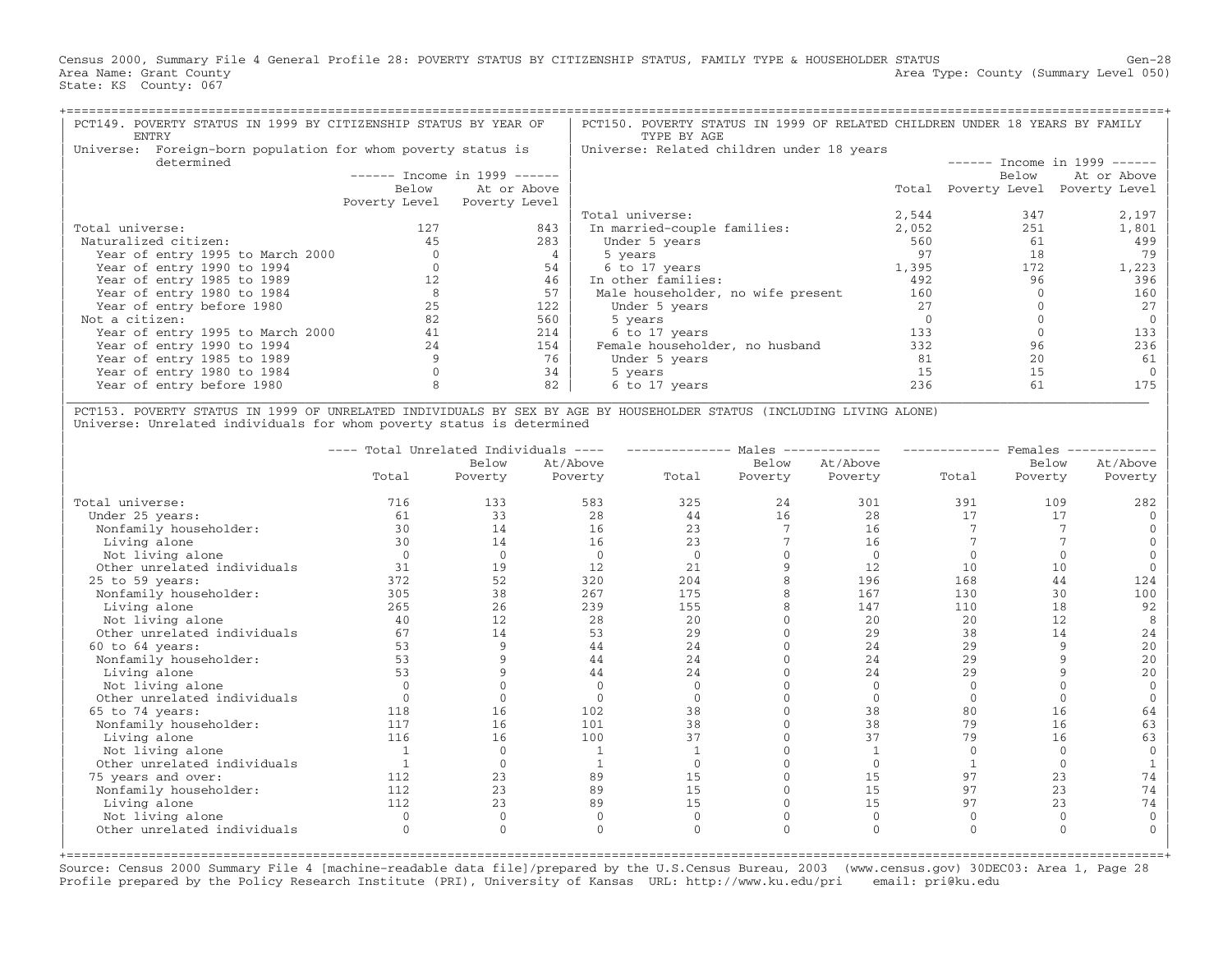Census 2000, Summary File 4 General Profile 29: POVERTY STATUS BY FAMILY TYPE BY DISABILITY STATUS AND INCOME SOURCES Gen−29 Area Name: Grant County 1999 (Summary Level 050) Area Type: County (Summary Level 050) State: KS County: 067

| PCT157. POVERTY STATUS IN 1999 OF FAMILIES BY FAMILY TYPE BY PRESENCE AND AGE |                 |             |          | PCT143/PCT151/PCT152/PCT157/PCT158. INCOME DEFICIT IN 1999 |                                                           |          |                         |
|-------------------------------------------------------------------------------|-----------------|-------------|----------|------------------------------------------------------------|-----------------------------------------------------------|----------|-------------------------|
| OF RELATED CHILDREN UNDER 18 YEARS                                            |                 |             |          |                                                            | FOR FAMILIES BY FAMILY TYPE AND UNRELATED INDIVIDUALS     |          |                         |
| Universe: Families                                                            |                 |             |          |                                                            | Universes: Families and Unrelated Individuals with income |          |                         |
|                                                                               |                 |             |          |                                                            | in 1999 below the poverty level                           |          |                         |
|                                                                               |                 |             |          | - Families with Income in 1999 -                           |                                                           |          |                         |
|                                                                               |                 |             |          | Below Poverty At or Above                                  |                                                           |          | - Mean Income Deficit - |
|                                                                               | All Families    | Number Pct. |          | Poverty                                                    |                                                           |          | Per Person              |
|                                                                               |                 |             |          |                                                            |                                                           |          | Per Family in Families  |
| Total families:                                                               | 2,131           | 139         | 6.5%     | 1,992                                                      |                                                           |          |                         |
|                                                                               |                 |             |          |                                                            | Total families:                                           | \$10,272 | \$2,106                 |
| Married-couple families:                                                      | 1,859           | 101         | 5.4%     | 1,758                                                      | Married-couple families                                   | \$10,583 | \$2,104                 |
| With related children under 18:                                               | 1,028           | 94          | 9.1%     | 934                                                        | Other families:                                           | \$9,445  | \$2,111                 |
| Under 5 years only                                                            | 216             | 11          | 5.1%     | 205                                                        | Male householder, no wife                                 |          | \$0                     |
| Under 5 years and 5 to 17 years                                               | 245             | 26          | 10.6%    | 219                                                        | Female householder, no husband                            | \$9,445  | \$2,301                 |
| 5 to 17 years only                                                            | 567             | 57          | 10.1%    | 510                                                        |                                                           |          |                         |
| No related children under 18                                                  | 831             |             | 0.8%     | 824                                                        | Total unrelated individuals:                              |          | \$4,353                 |
|                                                                               |                 |             |          |                                                            | Males                                                     |          | \$6,917                 |
| Other families:                                                               | 272             |             | 38 14.0% | 234                                                        | Females                                                   |          | \$3,788                 |
| Male householder, no wife:                                                    | 82              | $\Omega$    | 0.0%     | 82                                                         |                                                           |          |                         |
| With related children under 18:                                               | 59              | $\Omega$    | 0.0%     | 59                                                         |                                                           |          |                         |
| Under 5 years only                                                            | $7\phantom{.0}$ | $\Omega$    | 0.0%     | $7\phantom{.0}$                                            | PCT159. POVERTY STATUS IN 1999 OF FAMILIES BY DISABILITY  |          |                         |
| Under 5 years and 5 to 17 years                                               | 21              | $\Omega$    | 0.0%     | 21                                                         | STATUS OF HOUSEHOLDER                                     |          |                         |
| 5 to 17 years only                                                            | 31              | $\cap$      | 0.0%     | 31                                                         | Universe: Families                                        |          |                         |
| No related children under 18                                                  | 23              | $\Omega$    | 0.0%     | 23                                                         |                                                           |          |                         |
| Female householder, no husband:                                               | 190             | 38          | 20.0%    | 152                                                        | Total families:                                           |          | 2,131                   |
| With related children under 18:                                               | 155             | 38          | 24.5%    | 117                                                        | Income in 1999 below poverty level                        |          | 139                     |
| Under 5 years only                                                            | 25              | $\Omega$    | 0.0%     | 25                                                         | Householder with a disability                             |          | 39                      |
| Under 5 years and 5 to 17 years                                               | 44              | 26          | 59.1%    | 18                                                         | Householder with no disability                            |          | 100                     |
| 5 to 17 years only                                                            | 86              |             | 12 14.0% | 74                                                         | Income in 1999 at or above poverty level                  |          | 1,992                   |
| No related children under 18                                                  | 35              | $\Omega$    | 0.0%     | 35                                                         | Householder with a disability                             |          | 366                     |
|                                                                               |                 |             |          |                                                            | Householder with no disability                            |          | 1,626                   |
|                                                                               |                 |             |          |                                                            |                                                           |          |                         |
|                                                                               |                 |             |          |                                                            |                                                           |          |                         |
|                                                                               |                 |             |          |                                                            |                                                           |          |                         |

PCT160. POVERTY STATUS IN 1999 OF FAMILIES BY FAMILY TYPE BY SOCIAL SECURITY INCOME BY SUPPLEMENTAL SECURITY INCOME (SSI) AND/OR PUBLIC<br>ASSISTANCE INCOME | ASSISTANCE INCOME |

|       |        |                | Families with Income in 1999                                                                                               |                                   |  |  |
|-------|--------|----------------|----------------------------------------------------------------------------------------------------------------------------|-----------------------------------|--|--|
|       | ------ |                |                                                                                                                            | --- At or Above Poverty Level --- |  |  |
|       |        | Without Social | With Social                                                                                                                | Without Social                    |  |  |
|       |        |                | Security Income                                                                                                            | Security Income                   |  |  |
| Total |        | in 1999        | in 1999                                                                                                                    | in 1999                           |  |  |
| 2,131 | 26     | 113            | 304                                                                                                                        | 1,688                             |  |  |
| 1,859 |        | 93             | 275                                                                                                                        | 1,483                             |  |  |
| 113   |        | 24             | 49                                                                                                                         | -40                               |  |  |
| 1,746 |        | 69             | 226                                                                                                                        | 1,443                             |  |  |
| 2.72. | 18     | 2.0            | 29                                                                                                                         | 205                               |  |  |
| 82    |        |                | 16                                                                                                                         | 66                                |  |  |
|       |        |                |                                                                                                                            |                                   |  |  |
| 82    |        |                | 16                                                                                                                         | 66                                |  |  |
| 190   | 18     | 20             | 13                                                                                                                         | 139                               |  |  |
| 23    |        | 15             |                                                                                                                            |                                   |  |  |
| 167   | 18     |                |                                                                                                                            | 131                               |  |  |
|       |        |                | Families with Income in 1999<br>Below Poverty Level -----<br>With Social  <br>Security Income   Security Income<br>in 1999 |                                   |  |  |

+===================================================================================================================================================+Source: Census 2000 Summary File 4 [machine−readable data file]/prepared by the U.S.Census Bureau, 2003 (www.census.gov) 30DEC03: Area 1, Page 29 Profile prepared by the Policy Research Institute (PRI), University of Kansas URL: http://www.ku.edu/pri email: pri@ku.edu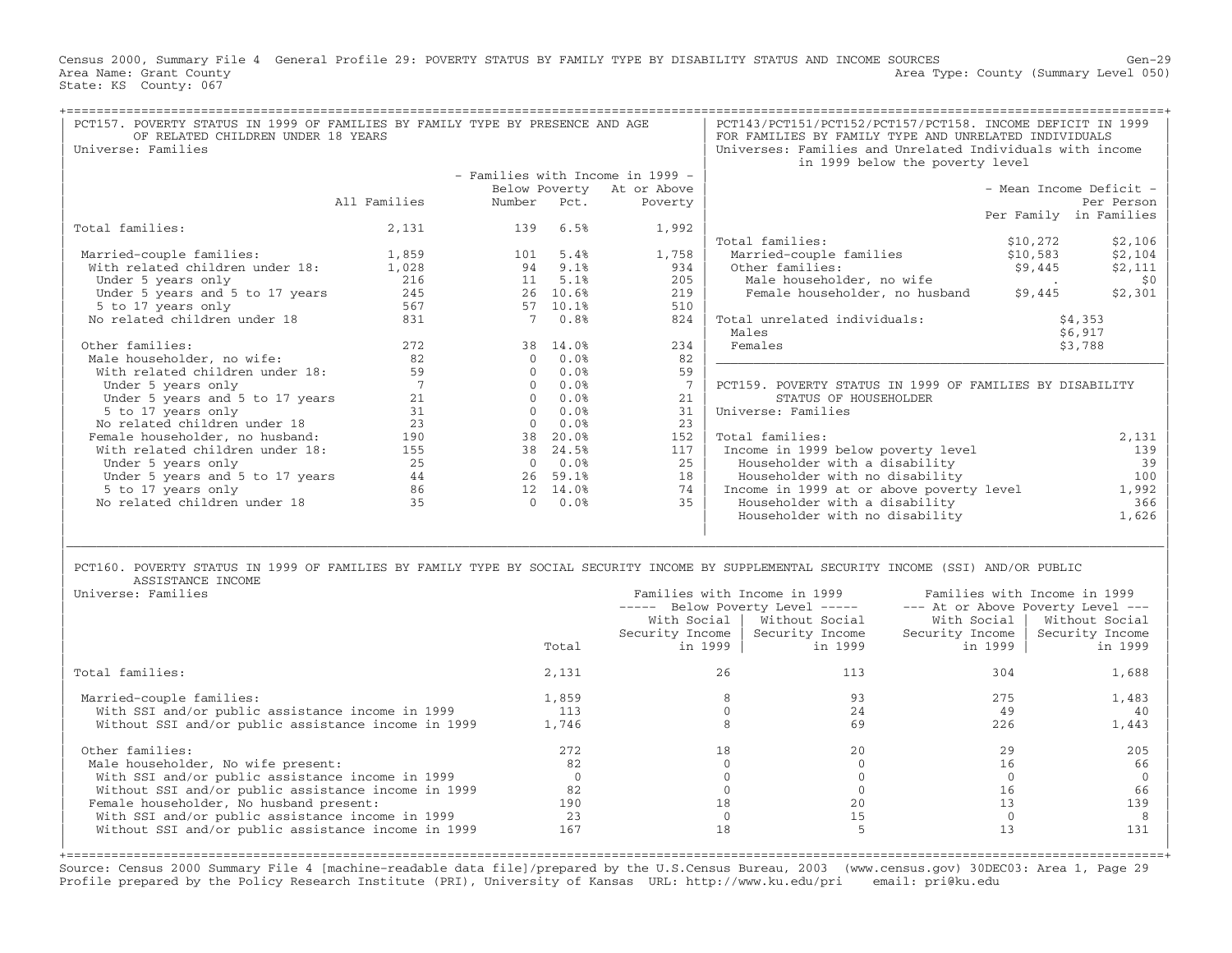Census 2000, Summary File 4 General Profile 30: POV. STATUS BY WORK EXPERIENCE BY FAMILY TYPE & PRESENCE OF CHILDREN Gen−30 Area Name: Grant County 1999 (Summary Level 050) Area Type: County (Summary Level 050) State: KS County: 067

| PCT161. POVERTY STATUS IN 1999 OF FAMILIES BY FAMILY TYPE BY WORK EXPERIENCE OF HOUSEHOLDER AND SPOUSE |                                                                  |                 |           |           |                                 |                 |                                                                                                            |           |               |                                       |             |
|--------------------------------------------------------------------------------------------------------|------------------------------------------------------------------|-----------------|-----------|-----------|---------------------------------|-----------------|------------------------------------------------------------------------------------------------------------|-----------|---------------|---------------------------------------|-------------|
| Universe: Families                                                                                     |                                                                  |                 |           |           |                                 |                 |                                                                                                            |           |               |                                       |             |
|                                                                                                        |                                                                  |                 |           |           |                                 |                 | - Householder Worked Full-Time, - :  - Householder Worked less than -  :  --- Householder Did Not Work --- |           |               |                                       |             |
|                                                                                                        | Year-Round in 1999<br><b>Contract Contract Contract Contract</b> |                 |           |           | Full-Time, Year-Round in 1999 : |                 |                                                                                                            | in 1999   |               |                                       |             |
|                                                                                                        | Below Poverty At or Above : Below Poverty At or Above :          |                 |           |           |                                 |                 |                                                                                                            |           | Below Poverty |                                       | At or Above |
|                                                                                                        | Number Pct.                                                      |                 | Poverty : |           | Number Pct.                     |                 | Poverty :                                                                                                  |           | Number Pct.   |                                       | Poverty     |
|                                                                                                        |                                                                  |                 |           |           |                                 |                 |                                                                                                            |           |               |                                       |             |
| Total families:                                                                                        |                                                                  | 9 0.7%          | 1,362 :   |           |                                 | 75 15.0%        | 425 :                                                                                                      |           |               | 55 21.2%                              | 205         |
|                                                                                                        |                                                                  |                 |           |           |                                 |                 |                                                                                                            |           |               |                                       |             |
| Married-couple families:                                                                               | 4                                                                | 0.3%            | 1,172     |           |                                 | 49 11.1%        | 394 :                                                                                                      |           | 48            | 20.0%                                 | 192         |
|                                                                                                        |                                                                  |                 |           |           |                                 |                 |                                                                                                            |           |               |                                       |             |
| Spouse worked full-time,                                                                               |                                                                  |                 |           |           |                                 |                 |                                                                                                            |           |               |                                       |             |
| year-round in 1999                                                                                     |                                                                  | $0.0$ $0.0$ $8$ | 444 :     |           |                                 | $0.0$ $0.0$ $8$ | 94 :                                                                                                       |           |               | $0.0$ %                               | 49          |
|                                                                                                        |                                                                  |                 |           |           |                                 |                 |                                                                                                            |           |               |                                       |             |
| Spouse worked less than full-time,                                                                     |                                                                  |                 |           |           |                                 |                 |                                                                                                            |           |               |                                       |             |
| year-round in 1999                                                                                     |                                                                  | $0.0$ $0.0$ %   | 421       |           |                                 | 10 6.7%         | $140$ :                                                                                                    |           |               | $0.0$ %                               | 23          |
|                                                                                                        |                                                                  |                 |           |           |                                 |                 |                                                                                                            |           |               |                                       |             |
| Spouse did not work in 1999                                                                            |                                                                  | 4 1.3%          | 307       | $\sim$ 1. |                                 | 39 19.6%        | 160 :                                                                                                      |           |               | 48 28.6%                              | 120         |
|                                                                                                        |                                                                  |                 |           |           |                                 |                 |                                                                                                            |           |               |                                       |             |
|                                                                                                        |                                                                  |                 |           |           |                                 | 26 45.6%        | $31$ :                                                                                                     |           |               | 7 35.0%                               |             |
| Other families:                                                                                        |                                                                  | $5 \t2.6\%$     | 190 :     |           |                                 |                 |                                                                                                            |           |               |                                       | 13          |
| Male householder, no wife                                                                              |                                                                  | 0.0%            | 82.       |           |                                 | $\cdot$ 8       |                                                                                                            | 0:        | (             | $\ddot{\phantom{1}}$ . $\phantom{1}8$ |             |
| Female householder, no husband                                                                         |                                                                  | 4.4%            | 108       | $\cdot$ : | 26                              | 45.6%           | 31                                                                                                         | $\sim$ 1. |               | 35.0%                                 | 13          |
|                                                                                                        |                                                                  |                 |           |           |                                 |                 |                                                                                                            |           |               |                                       |             |

| | | PCT157/PCT162. RATIO OF INCOME IN 1999 TO POVERTY LEVEL OF FAMILIES BY FAMILY TYPE BY PRESENCE AND AGE OF RELATED CHILDREN UNDER 18 YEARS OF AGE | | Universe: Families |

|\_\_\_\_\_\_\_\_\_\_\_\_\_\_\_\_\_\_\_\_\_\_\_\_\_\_\_\_\_\_\_\_\_\_\_\_\_\_\_\_\_\_\_\_\_\_\_\_\_\_\_\_\_\_\_\_\_\_\_\_\_\_\_\_\_\_\_\_\_\_\_\_\_\_\_\_\_\_\_\_\_\_\_\_\_\_\_\_\_\_\_\_\_\_\_\_\_\_\_\_\_\_\_\_\_\_\_\_\_\_\_\_\_\_\_\_\_\_\_\_\_\_\_\_\_\_\_\_\_\_\_\_\_\_\_\_\_\_\_\_\_\_\_\_\_\_\_|

|                                         |       |              | 1.00     | 1.30     | 1.50 | 1.85:   | Cumulative | Cumulative |
|-----------------------------------------|-------|--------------|----------|----------|------|---------|------------|------------|
|                                         |       | Under        | to       | to       | to   | and :   | Total      | Total      |
|                                         | Total | 1.00         | 1.29     | 1.49     | 1.84 | Above : | Under 1.50 | Under 1.85 |
| Total families:                         | 2,131 | 139          | 92       | 101      | 156  | 1,643:  | 332        | 488        |
| Married-couple families:                | 1,859 | 101          | 74       | 94       | 127  | 1,463:  | 269        | 396        |
| With related children under 18 yrs:     | 1,028 | 94           | 56       | 87       | 119  | 672:    | 237        | 356        |
| Under 5 years only                      | 216   | 11           | 9        | 21       | 28   | 147:    | 41         | 69         |
| Under 5 years and 5 to 17 years         | 245   | 26           | 31       | 29       | 50   | 109:    | 86         | 136        |
| 5 to 17 years only                      | 567   | 57           | 16       | 37       | 41   | 416:    | 110        | 151        |
| No related children under 18 years      | 831   |              | 18       |          | 8    | 791:    | 32         | 40         |
|                                         |       |              |          |          |      |         |            |            |
| Other families:                         | 2.72  | 38           | 18       |          | 29   | 180:    | 63         | 92         |
|                                         |       |              |          |          |      |         |            |            |
| Male householder, no wife present:      | 82    |              |          |          |      | 82:     |            |            |
| With related children under 18 yrs:     | 59    |              |          |          |      | 59:     |            |            |
| Under 5 years only                      |       |              |          |          |      | 7:      |            |            |
| Under 5 years and 5 to 17 years         | 21    |              |          |          |      | 21:     |            |            |
| 5 to 17 years only                      | 31    |              |          |          |      | 31:     |            |            |
| No related children under 18 years      | 2.3   |              |          |          |      | 23:     |            |            |
|                                         |       |              |          |          |      |         |            |            |
| Female householder, no husband present: | 190   | 38           | 18       |          | 29   | 98:     | 63         | 92         |
| With related children under 18 yrs:     | 155   | 38           | 18       |          | 18   | 74:     | 63         | 81         |
| Under 5 years only                      | 25    | $\mathbf{0}$ |          |          |      | 25:     |            |            |
| Under 5 years and 5 to 17 years         | 44    | 26           | 18       |          |      | 0:      | 44         | 44         |
| 5 to 17 years only                      | 86    | 12           |          |          | 18   | 49 :    | 19         | 37         |
| No related children under 18 years      | 35    | $\mathbf 0$  | $\Omega$ | $\Omega$ | 11   | 24:     | $\Omega$   | 11         |
|                                         |       |              |          |          |      |         |            |            |

Source: Census 2000 Summary File 4 [machine−readable data file]/prepared by the U.S.Census Bureau, 2003 (www.census.gov) 30DEC03: Area 1, Page 30 Profile prepared by the Policy Research Institute (PRI), University of Kansas URL: http://www.ku.edu/pri email: pri@ku.edu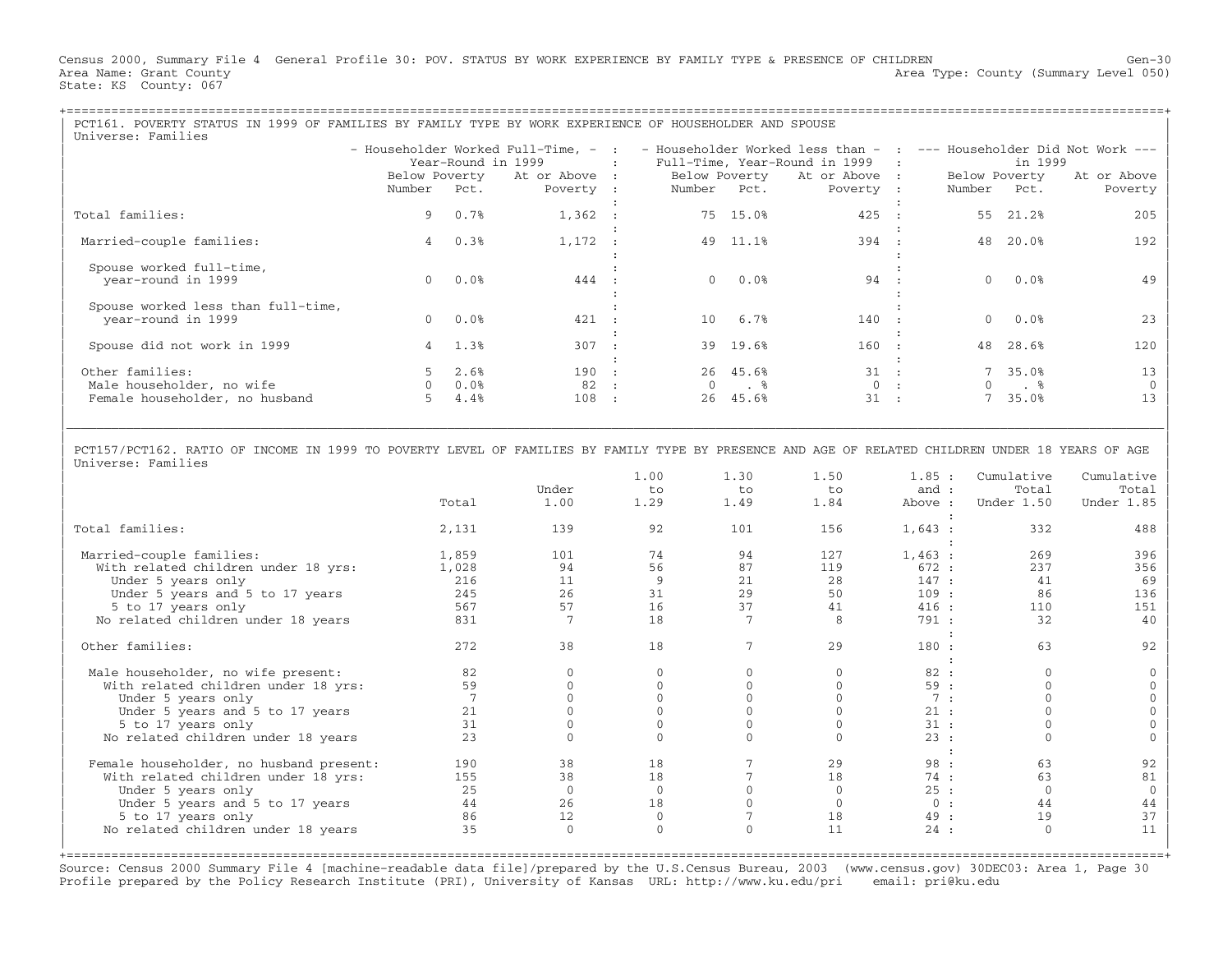|                                                                           |       |                                |                       | -------------- Households With Income in 1999 Below Poverty Level -------------- |                 |                 |                |
|---------------------------------------------------------------------------|-------|--------------------------------|-----------------------|----------------------------------------------------------------------------------|-----------------|-----------------|----------------|
|                                                                           | Total | $---$ All Ages $---$<br>Number | Pct.                  | Under 25                                                                         | 25 to 44        | 45 to 64        | 65 & Over      |
| Total households:                                                         | 2,748 | 239                            | 8.7                   | 36                                                                               | 116             | 48              | 39             |
| Family households:                                                        | 2,131 | 139                            | 6.5                   | 22                                                                               | 110             | $7\phantom{.0}$ | $\mathbf{0}$   |
| Married-couple families                                                   | 1,859 | 101                            | 5.4                   | 22                                                                               | 72              | $7\phantom{.0}$ | $\mathbf{0}$   |
| Other families:                                                           | 272   | 38                             | 14.0                  | $\Omega$                                                                         | 38              | $\Omega$        | $\mathbf 0$    |
| Male householder, no wife present                                         | 82    | $\overline{0}$                 | 0.0                   | $\overline{0}$                                                                   | $\Omega$        | $\Omega$        | $\mathbf{0}$   |
| Female householder, no husband present                                    | 190   | 38                             | 20.0                  | $\overline{0}$                                                                   | 38              | $\Omega$        |                |
| Nonfamily households:                                                     | 617   | 100                            | 16.2                  | 14                                                                               | 6               | 41              | 39             |
| Male householder                                                          | 275   | 15                             | 5.5                   | $7\overline{ }$                                                                  | $\mathbf{0}$    | 8               |                |
| Female householder                                                        | 342   | 85                             | 24.9                  | $7\phantom{.0}$                                                                  | $6\overline{6}$ | 33              | 39             |
|                                                                           |       |                                |                       | ----------- Households With Income in 1999 At or Above Poverty Level ----------- |                 |                 |                |
|                                                                           |       | All Ages                       |                       | Under 25                                                                         | 25 to 44        | 45 to 64        | 65 & Over      |
| Total households:                                                         |       | 2,509                          |                       | 121                                                                              | 1,051           | 908             | 429            |
| Family households:                                                        |       | 1,992                          |                       | 105                                                                              | 925             | 723             | 239            |
| Married-couple families                                                   |       | 1,758                          |                       | 97                                                                               | 739             | 696             | 226            |
| Other families:                                                           |       | 234                            |                       | 8                                                                                | 186             | 27              | 13             |
| Male householder, no wife present                                         |       | 82                             |                       | $\Omega$                                                                         | 66              | 16              | $\overline{0}$ |
| Female householder, no husband present                                    |       | 152                            |                       | 8                                                                                | 120             | 11              | 13             |
| Nonfamily households:                                                     |       | 517                            |                       | 16                                                                               | 126             | 185             | 190            |
| Male householder                                                          |       | 260                            |                       | 16                                                                               | 97              | 94              | 53             |
| Female householder                                                        |       | 257                            |                       | $\Omega$                                                                         | 2.9             | 91              | 137            |
| PCT163/PCT164. RATIO OF INCOME IN 1999 TO POVERTY LEVEL BY HOUSEHOLD TYPE |       |                                |                       | 1.00                                                                             | 1.50            |                 |                |
| Universe: Households (*)                                                  | Total | 1.00                           | Under Poverty<br>Rate | t.o<br>1.49                                                                      | and<br>Over     |                 |                |
| Total households:                                                         | 2,748 | 239                            | 8.7%                  | 227                                                                              | 2,282           |                 |                |
| Family households:                                                        | 2,131 | 139                            | 6.5%                  | 193                                                                              | 1,799           |                 |                |
| Married-couple families                                                   | 1,859 | 101                            | 5.4%                  | 168                                                                              | 1,590           |                 |                |
| Other families:                                                           | 272   | 38                             | 14.0%                 | 25                                                                               | 209             |                 |                |
| Male householder, no wife present                                         | 82    | $\Omega$                       | 0.0%                  | $\overline{0}$                                                                   | 82              |                 |                |
| Female householder, no husband present                                    | 190   | 38                             | 20.0%                 | 25                                                                               | 127             |                 |                |
| Nonfamily households:                                                     | 617   | 100                            | 16.2%                 | 34                                                                               | 483             |                 |                |
| Male householder                                                          | 275   | 15                             | 5.5%                  | 27                                                                               | 233             |                 |                |

+===================================================================================================================================================+Source: Census 2000 Summary File 4 [machine−readable data file]/prepared by the U.S.Census Bureau, 2003 (www.census.gov) 30DEC03: Area 1, Page 31 Profile prepared by the Policy Research Institute (PRI), University of Kansas URL: http://www.ku.edu/pri email: pri@ku.edu

| | | |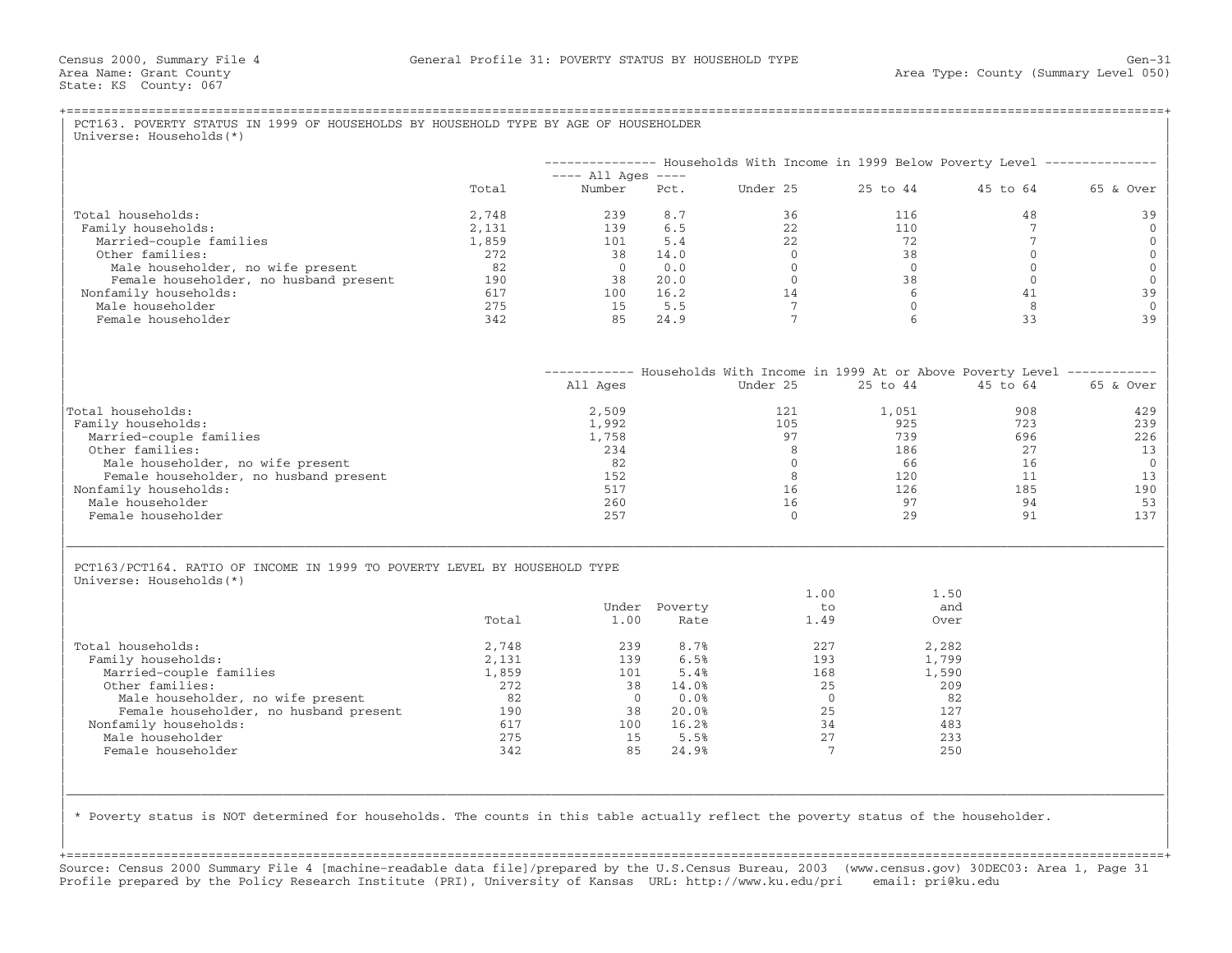| HCT1. URBAN AND RURAL<br>Universe: Occupied housing units                                      |                 |              | Number                         | Pct.                | HCT2/HCT4/HCT7. OCCUPIED HOUSING UNITS AND HOUSEHOLD POPULATION BY TENURE<br>Two universes: Occupied housing units and population |                |              |                                            |                              |
|------------------------------------------------------------------------------------------------|-----------------|--------------|--------------------------------|---------------------|-----------------------------------------------------------------------------------------------------------------------------------|----------------|--------------|--------------------------------------------|------------------------------|
| Occupied housing units:                                                                        |                 |              | 2,742                          | 100.0               |                                                                                                                                   | Total<br>Units | Pct.         | Population<br>in Occupied<br>Housing Units | Average<br>Household<br>Size |
| Urban:<br>Inside urbanized areas<br>Inside urban clusters                                      |                 |              | 2,169<br>$\mathbf{0}$<br>2,169 | 79.1<br>0.0<br>79.1 | Occupied housing units:                                                                                                           | 2,742          | 100.0        | 7,837                                      | 2.86                         |
| Rural:<br>Farm<br>Nonfarm                                                                      |                 |              | 573<br>121<br>452              | 20.9<br>4.4<br>16.5 | Owner occupied<br>Renter occupied                                                                                                 | 2,049<br>693   | 74.7<br>25.3 | 6,128<br>1,709                             | 2.99<br>2.47                 |
| HCT3/HCT10. HOUSEHOLD SIZE BY AGE OF HOUSEHOLDER BY TENURE<br>Universe: Occupied housing units |                 |              |                                |                     | HCT5/HCT6. HOUSEHOLD SIZE BY TENURE<br>Universe: Occupied housing units                                                           |                |              |                                            |                              |
| Age of<br>Householder                                                                          | Total           | Pct.         | Owner<br>Occupied              | Renter<br>Occupied  |                                                                                                                                   | Total          | Pct.         | Owner<br>Occupied                          | Renter<br>Occupied           |
| All households:<br>15 to 24                                                                    | 2,742<br>131    | 100.0<br>4.8 | 2,049<br>40                    | 693<br>91           | All household sizes:                                                                                                              | 2,742          | 100.0        | 2,049                                      | 693                          |
| 25 to 34                                                                                       | 446             | 16.3         | 262                            | 184                 | 1-person household                                                                                                                | 572            | 20.9         | 336                                        | 236                          |
| 35 to 44                                                                                       | 742             | 27.1         | 588                            | 154                 | 2-person household                                                                                                                | 847            | 30.9         | 677                                        | 170                          |
| 45 to 54                                                                                       | 636             | 23.2         | 524                            | 112                 | 3-person household                                                                                                                | 401            | 14.6         | 307                                        | 94                           |
| 55 to 59                                                                                       | 219             | 8.0          | 186                            | 33                  | 4-person household                                                                                                                | 497            | 18.1         | 382                                        | 115                          |
| 60 to 64                                                                                       | 141             | 5.1          | 87                             | 54                  | 5-person household                                                                                                                | 262            | 9.6          | 219                                        | 43                           |
| 65 to 74                                                                                       | 289             | 10.5         | 246                            | 43                  | 6-person household                                                                                                                | 92             | 3.4          | 78                                         | 14                           |
| 75 to 84                                                                                       | 131             | 4.8          | 109                            | 22                  | 7-or-more person                                                                                                                  |                |              |                                            |                              |
| 85 and over                                                                                    | $7\phantom{.0}$ | 0.3          | 7                              | $\Omega$            | household                                                                                                                         | 71             | 2.6          | 50                                         | 21                           |
| 1-person                                                                                       |                 |              |                                |                     |                                                                                                                                   |                |              |                                            |                              |
| household:                                                                                     | 572             | 20.9         | 336                            | 236                 |                                                                                                                                   |                |              |                                            |                              |
| 15 to 24                                                                                       | 25              | 0.9          | 2                              | 23                  | HCT14. ROOMS BY TENURE                                                                                                            |                |              |                                            |                              |
| 25 to 34                                                                                       | 53              | 1.9          | 18                             | 35                  | Universe: Occupied housing units                                                                                                  |                |              |                                            |                              |
| 35 to 44                                                                                       | 84              | 3.1          | 40                             | 44                  |                                                                                                                                   |                |              |                                            |                              |
| 45 to 54<br>55 to 64                                                                           | 94<br>119       | 3.4<br>4.3   | 60<br>62                       | 34<br>57            |                                                                                                                                   |                |              | Owner                                      | Renter                       |
| 65 to 74                                                                                       | 123             | 4.5          | 95                             | 28                  |                                                                                                                                   | Total          | Pct.         | Occupied                                   | Occupied                     |
| 75 and over                                                                                    | 74              | 2.7          | 59                             | 15                  | Total occupied units:                                                                                                             | 2,742          | 100.0        | 2,049                                      | 693                          |
| 2-or-more                                                                                      |                 |              |                                |                     | 1 room                                                                                                                            | 29             | 1.1          | $\mathbf{0}$                               | 29                           |
| person                                                                                         |                 |              |                                |                     | 2 rooms                                                                                                                           | 71             | 2.6          | 22                                         | 49                           |
| household:                                                                                     | 2,170           | 79.1         | 1,713                          | 457                 | 3 rooms                                                                                                                           | 210            | 7.7          | 148                                        | 62                           |
| 15 to 24                                                                                       | 106             | 3.9          | 38                             | 68                  | 4 rooms                                                                                                                           | 403            | 14.7         | 247                                        | 156                          |
| 25 to 34                                                                                       | 393             | 14.3         | 244                            | 149                 | 5 rooms                                                                                                                           | 598            | 21.8         | 382                                        | 216                          |
| 35 to 44                                                                                       | 658             | 24.0         | 548                            | 110                 | 6 rooms                                                                                                                           | 432            | 15.8         | 325                                        | 107                          |
| 45 to 54                                                                                       | 542             | 19.8         | 464                            | 78                  | 7 rooms                                                                                                                           | 303            | 11.1         | 268                                        | 35                           |
| 55 to 64                                                                                       | 241             | 8.8          | 211                            | 30                  | 8 rooms                                                                                                                           | 216            | 7.9          | 201                                        | 15                           |
| 65 to 74                                                                                       | 166             | 6.1          | 151                            | 15                  | 9 or more rooms                                                                                                                   | 480            | 17.5         | 456                                        | 24                           |
| 75 and over                                                                                    | 64              | 2.3          | 57                             | 7                   |                                                                                                                                   |                |              |                                            |                              |
|                                                                                                |                 |              |                                |                     |                                                                                                                                   |                |              |                                            |                              |
|                                                                                                |                 |              |                                |                     |                                                                                                                                   |                |              |                                            |                              |
|                                                                                                |                 |              |                                |                     |                                                                                                                                   |                |              |                                            |                              |
|                                                                                                |                 |              |                                |                     |                                                                                                                                   |                |              |                                            |                              |

Source: Census 2000 Summary File 4 [machine−readable data file]/prepared by the U.S.Census Bureau, 2003 (www.census.gov) 30DEC03: Area 1, Page 32 Profile prepared by the Policy Research Institute (PRI), University of Kansas URL: http://www.ku.edu/pri email: pri@ku.edu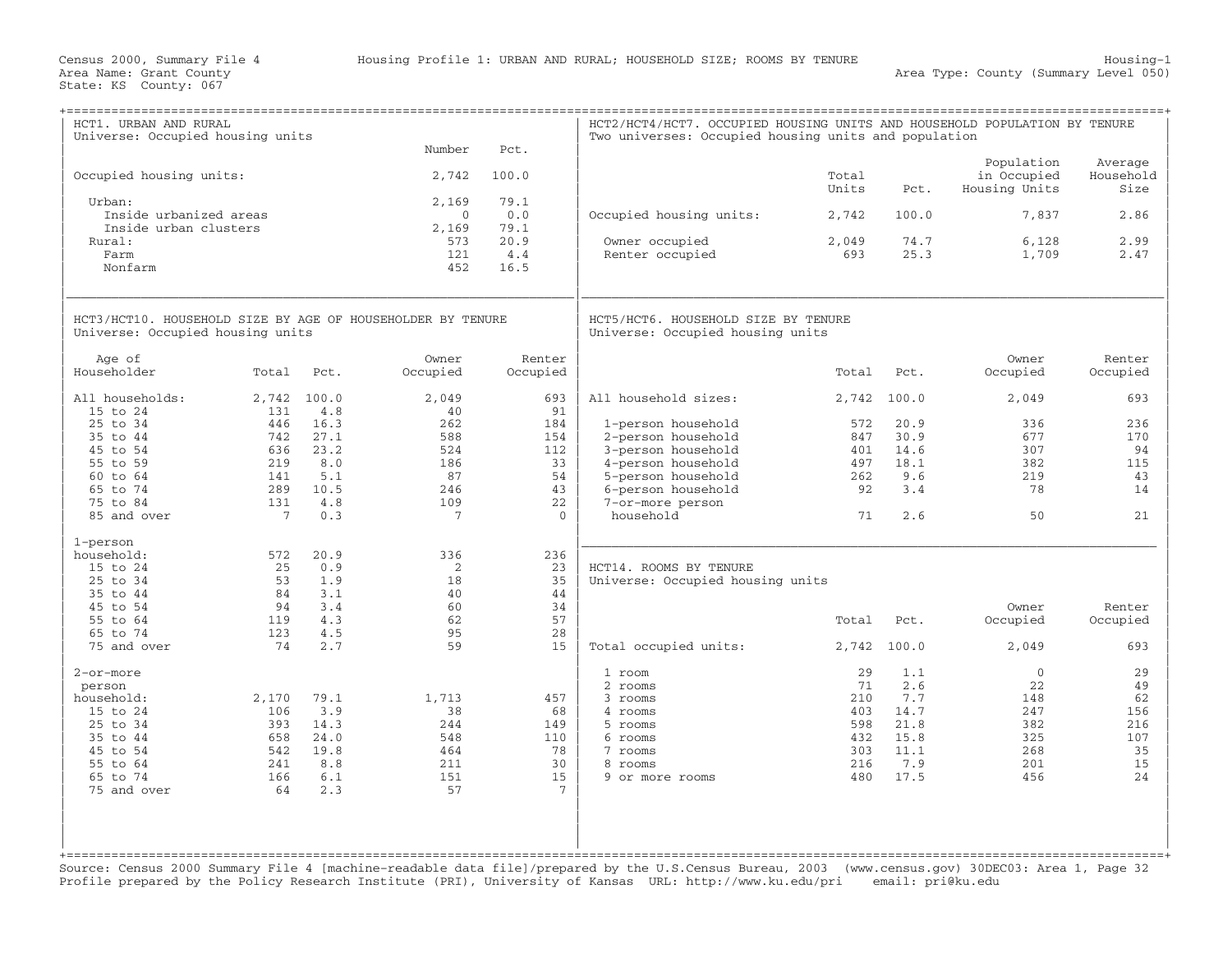## +===================================================================================================================================================+HCT9. HOUSEHOLD TYPE (INCLUDING LIVING ALONE) BY AGE OF HOUSEHOLDER BY TENURE Universe: Occupied housing units

|                                  |            | Total<br>----------------------------------- Age of Householder ------------------------------- |                     |                |                                         |                |                |              |  |  |
|----------------------------------|------------|-------------------------------------------------------------------------------------------------|---------------------|----------------|-----------------------------------------|----------------|----------------|--------------|--|--|
|                                  | All Ages   | 15 to 24                                                                                        | 25 to 34            | 35 to 44       | 45 to 54                                | 55 to 64       | 65 to 74       | 75 & over    |  |  |
| Total occupied units:            | 2,742      | 131                                                                                             | 446                 | 742            | 636                                     | 360            | 289            | 138          |  |  |
| Family households:               | 2,120      | 106                                                                                             | 380                 | 649            | 517                                     | 2.41           | 163            | 64           |  |  |
| Married-couple families          | 1,854      | 100                                                                                             | 278                 | 528            | 489                                     | 241            | 163            | 55           |  |  |
| Other families:                  | 266        | 6                                                                                               | 102                 | 121            | 28                                      | $\bigcirc$     | $\Omega$       | 9            |  |  |
| Male householder, no wife        | 80         | $\circ$                                                                                         | 32                  | 29             | 19                                      | $\Omega$       | $\mathbf{0}$   | $\mathbf 0$  |  |  |
| Female householder, no husband   | 186        | 6                                                                                               | 70                  | 92             | 9                                       | $\Omega$       | $\Omega$       | 9            |  |  |
| Nonfamily households:            | 622        | 25                                                                                              | 66                  | 93             | 119                                     | 119            | 126            | 74           |  |  |
| Male householder:                | 300        | 18                                                                                              | 55                  | 63             | 47                                      | 65             | 40             | 12           |  |  |
| Living alone                     | 268        | 18                                                                                              | 42                  | 54             | 40                                      | 65             | 37             | 12           |  |  |
| Not living alone                 | 32         | $\Omega$                                                                                        | 13                  | $\overline{9}$ | 7                                       | $\bigcirc$     | 3              | $\mathbf{0}$ |  |  |
| Female householder:              | 322        | $7\phantom{.0}$                                                                                 | 11                  | 30             | 72                                      | 54             | 86             | 62           |  |  |
| Living alone                     | 304        | $7\phantom{.0}$                                                                                 | 11                  | 30             | 54                                      | 54             | 86             | 62           |  |  |
| Not living alone                 | 18         | $\Omega$                                                                                        | $\Omega$            | $\Omega$       | 18                                      | $\Omega$       | $\Omega$       | $\cap$       |  |  |
|                                  |            |                                                                                                 |                     |                |                                         |                |                |              |  |  |
|                                  | All Ages   | 15 to 24                                                                                        | 25 to 34            | 35 to 44       | 45 to 54                                | 55 to 64       | 65 to 74       | 75 & over    |  |  |
| Owner occupied units:            | 2,049      | 40                                                                                              | 262                 | 588            | 524                                     | 273            | 246            | 116          |  |  |
| Family households:               | 1,685      | 38                                                                                              | 244                 | 539            | 448                                     | 211            | 148            | 57           |  |  |
| Married-couple families          | 1,560      | 38                                                                                              | 185                 | 482            | 448                                     | 211            | 148            | 48           |  |  |
| Other families:                  | 125        | $\Omega$                                                                                        | 59                  | 57             | $\mathbf{0}$                            | $\bigcirc$     | $\overline{0}$ | 9            |  |  |
| Male householder, no wife        | 32         | $\circ$                                                                                         | 17                  | 15             | $\overline{0}$                          | $\mathbf{0}$   | $\mathbb O$    | $\mathbb O$  |  |  |
| Female householder, no husband   | 93         | $\Omega$                                                                                        | 42                  | 42             | $\Omega$                                | $\Omega$       | $\Omega$       | 9            |  |  |
| Nonfamily households:            | 364        | 2                                                                                               | 18                  | 49             | 76                                      | 62             | 98             | 59           |  |  |
| Male householder:                | 154        | $\Omega$                                                                                        | 7                   | 43             | 33                                      | 34             | 25             | 12           |  |  |
| Living alone                     | 135        | $\circ$                                                                                         | $7\overline{ }$     | 34             | 26                                      | 34             | 22             | 12           |  |  |
| Not living alone                 | 19         | $\circ$                                                                                         | $\overline{0}$      | 9              | 7                                       | $\overline{0}$ | $\overline{3}$ | $\mathbf{0}$ |  |  |
| Female householder:              | 210        | 2                                                                                               | 11                  | 6              | 43                                      | 28             | 73             | 47           |  |  |
| Living alone                     | 201        | 2                                                                                               | 11                  | 6              | 34                                      | 28             | 73             | 47           |  |  |
| Not living alone                 | 9          | $\Omega$                                                                                        | $\Omega$            | $\Omega$       | 9                                       | $\Omega$       | $\Omega$       | $\Omega$     |  |  |
|                                  |            |                                                                                                 |                     |                | ---------- Renter Occupied ------------ |                |                |              |  |  |
|                                  | All Ages   | 15 to 24                                                                                        | 25 to 34            | 35 to 44       | 45 to 54                                | 55 to 64       | 65 to 74       | 75 & over    |  |  |
| Renter occupied units:           | 693        | 91                                                                                              | 184                 | 154            | 112                                     | 87             | 43             | 22           |  |  |
| Family households:               | 435        | 68                                                                                              | 136                 | 110            | 69                                      | 30             | 15             | 7            |  |  |
| Married-couple families          | 294        | 62                                                                                              | 93                  | 46             | 41                                      | 30             | 15             | 7            |  |  |
| Other families:                  | 141        | -6                                                                                              | 43                  | 64             | 28                                      | $\Omega$       | $\Omega$       | $\mathbf{0}$ |  |  |
| Male householder, no wife        | 48         | $\circ$                                                                                         | 15                  | 14             | 19                                      | $\mathbf{0}$   | $\mathbf{0}$   | $\mathbf 0$  |  |  |
| Female householder, no husband   | 93         | 6                                                                                               | 28                  | 50             | 9                                       | $\overline{0}$ | $\mathbf{0}$   | $\mathbf 0$  |  |  |
| Nonfamily households:            | 258        | 23                                                                                              | 48                  | 44             | 43                                      | 57             | 28             | 15           |  |  |
| Male householder:                | 146        | 18                                                                                              | 48                  | 20             | 14                                      | 31             | 15             | $\mathbf{0}$ |  |  |
| Living alone                     | 133        | 18                                                                                              | 35                  | 20             | 14                                      | 31             | 15             | $\mathbf 0$  |  |  |
| Not living alone                 | 13         | $\bigcirc$                                                                                      | 13                  | $\bigcirc$     | $\Omega$                                | $\bigcirc$     | $\Omega$       | $\mathbf 0$  |  |  |
| Female householder:              | 112<br>103 | - 5<br>5                                                                                        | $\circ$<br>$\Omega$ | 24<br>24       | 29<br>20                                | 26<br>26       | 13<br>13       | 15<br>15     |  |  |
| Living alone<br>Not living alone | 9          | $\mathbf{0}$                                                                                    | $\mathsf O$         | $\mathbf{0}$   | 9                                       | $\mathbf{0}$   | $\mathbf{0}$   | $\mathbf{0}$ |  |  |
|                                  |            |                                                                                                 |                     |                |                                         |                |                |              |  |  |

Source: Census 2000 Summary File 4 [machine−readable data file]/prepared by the U.S.Census Bureau, 2003 (www.census.gov) 30DEC03: Area 1, Page 33 Profile prepared by the Policy Research Institute (PRI), University of Kansas URL: http://www.ku.edu/pri email: pri@ku.edu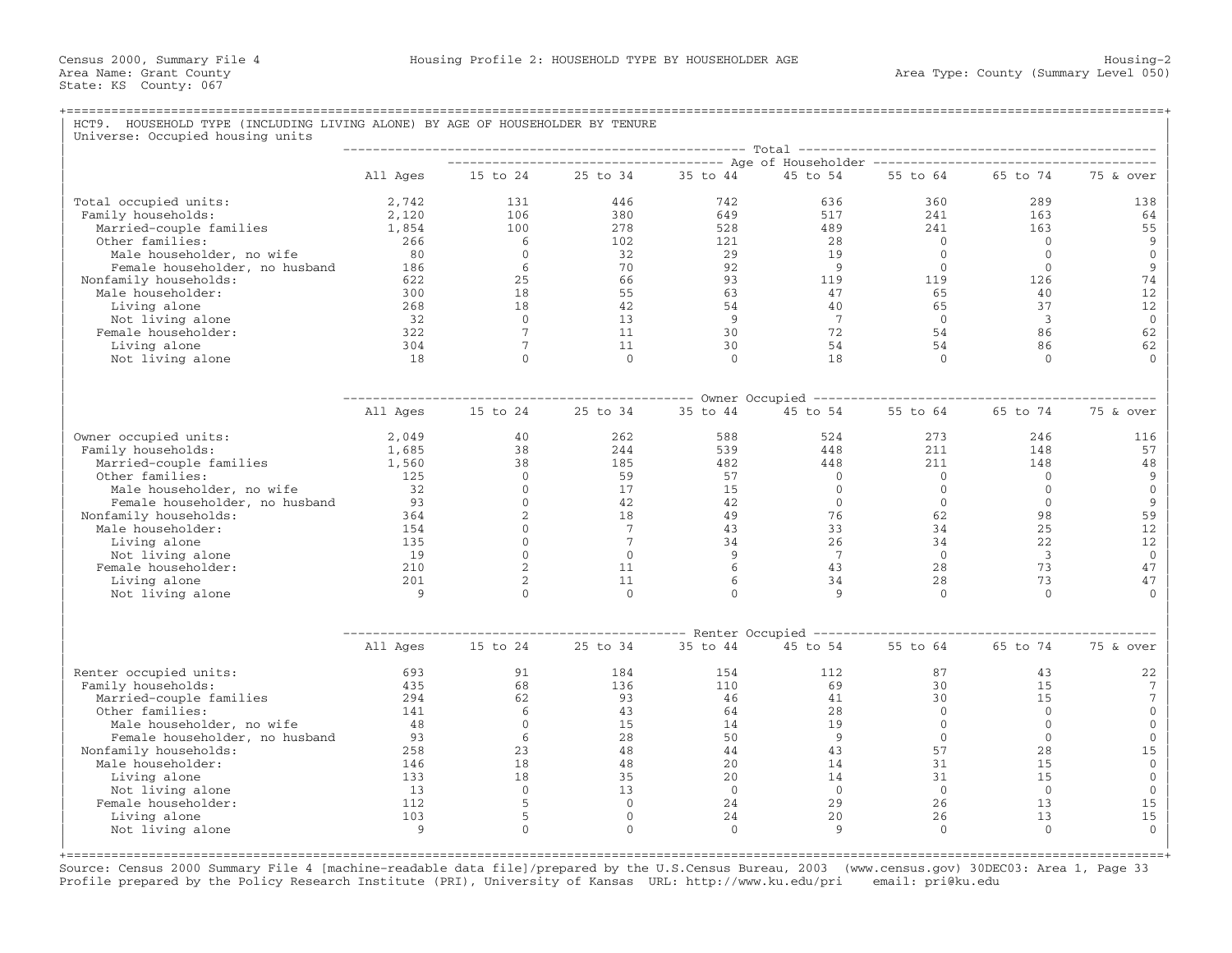| HCT8. HOUSEHOLD TYPE AND PRESENCE AND AGE OF OWN CHILDREN BY TENURE |                 |       |                 |                | HCT11. OCCUPANTS PER ROOM BY TENURE |       |       |          |          |
|---------------------------------------------------------------------|-----------------|-------|-----------------|----------------|-------------------------------------|-------|-------|----------|----------|
| Universe: Occupied housing units                                    |                 |       |                 |                | Universe: Occupied housing units    |       |       |          |          |
|                                                                     |                 |       | Owner           | Renter         |                                     |       |       |          |          |
|                                                                     | Total           | Pct.  | Occupied        | Occupied       |                                     |       |       | Owner    | Renter   |
|                                                                     |                 |       |                 |                |                                     | Total | Pct.  | Occupied | Occupied |
| All occupied housing units:                                         | 2,742           | 100.0 | 2,049           | 693            |                                     |       |       |          |          |
|                                                                     |                 |       |                 |                | Total units:                        | 2,742 | 100.0 | 2,049    | 693      |
| Family households:                                                  | 2,120           | 77.3  | 1,685           | 435            |                                     |       |       |          |          |
| Married-couple families:                                            | 1,854           | 67.6  | 1,560           | 294            | $0.50$ or less                      | 1,773 | 64.7  | 1,365    | 408      |
| With own children under 18:                                         | 966             | 35.2  | 802             | 164            | $0.51$ to $1.00$                    | 732   | 26.7  | 513      | 219      |
| Under 6 years only                                                  | 218             | 8.0   | 136             | 82             | $1.01$ to $1.50$                    | 133   | 4.9   | 87       | 46       |
| Under 6 and 6 to 17 years                                           | 214             | 7.8   | 152             | 62             | $1.51$ to $2.00$                    | 79    | 2.9   | 67       | 12       |
| 6 to 17 years only                                                  | 534             | 19.5  | 514             | 2.0            | $2.01$ or more                      | 2.5   | 0.9   | 17       |          |
| No own children under 18                                            | 888             | 32.4  | 758             | 130            |                                     |       |       |          |          |
| Other families (No spouse present):                                 | 266             | 9.7   | 125             | 141            |                                     |       |       |          |          |
| Male householder, no wife:                                          | 80              | 2.9   | 32              | 48             | HCT30. BEDROOMS BY TENURE           |       |       |          |          |
| With own children under 18:                                         | 59              | 2.2   | 32              | 27             | Universe: Occupied housing units    |       |       |          |          |
| Under 6 years only                                                  |                 | 0.3   | $7\phantom{.0}$ | $\overline{0}$ |                                     |       |       |          |          |
| Under 6 and 6 to 17 years                                           | 10 <sup>°</sup> | 0.4   | 10              | $\mathbf{0}$   |                                     |       |       | Owner    | Renter   |
| 6 to 17 years only                                                  | 42              | 1.5   | 15              | 27             |                                     | Total | Pct.  | Occupied |          |
| No own children under 18                                            | 21              |       | $\Omega$        | 21             |                                     |       |       |          | Occupied |
|                                                                     |                 | 0.8   |                 |                |                                     |       |       |          |          |
| Female householder, no husband:                                     | 186             | 6.8   | 93              | 93             | Total units:                        | 2,742 | 100.0 | 2,049    | 693      |
| With own children under 18:                                         | 157             | 5.7   | 84              | 73             |                                     |       |       |          |          |
| Under 6 years only                                                  | 32              | 1.2   | 15              | 17             | No bedroom                          | 40    | 1.5   | 11       | 29       |
| Under 6 and 6 to 17 years                                           | 22              | 0.8   | .5              | 17             | 1 bedroom                           | 187   | 6.8   | 98       | 89       |
| 6 to 17 years only                                                  | 103             | 3.8   | 64              | 39             | 2 bedrooms                          | 732   | 26.7  | 479      | 253      |
| No own children under 18                                            | 2.9             | 1.1   | 9               | 2.0            | 3 bedrooms                          | 1,083 | 39.5  | 813      | 270      |
|                                                                     |                 |       |                 |                | 4 bedrooms                          | 481   | 17.5  | 447      | 34       |
| Nonfamily households:                                               | 622             | 22.7  | 364             | 258            | 5 or more                           |       |       |          |          |
| Householder living alone:                                           | 572             | 20.9  | 336             | 236            | bedrooms                            | 219   | 8.0   | 201      | 18       |
| Male householder                                                    | 268             | 9.8   | 135             | 133            |                                     |       |       |          |          |
| Female householder                                                  | 304             | 11.1  | 201             | 103            |                                     |       |       |          |          |
| Householder not living alone                                        | 50              | 1.8   | 28              | 22             |                                     |       |       |          |          |
|                                                                     |                 |       |                 |                |                                     |       |       |          |          |

HCT17/HCT18. OCCUPIED HOUSING UNITS AND POPULATION BY UNITS IN STRUCTURE BY TENURE Two universes: Occupied housing units and population

|                     |       |             | ---------- Occupied Housing Units ---------- |              |       |       | ---- Population in Occupied Housing Units ---- |        | - Persons per Household - |           |        |
|---------------------|-------|-------------|----------------------------------------------|--------------|-------|-------|------------------------------------------------|--------|---------------------------|-----------|--------|
|                     | Total | Pct.        | Owner                                        | Renter       | Total | Pct.  | Owner                                          | Renter | Total                     | Owner     | Renter |
| Total units:        |       | 2,742 100.0 | 2,049                                        | 693          | 7,837 | 100.0 | 6,128                                          | 1,709  | 2.86                      | 2.99      | 2.47   |
| 1, detached         | 1,899 | 69.3        | 1,557                                        | 342          | 5,357 | 68.4  | 4,438                                          | 919    | 2.82                      | 2.85      | 2.69   |
| 1, attached         | 15    | 0.5         |                                              | 8            | 40    | 0.5   | 35                                             |        | 2.67                      | 5.00      | 0.63   |
|                     | 56    | 2.0         |                                              | 48           | 108   | 1.4   | 18                                             | 90     | 1.93                      | 2.25      | 1.88   |
| $3$ or $4$          | 45    | 1.6         |                                              | 45           | 73    | 0.9   |                                                | 73     | 1.62                      | $\cdot$   | 1.62   |
| $5$ to $9$          |       | 0.3         |                                              |              |       | 0.1   |                                                |        | 1.29                      | $\cdot$   | 1.29   |
| 10 to 19            | 33    | 1.2         |                                              | 33           | 75    | 1.0   |                                                | 75     | 2.27                      | $\sim$    | 2.27   |
| 20 to 49            |       | 0.3         |                                              | 8            | 32    | 0.4   |                                                | 32     | 4.00                      | $\cdot$   | 4.00   |
| 50 or more          |       | 0.0         |                                              |              |       | 0.0   |                                                |        | $\bullet$                 | $\bullet$ |        |
| Mobile home         | 679   | 24.8        | 477                                          | 202          | 2,143 | 27.3  | 1,637                                          | 506    | 3.16                      | 3.43      | 2.50   |
| Boat, RV, van, etc. | 0     | 0.0         | 0                                            | $\mathbf{0}$ |       | 0.0   |                                                |        | $\cdot$                   | $\cdot$   |        |

|\_\_\_\_\_\_\_\_\_\_\_\_\_\_\_\_\_\_\_\_\_\_\_\_\_\_\_\_\_\_\_\_\_\_\_\_\_\_\_\_\_\_\_\_\_\_\_\_\_\_\_\_\_\_\_\_\_\_\_\_\_\_\_\_\_\_\_\_\_\_\_\_\_\_\_\_\_\_\_\_\_\_\_\_\_\_\_\_\_\_\_\_\_\_\_\_\_\_\_\_\_\_\_\_\_\_\_\_\_\_\_\_\_\_\_\_\_\_\_\_\_\_\_\_\_\_\_\_\_\_\_\_\_\_\_\_\_\_\_\_\_\_\_\_\_\_\_| | |

+===================================================================================================================================================+Source: Census 2000 Summary File 4 [machine−readable data file]/prepared by the U.S.Census Bureau, 2003 (www.census.gov) 30DEC03: Area 1, Page 34 Profile prepared by the Policy Research Institute (PRI), University of Kansas URL: http://www.ku.edu/pri email: pri@ku.edu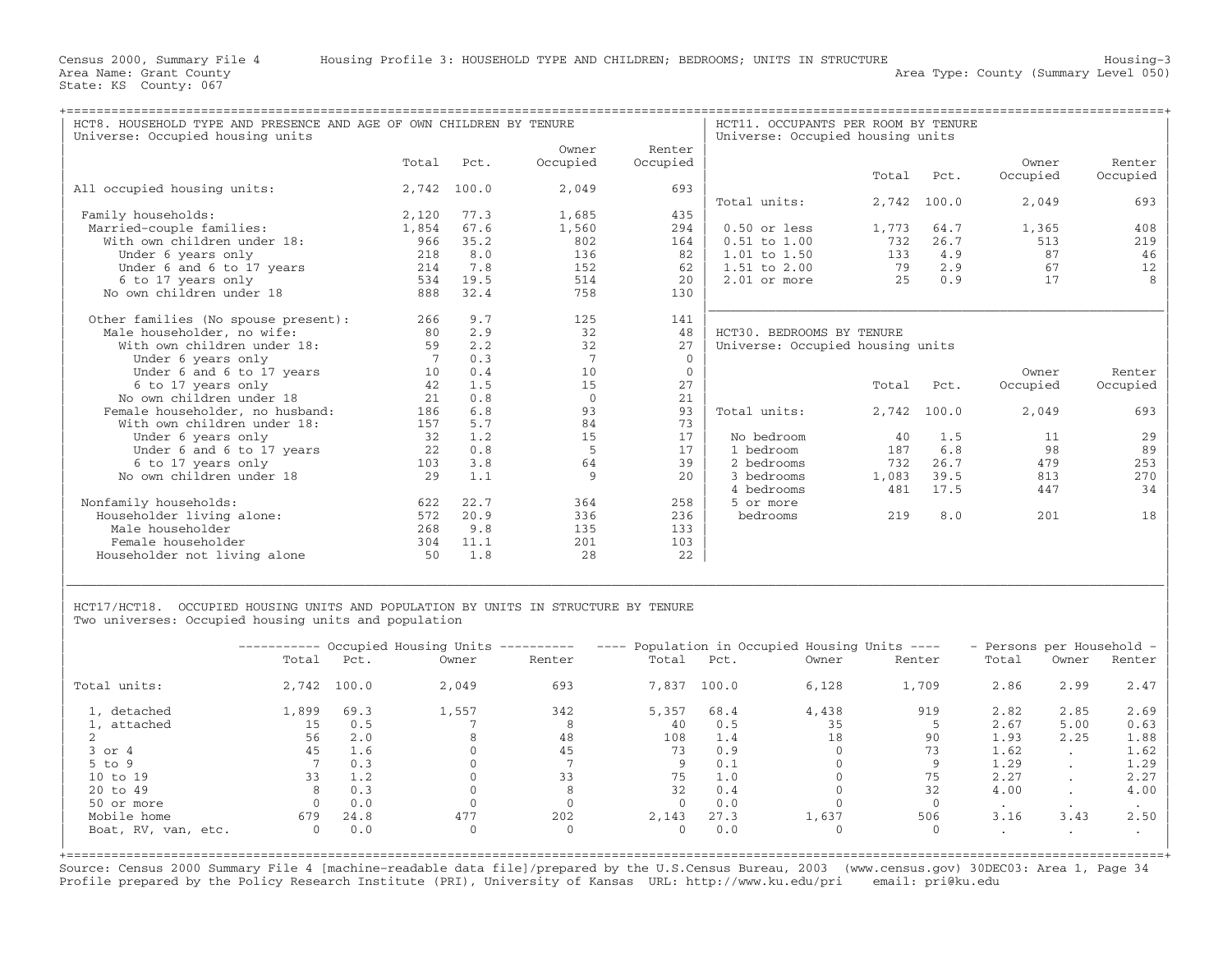| HCT21/HCT22. YEAR STRUCTURE BUILT BY TENURE                                                            |             |          |            |          | HCT29. HOUSE HEATING FUEL BY TENURE                                           |                |             |                                               |              |
|--------------------------------------------------------------------------------------------------------|-------------|----------|------------|----------|-------------------------------------------------------------------------------|----------------|-------------|-----------------------------------------------|--------------|
| Universe: Occupied housing units                                                                       |             |          | Owner      | Renter   | Universe: Occupied housing units                                              |                |             | Owner                                         | Renter       |
| Year Built                                                                                             | Total       | Pct.     | Occupied   | Occupied |                                                                               | Total          | Pct.        | Occupied                                      | Occupied     |
| Total occupied units:                                                                                  | 2,742 100.0 |          | 2,049      | 693      | Total occupied units:                                                         |                | 2,742 100.0 | 2,049                                         | 693          |
| Built 1999 to March 2000                                                                               | 44          | 1.6      | 44         | $\Omega$ | Utility gas                                                                   | 2,351          | 85.7        | 1,797                                         | 554          |
| Built 1995 to 1998                                                                                     | 259         | 9.4      | 195        | 64       | Bottled, tank, LP gas                                                         | 181            | 6.6         | 118                                           | 63           |
| Built 1990 to 1994                                                                                     | 127         | 4.6      | 113        | 14       | Electricity                                                                   | 169            | 6.2         | 107                                           | 62           |
| Built 1980 to 1989                                                                                     | 315         | 11.5     | 266        | 49       | Fuel oil, kerosene, etc.                                                      | $\overline{0}$ | 0.0         | $\bigcirc$                                    | $\mathbb O$  |
| Built 1970 to 1979                                                                                     | 892         | 32.5     | 643        | 249      | Coal or coke                                                                  | $\overline{0}$ | 0.0         | $\overline{0}$                                | $\mathbb O$  |
| Built 1960 to 1969                                                                                     | 443         | 16.2     | 324        | 119      | booM                                                                          | 25             | 0.9         | 19                                            | $\epsilon$   |
| Built 1950 to 1959                                                                                     | 279         | 10.2     | 191        | 88       | Solar energy                                                                  | 8 <sup>2</sup> | 0.3         | - 8                                           | $\mathbb O$  |
| Built 1940 to 1949                                                                                     | 241         | 8.8      | 171        | 70       | Other fuel                                                                    | $\overline{8}$ | 0.3         | $\bigcirc$                                    | 8            |
| Built 1939 or earlier                                                                                  | 142         | 5.2      | 102        | 40       | No fuel used                                                                  | $\bigcirc$     | 0.0         | $\Omega$                                      |              |
| Median year structure built                                                                            | 1973        |          | 1974       | 1971     |                                                                               |                |             |                                               |              |
| HCT24/HCT25. YEAR HOUSEHOLDER MOVED INTO UNIT BY TENURE<br>Universe: Occupied housing units            |             |          |            |          | HCT32/HCT34. VEHICLES AVAILABLE BY TENURE<br>Universe: Occupied housing units |                |             |                                               |              |
|                                                                                                        |             |          | Owner      | Renter   |                                                                               |                |             | Owner                                         | Renter       |
| Year Moved Into Unit                                                                                   | Total       | Pct.     | Occupied   | Occupied |                                                                               |                | Total Pct.  | Occupied                                      | Occupied     |
| Total occupied units:                                                                                  | 2,742 100.0 |          | 2,049      | 693      | Total occupied units:                                                         |                | 2,742 100.0 | 2,049                                         | 693          |
| Moved in 1999 to March 2000                                                                            | 646         | 23.6     | 300        | 346      | No vehicle available                                                          | 116            | 4.2         | 75                                            | 41           |
| Moved in 1995 to 1998                                                                                  | 715         | 26.1     | 517        | 198      | 1 vehicle available                                                           | 906            | 33.0        | 528                                           | 378          |
| Moved in 1990 to 1994                                                                                  |             | 444 16.2 | 396        | 48       | 2 vehicles available                                                          | 1,087          | 39.6        | 888                                           | 199          |
| Moved in 1980 to 1989                                                                                  | 429         | 15.6     | 367        | 62       | 3 vehicles available                                                          | 417            | 15.2        | 368                                           | 49           |
| Moved in 1970 to 1979                                                                                  | 305         | 11.1     | 296        | 9        | 4 vehicles available                                                          | 179            | 6.5         | 153                                           | 26           |
| Moved in 1969 or earlier                                                                               | 203         | 7.4      | 173        | 30       | 5 or more vehicles                                                            |                |             |                                               |              |
| Median year householder                                                                                |             |          |            |          | available                                                                     | 37             | 1.3         | 37                                            | $\mathbf{0}$ |
| moved into unit                                                                                        | 1995        |          | 1992       | 1999     | Mean vehicles available 1.91                                                  |                |             | 2.06                                          | 1.48         |
| HCT31. TELEPHONE SERVICE AVAILABLE BY AGE OF HOUSEHOLDER BY TENURE<br>Universe: Occupied housing units |             |          |            |          |                                                                               |                |             |                                               |              |
|                                                                                                        |             |          |            |          | ------ With Telephone Service Available -------                               |                |             | ------ No Telephone Service Available ------- |              |
| Age of<br>Householder                                                                                  | Total       |          |            | Owner    | Renter                                                                        |                | Pct.        | Owner                                         | Renter       |
|                                                                                                        |             |          | Total Pct. | Occupied | Occupied                                                                      | Total          |             | Occupied                                      | Occupied     |
| All ages:                                                                                              | 2,742       |          | 2,689 98.1 | 2,039    | 650                                                                           | 53             | 1.9         | 10                                            | 43           |
| 15 to 24                                                                                               | 131         | 126      | 4.6        | 40       | 86                                                                            | - 5            | 0.2         | $\Omega$                                      | 5            |
| 25 to 34                                                                                               | 446         | 431      | 15.7       | 262      | 169                                                                           | 15             | 0.5         | $\Omega$                                      | 15           |
| 35 to 44                                                                                               | 742         |          | 732 26.7   | 578      | 154                                                                           | 10             | 0.4         | 10                                            | $\mathbf{0}$ |
| 45 to 54                                                                                               | 636         |          | 636 23.2   | 524      | 112                                                                           | $\Omega$       | 0.0         | $\overline{0}$                                | $\mathbf{0}$ |
| 55 to 64                                                                                               | 360         | 337      | 12.3       | 273      | 64                                                                            | 23             | 0.8         | $\mathbf{0}$                                  | 23           |
| 65 to 74                                                                                               | 289         | 289      | 10.5       | 246      | 43                                                                            | $\mathbf{0}$   | 0.0         | $\mathbb O$                                   | $\mathbf{0}$ |
| 75 and over                                                                                            | 138         | 138      | 5.0        | 116      | 22                                                                            | $\Omega$       | 0.0         | $\Omega$                                      | $\Omega$     |
|                                                                                                        |             |          |            |          |                                                                               |                |             |                                               |              |

Source: Census 2000 Summary File 4 [machine−readable data file]/prepared by the U.S.Census Bureau, 2003 (www.census.gov) 30DEC03: Area 1, Page 35 Profile prepared by the Policy Research Institute (PRI), University of Kansas URL: http://www.ku.edu/pri email: pri@ku.edu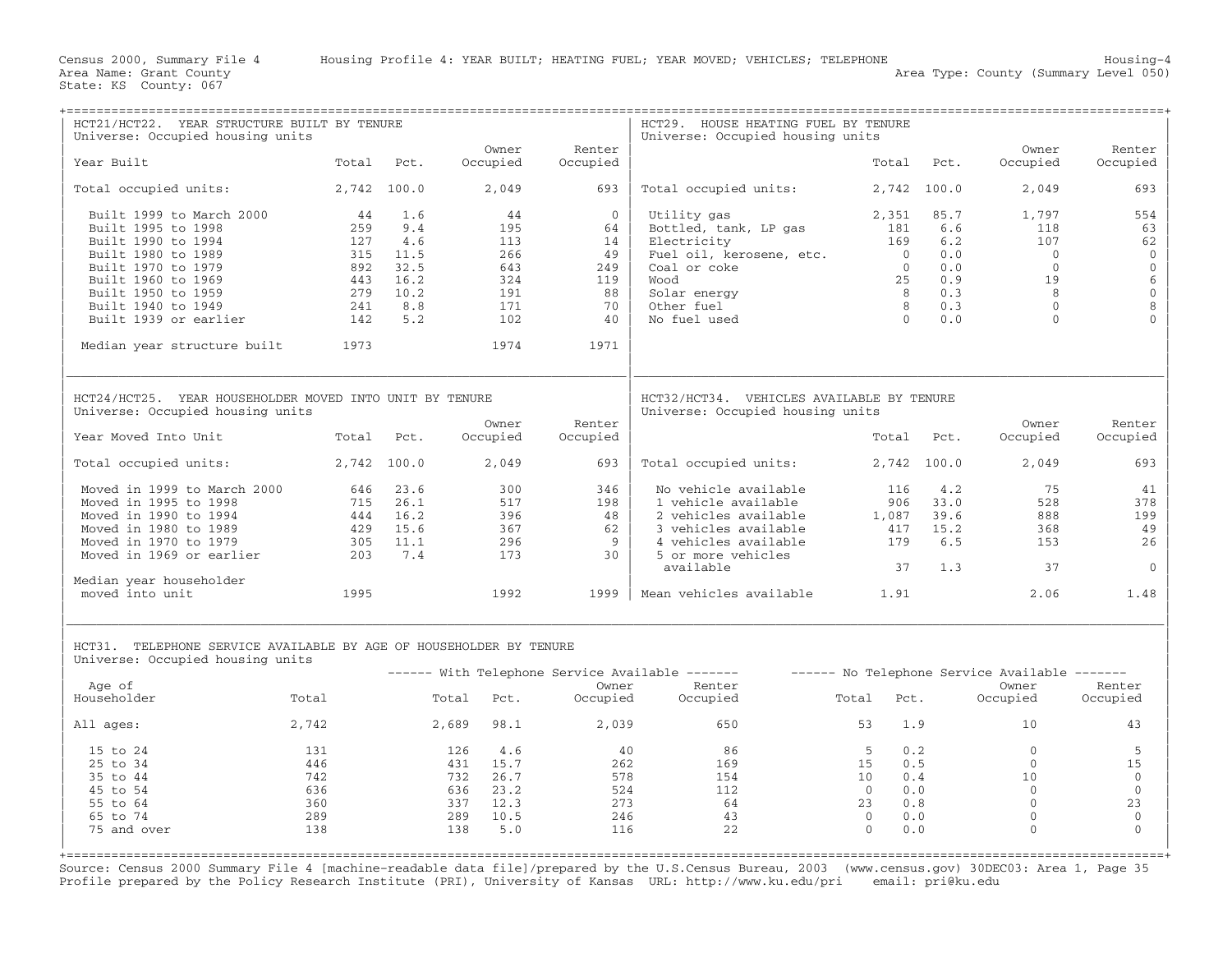| HOUSEHOLD INCOME IN 1999 BY TENURE<br>HCT35/HCT36.<br>Universe: Occupied housing units |             |      |          |          | HCT41.<br>PLUMBING FACILITIES BY TENURE<br>Universe: Occupied housing units |          |             |          |          |
|----------------------------------------------------------------------------------------|-------------|------|----------|----------|-----------------------------------------------------------------------------|----------|-------------|----------|----------|
|                                                                                        |             |      |          |          |                                                                             |          |             | Owner    | Renter   |
|                                                                                        |             |      | Owner    | Renter   |                                                                             | Total    | Pct.        | Occupied | Occupied |
|                                                                                        | Total       | Pct. | Occupied | Occupied |                                                                             |          |             |          |          |
|                                                                                        |             |      |          |          | Total occupied units:                                                       |          | 2,742 100.0 | 2,049    | 693      |
| Total occupied units:                                                                  | 2,742 100.0 |      | 2,049    | 693      | Complete plumbing                                                           |          |             |          |          |
| Less than $$5,000$                                                                     | 66          | 2.4  | 24       | 42       | facilities                                                                  |          | 2,742 100.0 | 2,049    | 693      |
| \$5,000 to \$9,999                                                                     | 132         | 4.8  | 59       | 73       | Lacking complete                                                            |          |             |          |          |
| \$10,000 to \$14,999                                                                   | 96          | 3.5  | 58       | 38       | plumbing facilities                                                         | $\Omega$ | 0.0         | $\Omega$ |          |
| \$15,000 to \$19,999                                                                   | 210         | 7.7  | 116      | 94       |                                                                             |          |             |          |          |
| \$20,000 to \$24,999                                                                   | 140         | 5.1  | 79       | 61       |                                                                             |          |             |          |          |
| \$25,000 to \$34,999                                                                   | 449         | 16.4 | 283      | 166      | HCT43.<br>KITCHEN FACILITIES BY TENURE                                      |          |             |          |          |
| \$35,000 to \$49,999                                                                   | 564         | 20.6 | 478      | 86       | Universe: Occupied housing units                                            |          |             |          |          |
| \$50,000 to \$74,999                                                                   | 656         | 23.9 | 559      | 97       |                                                                             |          |             | Owner    | Renter   |
| \$75,000 to \$99,999                                                                   | 228         | 8.3  | 205      | 23       |                                                                             | Total    | Pct.        | Occupied | Occupied |
| \$100,000 to \$149,999                                                                 | 147         | 5.4  | 141      | 6        |                                                                             |          |             |          |          |
| \$150,000 or More                                                                      | 54          | 2.0  | 47       |          | Total occupied units:<br>Complete kitchen                                   |          | 2,742 100.0 | 2,049    | 693      |
| Median household income                                                                | \$40,325    |      | \$46,019 | \$26,604 | facilities                                                                  | 2,733    | 99.7        | 2,040    | 693      |
| Mean household income                                                                  | \$49,795    |      | \$55,935 | \$31,638 | Lacking complete                                                            |          |             |          |          |
|                                                                                        |             |      |          |          | kitchen facilities                                                          | 9        | 0.3         | 9        |          |
|                                                                                        |             |      |          |          |                                                                             |          |             |          |          |

| | HCT89. POVERTY STATUS IN 1999 BY AGE OF HOUSEHOLDER BY TENURE Universe: Occupied housing units

| Age of      | $--$ All Occupied $--$<br>Housing Units |       | $----Total----$ |      | Income in 1999 Below Poverty Level<br>-Owner Occupied- |      | ______________<br>-Renter Occupied- |      | Income in 1999 At or Above Poverty Level | Owner    | Renter   |
|-------------|-----------------------------------------|-------|-----------------|------|--------------------------------------------------------|------|-------------------------------------|------|------------------------------------------|----------|----------|
| Householder | Number                                  | Pct.  | Number          | Pct. | Number                                                 | Pct. | Number                              | Pct. | Total                                    | Occupied | Occupied |
| All ages:   | 2,742                                   | 100.0 | 236             | 8.6  | 106                                                    | 3.9  | 130                                 | 4.7  | 2,506                                    | 1,943    | 563      |
| 15 to 24    | 131                                     | 4.8   | 35              | 1.3  | 13                                                     | 0.5  | 22                                  | 0.8  | 96                                       | 27       | 69       |
| 25 to 34    | 446                                     | 16.3  | 24              | 0.9  |                                                        | 0.2  | 19                                  | 0.7  | 422                                      | 257      | 165      |
| 35 to 44    | 742                                     | 27.1  | 98              | 3.6  | 45                                                     | 1.6  | 53                                  | 1.9  | 644                                      | 543      | 101      |
| 45 to 54    | 636                                     | 23.2  |                 | 0.3  |                                                        | 0.3  |                                     | 0.0  | 627                                      | 515      | 112      |
| 55 to 59    | 219                                     | 8.0   | 32              | 1.2  | 13                                                     | 0.5  | 19                                  | 0.7  | 187                                      | 173      | 14       |
| 60 to 64    | 141                                     | 5.1   |                 | 0.3  |                                                        | 0.0  |                                     | 0.3  | 132                                      | 87       | 45       |
| 65 to 74    | 289                                     | 10.5  | 14              | 0.5  | 14                                                     | 0.5  |                                     | 0.0  | 275                                      | 232      | 43       |
| 75 to 84    | 131                                     | 4.8   | 15              | 0.5  |                                                        | 0.3  | 8                                   | 0.3  | 116                                      | 102      | 14       |
| 85 and over |                                         | 0.3   |                 | 0.0  | $\Omega$                                               | 0.0  | $\Omega$                            | 0.0  |                                          |          |          |

| HCT90/HCT91. POVERTY STATUS IN 1999 BY RECEIPT OF PUBLIC ASSISTANCE INCOME & SOCIAL SECURITY INCOME IN 1999 | Universe: Occupied housing units

|                                                          | $--$ All Occupied $--$  |              |                             |            | ----- Income in 1999 Below Poverty Level ---- |                    | Income in 1999 At/Above Poverty Level |                   |                    |
|----------------------------------------------------------|-------------------------|--------------|-----------------------------|------------|-----------------------------------------------|--------------------|---------------------------------------|-------------------|--------------------|
|                                                          | Housing Units<br>Number | Pct.         | $---$ Total $---$<br>Number | Pct.       | Owner<br>Occupied                             | Renter<br>Occupied | Total                                 | Owner<br>Occupied | Renter<br>Occupied |
| Total occupied units:                                    |                         | 2,742 100.0  | 236                         | 8.6        | 106                                           | 130                | 2,506                                 | 1,943             | 563                |
| With public assistance income                            | 76                      | 2.8          | 47                          | 1.7        |                                               | 35                 | 29                                    |                   | 21 <sup>1</sup>    |
| No public assistance income                              | 2,666                   | 97.2         | 189                         | 6.9        | 94                                            | 95                 | 2,477                                 | 1,935             | 542                |
| With social security income<br>No social security income | 558<br>2,184            | 20.4<br>79.6 | 52<br>184                   | 1.9<br>6.7 | 35                                            | 113                | 506<br>2,000                          | 397<br>1,546      | $109$  <br>454     |

| |

Source: Census 2000 Summary File 4 [machine−readable data file]/prepared by the U.S.Census Bureau, 2003 (www.census.gov) 30DEC03: Area 1, Page 36 Profile prepared by the Policy Research Institute (PRI), University of Kansas URL: http://www.ku.edu/pri email: pri@ku.edu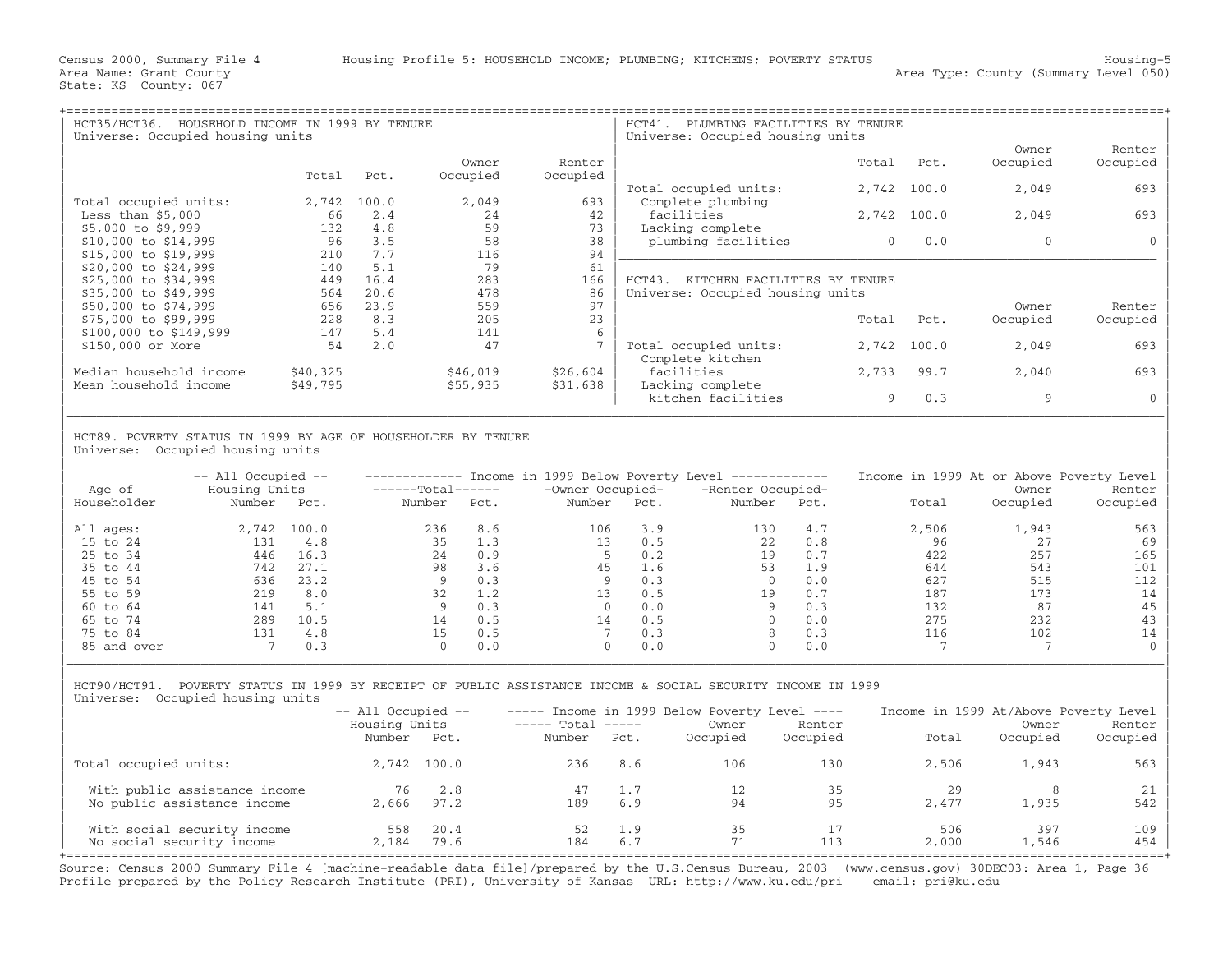+===================================================================================================================================================+

HCT46/HCT48/HCT50/HCT51/HCT52/HCT53. CONTRACT RENT; GROSS RENT | HCT44. KITCHEN FACILITIES BY MEALS INCLUDED IN RENT<br>| Universe: Specified renter-occupied housing units | Universe: Specified renter-occupied housing units p

|                  | - Contract Rent - |       | $---$ Gross Rent $---$ |       |             |                                                                    |       |                    |      | Number<br>Pct.    |         |
|------------------|-------------------|-------|------------------------|-------|-------------|--------------------------------------------------------------------|-------|--------------------|------|-------------------|---------|
|                  | Number            | Pct.  | Number                 | Pct.  |             |                                                                    |       |                    |      |                   |         |
|                  |                   |       |                        |       |             | Specified renter-occupied units:                                   |       |                    |      | 100.0<br>568      |         |
| Specified units: | 667               | 100.0 | 667                    | 100.0 |             | Complete kitchen facilities:                                       |       |                    |      | 100.0<br>568      |         |
|                  |                   |       |                        |       |             | Meals included in rent                                             |       |                    |      | 0.0<br>$\Omega$   |         |
| With cash rent:  | 568               | 85.2  | 568                    | 85.2  |             | No meals included in rent                                          |       |                    |      | 100.0<br>568      |         |
| Less than \$100  | 17                | 2.5   | $\Omega$               | 0.0   |             | Lacking complete kitchen facilities:                               |       |                    |      | 0.0<br>$\Omega$   |         |
| $$100 - $149$    | 66                | 9.9   | 39                     | 5.8   |             | Meals included in rent                                             |       |                    |      | 0.0               |         |
| $$150 - $199$    | 22                | 3.3   | 26                     | 3.9   |             | No meals included in rent                                          |       |                    |      | 0.0<br>$\Omega$   |         |
| $$200 - $249$    | 28                | 4.2   | 36                     | 5.4   |             |                                                                    |       |                    |      |                   |         |
| $$250 - $299$    | 61                | 9.1   | 19                     | 2.8   |             |                                                                    |       |                    |      |                   |         |
| $$300 - $349$    | 106               | 15.9  | 44                     | 6.6   |             | HCT45. AGE OF HOUSEHOLDER BY MEALS INCLUDED IN RENT                |       |                    |      |                   |         |
| $$350 - $399$    | 116               | 17.4  | 50                     | 7.5   |             | Universe: Specified renter-occupied housing units paying cash rent |       |                    |      |                   |         |
| $$400 - $449$    | 83                | 12.4  | 97                     | 14.5  |             |                                                                    |       |                    |      |                   |         |
| $$450 - $499$    | 33                | 4.9   | 80                     | 12.0  |             |                                                                    |       | - Meals Included - |      | No Meals Included |         |
| $$500 - $549$    | $\Omega$          | 0.0   | 70                     | 10.5  | Age of      |                                                                    |       | in Rent            |      |                   | in Rent |
| \$550-\$599      | 16                | 2.4   | 25                     | 3.7   | Householder | Total                                                              | Pct.  | Number             | Pct. | Number            | Pct.    |
| $$600 - $649$    | 2.0               | 3.0   | 2.0                    | 3.0   |             |                                                                    |       |                    |      |                   |         |
| $$650 - $699$    | $\mathbf 0$       | 0.0   |                        | 1.0   | All ages:   | 568                                                                | 100.0 |                    | 0.0  | 568               | 100.0   |
| \$700-\$749      | $\Omega$          | 0.0   | 15                     | 2.2   | 15 to 54    | 472                                                                | 83.1  | $\cap$             | 0.0  | 472               | 83.1    |
| \$750-\$799      |                   | 0.0   | 19                     | 2.8   | 55 to 64    | 64                                                                 | 11.3  |                    | 0.0  | 64                | 11.3    |
| \$800-\$899      | $\Omega$          | 0.0   | 8                      | 1.2   | 65 to 74    | 17                                                                 | 3.0   | $\Omega$           | 0.0  | 17                | 3.0     |
| \$900-\$999      | $\Omega$          | 0.0   | 13                     | 1.9   | 75 and over | 15                                                                 | 2.6   | $\cap$             | 0.0  | 15                | 2.6     |
| $$1,000-S1,249$  |                   | 0.0   | $\Omega$               | 0.0   |             |                                                                    |       |                    |      |                   |         |
| $$1,250-51,499$  | $\Omega$          | 0.0   | $\Omega$               | 0.0   |             |                                                                    |       |                    |      |                   |         |
| $$1,500-S1,999$  |                   | 0.0   |                        | 0.0   |             | HCT45/HCT54. MEAN GROSS RENT BY MEALS INCLUDED IN RENT             |       |                    |      |                   |         |
| $$2.000$ or more | $\Omega$          | 0.0   | $\Omega$               | 0.0   |             | Universe: Specified renter-occupied housing units paying cash rent |       |                    |      |                   |         |
| No cash rent     | 99                | 14.8  | 99                     | 14.8  |             |                                                                    |       |                    |      |                   |         |
|                  |                   |       |                        |       |             | Specified renter-occupied units:                                   |       |                    |      | \$436             |         |
| Median rent      | \$342             |       | \$436                  |       |             | Meals included in rent                                             |       |                    |      |                   |         |
| Mean rent        | \$318             |       | \$436                  |       |             | No meals included in rent                                          |       |                    |      | \$436             |         |

| UNIVERSITY PROCESSOR SUNCE OCCUPION NOWDER WHICH |                   |                                                 |                          |                        |                    | villevelor. Specification college occupied housing dilles paying capit fence |        |           |
|--------------------------------------------------|-------------------|-------------------------------------------------|--------------------------|------------------------|--------------------|------------------------------------------------------------------------------|--------|-----------|
|                                                  | - Contract Rent - |                                                 | <b>Contract Contract</b> | $---$ Gross Rent $---$ |                    |                                                                              | Number | Pct.      |
|                                                  | Number            | Pct.                                            |                          | Number Pct.            |                    |                                                                              |        |           |
|                                                  |                   |                                                 |                          |                        |                    | Specified renter-occupied units:                                             |        | 568 100.0 |
| Specified units:                                 |                   | 667 100.0                                       |                          | 667                    | 100.0              | Complete kitchen facilities:                                                 | 568    | 100.0     |
|                                                  |                   |                                                 |                          |                        |                    | Meals included in rent                                                       |        | 0.0       |
| With cash rent:                                  | 568               | 85.2                                            |                          | 568                    | 85.2               | No meals included in rent                                                    | 568    | 100.0     |
| Less than \$100                                  |                   | 2.5                                             | $\sim$ 1.                |                        | 0.0                | Lacking complete kitchen facilities:                                         |        | 0.0       |
| \$100-\$149                                      | 66                | 9.9                                             | $\sim$ $\sim$            | 39.                    | 5.8                | Meals included in rent                                                       |        | 0.0       |
| \$150-\$199                                      |                   | 3.3                                             |                          | 26                     | 3.9                | No meals included in rent                                                    |        | 0.0       |
| $A \cap \cap \cap A$                             |                   | $\circ$ $\circ$ $\circ$ $\circ$ $\circ$ $\circ$ |                          | $\sim$                 | $\Gamma$ $\Lambda$ |                                                                              |        |           |

EHOLDER BY MEALS INCLUDED IN RENT renter-occupied housing units paying cash rent

| Age of      |       |       | - Meals Included -<br>in Rent |      | No Meals Included | in Rent |
|-------------|-------|-------|-------------------------------|------|-------------------|---------|
| Householder | Total | Pct.  | Number                        | Pct. | Number            | Pct.    |
| All ages:   | 568   | 100.0 | 0                             | 0.0  | 568               | 100.0   |
| 15 to 54    | 472   | 83.1  | 0                             | 0.0  | 472               | 83.1    |
| 55 to 64    | 64    | 11.3  | 0                             | 0.0  | 64                | 11.3    |
| 65 to 74    | 17    | 3.0   | 0                             | 0.0  | 17                | 3.0     |
| 75 and over | 15    | 2.6   | U                             | 0.0  | 15                | 2.6     |
|             |       |       |                               |      |                   |         |

|             |       |       | Specified renter-occupied units: | \$436 |
|-------------|-------|-------|----------------------------------|-------|
| Median rent | \$342 | \$436 | Meals included in rent           |       |
| Mean rent   | \$318 | \$436 | No meals included in rent        | \$436 |
|             |       |       |                                  |       |

HCT57. GROSS RENT BY BEDROOMS

Universe: Specified renter-occupied housing units

|                  | $---$ Total |       | $---$ None<br>$\qquad \qquad - - - - -$ |      | _______ 1 ______ |      | $------ 2$   |      | $---$ 3 or More $---$ |      |
|------------------|-------------|-------|-----------------------------------------|------|------------------|------|--------------|------|-----------------------|------|
|                  | Number      | Pct.  | Number                                  | Pct. | Number           | Pct. | Number       | Pct. | Number                | Pct. |
| Specified units: | 667         | 100.0 | 29                                      | 4.3  | 89               | 13.3 | 247          | 37.0 | 302                   | 45.3 |
| With cash rent:  | 568         | 85.2  | 29                                      | 4.3  | 82               | 12.3 | 230          | 34.5 | 227                   | 34.0 |
| Less than \$200  | 65          | 9.7   | $\Omega$                                | 0.0  | 8                | 1.2  | 6            | 0.9  | 51                    | 7.6  |
| \$200 to \$299   | 55          | 8.2   | 9                                       | 1.3  |                  | 0.0  | 20           | 3.0  | 26                    | 3.9  |
| \$300 to \$499   | 271         | 40.6  | 20                                      | 3.0  | 67               | 10.0 | 149          | 22.3 | 35                    | 5.2  |
| \$500 to \$749   | 137         | 20.5  | $\Omega$                                | 0.0  |                  | 1.0  | 47           | 7.0  | 83                    | 12.4 |
| \$750 to \$999   | 40          | 6.0   | $\Omega$                                | 0.0  |                  | 0.0  | 8            | 1.2  | 32                    | 4.8  |
| $$1,000$ or More |             | 0.0   | $\Omega$                                | 0.0  |                  | 0.0  | $\mathbf{0}$ | 0.0  | $\Omega$              | 0.0  |
| No cash rent     | 99          | 14.8  | $\Omega$                                | 0.0  |                  | 1.0  | 17           | 2.5  | 75                    | 11.2 |

|\_\_\_\_\_\_\_\_\_\_\_\_\_\_\_\_\_\_\_\_\_\_\_\_\_\_\_\_\_\_\_\_\_\_\_\_\_\_\_\_\_\_\_\_\_\_\_\_\_\_\_\_\_\_\_\_\_\_\_\_\_\_\_\_\_\_\_\_\_\_\_\_\_\_\_\_\_\_\_\_\_\_\_\_\_\_\_\_\_\_\_\_\_\_\_\_\_\_\_\_\_\_\_\_\_\_\_\_\_\_\_\_\_\_\_\_\_\_\_\_\_\_\_\_\_\_\_\_\_\_\_\_\_\_\_\_\_\_\_\_\_\_\_\_\_\_\_| | |

+===================================================================================================================================================+Source: Census 2000 Summary File 4 [machine−readable data file]/prepared by the U.S.Census Bureau, 2003 (www.census.gov) 30DEC03: Area 1, Page 37 Profile prepared by the Policy Research Institute (PRI), University of Kansas URL: http://www.ku.edu/pri email: pri@ku.edu

Universe: Specified renter-occupied housing units paying cash rent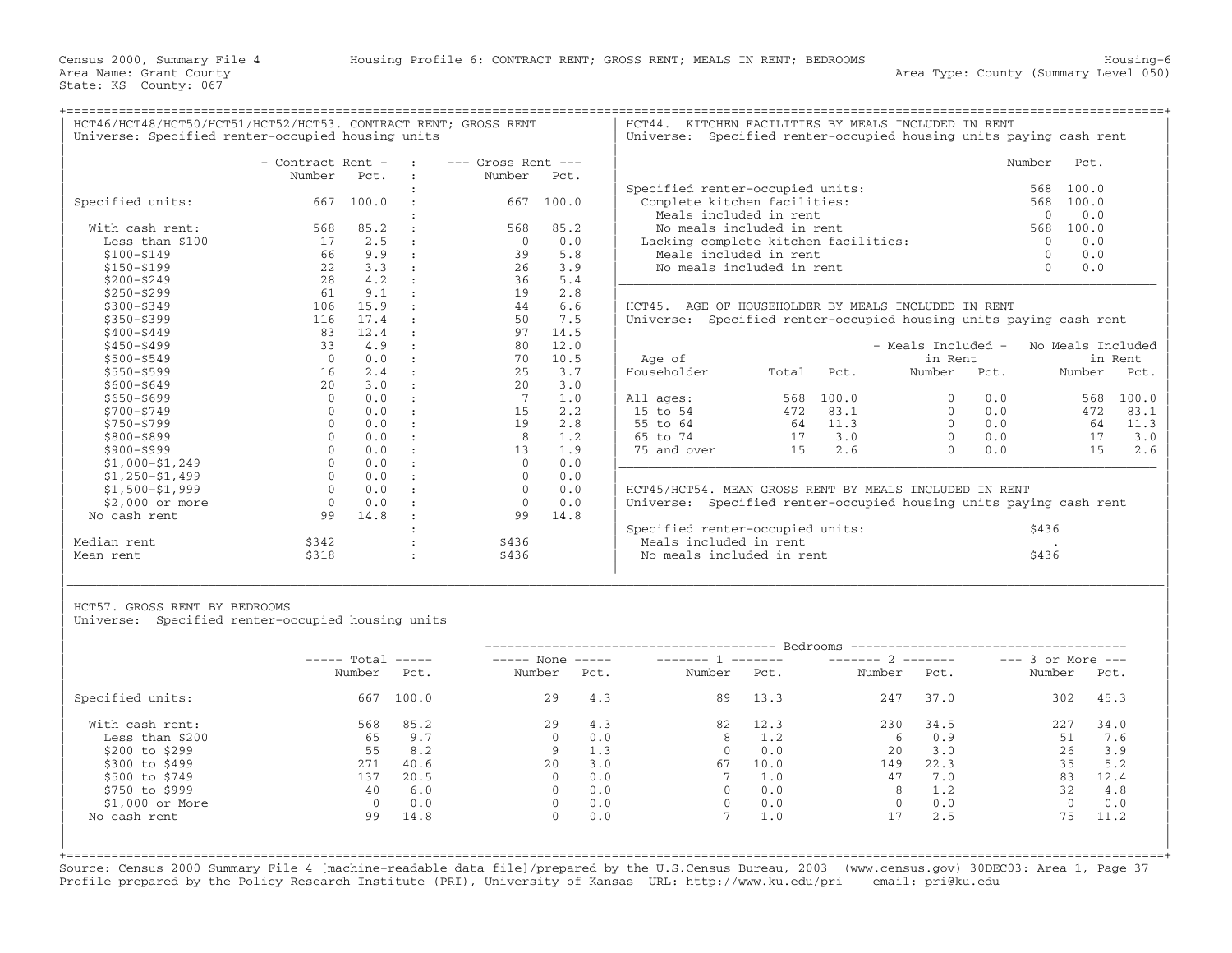State: KS County: 067

+===================================================================================================================================================+

## HCT56. GROSS RENT BY HOUSEHOLD INCOME IN 1999 Universe: Specified renter-occupied housing units | | | | | All Specified −−−−−−−−−−−−−−−−−−−−−−−−−−−−−−−−− Household Income in 1999 −−−−−−−−−−−−−−−−−−−−−−−−−−−−−−−−−−− | | Renter−Occupied \$10,000 \$20,000 \$35,000 \$50,000 \$75,000 | | Housing Units Less than to to to to to \$100,000 | | Number Pct. \$10,000 \$19,999 \$34,999 \$49,999 \$74,999 \$99,999 or more | | | | Specified units: 667 100.0 115 120 225 80 91 23 13 | | | | With cash rent: 568 85.2 95 93 201 74 82 23 0 | | Less than \$100 0 0.0 0 0 0 0 0 0 0 | | \$100 to \$199 65 9.7 17 8 16 24 0 0 0 | | \$200 to \$299 55 8.2 34 11 10 0 0 0 0 | | \$300 to \$399 94 14.1 0 29 57 8 0 0 0 | | \$400 to \$499 177 26.5 25 26 63 26 29 8 0 | | \$500 to \$599 95 14.2 19 6 48 0 22 0 0 | | \$600 to \$699 27 4.0 0 0 7 8 12 0 0 | | \$700 to \$799 34 5.1 0 0 0 0 19 15 0 | | \$800 to \$899 8 1.2 0 0 0 8 0 0 0 | | \$900 to \$999 13 1.9 0 13 0 0 0 0 0 | | \$1,000 to \$1,249 0 0.0 0 0 0 0 0 0 0 | | \$1,250 to \$1,499 0 0.0 0 0 0 0 0 0 0 | | \$1,500 to \$1,999 0 0.0 0 0 0 0 0 0 0 | | \$2,000 or more 0 0.0 0 0 0 0 0 0 0 | | No cash rent 99 14.8 20 27 24 6 9 0 13 | | | |\_\_\_\_\_\_\_\_\_\_\_\_\_\_\_\_\_\_\_\_\_\_\_\_\_\_\_\_\_\_\_\_\_\_\_\_\_\_\_\_\_\_\_\_\_\_\_\_\_\_\_\_\_\_\_\_\_\_\_\_\_\_\_\_\_\_\_\_\_\_\_\_\_\_\_\_\_\_\_\_\_\_\_\_\_\_\_\_\_\_\_\_\_\_\_\_\_\_\_\_\_\_\_\_\_\_\_\_\_\_\_\_\_\_\_\_\_\_\_\_\_\_\_\_\_\_\_\_\_\_\_\_\_\_\_\_\_\_\_\_\_\_\_\_\_\_\_| | | | HCT59/HCT60. GROSS RENT AS A PERCENTAGE OF HOUSEHOLD INCOME IN 1999 | HCT55/HCT62. MEAN GROSS RENT BY UNITS IN STRUCTURE<br>Universe: Specified renter-occupied housing units | Universe: Specified renter-occupied housing units Universe: Specified renter-occupied housing units paying cash rent | | | | Percentage of | Specified renter−occupied units: \$436 | Number Pct. | Specified fencer occupied units.<br>1. detached or attached \$470 | | 1, detached or attached \$470 | | Specified renter−occupied units: 667 100.0 | 2 to 4 \$433 |  $\vert$  5 to 19  $\vert$  5 to 19  $\vert$  5 to 19  $\vert$  5 to 19  $\vert$  5 to 19  $\vert$  5 to 19  $\vert$  5 to 19  $\vert$  5 to 19  $\vert$  5 to 19  $\vert$  5 to 19  $\vert$  5 to 19  $\vert$  5 to 19  $\vert$  5 to 19  $\vert$  5 to 19  $\vert$  5 to 19  $\vert$  5 to 19  $\vert$  5 to 19 | Less than 10 percent 63 9.4 | 20 to 49 \$225 | |  $10$  to 14 percent  $107$   $16.0$  | 50 or more .  $\qquad \qquad$ | 15 to 19 percent 152 22.8 | Mobile home \$416 | | 20 to 24 percent 70 10.5 | Boat, RV, van, etc. . | | 25 to 29 percent 33 4.9 | | | 30 to 34 percent 37 5.5 |\_\_\_\_\_\_\_\_\_\_\_\_\_\_\_\_\_\_\_\_\_\_\_\_\_\_\_\_\_\_\_\_\_\_\_\_\_\_\_\_\_\_\_\_\_\_\_\_\_\_\_\_\_\_\_\_\_\_\_\_\_\_\_\_\_\_\_\_\_\_\_\_\_\_\_ | | 35 to 39 percent 13 1.9 | | | 40 to 49 percent 17 2.5 | HCT58. INCLUSION OF UTILITIES IN RENT | | 50 percent or more 67 10.0 | Universe: Specified renter−occupied housing units | | Not computed 108 16.2 | Number Pct. | | | | | Median percentage of 1999 | Specified renter−occupied units: 667 100.0 | household income spent<br>on gross rent  $18.6%$  $|$  on gross rent  $18.6\%$   $|$  Pay extra for one or more utilities  $478$   $71.7$   $|$  $\vert$  No extra payment for any utilities  $\vert$  189  $\vert$  28.3  $\vert$ | | | | | |

+===================================================================================================================================================+Source: Census 2000 Summary File 4 [machine−readable data file]/prepared by the U.S.Census Bureau, 2003 (www.census.gov) 30DEC03: Area 1, Page 38 Profile prepared by the Policy Research Institute (PRI), University of Kansas URL: http://www.ku.edu/pri email: pri@ku.edu

| |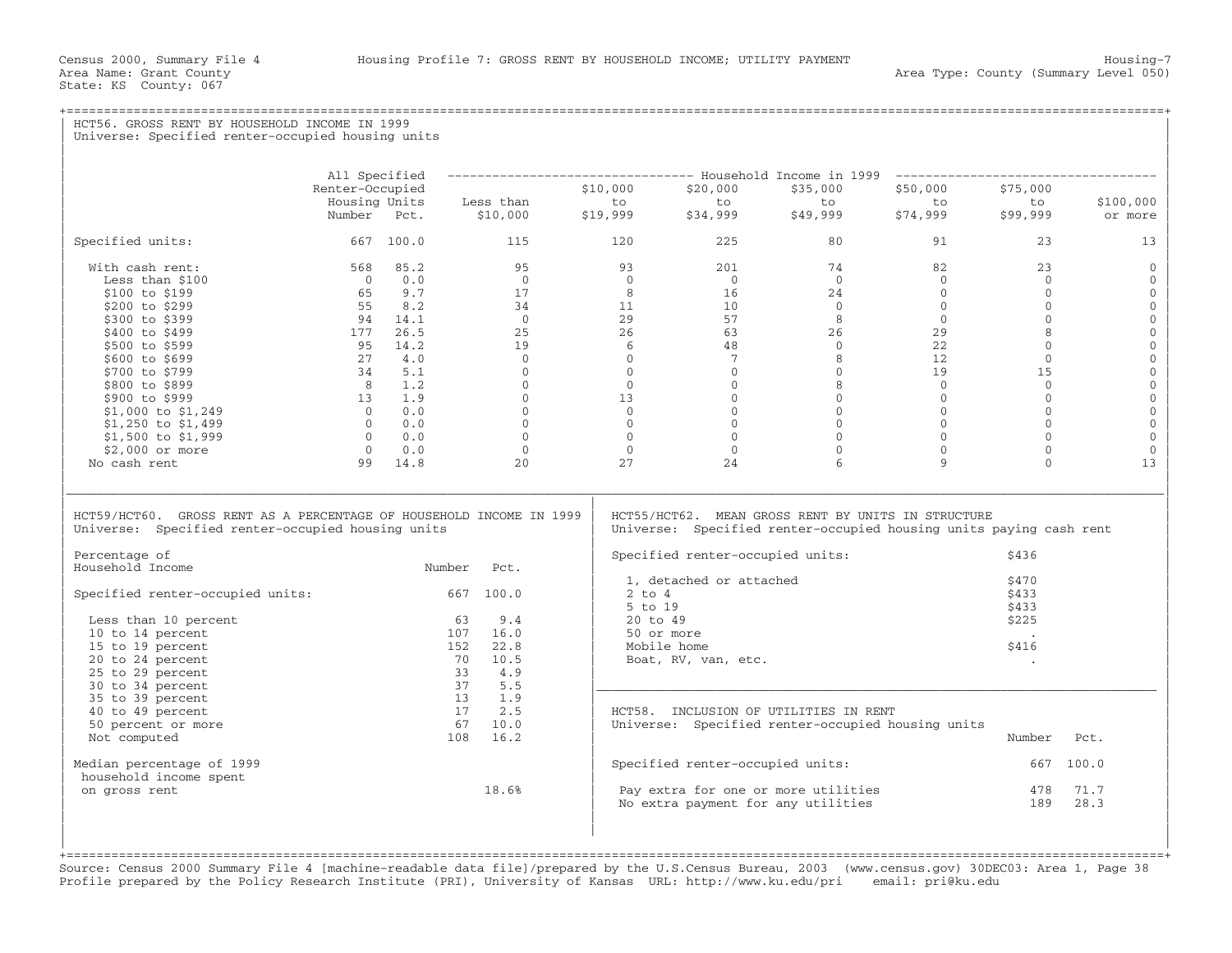| HCT61. GROSS RENT AS A PERCENTAGE OF HOUSEHOLD INCOME IN 1999 BY AGE OF HOUSEHOLDER<br>Universe: Specified renter-occupied housing units |                                  |                                                       |                                                                 |                                                          |                                                        |                                             |                |                                                                                                                                                                                                                                                                                                                                                                                                                                                                      |                 |
|------------------------------------------------------------------------------------------------------------------------------------------|----------------------------------|-------------------------------------------------------|-----------------------------------------------------------------|----------------------------------------------------------|--------------------------------------------------------|---------------------------------------------|----------------|----------------------------------------------------------------------------------------------------------------------------------------------------------------------------------------------------------------------------------------------------------------------------------------------------------------------------------------------------------------------------------------------------------------------------------------------------------------------|-----------------|
| Percentage of                                                                                                                            | $---$ All Ages $---$             |                                                       |                                                                 |                                                          |                                                        |                                             |                | ----------------------------------- Age of Householder ------------------------------                                                                                                                                                                                                                                                                                                                                                                                |                 |
| Household Income                                                                                                                         |                                  |                                                       | Number Pct. 15 to 24 25 to 34 35 to 44 45 to 54                 |                                                          |                                                        |                                             |                | 55 to 64 65 to 74                                                                                                                                                                                                                                                                                                                                                                                                                                                    | 75 & over       |
| Specified units:                                                                                                                         |                                  | 667 100.0                                             |                                                                 | 91 7<br>184                                              | 142                                                    |                                             | 79<br>112      | 37                                                                                                                                                                                                                                                                                                                                                                                                                                                                   | 22              |
| Less than 20 percent                                                                                                                     | 322 48.3                         |                                                       | 50                                                              | 116                                                      | 58                                                     | 62                                          | 28             | 8                                                                                                                                                                                                                                                                                                                                                                                                                                                                    | $\mathbf 0$     |
| 20 to 24 percent                                                                                                                         | $70$ $10.5$<br>33 $4.9$          |                                                       | 7                                                               | 10                                                       | 29                                                     | 16                                          | 8              | $\circ$                                                                                                                                                                                                                                                                                                                                                                                                                                                              | $\mathbf 0$     |
| 25 to 29 percent                                                                                                                         |                                  |                                                       |                                                                 |                                                          |                                                        | 15                                          | 9              | $\overline{0}$                                                                                                                                                                                                                                                                                                                                                                                                                                                       | $7\phantom{.0}$ |
| 30 to 34 percent                                                                                                                         |                                  | 37 5.5                                                |                                                                 | $\begin{array}{c} 0 \\ 15 \end{array}$                   | $\begin{array}{c} 2 \\ 2 \\ 7 \\ 31 \\ 15 \end{array}$ | $\begin{array}{c} 6 \\ 0 \\ 12 \end{array}$ | $\overline{0}$ | 9                                                                                                                                                                                                                                                                                                                                                                                                                                                                    | $\mathbf 0$     |
| 35 percent or more                                                                                                                       |                                  | $97$ 14.5                                             |                                                                 | 25                                                       |                                                        |                                             | 10             | $\circ$                                                                                                                                                                                                                                                                                                                                                                                                                                                              | $\,8\,$         |
| Not computed                                                                                                                             | 108 16.2                         |                                                       | $\begin{array}{c} \n 7 \\  0 \\  0 \\  23 \\  11\n \end{array}$ | 18                                                       |                                                        | 13                                          | 24             | 20                                                                                                                                                                                                                                                                                                                                                                                                                                                                   | 7               |
| HCT62, GROSS RENT AS A PERCENTAGE OF HOUSEHOLD INCOME IN 1999 BY UNITS IN STRUCTURE<br>Universe: Specified renter-occupied housing units |                                  |                                                       |                                                                 |                                                          |                                                        |                                             |                |                                                                                                                                                                                                                                                                                                                                                                                                                                                                      |                 |
|                                                                                                                                          | All Specified<br>Renter-Occupied |                                                       |                                                                 |                                                          |                                                        |                                             |                | ------------------------------------- Units in Structure ---------------------------------                                                                                                                                                                                                                                                                                                                                                                           |                 |
| Percentage of                                                                                                                            | Housing Units                    |                                                       | 1, Detached                                                     |                                                          |                                                        |                                             |                |                                                                                                                                                                                                                                                                                                                                                                                                                                                                      |                 |
| Household Income                                                                                                                         | Number Pct.                      |                                                       | or Attached 2 to 4 5 to 19                                      |                                                          |                                                        | 20 to 49                                    |                | 50 or More Mobile Home                                                                                                                                                                                                                                                                                                                                                                                                                                               | Van, etc.       |
| Specified units:                                                                                                                         | 667 100.0                        |                                                       |                                                                 | 324<br>93                                                | 40                                                     | 8                                           | $\overline{0}$ | 202                                                                                                                                                                                                                                                                                                                                                                                                                                                                  | $\Omega$        |
| Less than 20 percent                                                                                                                     | 322 48.3                         |                                                       | $\begin{array}{c} 181 \\ 29 \\ 18 \\ 7 \end{array}$             | $\frac{40}{27}$                                          | 18                                                     | $\overline{0}$                              | $\overline{0}$ | 83                                                                                                                                                                                                                                                                                                                                                                                                                                                                   | 0               |
| 20 to 24 percent                                                                                                                         |                                  |                                                       |                                                                 |                                                          | $7\overline{ }$                                        | $\overline{0}$                              | $\Omega$       | 7                                                                                                                                                                                                                                                                                                                                                                                                                                                                    | $\mathbf{0}$    |
| 25 to 29 percent                                                                                                                         |                                  | $\begin{bmatrix} 70 & 10.5 \\ 33 & 4.9 \end{bmatrix}$ |                                                                 |                                                          | $\overline{0}$                                         | $0 \qquad \qquad$                           | $\Omega$       | 7                                                                                                                                                                                                                                                                                                                                                                                                                                                                    | $\mathbf{0}$    |
| 30 to 34 percent                                                                                                                         |                                  | 37 5.5                                                | $\overline{7}$                                                  | $\begin{array}{c} 2 \times 1 \\ 8 \\ 9 \\ 0 \end{array}$ | $\overline{0}$                                         | $\overline{0}$                              | $\mathbf{0}$   | 21                                                                                                                                                                                                                                                                                                                                                                                                                                                                   | $\mathbf{0}$    |
| 35 percent or more                                                                                                                       | 97 14.5                          |                                                       | $\begin{array}{c} 41 \\ 48 \end{array}$                         |                                                          | $\begin{array}{c} 8 \\ 7 \end{array}$                  | 8                                           | $\mathbf 0$    | 40                                                                                                                                                                                                                                                                                                                                                                                                                                                                   | $\mathbf{0}$    |
| Not computed                                                                                                                             |                                  | 108 16.2                                              |                                                                 | 9                                                        |                                                        | $\Omega$                                    | $\Omega$       | 44                                                                                                                                                                                                                                                                                                                                                                                                                                                                   | $\Omega$        |
| HCT63. GROSS RENT AS A PERCENTAGE OF HOUSEHOLD INCOME IN 1999 BY HOUSEHOLD INCOME<br>Universe: Specified renter-occupied housing units   |                                  |                                                       |                                                                 |                                                          |                                                        |                                             |                |                                                                                                                                                                                                                                                                                                                                                                                                                                                                      |                 |
|                                                                                                                                          | All Specified                    |                                                       |                                                                 |                                                          |                                                        |                                             |                | -------------------------------- Household Income in 1999 ----------------------                                                                                                                                                                                                                                                                                                                                                                                     |                 |
|                                                                                                                                          | Renter-Occupied                  |                                                       |                                                                 | \$10,000                                                 | \$20,000                                               |                                             |                |                                                                                                                                                                                                                                                                                                                                                                                                                                                                      |                 |
| Percentage of                                                                                                                            | Housing Units                    |                                                       | Less than                                                       |                                                          | <sub>v20</sub> ,000<br>to                              |                                             |                |                                                                                                                                                                                                                                                                                                                                                                                                                                                                      | \$100,000       |
| Household Income                                                                                                                         | Number Pct.                      |                                                       | Less than to to to<br>\$10,000 \$19,999 \$34,999                |                                                          |                                                        |                                             |                | $\begin{matrix} \xi 35,000 && \xi 50,000 && \xi 75,000\  \  \, \text{to} \quad\quad \  \  \text{to} \quad\quad \  \  \text{to}\quad\quad \  \  \text{to}\quad\quad \  \  \text{to}\quad\quad \  \  \text{to}\quad\quad \  \  \text{to}\quad\quad \  \  \text{to}\quad\quad \  \  \text{to}\quad\quad \  \  \text{to}\quad\quad \  \  \text{to}\quad\quad \  \  \text{to}\quad\quad \  \  \text{to}\quad\quad \  \  \text{to}\quad\quad \  \  \text{to}\quad\quad \ $ | or more         |
| Specified units:                                                                                                                         | 667 100.0                        |                                                       | 115                                                             | 120                                                      | 225                                                    | 80                                          | 91             | 23                                                                                                                                                                                                                                                                                                                                                                                                                                                                   | 13              |
| Less than 20 percent                                                                                                                     | 322 48.3                         |                                                       | 8                                                               | 19                                                       | 124                                                    | 66                                          | 82             | 23                                                                                                                                                                                                                                                                                                                                                                                                                                                                   | $\mathbf{0}$    |
| 20 to 24 percent                                                                                                                         |                                  | $70$ $10.5$<br>33 $4.9$                               | $\overline{0}$                                                  | 27                                                       | 43                                                     | $\overline{0}$                              | $\overline{0}$ | $\circ$                                                                                                                                                                                                                                                                                                                                                                                                                                                              | $\mathbf 0$     |
| 25 to 29 percent                                                                                                                         |                                  |                                                       | $\overline{9}$                                                  | $\begin{array}{c} 2 \\ 16 \end{array}$                   | 14                                                     | 8 <sup>8</sup>                              | $\overline{0}$ | $\overline{0}$                                                                                                                                                                                                                                                                                                                                                                                                                                                       | $\mathbf 0$     |
| 30 to 34 percent                                                                                                                         |                                  | 37 5.5                                                | $\overline{7}$<br>$\begin{array}{c} 7 \\ 62 \\ 29 \end{array}$  |                                                          | $\begin{array}{c} 14 \\ 6 \\ 24 \end{array}$           | $\overline{0}$                              | $\overline{0}$ | $\circ$                                                                                                                                                                                                                                                                                                                                                                                                                                                              | $\mathbf{0}$    |
| 35 percent or more                                                                                                                       | $97$ $14.5$<br>108 16.2          |                                                       | 62                                                              | 29                                                       |                                                        | $\overline{0}$                              | $\mathbf{0}$   | $\mathbf{0}$                                                                                                                                                                                                                                                                                                                                                                                                                                                         | $\mathbf{0}$    |
| Not computed                                                                                                                             |                                  |                                                       |                                                                 | 27                                                       |                                                        | 6                                           | $\overline{9}$ | $\Omega$                                                                                                                                                                                                                                                                                                                                                                                                                                                             | 13              |
|                                                                                                                                          |                                  |                                                       |                                                                 |                                                          |                                                        |                                             |                |                                                                                                                                                                                                                                                                                                                                                                                                                                                                      |                 |

Source: Census 2000 Summary File 4 [machine−readable data file]/prepared by the U.S.Census Bureau, 2003 (www.census.gov) 30DEC03: Area 1, Page 39 Profile prepared by the Policy Research Institute (PRI), University of Kansas URL: http://www.ku.edu/pri email: pri@ku.edu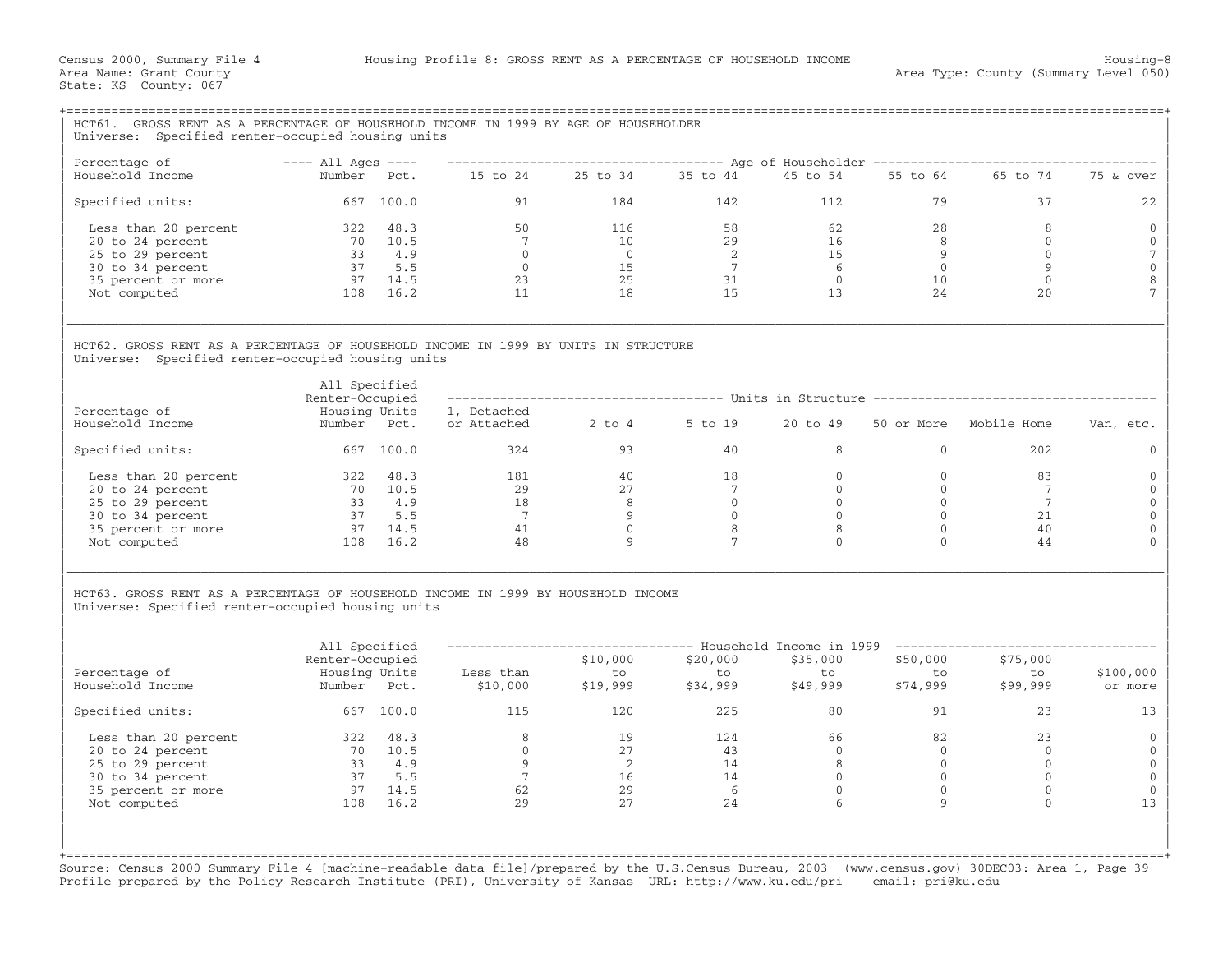| HCT64/HCT65/HCT66/HCT67. VALUE<br>Universe: Specified owner-occupied housing units |                              |                         | HCT73/HCT75/HCT76/HCT77. MORTGAGE STATUS AND SELECTED MONTHLY OWNER COSTS<br>Universe: Specified owner-occupied housing units |                         |                        |                                               |                                                  |                         |
|------------------------------------------------------------------------------------|------------------------------|-------------------------|-------------------------------------------------------------------------------------------------------------------------------|-------------------------|------------------------|-----------------------------------------------|--------------------------------------------------|-------------------------|
| Value                                                                              | Number                       | Pct.                    |                                                                                                                               |                         |                        | With a :                                      |                                                  | Without a               |
|                                                                                    |                              |                         | Monthly Costs                                                                                                                 |                         | Total                  | Mortgage :                                    | Monthly Costs                                    | Mortgage                |
| Specified units:                                                                   | 1,411                        | 100.0                   |                                                                                                                               |                         |                        |                                               |                                                  |                         |
|                                                                                    |                              |                         | Specified units:                                                                                                              |                         | 1,411                  | 1,037                                         | Total:                                           | 374                     |
| Less than $$10,000$                                                                | -6                           | 0.4                     |                                                                                                                               |                         |                        |                                               |                                                  |                         |
| $$10,000 - $14,999$                                                                | 14                           | 1.0                     | Less than \$200                                                                                                               |                         | 36                     | $\overline{0}$<br>$\mathbf{r}$                | Less than \$100                                  | $\overline{0}$          |
| $$15,000 - $19,999$                                                                | $7\phantom{.0}\phantom{.0}7$ | 0.5                     | \$200 to \$299                                                                                                                |                         | 152                    | 6<br>$\sim 100$                               | \$100 to \$149                                   | 16                      |
| $$20,000 - $24,999$                                                                | 10                           | 0.7                     | \$300 to \$399                                                                                                                |                         | 128                    | 28 :                                          | \$150 to \$199                                   | 20                      |
| $$25,000 - $29,999$                                                                | 36                           | 2.6                     | \$400 to \$499                                                                                                                |                         | 93                     | 41 :                                          | \$200 to \$249                                   | 64                      |
| $$30,000 - $34,999$                                                                | 32<br>56                     | 2.3<br>4.0              | \$500 to \$599                                                                                                                |                         | 121<br>217             | 99 :<br>202 :                                 | \$250 to \$299                                   | 82<br>26                |
| $$35,000 - $39,999$                                                                | 47                           | 3.3                     | \$600 to \$699<br>\$700 to \$799                                                                                              |                         | 145                    | $142$ :                                       | \$300 to \$349<br>\$350 to \$399                 | 74                      |
| $$40,000 - $49,999$<br>$$50,000 - $59,999$                                         | 113                          | 8.0                     | \$800 to \$899                                                                                                                |                         | 113                    | 113 :                                         | \$400 to \$499                                   | 52                      |
| $$60,000 - $69,999$                                                                | 234                          | 16.6                    | \$900 to \$999                                                                                                                |                         | 64                     | 64 :                                          | \$500 to \$599                                   | 22                      |
| $$70,000 - $79,999$                                                                | 174                          | 12.3                    | $$1,000$ or more:                                                                                                             |                         | 342                    | 342 :                                         | \$600 to \$699                                   | 15                      |
| $$80,000 - $89,999$                                                                | 159                          | 11.3                    | \$1,000 to \$1,249                                                                                                            |                         | N/A                    | $190$ :                                       | \$700 to \$799                                   | $\overline{\mathbf{3}}$ |
| $$90,000 - $99,999$                                                                | 57                           | 4.0                     | \$1,250 to \$1,499                                                                                                            |                         | $\rm N/A$              | 96 :                                          | \$800 to \$899                                   | $\mathbf 0$             |
| $$100,000 - $124,999$                                                              | 162                          | 11.5                    | \$1,500 to \$1,999                                                                                                            |                         | N/A                    | 56 :                                          | \$900 to \$999                                   | $\Omega$                |
| \$125,000-\$149,999                                                                | 155                          | 11.0                    | \$2,000 to \$2,499                                                                                                            |                         | N/A                    | $\begin{array}{ccc} & 0 & \cdots \end{array}$ | \$1,000 or more                                  | $\Omega$                |
| \$150,000-\$174,999                                                                | 78                           | 5.5                     | \$2,500 to \$2,999                                                                                                            |                         | N/A                    | $\bigcirc$<br>$\cdot$ :                       |                                                  |                         |
| \$175,000-\$199,999                                                                | 9                            | 0.6                     | \$3,000 or more                                                                                                               |                         | N/A                    | $\overline{0}$<br>$\mathbf{r}$                |                                                  |                         |
| $$200,000 - $249,999$                                                              | 30                           | 2.1                     |                                                                                                                               |                         |                        |                                               |                                                  |                         |
| \$250,000-\$299,999                                                                | 32                           | 2.3                     | Median monthly costs                                                                                                          |                         | N/A                    | \$800<br>$\cdot$                              |                                                  | \$310                   |
| \$300,000-\$399,999                                                                | $\overline{0}$               | 0.0                     | Mean monthly costs                                                                                                            |                         | \$742                  | \$888<br>$\sim$ 1                             |                                                  | \$335                   |
| \$400,000-\$499,999                                                                | $\Omega$                     | 0.0                     |                                                                                                                               |                         |                        |                                               |                                                  |                         |
| \$500,000-\$749,999                                                                | $\mathbf{0}$                 | 0.0                     |                                                                                                                               |                         |                        |                                               |                                                  |                         |
| \$750,000-\$999,999                                                                | $\overline{0}$               | 0.0                     |                                                                                                                               |                         |                        |                                               |                                                  |                         |
| \$1,000,000 or more                                                                | $\Omega$                     | 0.0                     |                                                                                                                               |                         |                        |                                               |                                                  |                         |
|                                                                                    |                              |                         | Mean value for                                                                                                                |                         |                        |                                               |                                                  |                         |
| Lower value quartile                                                               | \$61,400                     |                         | specified owner-occupied                                                                                                      |                         |                        |                                               |                                                  |                         |
| Median value                                                                       | \$78,600                     |                         | housing units                                                                                                                 |                         | \$91,887               | \$91,794                                      |                                                  | \$92,146                |
| Upper value quartile                                                               | \$117,500                    |                         |                                                                                                                               |                         |                        |                                               |                                                  |                         |
| HCT69/HCT81. MEAN VALUE BY AGE OF<br>HOUSEHOLDER                                   |                              |                         | HCT70/HCT17. MEAN VALUE BY UNITS<br>IN STRUCTURE                                                                              |                         | HCT72. MORTGAGE STATUS |                                               |                                                  |                         |
| Universe: Specified owner-occupied                                                 |                              |                         | Universe: Owner-occupied housing units                                                                                        |                         |                        |                                               | Universe: Specified owner-occupied housing units |                         |
| housing units                                                                      |                              |                         |                                                                                                                               |                         |                        | Specified units:                              |                                                  | 1,411                   |
|                                                                                    |                              | Total units:            |                                                                                                                               | \$79,697                |                        |                                               |                                                  |                         |
| All Ages:                                                                          | \$91,887                     |                         |                                                                                                                               |                         |                        |                                               | Housing units with a mortgage, contract          |                         |
|                                                                                    |                              |                         | 1, detached                                                                                                                   | \$94,432                |                        | to purchase, or similar debt:                 |                                                  | 1,037                   |
| Householder 15 to 24                                                               | \$60,455                     |                         | 1, attached                                                                                                                   | \$55,000                |                        |                                               | With either a second mortgage or home            |                         |
| Householder 25 to 34                                                               | \$74,011                     | $\overline{2}$          |                                                                                                                               | \$65,000                |                        | equity loan, but not both:                    |                                                  | 202                     |
| Householder 35 to 44<br>Householder 45 to 54                                       | \$94,068                     | $3$ or $4$<br>5 or more |                                                                                                                               | $\sim 100$ km s $^{-1}$ |                        | Second mortgage only                          |                                                  | 100<br>102              |
| Householder 55 to 64                                                               | \$94,718<br>\$100,734        |                         | Mobile home                                                                                                                   | \$32,212                |                        | Home equity loan only                         | Both second mortgage and home equity loan        | $\overline{0}$          |
| Householder 65 to 74                                                               | \$93,388                     |                         | Boat, RV, van, etc.                                                                                                           | $\Delta$                |                        |                                               | No second mortgage and no home equity loan       | 835                     |
| Householder 75 and over                                                            | \$84,025                     |                         |                                                                                                                               |                         |                        |                                               |                                                  |                         |
|                                                                                    |                              |                         |                                                                                                                               |                         |                        | Housing units without a mortgage              |                                                  | 374                     |
|                                                                                    |                              |                         |                                                                                                                               |                         |                        |                                               |                                                  |                         |
|                                                                                    |                              |                         |                                                                                                                               |                         |                        |                                               |                                                  |                         |
|                                                                                    |                              |                         |                                                                                                                               |                         |                        |                                               |                                                  |                         |

Source: Census 2000 Summary File 4 [machine−readable data file]/prepared by the U.S.Census Bureau, 2003 (www.census.gov) 30DEC03: Area 1, Page 40 Profile prepared by the Policy Research Institute (PRI), University of Kansas URL: http://www.ku.edu/pri email: pri@ku.edu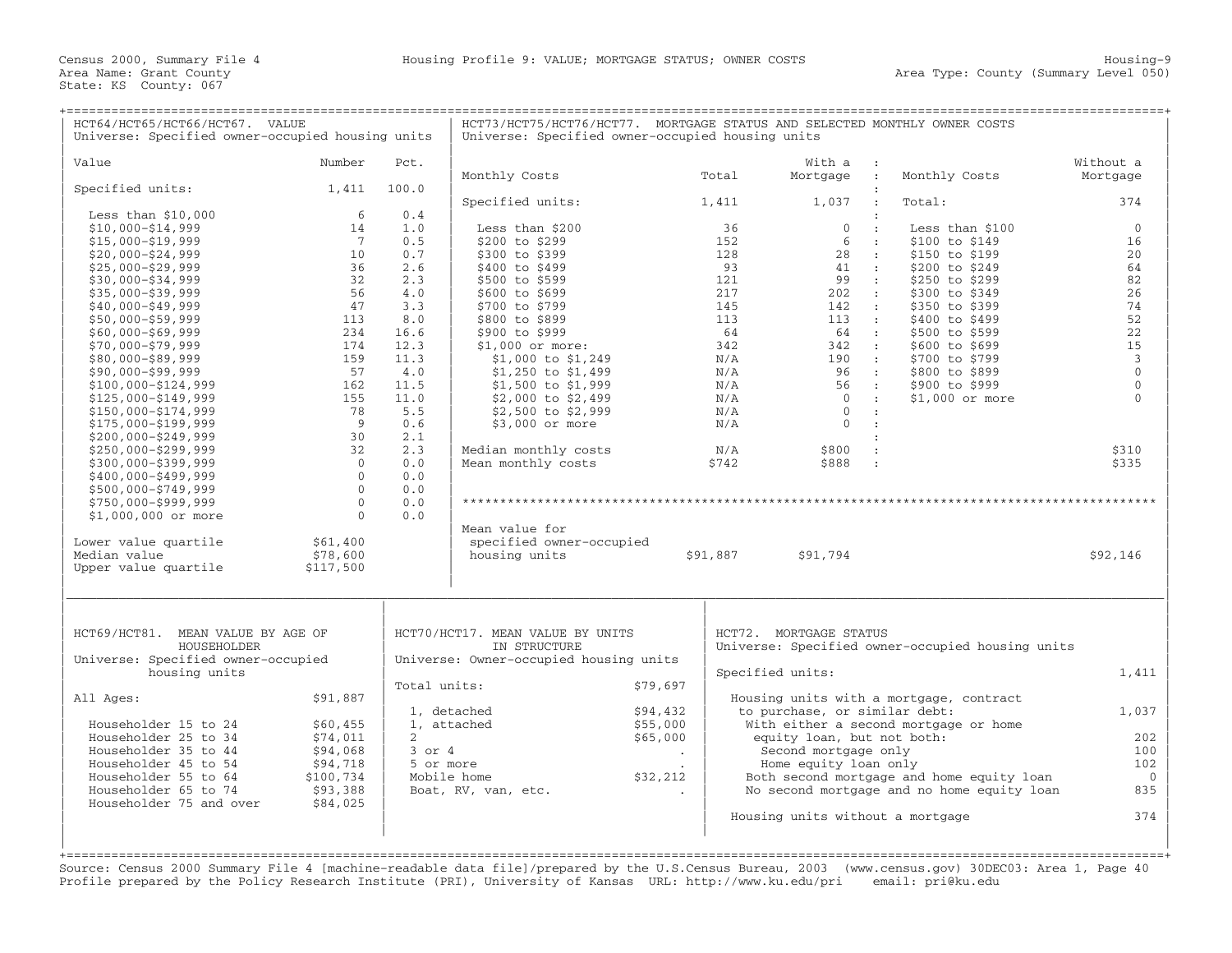| HCT71. VALUE BY HOUSEHOLD INCOME IN 1999<br>Universe: Specified owner-occupied housing units                                                                    |                                                                                                                    |                             |                                                                                    |                         |                                                                                          |                         |                         |                          |  |  |
|-----------------------------------------------------------------------------------------------------------------------------------------------------------------|--------------------------------------------------------------------------------------------------------------------|-----------------------------|------------------------------------------------------------------------------------|-------------------------|------------------------------------------------------------------------------------------|-------------------------|-------------------------|--------------------------|--|--|
|                                                                                                                                                                 | All Specified                                                                                                      |                             | -------------------------------- Household Income in 1999 ------------------------ |                         |                                                                                          |                         |                         |                          |  |  |
|                                                                                                                                                                 | Owner-Occupied                                                                                                     |                             | \$10,000                                                                           | \$20,000                | \$35,000                                                                                 | \$50,000                | \$75,000                |                          |  |  |
|                                                                                                                                                                 | Housing Units                                                                                                      | Less than                   | to                                                                                 | to                      | to                                                                                       | to                      | to                      | \$100,000                |  |  |
| Value                                                                                                                                                           | Number Pct.                                                                                                        | \$10,000                    |                                                                                    |                         | \$49,999                                                                                 | \$74,999                | \$99,999                | or more                  |  |  |
| Specified units:                                                                                                                                                | 1,411 100.0                                                                                                        | 56                          | 107                                                                                | 209                     | 280                                                                                      | 430                     | 182                     | 147                      |  |  |
| Less than $$10,000$                                                                                                                                             | 60.4                                                                                                               | $\Omega$                    | 6                                                                                  | $\Omega$                | $\Omega$                                                                                 | $\Omega$                | $\Omega$                | $\Omega$                 |  |  |
| \$10,000 to \$19,999                                                                                                                                            | 21 1.5                                                                                                             | $\Omega$                    | 6                                                                                  | $\Omega$                | $\Omega$                                                                                 | 7                       | 8                       | $\Omega$                 |  |  |
| \$20,000 to \$29,999                                                                                                                                            | 46 3.3                                                                                                             | 16                          | $\Omega$                                                                           | 14                      | 5 <sup>5</sup><br>$\frac{5}{7}$                                                          | $\overline{0}$          | $\circ$                 | 11                       |  |  |
| \$30,000 to \$39,999                                                                                                                                            | 88 6.2                                                                                                             | 9                           | 19                                                                                 | 30                      |                                                                                          | 23                      | $\mathbf 0$             | $\mathbf{0}$             |  |  |
| \$40,000 to \$49,999                                                                                                                                            | 47 3.3                                                                                                             | $7^{\circ}$                 | 6                                                                                  | $\overline{7}$          | 17 <sup>7</sup>                                                                          | $\overline{7}$          | $\overline{3}$          | $\mathbf 0$              |  |  |
| \$50,000 to \$59,999                                                                                                                                            | $113$ 8.0                                                                                                          | $\overline{0}$              | 29                                                                                 | 31                      | 31                                                                                       | 15                      | $\mathbf{0}$            | $7\phantom{.0}$          |  |  |
| \$60,000 to \$69,999                                                                                                                                            | 234 16.6                                                                                                           | 24                          | 14                                                                                 | 57                      | 55                                                                                       | 68                      | $7^{\circ}$             | $\mathsf 9$              |  |  |
| \$70,000 to \$79,999                                                                                                                                            | 174 12.3                                                                                                           | $\Omega$                    | 6                                                                                  | 22                      | 44                                                                                       | 78                      | 17                      | $\overline{7}$           |  |  |
| \$80,000 to \$89,999                                                                                                                                            | 159 11.3                                                                                                           | $\circ$                     | 15                                                                                 | 9                       | 34                                                                                       | 59                      | 27                      | 15                       |  |  |
| \$90,000 to \$99,999                                                                                                                                            | 57 4.0<br>$404$ 28.6                                                                                               | $\overline{0}$              | $\circ$                                                                            | 6                       | 8 <sup>8</sup>                                                                           | 21                      | 22                      | $\mathbb O$              |  |  |
| \$100,000 to \$199,999                                                                                                                                          |                                                                                                                    | $\overline{0}$              | 6                                                                                  | 33                      | 56                                                                                       | 145                     | 98                      | 66                       |  |  |
| \$200,000 to \$299,999                                                                                                                                          | 62 4.4                                                                                                             | $\overline{0}$              | $\Omega$                                                                           | $\Omega$                | 23                                                                                       | $7\phantom{.0}$         | $\overline{0}$          | 32                       |  |  |
| \$300,000 to \$499,999<br>\$500,000 or more                                                                                                                     | $0 \qquad 0.0$<br>$\bigcap$<br>0.0                                                                                 | $\overline{0}$<br>$\Omega$  | $\overline{0}$<br>$\Omega$                                                         | $\mathbf 0$<br>$\Omega$ | $\overline{0}$<br>$\Omega$                                                               | $\mathbf 0$<br>$\Omega$ | $\mathbf 0$<br>$\Omega$ | $\mathbf{0}$<br>$\Omega$ |  |  |
|                                                                                                                                                                 |                                                                                                                    |                             |                                                                                    |                         |                                                                                          |                         |                         |                          |  |  |
| HCT79/HCT80. SELECTED MONTHLY OWNER COSTS AS A PERCENTAGE<br>OF HOUSEHOLD INCOME IN 1999 BY MORTGAGE STATUS<br>Universe: Specified owner-occupied housing units |                                                                                                                    |                             |                                                                                    |                         | HCT84/HCT85/HCT86. REAL ESTATE TAXES<br>Universe: Specified owner-occupied housing units |                         |                         |                          |  |  |
|                                                                                                                                                                 |                                                                                                                    |                             |                                                                                    |                         |                                                                                          |                         | Number                  | Pct.                     |  |  |
| Percentage of                                                                                                                                                   | $---$ Total $---$                                                                                                  | With a                      | Without a                                                                          |                         |                                                                                          |                         |                         |                          |  |  |
| Household Income                                                                                                                                                | Number Pct.                                                                                                        | Mortgage                    | Mortgage                                                                           |                         | Specified units:                                                                         |                         | 1,411                   | 100.0                    |  |  |
| Specified units:                                                                                                                                                | $1,411$ $100.0$                                                                                                    | 1,037                       | 374                                                                                |                         | Less than \$200                                                                          |                         | 72                      | 5.1                      |  |  |
|                                                                                                                                                                 |                                                                                                                    |                             |                                                                                    |                         | \$200 to \$299                                                                           |                         | 44                      | 3.1                      |  |  |
| Less than 10 percent                                                                                                                                            | 301 21.3                                                                                                           | 91                          | 210                                                                                |                         | \$300 to \$399                                                                           |                         | 33                      | 2.3                      |  |  |
| 10 to 14 percent                                                                                                                                                | 2.17 15.4                                                                                                          | 173                         | 44                                                                                 |                         | \$400 to \$599                                                                           |                         | 198                     | 14.0                     |  |  |
| 15 to 19 percent                                                                                                                                                | 328 23.2                                                                                                           | 287                         | 41                                                                                 |                         | \$600 to \$799                                                                           |                         | 231                     | 16.4                     |  |  |
| 20 to 24 percent                                                                                                                                                | 252 17.9                                                                                                           | 231                         | 21                                                                                 |                         | \$800 to \$999                                                                           |                         | 265                     | 18.8                     |  |  |
| 25 to 29 percent                                                                                                                                                | 106 7.5                                                                                                            | 93                          | 13                                                                                 |                         | $$1,000$ to $$1,499$                                                                     |                         | 328                     | 23.2                     |  |  |
| 30 to 34 percent                                                                                                                                                | $\begin{array}{rrrr} & 2.6 & & 2.6 \\ & 21 & 1.5 & & 4.3 \\ & 61 & 4.3 & & 6.3 \\ & & 0 & 0.0 & & 0.0 \end{array}$ | 30<br>$\frac{30}{21}$<br>37 | 6                                                                                  |                         | \$1,500 to \$1,999                                                                       |                         | 87                      | 6.2                      |  |  |
| 35 to 39 percent                                                                                                                                                |                                                                                                                    |                             | $\circ$                                                                            |                         | $$2,000$ to $$2,999$                                                                     |                         | 102                     | 7.2                      |  |  |
| 40 to 49 percent                                                                                                                                                |                                                                                                                    |                             | 24                                                                                 |                         | \$3,000 to \$3,999                                                                       |                         | 13                      | 0.9                      |  |  |
| 50 percent or more                                                                                                                                              | $0 \qquad 0.0$                                                                                                     | 74<br>$\overline{0}$        | 15<br>$\circ$                                                                      |                         | \$4,000 to \$4,999                                                                       |                         | 26<br>$\Omega$          | 1.8<br>0.0               |  |  |
| Not computed                                                                                                                                                    |                                                                                                                    |                             |                                                                                    |                         | \$5,000 to \$7,499                                                                       |                         | $\Omega$                |                          |  |  |
| Median percentage of                                                                                                                                            |                                                                                                                    |                             |                                                                                    |                         | \$7,500 to \$9,999                                                                       |                         | $\overline{0}$          | 0.0<br>0.0               |  |  |
| 1999 household income                                                                                                                                           |                                                                                                                    |                             |                                                                                    |                         | \$10,000 or more<br>No taxes paid                                                        |                         | 12                      | 0.9                      |  |  |
| spent on home ownership                                                                                                                                         | 17.9%                                                                                                              | 19.4%                       | 9.9%                                                                               |                         |                                                                                          |                         |                         |                          |  |  |
|                                                                                                                                                                 |                                                                                                                    |                             |                                                                                    |                         | Median Real Estate Taxes                                                                 |                         | \$892                   |                          |  |  |
|                                                                                                                                                                 |                                                                                                                    |                             |                                                                                    |                         | Mean Real Estate Taxes                                                                   |                         | \$1,011                 |                          |  |  |
|                                                                                                                                                                 |                                                                                                                    |                             |                                                                                    |                         |                                                                                          |                         |                         |                          |  |  |
|                                                                                                                                                                 |                                                                                                                    |                             |                                                                                    |                         |                                                                                          |                         |                         |                          |  |  |
|                                                                                                                                                                 |                                                                                                                    |                             |                                                                                    |                         |                                                                                          |                         |                         |                          |  |  |

+===================================================================================================================================================+Source: Census 2000 Summary File 4 [machine−readable data file]/prepared by the U.S.Census Bureau, 2003 (www.census.gov) 30DEC03: Area 1, Page 41 Profile prepared by the Policy Research Institute (PRI), University of Kansas URL: http://www.ku.edu/pri email: pri@ku.edu

| |